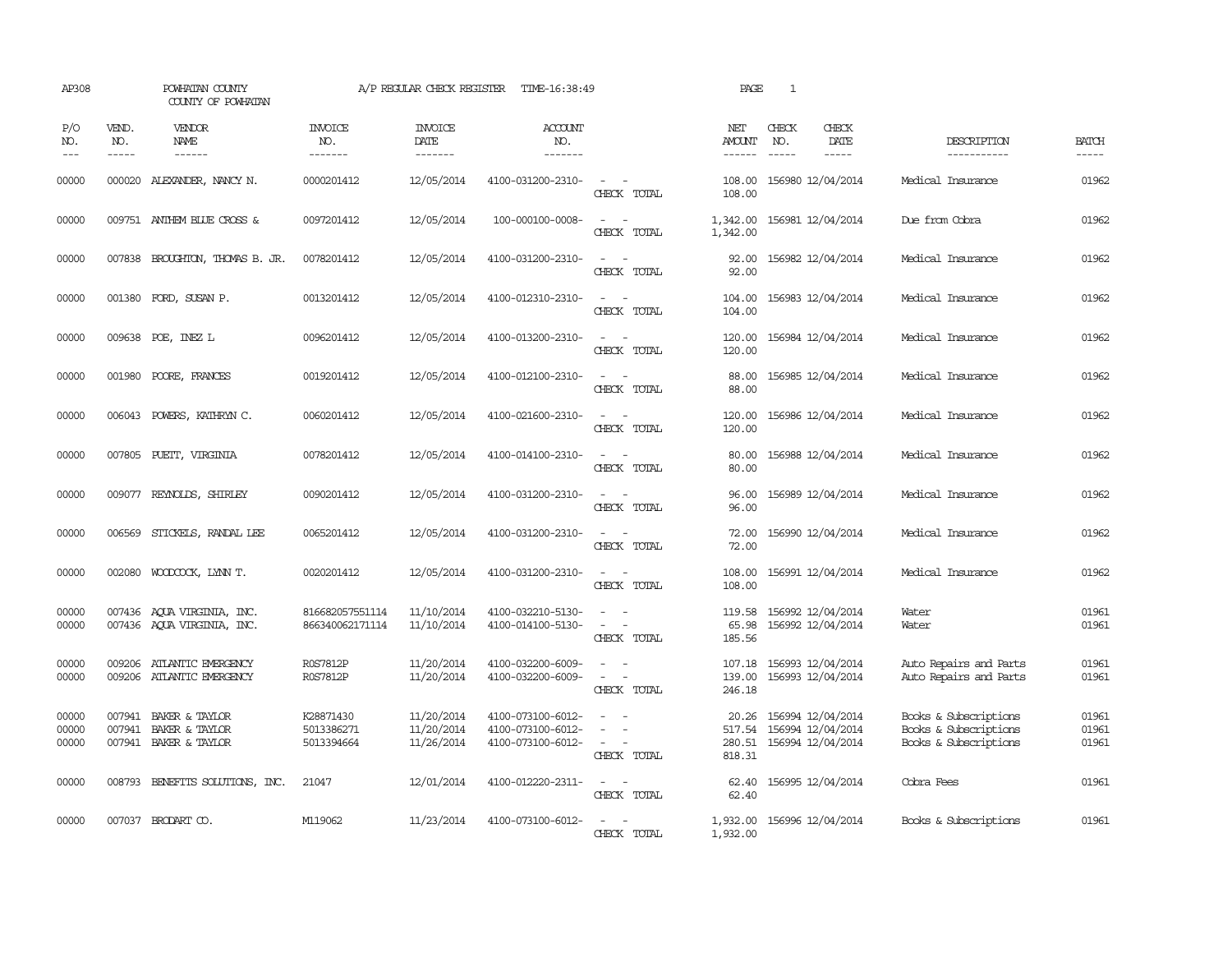| AP308               |                                                                                                                                                                                                                                                                                                                                                                                                                                                                         | POWHATAN COUNTY<br>COUNTY OF POWHATAN     |                                  | A/P REGULAR CHECK REGISTER        | TIME-16:38:49                    |                                                          | PAGE                | 2            |                            |                                |              |
|---------------------|-------------------------------------------------------------------------------------------------------------------------------------------------------------------------------------------------------------------------------------------------------------------------------------------------------------------------------------------------------------------------------------------------------------------------------------------------------------------------|-------------------------------------------|----------------------------------|-----------------------------------|----------------------------------|----------------------------------------------------------|---------------------|--------------|----------------------------|--------------------------------|--------------|
| P/O<br>NO.<br>$---$ | VEND.<br>NO.<br>$\begin{tabular}{ccccc} \multicolumn{2}{c }{\multicolumn{2}{c }{\multicolumn{2}{c }{\multicolumn{2}{c}}{\hspace{-2.2cm}}}} \multicolumn{2}{c }{\multicolumn{2}{c }{\hspace{-2.2cm}}\hline} \multicolumn{2}{c }{\hspace{-2.2cm}}\hline \multicolumn{2}{c }{\hspace{-2.2cm}}\hline \multicolumn{2}{c }{\hspace{-2.2cm}}\hline \multicolumn{2}{c }{\hspace{-2.2cm}}\hline \multicolumn{2}{c }{\hspace{-2.2cm}}\hline \multicolumn{2}{c }{\hspace{-2.2cm}}$ | <b>VENDOR</b><br>NAME<br>------           | <b>INVOICE</b><br>NO.<br>------- | <b>INVOICE</b><br>DATE<br>------- | <b>ACCOUNT</b><br>NO.<br>------- |                                                          | NET<br>AMOUNT       | CHECK<br>NO. | CHECK<br>DATE              | DESCRIPTION                    | <b>BATCH</b> |
|                     |                                                                                                                                                                                                                                                                                                                                                                                                                                                                         |                                           |                                  |                                   |                                  |                                                          |                     |              |                            | -----------                    |              |
| 00000               | 000540                                                                                                                                                                                                                                                                                                                                                                                                                                                                  | CENTRAL VIRGINIA WASTE                    | 19756                            | 11/18/2014                        | 4100-035100-3185-                |                                                          | 16.02               |              | 156997 12/04/2014          | Trash Removal                  | 01961        |
| 00000               | 000540                                                                                                                                                                                                                                                                                                                                                                                                                                                                  | CENTRAL VIRGINIA WASTE                    | 19756                            | 11/18/2014                        | 4100-073100-3185-                | $\overline{\phantom{a}}$                                 | 32.04               |              | 156997 12/04/2014          | Trash Removal                  | 01961        |
| 00000               | 000540                                                                                                                                                                                                                                                                                                                                                                                                                                                                  | CENTRAL VIRGINIA WASTE                    | 19756                            | 11/18/2014                        | 4100-014600-3185-                | $\sim$                                                   | 320.41              |              | 156997 12/04/2014          | Trash Removal                  | 01961        |
| 00000               | 000540                                                                                                                                                                                                                                                                                                                                                                                                                                                                  | CENTRAL VIRGINIA WASTE                    | 19756                            | 11/18/2014                        | 4100-014100-3185-                |                                                          | 160.21              |              | 156997 12/04/2014          | Trash Removal                  | 01961        |
| 00000               |                                                                                                                                                                                                                                                                                                                                                                                                                                                                         | 000540 CENTRAL VIRGINIA WASTE             | 19756                            | 11/18/2014                        | 4100-032220-3185-                | $\sim$<br>$\overline{\phantom{a}}$                       |                     |              | 23.42 156997 12/04/2014    | Trash Removal                  | 01961        |
| 00000               | 000540                                                                                                                                                                                                                                                                                                                                                                                                                                                                  | CENTRAL VIRGINIA WASTE                    | 19764                            | 11/18/2014                        | 4100-014300-3176-                | $\sim$                                                   | 54.52               |              | 156997 12/04/2014          | Recycling Pulls                | 01961        |
| 00000               | 000540                                                                                                                                                                                                                                                                                                                                                                                                                                                                  | CENTRAL VIRGINIA WASTE                    | 19774                            | 11/18/2014                        | 4100-014300-3175-                | $\overline{\phantom{a}}$                                 | 14,890.96           |              | 156997 12/04/2014          | Waste Disposal                 | 01961        |
| 00000               |                                                                                                                                                                                                                                                                                                                                                                                                                                                                         | 000540 CENTRAL VIRGINIA WASTE             | 19775                            | 11/19/2014                        | 4100-014300-3176-                | $\sim$<br>CHECK TOTAL                                    | 177.46<br>15,675.04 |              | 156997 12/04/2014          | Recycling Pulls                | 01961        |
| 00000               | 006965                                                                                                                                                                                                                                                                                                                                                                                                                                                                  | CINIAS CORPORATION                        | 143460933                        | 11/19/2014                        | 4100-014300-6011-                |                                                          | 108.58              |              | 156998 12/04/2014          | Uniforms                       | 01961        |
| 00000               | 006965                                                                                                                                                                                                                                                                                                                                                                                                                                                                  | CINTAS CORPORATION                        | 143460933                        | 11/19/2014                        | 4100-014100-6011-                | $\equiv$                                                 | 135.91              |              | 156998 12/04/2014          | Uniforms                       | 01961        |
| 00000               | 006965                                                                                                                                                                                                                                                                                                                                                                                                                                                                  | CINIAS CORPORATION                        | 143464670                        | 11/26/2014                        | 4100-014300-6011-                | $\sim$                                                   | 108.58              |              | 156998 12/04/2014          | Uniforms                       | 01961        |
| 00000               | 006965                                                                                                                                                                                                                                                                                                                                                                                                                                                                  | CINIAS CORPORATION                        | 143464670                        | 11/26/2014                        | 4100-014100-6011-                | $\sim$<br>$\hspace{0.1mm}-\hspace{0.1mm}$<br>CHECK TOTAL | 115.48<br>468.55    |              | 156998 12/04/2014          | Uniforms                       | 01961        |
| 00000               |                                                                                                                                                                                                                                                                                                                                                                                                                                                                         | 010644 CONDREY & ASSOCIATES, INC          | 12012014                         | 12/01/2014                        | 4100-012220-3140-                | $\hspace{0.1mm}-\hspace{0.1mm}$<br>$\sim$                | 9,875.00            |              | 156999 12/04/2014          | Professional Services          | 01961        |
|                     |                                                                                                                                                                                                                                                                                                                                                                                                                                                                         |                                           |                                  |                                   |                                  | CHECK TOTAL                                              | 9,875.00            |              |                            |                                |              |
| 00000               |                                                                                                                                                                                                                                                                                                                                                                                                                                                                         | 006016 DAVIS MERCHANT EQUIPMENT           | 108909                           | 11/25/2014                        | 4100-014500-3319-                | $\sim$<br>$\sim$<br>CHECK TOTAL                          | 82.43<br>82.43      |              | 157000 12/04/2014          | Equipment Repairs and Maintena | 01961        |
|                     |                                                                                                                                                                                                                                                                                                                                                                                                                                                                         |                                           |                                  |                                   |                                  |                                                          |                     |              |                            |                                |              |
| 00000               |                                                                                                                                                                                                                                                                                                                                                                                                                                                                         | 000076 DELL MARKETING L.P.                | XJK87TR14                        | 10/29/2014                        | 4100-032200-8107-                | $\sim$                                                   | 71.19               |              | 157001 12/04/2014          | Capital Outlay                 | 01961        |
| 00000               |                                                                                                                                                                                                                                                                                                                                                                                                                                                                         | 000076 DELL MARKETING L.P.                | XJK87TR14                        | 10/29/2014                        | 4100-012100-6002-                | $\sim$<br>$\overline{\phantom{a}}$<br>CHECK TOTAL        | 16.90<br>88.09      |              | 157001 12/04/2014          | Computer Equipment-non-capital | 01961        |
| 00000               |                                                                                                                                                                                                                                                                                                                                                                                                                                                                         | 008467 DISCOUNT SCHOOL SUPPLY             | P32255970002                     | 11/20/2014                        | 4100-073100-6014-                | $\sim$<br>- -                                            | 324.84              |              | 157002 12/04/2014          | Library Supplies               | 01961        |
|                     |                                                                                                                                                                                                                                                                                                                                                                                                                                                                         |                                           |                                  |                                   |                                  | CHECK TOTAL                                              | 324.84              |              |                            |                                |              |
| 00000               |                                                                                                                                                                                                                                                                                                                                                                                                                                                                         | 006074 EVIDENT, INC.                      | 90473A                           | 11/20/2014                        | 4100-031200-6014-                | $\sim$<br>$\sim$<br>CHECK TOTAL                          | 359.80<br>359.80    |              | 157003 12/04/2014          | Other Operating Supplies       | 01961        |
|                     |                                                                                                                                                                                                                                                                                                                                                                                                                                                                         |                                           |                                  |                                   |                                  |                                                          |                     |              |                            |                                |              |
| 00000               | 000690                                                                                                                                                                                                                                                                                                                                                                                                                                                                  | FLATROCK TIRE & AUTO                      | 0009825 0009892                  | 11/21/2014                        | 4100-031200-6009-                |                                                          | 337.72              |              | 157004 12/04/2014          | Auto Parts/Repairs             | 01961        |
| 00000               |                                                                                                                                                                                                                                                                                                                                                                                                                                                                         | 000690 FLATROCK TIRE & AUTO               | 0009825 0009892                  | 11/21/2014                        | 4100-031200-6009-                | $\sim$<br>$\sim$                                         | 620.16              |              | 157004 12/04/2014          | Auto Parts/Repairs             | 01961        |
|                     |                                                                                                                                                                                                                                                                                                                                                                                                                                                                         |                                           |                                  |                                   |                                  | CHECK TOTAL                                              | 957.88              |              |                            |                                |              |
| 00000               |                                                                                                                                                                                                                                                                                                                                                                                                                                                                         | 006522 FOOD LION                          | 281361470987                     | 11/21/2014                        | 4100-035100-6022-                | $\equiv$<br>$\overline{\phantom{a}}$                     | 203.89              |              | 157005 12/04/2014          | Dog Food/Supplies              | 01961        |
| 00000               |                                                                                                                                                                                                                                                                                                                                                                                                                                                                         | 006522 FOOD LION                          | 281361470989                     | 11/21/2014                        | 4100-035100-6022-                | $\overline{\phantom{a}}$<br>$\overline{\phantom{a}}$     | 74.74               |              | 157005 12/04/2014          | Dog Food/Supplies              | 01961        |
|                     |                                                                                                                                                                                                                                                                                                                                                                                                                                                                         |                                           |                                  |                                   |                                  | CHECK TOTAL                                              | 278.63              |              |                            |                                |              |
| 00000               | 006213                                                                                                                                                                                                                                                                                                                                                                                                                                                                  | GENERAL HOME SERVICES INC                 | 13148                            | 11/24/2014                        | 4100-035100-3320-                | $\sim$                                                   | 65.00               |              | 157006 12/04/2014          | Landscaping - Animal Control   | 01961        |
| 00000               | 006213                                                                                                                                                                                                                                                                                                                                                                                                                                                                  | GENERAL HOME SERVICES INC                 | 13151                            | 11/25/2014                        | 4100-014100-3320-                | $\sim$<br>$\sim$                                         | 100.00              |              | 157006 12/04/2014          | Maintenance & Service Contract | 01961        |
|                     |                                                                                                                                                                                                                                                                                                                                                                                                                                                                         |                                           |                                  |                                   |                                  | CHECK TOTAL                                              | 165.00              |              |                            |                                |              |
| 00000               |                                                                                                                                                                                                                                                                                                                                                                                                                                                                         | 006366 GUN SHOP, THE                      | 32568                            | 11/26/2014                        | 4100-031200-6014-                | $\sim$<br>$\overline{\phantom{a}}$                       | 919.24              |              | 157007 12/04/2014          | Other Operating Supplies       | 01961        |
|                     |                                                                                                                                                                                                                                                                                                                                                                                                                                                                         |                                           |                                  |                                   |                                  | CHECK TOTAL                                              | 919.24              |              |                            |                                |              |
| 00000               |                                                                                                                                                                                                                                                                                                                                                                                                                                                                         | 008775 TARA HATCHER LAW FIRM PLC 12012014 |                                  | 12/01/2014                        | 4100-022100-3150-                | $\sim$                                                   | 3,359.58            |              | 157008 12/04/2014          | Contract Prosecutor            | 01961        |
|                     |                                                                                                                                                                                                                                                                                                                                                                                                                                                                         |                                           |                                  |                                   |                                  | CHECK TOTAL                                              | 3,359.58            |              |                            |                                |              |
| 00000               |                                                                                                                                                                                                                                                                                                                                                                                                                                                                         | 009627 IMAGETREND, INC                    | 30318                            | 7/31/2014                         | 4100-032200-6012-                | $\sim$<br>$\overline{\phantom{a}}$                       |                     |              | 2,500.00 157009 12/04/2014 | Books & Subscriptions          | 01961        |
|                     |                                                                                                                                                                                                                                                                                                                                                                                                                                                                         |                                           |                                  |                                   |                                  | CHECK TOTAL                                              | 2,500.00            |              |                            |                                |              |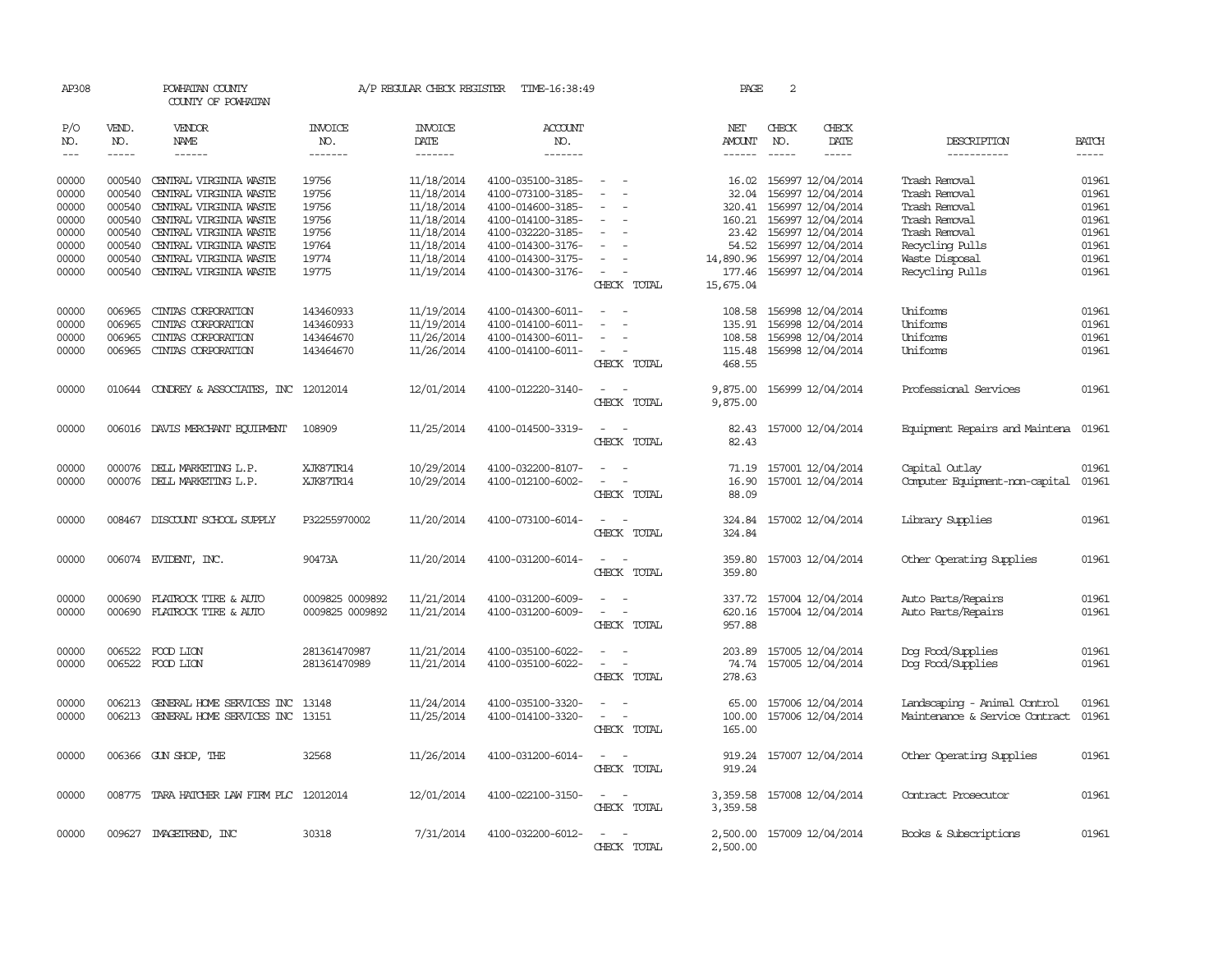| AP308          |                  | POWHATAN COUNTY<br>COUNTY OF POWHATAN                |                                  | A/P REGULAR CHECK REGISTER | TIME-16:38:49                          |                                                      | PAGE                        | 3            |                                              |                                          |                |
|----------------|------------------|------------------------------------------------------|----------------------------------|----------------------------|----------------------------------------|------------------------------------------------------|-----------------------------|--------------|----------------------------------------------|------------------------------------------|----------------|
| P/O<br>NO.     | VEND.<br>NO.     | VENDOR<br>NAME                                       | <b>INVOICE</b><br>NO.            | <b>INVOICE</b><br>DATE     | <b>ACCOUNT</b><br>NO.                  |                                                      | NET<br>AMOUNT               | CHECK<br>NO. | CHECK<br>DATE                                | DESCRIPTION                              | <b>BATCH</b>   |
| $\frac{1}{2}$  | $- - - - -$      | ------                                               | -------                          | -------                    | -------                                |                                                      | $- - - - - -$               | $- - - - -$  | -----                                        | -----------                              | $- - - - -$    |
| 00000          |                  | 006146 MCCLELLAN, WENDY SUSAN                        | 12012014                         | 12/01/2014                 | 4100-031710-5510-                      | $\sim$                                               | 73.05                       |              | 157010 12/04/2014                            | Travel/Mileage/Parking/Tolls             | 01961          |
| 00000          | 006146           | MCCLEILAN, WENDY SUSAN                               | 12012014                         | 12/01/2014                 | 4100-031710-5510-                      | $\overline{\phantom{a}}$                             | 44.00                       |              | 157010 12/04/2014                            | Travel/Mileage/Parking/Tolls             | 01961          |
| 00000          |                  | 006146 MCCLELLAN, WENDY SUSAN                        | 12012014                         | 12/01/2014                 | 4100-031710-5510-                      | $\sim$                                               | 22.00                       |              | 157010 12/04/2014                            | Travel/Mileage/Parking/Tolls             | 01961          |
|                |                  |                                                      |                                  |                            |                                        | CHECK TOTAL                                          | 139.05                      |              |                                              |                                          |                |
| 00000          |                  | 006610 MO-JOHNS SANITATION                           | 80578                            | 11/20/2014                 | 4100-014600-3311-                      | $\overline{\phantom{a}}$                             |                             |              | 72.00 157011 12/04/2014                      | Portable Bathrooms                       | 01961          |
| 00000          | 006610           | MO-JOHNS SANITATION                                  | 80579                            | 11/20/2014                 | 4100-014600-3311-                      | $\sim$                                               | 144.00                      |              | 157011 12/04/2014                            | Portable Bathrooms                       | 01961          |
| 00000          |                  | 006610 MO-JOHNS SANITATION                           | 80580                            | 11/20/2014                 | 4100-014600-3311-                      | $\sim$<br>$\overline{\phantom{a}}$                   | 90.00                       |              | 157011 12/04/2014                            | Portable Bathrooms                       | 01961          |
| 00000          |                  | 006610 MO-JOHNS SANITATION                           | 80581                            | 11/20/2014                 | 4100-014600-3311-                      | $\overline{\phantom{a}}$                             | 72.00                       |              | 157011 12/04/2014                            | Portable Bathrooms                       | 01961          |
| 00000          |                  | 006610 MO-JOHNS SANITATION                           | 80582                            | 11/20/2014                 | 4100-014600-3311-                      |                                                      |                             |              | 72.00 157011 12/04/2014                      | Portable Bathrooms                       | 01961          |
| 00000          |                  | 006610 MO-JOHNS SANITATION                           | 80583                            | 11/20/2014                 | 4100-014600-3311-                      | $\equiv$<br>$\overline{\phantom{a}}$                 |                             |              | 72.00 157011 12/04/2014                      | Portable Bathrooms                       | 01961          |
| 00000          |                  | 006610 MO-JOHNS SANITATION                           | 80584                            | 11/20/2014                 | 4100-014600-3311-                      | $\sim$                                               | 72.00                       |              | 157011 12/04/2014                            | Portable Bathrooms                       | 01961          |
| 00000          |                  | 006610 MO-JOHNS SANITATION                           | 80585                            | 11/20/2014                 | 4100-014600-3311-                      | $\overline{\phantom{a}}$                             | 72.00                       |              | 157011 12/04/2014                            | Portable Bathrooms                       | 01961          |
| 00000          |                  | 006610 MO-JOHNS SANITATION                           | 80586                            | 11/20/2014                 | 4100-014600-3311-                      | $\overline{\phantom{a}}$<br>÷,                       |                             |              | 72.00 157011 12/04/2014                      | Portable Bathrooms                       | 01961          |
| 00000          |                  | 006610 MO-JOHNS SANITATION                           | 80587                            | 11/20/2014                 | 4100-014600-3311-                      | $\overline{\phantom{a}}$                             | 72.00                       |              | 157011 12/04/2014                            | Portable Bathrooms                       | 01961          |
|                |                  |                                                      |                                  |                            |                                        | CHECK TOTAL                                          | 810.00                      |              |                                              |                                          |                |
| 00000          |                  | 010074 MONIROSE UPHOLSTERY &                         | FD3110                           | 11/17/2014                 | 4100-032200-6009-                      | $\overline{\phantom{a}}$<br>÷,                       |                             |              | 1,736.00 157012 12/04/2014                   | Auto Repairs and Parts                   | 01961          |
|                |                  |                                                      |                                  |                            |                                        | CHECK TOTAL                                          | 1,736.00                    |              |                                              |                                          |                |
| 00000          |                  | 000205 MUNICIPAL CODE CORP.                          | 00249268                         | 11/18/2014                 | 4100-081100-6025-                      |                                                      | 10,456.11 157013 12/04/2014 |              |                                              | Ordinance Rewrite                        | 01961          |
|                |                  |                                                      |                                  |                            |                                        | CHECK TOTAL                                          | 10,456.11                   |              |                                              |                                          |                |
| 00000          |                  | 010646 MURRAY AUTOMOTTVE                             | 0013119                          | 11/26/2014                 | 4100-032200-6009-                      | $\overline{\phantom{a}}$                             | 17,477.35 157014 12/04/2014 |              |                                              | Auto Repairs and Parts                   | 01961          |
|                |                  |                                                      |                                  |                            |                                        | CHECK TOTAL                                          | 17,477.35                   |              |                                              |                                          |                |
| 00000          |                  | 007412 OFFICE MAX - A BOISE CO.                      | 227135                           | 11/17/2014                 | 4100-081100-6001-                      |                                                      |                             |              | 54.35 157015 12/04/2014                      | Office Supplies                          | 01961          |
|                |                  |                                                      |                                  |                            |                                        | CHECK TOTAL                                          | 54.35                       |              |                                              |                                          |                |
| 00000          | 009281           | OVER DRIVE, INC.                                     | MR1369000411211                  | 11/21/2014                 | 4100-073100-6012-                      |                                                      | 33.00                       |              | 157016 12/04/2014                            | Books & Subscriptions                    | 01961          |
| 00000          |                  | 009281 OVER DRIVE, INC.                              | 136916050426311                  | 11/20/2014                 | 4100-073100-6012-                      | $\overline{\phantom{a}}$<br>$\overline{\phantom{a}}$ | 317.86                      |              | 157016 12/04/2014                            | Books & Subscriptions                    | 01961          |
|                |                  |                                                      |                                  |                            |                                        | CHECK TOTAL                                          | 350.86                      |              |                                              |                                          |                |
| 00000          | 008079           | PAETEC/CAVALIER BUSINESS                             | 3802785 112214                   | 11/22/2014                 | 100-000100-0006-                       |                                                      | 97.67                       |              | 157017 12/04/2014                            | Due from Other Agencies                  | 01961          |
| 00000          | 008079           | PAETEC/CAVALIER BUSINESS                             | 3802785 112214                   | 11/22/2014                 | 100-000100-0006-                       | $\equiv$<br>$\overline{\phantom{a}}$                 |                             |              | 128.52 157017 12/04/2014                     | Due from Other Agencies                  | 01961          |
| 00000          | 008079           | PAETEC/CAVALIER BUSINESS                             | 3802785 112214                   | 11/22/2014                 | 4100-011010-5230-                      | $\overline{\phantom{a}}$<br>$\equiv$                 | 30.84                       |              | 157017 12/04/2014                            | Telephone Services                       | 01961          |
| 00000          | 008079           | PAETEC/CAVALIER BUSINESS                             | 3802785 112214                   | 11/22/2014                 | 4100-034100-5230-                      | $\overline{\phantom{a}}$                             |                             |              | 66.83 157017 12/04/2014                      | Telephone Services                       | 01961          |
| 00000          | 008079           | PAETEC/CAVALIER BUSINESS                             | 3802785 112214                   | 11/22/2014                 | 4100-021600-5230-                      | $\equiv$<br>$\sim$                                   | 102.81                      |              | 157017 12/04/2014                            | Telephone Services                       | 01961          |
| 00000          | 008079           | PAETEC/CAVALIER BUSINESS                             | 3802785 112214                   | 11/22/2014                 | 4100-012310-5230-                      | $\sim$                                               | 87.39                       |              | 157017 12/04/2014                            | Telephone Services                       | 01961          |
| 00000          | 008079           | PAETEC/CAVALIER BUSINESS                             | 3802785 112214                   | 11/22/2014                 | 4100-022100-5230-                      | $\sim$                                               | 35.98                       |              | 157017 12/04/2014                            | Telephone Services                       | 01961          |
| 00000          | 008079           | PAETEC/CAVALIER BUSINESS                             | 3802785 112214                   | 11/22/2014                 | 4100-012100-5230-                      | $\sim$<br>$\overline{\phantom{a}}$                   | 46.27                       |              | 157017 12/04/2014                            | Telephone Services                       | 01961          |
| 00000          | 008079           | PAETEC/CAVALIER BUSINESS                             | 3802785 112214                   | 11/22/2014                 | 4100-012210-5230-                      | $\overline{\phantom{a}}$<br>$\equiv$                 | 30.84                       |              | 157017 12/04/2014                            | Telephone Services                       | 01961          |
| 00000          | 008079           | PAETEC/CAVALIER BUSINESS                             | 3802785 112214                   | 11/22/2014                 | 4100-012100-5230-                      | $\overline{\phantom{a}}$                             | 15.42                       |              | 157017 12/04/2014                            | Telephone Services                       | 01961          |
| 00000          | 008079           | PAETEC/CAVALIER BUSINESS                             | 3802785 112214                   | 11/22/2014                 | 4100-035500-5230-                      |                                                      | 25.70                       |              | 157017 12/04/2014                            | Telephone Services                       | 01961          |
| 00000          | 008079           | PAETEC/CAVALIER BUSINESS                             | 3802785 112214                   | 11/22/2014                 | 4100-083500-5230-                      | $\overline{\phantom{a}}$<br>$\overline{\phantom{a}}$ |                             |              | 25.70 157017 12/04/2014                      | Telephone Services                       | 01961          |
| 00000          | 008079<br>008079 | PAETEC/CAVALIER BUSINESS                             | 3802785 112214                   | 11/22/2014<br>11/22/2014   | 4100-014100-5230-                      | $\overline{\phantom{a}}$                             | 82.25                       |              | 157017 12/04/2014                            | Telephone Services                       | 01961<br>01961 |
| 00000          |                  | PAETEC/CAVALIER BUSINESS                             | 3802785 112214                   |                            | 4100-012200-5230-                      | $\equiv$                                             | 92.53                       |              | 157017 12/04/2014                            | Telephone Services                       |                |
| 00000<br>00000 | 008079<br>008079 | PAETEC/CAVALIER BUSINESS                             | 3802785 112214                   | 11/22/2014                 | 4100-032200-5230-<br>4100-021200-5230- |                                                      | 46.27<br>30.84              |              | 157017 12/04/2014                            | Telephone Services                       | 01961<br>01961 |
| 00000          | 008079           | PAETEC/CAVALIER BUSINESS<br>PAETEC/CAVALIER BUSINESS | 3802785 112214<br>3802785 112214 | 11/22/2014<br>11/22/2014   | 4100-012510-5230-                      | $\sim$                                               |                             |              | 157017 12/04/2014<br>10.29 157017 12/04/2014 | Telephone Services<br>Telephone Services | 01961          |
| 00000          | 008079           | PAETEC/CAVALIER BUSINESS                             | 3802785 112214                   | 11/22/2014                 | 4100-033300-5230-                      | $\sim$                                               |                             |              | 20.56 157017 12/04/2014                      | Telephone Services                       | 01961          |
|                |                  |                                                      |                                  |                            |                                        |                                                      |                             |              |                                              |                                          |                |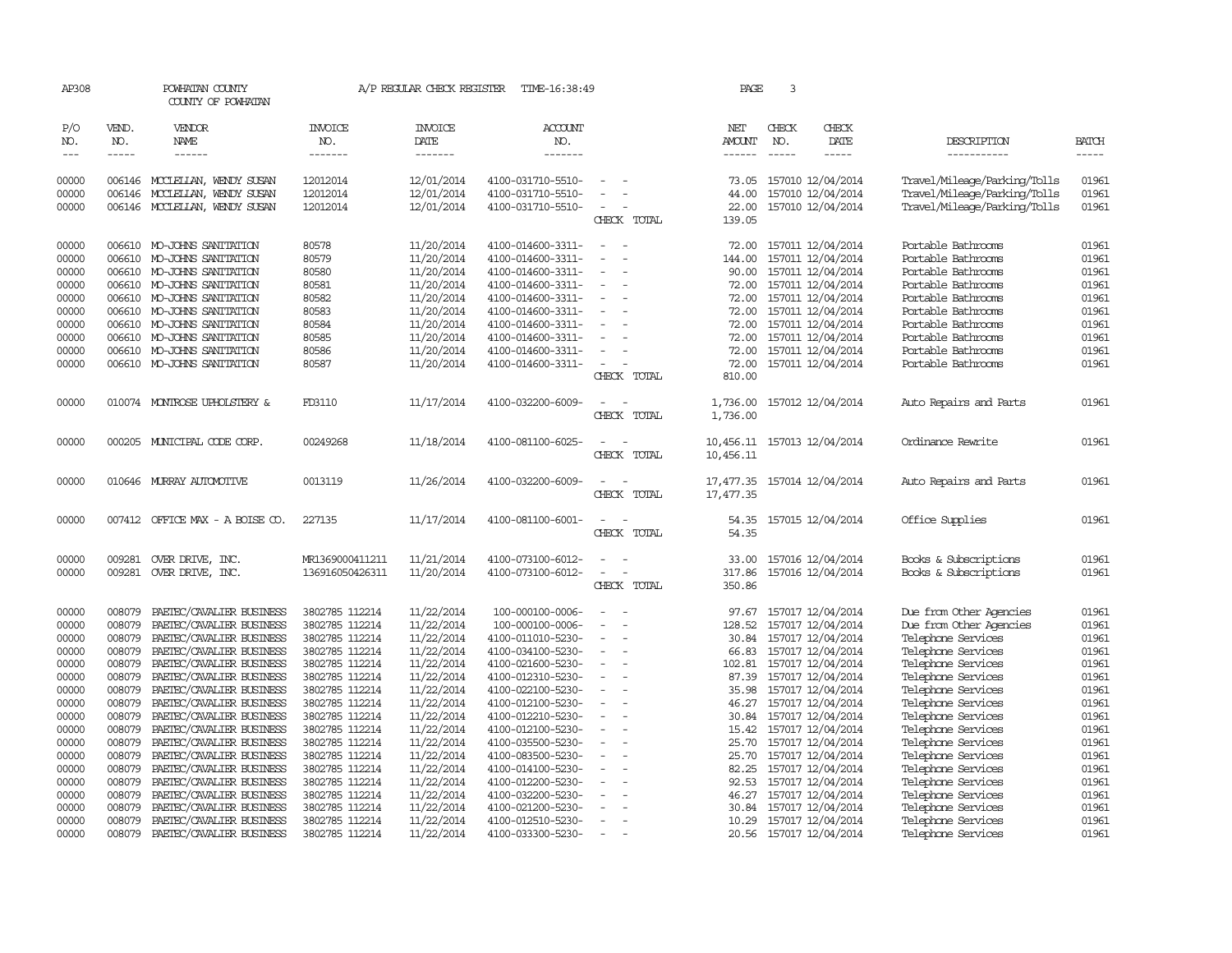| AP308                   |                            | POWHATAN COUNTY<br>COUNTY OF POWHATAN                                              |                                                    | A/P REGULAR CHECK REGISTER             | TIME-16:38:49                                               |                                         | PAGE                        | 4             |                                                                           |                                                                |                         |
|-------------------------|----------------------------|------------------------------------------------------------------------------------|----------------------------------------------------|----------------------------------------|-------------------------------------------------------------|-----------------------------------------|-----------------------------|---------------|---------------------------------------------------------------------------|----------------------------------------------------------------|-------------------------|
| P/O<br>NO.              | VEND.<br>NO.               | VENDOR<br>NAME                                                                     | INVOICE<br>NO.                                     | <b>INVOICE</b><br>DATE                 | ACCOUNT<br>NO.                                              |                                         | NET<br>AMOUNT               | CHECK<br>NO.  | CHECK<br>DATE                                                             | DESCRIPTION                                                    | <b>BATCH</b>            |
| $---$                   | -----                      | $- - - - - -$                                                                      | -------                                            | -------                                | -------                                                     |                                         |                             | $\frac{1}{2}$ | -----                                                                     | -----------                                                    | -----                   |
| 00000<br>00000<br>00000 | 008079<br>008079<br>008079 | PAETEC/CAVALIER BUSINESS<br>PAETEC/CAVALIER BUSINESS<br>PAETEC/CAVALIER BUSINESS   | 3802785 112214<br>3802785 112214<br>3802785 112214 | 11/22/2014<br>11/22/2014<br>11/22/2014 | 4100-073100-5230-<br>4100-071110-5230-<br>4100-081100-5230- | $\sim$<br>$\sim$                        | 35.98<br>61.69              |               | 51.41 157017 12/04/2014<br>157017 12/04/2014<br>157017 12/04/2014         | Telephone Services<br>Telephone Services<br>Telephone Services | 01961<br>01961<br>01961 |
| 00000<br>00000          | 008079<br>008079           | PAETEC/CAVALIER BUSINESS<br>PAETEC/CAVALIER BUSINESS                               | 3802785 112214<br>3802785 112214                   | 11/22/2014<br>11/22/2014               | 4100-013200-5230-<br>4100-031200-5230-                      |                                         | 15.42                       |               | 157017 12/04/2014<br>370.13 157017 12/04/2014                             | Telephone Services<br>Telephone Services                       | 01961<br>01961          |
| 00000                   | 008079                     | PAETEC/CAVALIER BUSINESS                                                           | 3802785 112214                                     | 11/22/2014                             | 4100-012410-5230-                                           | CHECK TOTAL                             | 1,562.75                    |               | 51.41 157017 12/04/2014                                                   | Telephone Services                                             | 01961                   |
| 00000                   | 001250                     | POWHATAN AUTO & TRACTOR                                                            | 328990                                             | 11/20/2014                             | 4100-032300-6009-                                           | $\overline{a}$<br>CHECK TOTAL           | 9.99<br>9.99                |               | 157018 12/04/2014                                                         | Auto Parts/Repair                                              | 01961                   |
| 00000<br>00000<br>00000 | 006914<br>006914           | 006914 POWHATAN AUTO REPAIR<br>POWHATAN AUTO REPAIR<br>POWHATAN AUTO REPAIR        | 629<br>633<br>636                                  | 10/28/2014<br>11/18/2014<br>11/20/2014 | 4100-031200-6009-<br>4100-032300-6009-<br>4100-081100-6008- | $\sim$                                  | 1,550.90<br>289.94<br>28.65 |               | 157019 12/04/2014<br>157019 12/04/2014<br>157019 12/04/2014               | Auto Parts/Repairs<br>Auto Parts/Repair<br>Gas/Grease/Oil      | 01961<br>01961<br>01961 |
| 00000<br>00000<br>00000 | 006914                     | POWHATAN AUTO REPAIR<br>006914 POWHATAN AUTO REPAIR<br>006914 POWHATAN AUTO REPAIR | 639<br>625<br>640                                  | 11/28/2014<br>10/21/2014<br>12/01/2014 | 4100-031200-6008-<br>4100-032300-6009-<br>4100-032300-6009- | $\overline{\phantom{a}}$<br>CHECK TOTAL | 28.65<br>676.53<br>3,346.61 |               | 157019 12/04/2014<br>157019 12/04/2014<br>771.94 157019 12/04/2014        | Gas/Grease/Oil<br>Auto Parts/Repair<br>Auto Parts/Repair       | 01961<br>01963<br>01963 |
| 00000                   | 010456                     | POWHATAN CHAMBER OF                                                                | 1785                                               | 11/28/2014                             | 4100-073100-5810-                                           | CHECK TOTAL                             | 50.00<br>50.00              |               | 157020 12/04/2014                                                         | Dues/Association Memberships                                   | 01961                   |
| 00000                   |                            | 000770 POWHATAN HEALTH DEPT                                                        | 12012014                                           | 12/01/2014                             | 4100-051200-5699-                                           | CHECK TOTAL                             | 47,500.00<br>47,500.00      |               | 157021 12/04/2014                                                         | State Health Department                                        | 01961                   |
| 00000                   |                            | 006474 PROGRESSIVE AUIO WORKS                                                      | 0026513                                            | 12/01/2014                             | 4100-031200-6009-                                           | $\equiv$<br>CHECK TOTAL                 | 93.64<br>93.64              |               | 157022 12/04/2014                                                         | Auto Parts/Repairs                                             | 01961                   |
| 00000<br>00000          | 000780<br>000780           | <b>QUILL CORPORATION</b><br><b>CUILL CORPORATION</b>                               | 784654<br>784660 CREDIT                            | 9/17/2014<br>5/21/2014                 | 4100-012100-6001-<br>4100-012100-6001-                      | $\equiv$                                |                             |               | 165.58-157023 12/04/2014<br>83.00- 157023 12/04/2014                      | Office Supplies<br>Office Supplies                             | 01961<br>01961          |
| 00000<br>00000<br>00000 | 000780<br>000780<br>000780 | <b>CUILL CORPORATION</b><br><b>CUILL CORPORATION</b><br><b>CUILL CORPORATION</b>   | 784669 CREDIT<br>7963162<br>8002088                | 2/24/2014<br>11/18/2014<br>11/18/2014  | 4100-012100-6001-<br>4100-031200-6009-<br>4100-031200-6001- |                                         | 8.09                        |               | 82.39- 157023 12/04/2014<br>161.09 157023 12/04/2014<br>157023 12/04/2014 | Office Supplies<br>Auto Parts/Repairs<br>Office Supplies       | 01961<br>01961<br>01961 |
| 00000<br>00000<br>00000 | 000780<br>000780<br>000780 | <b>QUILL CORPORATION</b><br><b>QUILL CORPORATION</b><br><b>CUILL CORPORATION</b>   | 8002834<br>8008604<br>8009523                      | 11/18/2014<br>11/19/2014<br>11/19/2014 | 4100-081500-6001-<br>4100-031200-6001-<br>4100-012100-6001- |                                         | 36.76<br>179.99<br>20.98    |               | 157023 12/04/2014<br>157023 12/04/2014<br>157023 12/04/2014               | Office Supplies<br>Office Supplies<br>Office Supplies          | 01961<br>01961<br>01961 |
| 00000<br>00000          | 000780<br>000780           | <b>QUILL CORPORATION</b><br><b>QUILL CORPORATION</b>                               | 8047489<br>976232                                  | 11/19/2014<br>10/16/2014               | 4100-031200-6001-<br>4100-012100-6001-                      | $\sim$<br>CHECK TOTAL                   | 61.18<br>127.13             |               | 157023 12/04/2014<br>9.99- 157023 12/04/2014                              | Office Supplies<br>Office Supplies                             | 01961<br>01961          |
| 00000                   | 006945                     | RECORDED BOOKS, LLC                                                                | 75046369                                           | 11/25/2014                             | 4100-073100-6012-                                           | $\sim$<br>$\sim$<br>CHECK TOTAL         | 274.10<br>274.10            |               | 157024 12/04/2014                                                         | Books & Subscriptions                                          | 01961                   |
| 00000                   |                            | 009037 REYNOLDS LIGHTING SUPPLY                                                    | 106377                                             | 11/24/2014                             | 4100-014100-3310-                                           | CHECK TOTAL                             | 47.80<br>47.80              |               | 157025 12/04/2014                                                         | Repairs & Maintenance                                          | 01961                   |
| 00000                   |                            | 006921 SEA-CLEAR AQUARIUM                                                          | 3268                                               | 11/15/2014                             | 4100-073100-3320-                                           | $\overline{\phantom{a}}$<br>CHECK TOTAL | 122.00<br>122.00            |               | 157026 12/04/2014                                                         | Maintenance & Service Contract                                 | 01961                   |
| 00000                   | 006593                     | SHEEHY FORD                                                                        | NOHB992491                                         | 11/20/2014                             | 4100-031200-6009-                                           | CHECK TOTAL                             | 69.00<br>69.00              |               | 157027 12/04/2014                                                         | Auto Parts/Repairs                                             | 01961                   |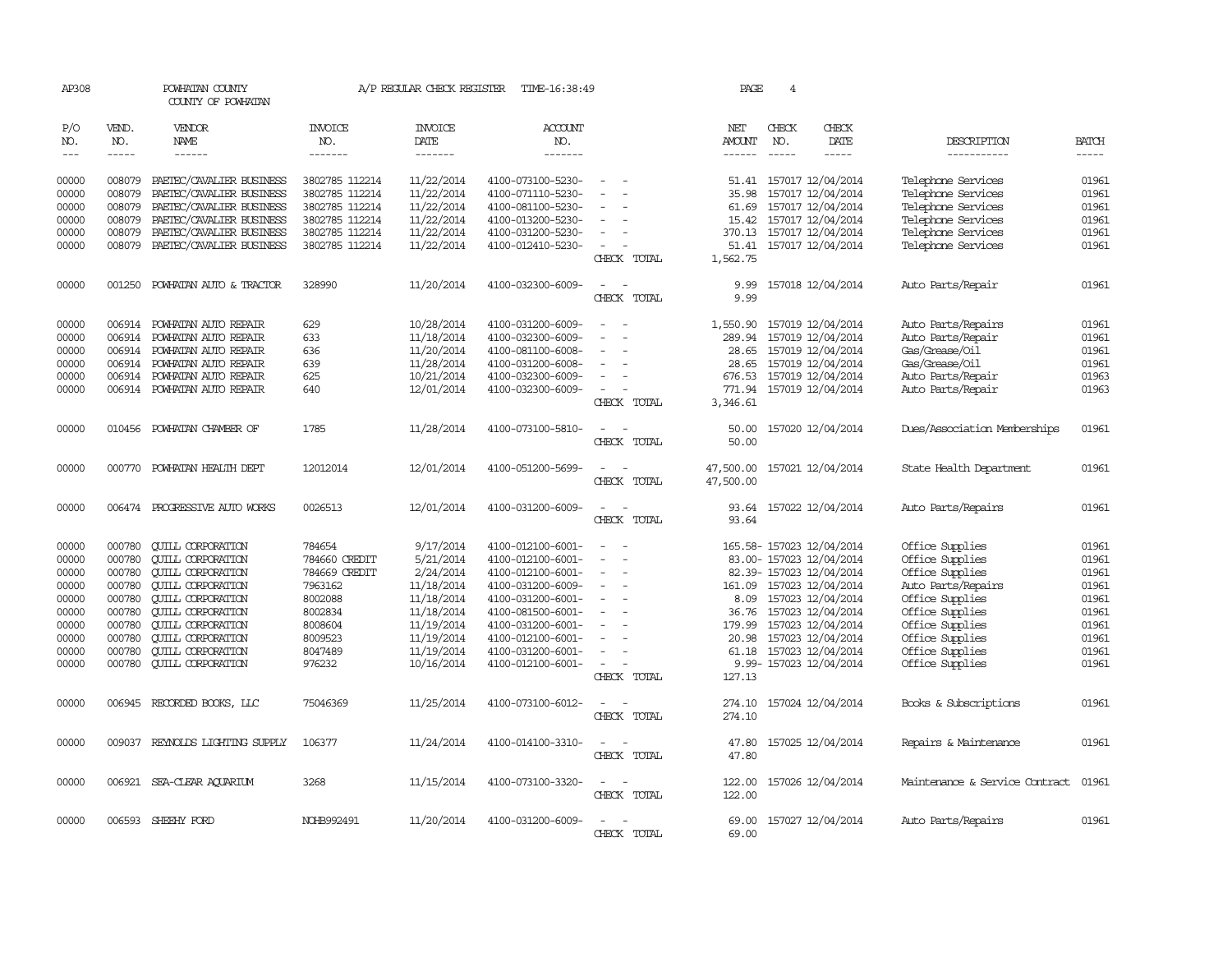| AP308                                                                |                                                                                                   | POWHATAN COUNTY<br>COUNTY OF POWHATAN                                                                    |                                                                                                                                      | A/P REGULAR CHECK REGISTER                                                                                   | TIME-16:38:49                                                                                                                                                        |                                                     | PAGE                                                                             | 5                             |                                                                                                                                                                               |                                                                                                                                                              |                                                                      |
|----------------------------------------------------------------------|---------------------------------------------------------------------------------------------------|----------------------------------------------------------------------------------------------------------|--------------------------------------------------------------------------------------------------------------------------------------|--------------------------------------------------------------------------------------------------------------|----------------------------------------------------------------------------------------------------------------------------------------------------------------------|-----------------------------------------------------|----------------------------------------------------------------------------------|-------------------------------|-------------------------------------------------------------------------------------------------------------------------------------------------------------------------------|--------------------------------------------------------------------------------------------------------------------------------------------------------------|----------------------------------------------------------------------|
| P/O<br>NO.<br>$---$                                                  | VEND.<br>NO.<br>$\frac{1}{2}$                                                                     | VENDOR<br>NAME<br>$- - - - - -$                                                                          | <b>INVOICE</b><br>NO.<br>-------                                                                                                     | <b>INVOICE</b><br>DATE<br>-------                                                                            | <b>ACCOUNT</b><br>NO.<br>-------                                                                                                                                     |                                                     | NET<br>AMOUNT                                                                    | CHECK<br>NO.<br>$\frac{1}{2}$ | CHECK<br>DATE<br>-----                                                                                                                                                        | DESCRIPTION<br>-----------                                                                                                                                   | <b>BATCH</b><br>-----                                                |
| 00000                                                                | 008461 SHRM                                                                                       |                                                                                                          | 9005947416                                                                                                                           | 12/31/2014                                                                                                   | 4100-012220-5810-                                                                                                                                                    | $\sim$<br>CHECK TOTAL                               | 190.00<br>190.00                                                                 |                               | 157028 12/04/2014                                                                                                                                                             | Dues/Association Membership                                                                                                                                  | 01961                                                                |
| 00000                                                                |                                                                                                   | 008661 SLATE RIVER WORKS                                                                                 | 1126                                                                                                                                 | 11/26/2014                                                                                                   | 4100-014100-3310-                                                                                                                                                    | $\sim$<br>$\sim$<br>CHECK TOTAL                     | 150.00<br>150.00                                                                 |                               | 157029 12/04/2014                                                                                                                                                             | Repairs & Maintenance                                                                                                                                        | 01961                                                                |
| 00000<br>00000<br>00000<br>00000                                     | 006594<br>006594<br>006594<br>006594                                                              | SOUTHSIDE ELECTRIC COOP<br>SOUTHSIDE ELECTRIC COOP<br>SOUTHSIDE ELECTRIC COOP<br>SOUTHSIDE ELECTRIC COOP | 63504006 1114<br>63504008 1114<br>63504009 1114<br>63504010 1114                                                                     | 11/18/2014<br>11/18/2014<br>11/18/2014<br>11/18/2014                                                         | 4100-014600-5110-<br>4100-014600-5110-<br>4100-014600-5110-<br>4100-014600-5110-                                                                                     | $\sim$<br>$\overline{\phantom{a}}$<br>CHECK TOTAL   | 181.66<br>950.88<br>3,616.00<br>20.96<br>4,769.50                                |                               | 157030 12/04/2014<br>157030 12/04/2014<br>157030 12/04/2014<br>157030 12/04/2014                                                                                              | Electricity<br>Electricity<br>Electricity<br>Electricity                                                                                                     | 01961<br>01961<br>01961<br>01961                                     |
| 00000                                                                |                                                                                                   | 007384 STANLEY ACCESS TECH                                                                               | 0903660370                                                                                                                           | 11/06/2014                                                                                                   | 4100-014100-3310-                                                                                                                                                    | $\sim$<br>$\sim$<br>CHECK TOTAL                     | 361.38<br>361.38                                                                 |                               | 157031 12/04/2014                                                                                                                                                             | Repairs & Maintenance                                                                                                                                        | 01961                                                                |
| 00000                                                                |                                                                                                   | 007182 SUPPLY ROOM COMPANIES INC                                                                         | 20680741                                                                                                                             | 4/03/2014                                                                                                    | 4100-021200-6001-                                                                                                                                                    | $\sim$<br>$\sim$<br>CHECK TOTAL                     | 14.90<br>14.90                                                                   |                               | 157032 12/04/2014                                                                                                                                                             | Office Supplies                                                                                                                                              | 01961                                                                |
| 00000                                                                |                                                                                                   | 000410 THOMAS, PETE                                                                                      | 113004 11302014                                                                                                                      | 11/30/2014                                                                                                   | 4100-014100-3180-                                                                                                                                                    | $\sim$<br>CHECK TOTAL                               | 965.00<br>965.00                                                                 |                               | 157033 12/04/2014                                                                                                                                                             | Cleaning Service                                                                                                                                             | 01961                                                                |
| 00000                                                                | 009105                                                                                            | TIME TECHNOLOGIES, INC.                                                                                  | 20151097                                                                                                                             | 10/24/2014                                                                                                   | 4100-014600-3310-                                                                                                                                                    | CHECK TOTAL                                         | 293.94<br>293.94                                                                 |                               | 157034 12/04/2014                                                                                                                                                             | Repairs and Maintenance                                                                                                                                      | 01961                                                                |
| 00000<br>00000<br>00000<br>00000<br>00000<br>00000<br>00000<br>00000 | 008351 VACORP<br>008351<br>008351<br>008351 VACORP<br>008351<br>008351<br>008351<br>008351 VACORP | VACORP<br>VACORP<br>VACORP<br>VACORP<br>VACORP                                                           | LOCAL14-15-52<br>LOCAL14-15-52<br>LOCAL14-15-52<br>LOCAL14-15-52<br>LOCAL14-15-52<br>LOCAL14-15-52<br>LOCAL14-15-52<br>LOCAL14-15-52 | 12/01/2014<br>12/01/2014<br>12/01/2014<br>12/01/2014<br>12/01/2014<br>12/01/2014<br>12/01/2014<br>12/01/2014 | 4100-032200-2410-<br>4100-035500-2410-<br>4100-031200-2410-<br>4100-035100-2410-<br>4100-032200-2410-<br>4100-032200-2410-<br>4100-032300-2410-<br>4100-032300-2410- | $\sim$<br>$\sim$<br>$\sim$<br>$\sim$<br>CHECK TOTAL | 186.71<br>124.47<br>248.95<br>3,584.50<br>142.38<br>142.37<br>552.73<br>7,347.25 |                               | 157035 12/04/2014<br>157035 12/04/2014<br>2,365.14 157035 12/04/2014<br>157035 12/04/2014<br>157035 12/04/2014<br>157035 12/04/2014<br>157035 12/04/2014<br>157035 12/04/2014 | Line of Duty Act<br>Line of Duty Act<br>Line of Duty Act<br>Line of Duty Act<br>Line of Duty Act<br>Line of Duty Act<br>Line Of Duty Act<br>Line Of Duty Act | 01961<br>01961<br>01961<br>01961<br>01961<br>01961<br>01961<br>01961 |
| 00000                                                                | 008140                                                                                            | VERIZON                                                                                                  | 657771719951114                                                                                                                      | 11/22/2014                                                                                                   | 4100-073100-5260-                                                                                                                                                    | CHECK TOTAL                                         | 88.32<br>88.32                                                                   |                               | 157036 12/04/2014                                                                                                                                                             | <b>Internet</b>                                                                                                                                              | 01961                                                                |
| 00000                                                                |                                                                                                   | 008785 VERIZON CABS                                                                                      | M55049170614329                                                                                                                      | 12/24/2014                                                                                                   | 4100-035500-5232-                                                                                                                                                    | CHECK TOTAL                                         | 472.12<br>472.12                                                                 |                               | 157037 12/04/2014                                                                                                                                                             | Wireline 911                                                                                                                                                 | 01961                                                                |
| 00000                                                                | 009079                                                                                            | VERIZON COMMUNICATIONS                                                                                   | 9620004525 1114                                                                                                                      | 11/13/2014                                                                                                   | 4100-032200-5260-                                                                                                                                                    | CHECK TOTAL                                         | 89.99<br>89.99                                                                   |                               | 157038 12/04/2014                                                                                                                                                             | Intemet                                                                                                                                                      | 01963                                                                |
| 00000                                                                |                                                                                                   | 009304 VIRGINIA BUSINESS SYSTEMS                                                                         | 1896026                                                                                                                              | 11/13/2014                                                                                                   | 4100-035100-3321-                                                                                                                                                    | CHECK TOTAL                                         | 86.08<br>86.08                                                                   |                               | 157039 12/04/2014                                                                                                                                                             | Maintenance/Service Contracts                                                                                                                                | 01961                                                                |
| 00000                                                                |                                                                                                   | 007449 WATER WORKS SUPPLY CO. INC 395874                                                                 |                                                                                                                                      | 11/13/2014                                                                                                   | 4100-014100-3310-                                                                                                                                                    | $\sim$ 10 $\sim$ 10 $\sim$<br>CHECK TOTAL           | 192.22<br>192.22                                                                 |                               | 157040 12/04/2014                                                                                                                                                             | Repairs & Maintenance                                                                                                                                        | 01961                                                                |
| 00000<br>00000                                                       | 006551                                                                                            | YARD WORKS, LLC<br>006551 YARD WORKS, LLC                                                                | 9252278<br>9252581                                                                                                                   | 11/10/2014<br>11/12/2014                                                                                     | 4100-014500-3190-<br>4100-014500-3190-                                                                                                                               | $\overline{\phantom{0}}$<br>CHECK TOTAL             | 56.00<br>56.00<br>112.00                                                         |                               | 157041 12/04/2014<br>157041 12/04/2014                                                                                                                                        | Grounds Maintenance<br>Grounds Maintenance                                                                                                                   | 01961<br>01961                                                       |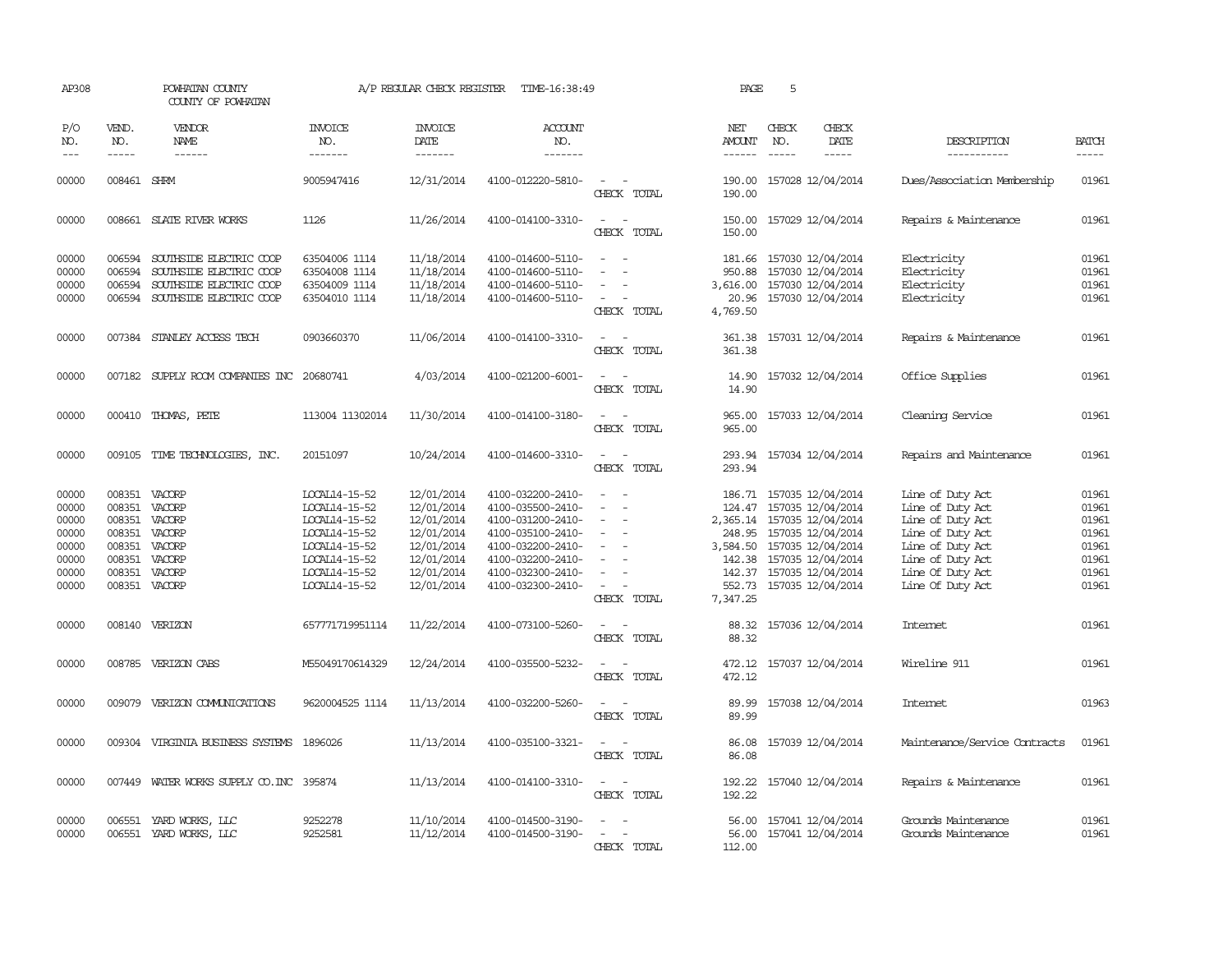| AP308                       |                             | POWHATAN COUNTY<br>COUNTY OF POWHATAN  |                                   | A/P REGULAR CHECK REGISTER                | TIME-16:38:49                          |                          | PAGE                    |                               | 6 |                                        |                                             |                       |
|-----------------------------|-----------------------------|----------------------------------------|-----------------------------------|-------------------------------------------|----------------------------------------|--------------------------|-------------------------|-------------------------------|---|----------------------------------------|---------------------------------------------|-----------------------|
| P/O<br>NO.<br>$\frac{1}{2}$ | VEND.<br>NO.<br>$- - - - -$ | VENDOR<br><b>NAME</b><br>$- - - - - -$ | <b>INVOICE</b><br>NO.<br>-------- | <b>INVOICE</b><br>DATE<br>$- - - - - - -$ | <b>ACCOUNT</b><br>NO.<br>-------       |                          | NET<br>AMOUNT<br>------ | CHECK<br>NO.<br>$\frac{1}{2}$ |   | CHECK<br>DATE<br>$- - - - -$           | DESCRIPTION<br>-----------                  | <b>BATCH</b><br>----- |
| 00000                       | 008668                      | BANK OF AMERICA                        | 12/01/2014                        | 12/01/2014                                | 4100-012200-6001-                      |                          | .00                     |                               |   | 157051 12/11/2014                      | Office Supplies                             | 01968                 |
| 00000                       | 008668                      | BANK OF AMERICA                        | 12/01/2014                        | 12/01/2014                                | 4100-012200-6001-                      |                          | 835.89                  |                               |   | 157051 12/11/2014                      | Office Supplies                             | 01968                 |
| 00000                       | 008668                      | BANK OF AMERICA                        | 12/01/2014                        | 12/01/2014                                | 4100-011010-5510-                      | $\sim$                   | 537.91                  |                               |   | 157051 12/11/2014                      | Travel/Mileage/Parking/Tolls                | 01968                 |
| 00000                       | 008668                      | BANK OF AMERICA                        | 12/01/2014                        | 12/01/2014                                | 4100-032200-5540-                      | $\overline{\phantom{a}}$ | 40.12                   |                               |   | 157051 12/11/2014                      | Travel - Convention & Educatio              | 01968                 |
| 00000                       | 008668                      | BANK OF AMERICA                        | 12/01/2014                        | 12/01/2014                                | 4100-032200-5540-                      | $\equiv$                 |                         |                               |   | 40.12-157051 12/11/2014                | Travel - Convention & Educatio              | 01968                 |
| 00000                       | 008668                      | BANK OF AMERICA                        | 12/01/2014                        | 12/01/2014                                | 4100-032200-5540-                      | $\overline{\phantom{a}}$ | 38.10                   |                               |   | 157051 12/11/2014                      | Travel - Convention & Educatio              | 01968                 |
| 00000                       | 008668                      | BANK OF AMERICA                        | 12/01/2014                        | 12/01/2014                                | 4100-012410-3321-                      | $\overline{\phantom{a}}$ | 19.95                   |                               |   | 157051 12/11/2014                      | BAI.NET Credit Card Fees                    | 01968                 |
| 00000                       | 008668                      | BANK OF AMERICA                        | 12/01/2014                        | 12/01/2014                                | 4100-032200-6012-                      | $\equiv$                 | 24.95                   |                               |   | 157051 12/11/2014                      | Books & Subscriptions                       | 01968                 |
| 00000                       | 008668                      | BANK OF AMERICA                        | 12/01/2014                        | 12/01/2014                                | 4100-013200-5210-                      |                          | 49.00                   |                               |   | 157051 12/11/2014                      | Postage                                     | 01968                 |
| 00000                       | 008668                      | BANK OF AMERICA                        | 12/01/2014                        | 12/01/2014                                | 4100-032200-5210-                      | $\sim$                   | 9.00                    |                               |   | 157051 12/11/2014                      | Postage                                     | 01968                 |
| 00000                       | 008668                      | BANK OF AMERICA                        | 12/01/2014                        | 12/01/2014                                | 4100-073100-5210-                      | $\sim$                   | 6.70                    |                               |   | 157051 12/11/2014                      | Postage                                     | 01968                 |
| 00000                       | 008668                      | BANK OF AMERICA                        | 12/01/2014                        | 12/01/2014                                | 4100-073100-5210-                      | $\overline{\phantom{a}}$ | 3.48                    |                               |   | 157051 12/11/2014                      | Postage                                     | 01968                 |
| 00000                       | 008668                      | BANK OF AMERICA                        | 12/01/2014                        | 12/01/2014                                | 4100-073100-5210-                      | $\equiv$                 | 10.25                   |                               |   | 157051 12/11/2014                      | Postage                                     | 01968                 |
| 00000                       | 008668                      | BANK OF AMERICA                        | 12/01/2014                        | 12/01/2014                                | 4100-073100-5210-                      | $\equiv$                 | 49.00                   |                               |   | 157051 12/11/2014                      | Postage                                     | 01968                 |
| 00000                       | 008668                      | BANK OF AMERICA                        | 12/01/2014                        | 12/01/2014                                | 4100-032200-5130-                      | $\overline{\phantom{a}}$ | 18.45                   |                               |   | 157051 12/11/2014                      | Water                                       | 01968                 |
| 00000<br>00000              | 008668<br>008668            | BANK OF AMERICA<br>BANK OF AMERICA     | 12/01/2014<br>12/01/2014          | 12/01/2014<br>12/01/2014                  | 4100-035500-6001-<br>4100-073100-6001- | $\overline{\phantom{a}}$ | 16.75<br>48.19          |                               |   | 157051 12/11/2014<br>157051 12/11/2014 | Office Supplies<br>Office Supplies          | 01968<br>01968        |
| 00000                       | 008668                      | BANK OF AMERICA                        | 12/01/2014                        | 12/01/2014                                | 4100-073100-6001-                      | $\equiv$                 |                         |                               |   | 45.44 157051 12/11/2014                | Office Supplies                             | 01968                 |
| 00000                       | 008668                      | BANK OF AMERICA                        | 12/01/2014                        | 12/01/2014                                | 4100-083500-6014-                      | $\overline{\phantom{a}}$ | 17.73                   |                               |   | 157051 12/11/2014                      | Other Operating Supplies                    | 01968                 |
| 00000                       | 008668                      | BANK OF AMERICA                        | 12/01/2014                        | 12/01/2014                                | 4100-032200-3310-                      | $\overline{\phantom{a}}$ | 112.44                  |                               |   | 157051 12/11/2014                      | Equipment Repair                            | 01968                 |
| 00000                       | 008668                      | BANK OF AMERICA                        | 12/01/2014                        | 12/01/2014                                | 4100-032200-3310-                      | $\overline{\phantom{a}}$ | 47.44                   |                               |   | 157051 12/11/2014                      | Equipment Repair                            | 01968                 |
| 00000                       | 008668                      | BANK OF AMERICA                        | 12/01/2014                        | 12/01/2014                                | 4100-032200-5210-                      |                          | 25.96                   |                               |   | 157051 12/11/2014                      | Postage                                     | 01968                 |
| 00000                       | 008668                      | BANK OF AMERICA                        | 12/01/2014                        | 12/01/2014                                | 4100-012310-5130-                      | $\equiv$                 | 26.91                   |                               |   | 157051 12/11/2014                      | Water                                       | 01968                 |
| 00000                       | 008668                      | BANK OF AMERICA                        | 12/01/2014                        | 12/01/2014                                | 4100-071110-6001-                      | $\sim$                   | 318.53                  |                               |   | 157051 12/11/2014                      | Office Supplies                             | 01968                 |
| 00000                       | 008668                      | BANK OF AMERICA                        | 12/01/2014                        | 12/01/2014                                | 4100-011010-5840-                      | $\overline{\phantom{a}}$ | 48.49                   |                               |   | 157051 12/11/2014                      | Meeting Expense                             | 01968                 |
| 00000                       | 008668                      | BANK OF AMERICA                        | 12/01/2014                        | 12/01/2014                                | 4100-032200-6011-                      | $\overline{\phantom{a}}$ | 47.99                   |                               |   | 157051 12/11/2014                      | Protective Gear/Uniforms                    | 01968                 |
| 00000                       | 008668                      | BANK OF AMERICA                        | 12/01/2014                        | 12/01/2014                                | 4100-011010-5540-                      | $\overline{\phantom{a}}$ | 225.00                  |                               |   | 157051 12/11/2014                      | Travel - Convention & Educatio              | 01968                 |
| 00000                       | 008668                      | BANK OF AMERICA                        | 12/01/2014                        | 12/01/2014                                | 4100-073100-6003-                      | $\overline{\phantom{a}}$ | 800.00                  |                               |   | 157051 12/11/2014                      | Computer Equipment - Capitaliz              | 01968                 |
| 00000                       | 008668                      | BANK OF AMERICA                        | 12/01/2014                        | 12/01/2014                                | 4100-032200-5810-                      |                          | 75.00                   |                               |   | 157051 12/11/2014                      | Dues/Association Memberships                | 01968                 |
| 00000                       | 008668                      | BANK OF AMERICA                        | 12/01/2014                        | 12/01/2014                                | 4100-014400-5840-                      |                          | 20.00                   |                               |   | 157051 12/11/2014                      | Miscellaneous                               | 01968                 |
| 00000                       | 008668                      | BANK OF AMERICA                        | 12/01/2014                        | 12/01/2014                                | 4100-021600-6014-                      | $\equiv$                 | 20.00                   |                               |   | 157051 12/11/2014                      | Other Operating Expenses                    | 01968                 |
| 00000                       | 008668                      | BANK OF AMERICA                        | 12/01/2014                        | 12/01/2014                                | 4100-032200-5840-                      |                          | 20.00                   |                               |   | 157051 12/11/2014                      | Miscellaneous                               | 01968                 |
| 00000                       | 008668                      | BANK OF AMERICA                        | 12/01/2014                        | 12/01/2014                                | 4100-081100-6009-                      |                          | 12.00                   |                               |   | 157051 12/11/2014                      | Auto Parts/Repair                           | 01968                 |
| 00000                       | 008668                      | BANK OF AMERICA                        | 12/01/2014                        | 12/01/2014                                | 4100-081100-5540-                      | $\equiv$                 | 90.00                   |                               |   | 157051 12/11/2014                      | Conferences & Training                      | 01968                 |
| 00000                       | 008668                      | BANK OF AMERICA                        | 12/01/2014                        | 12/01/2014                                | 4100-011010-5840-                      | $\overline{\phantom{a}}$ | 82.14                   |                               |   | 157051 12/11/2014                      | Meeting Expense                             | 01968                 |
| 00000                       | 008668                      | BANK OF AMERICA                        | 12/01/2014                        | 12/01/2014                                | 4100-073100-6001-                      | $\equiv$                 | 28.40                   |                               |   | 157051 12/11/2014                      | Office Supplies                             | 01968                 |
| 00000                       | 008668                      | BANK OF AMERICA                        | 12/01/2014                        | 12/01/2014                                | 4100-083500-6009-                      |                          | 387.53                  |                               |   | 157051 12/11/2014                      | Auto Parts and Repairs                      | 01968                 |
| 00000                       | 008668                      | BANK OF AMERICA                        | 12/01/2014                        | 12/01/2014                                | 4100-035500-6001-                      | $\sim$                   |                         |                               |   | 20.51 157051 12/11/2014                | Office Supplies                             | 01968                 |
| 00000                       | 008668                      | BANK OF AMERICA                        | 12/01/2014                        | 12/01/2014                                | 4100-014100-3310-                      | $\overline{\phantom{a}}$ | 166.81                  |                               |   | 157051 12/11/2014                      | Repairs & Maintenance                       | 01968                 |
| 00000                       | 008668                      | BANK OF AMERICA                        | 12/01/2014                        | 12/01/2014                                | 4100-012310-6001-                      | $\overline{\phantom{a}}$ | 25.00                   |                               |   | 157051 12/11/2014                      | Office Supplies                             | 01968                 |
| 00000                       | 008668                      | BANK OF AMERICA                        | 12/01/2014                        | 12/01/2014                                | 4100-073100-6012-                      | $\overline{\phantom{a}}$ | 26.00                   |                               |   | 157051 12/11/2014                      | Books & Subscriptions                       | 01968                 |
| 00000                       | 008668                      | BANK OF AMERICA                        | 12/01/2014                        | 12/01/2014                                | 4100-031200-6014-                      | $\overline{\phantom{a}}$ | 10.00                   |                               |   | 157051 12/11/2014                      | Other Operating Supplies                    | 01968                 |
| 00000                       | 008668                      | BANK OF AMERICA                        | 12/01/2014                        | 12/01/2014                                | 4100-014100-3310-                      | $\sim$                   | 99.98                   |                               |   | 157051 12/11/2014                      | Repairs & Maintenance                       | 01968                 |
| 00000<br>00000              | 008668<br>008668            | BANK OF AMERICA<br>BANK OF AMERICA     | 12/01/2014                        | 12/01/2014                                | 4100-073100-6012-                      | $\sim$                   | 15.00<br>200.00         |                               |   | 157051 12/11/2014                      | Books & Subscriptions                       | 01968<br>01968        |
| 00000                       | 008668                      | BANK OF AMERICA                        | 12/01/2014<br>12/01/2014          | 12/01/2014<br>12/01/2014                  | 4100-012100-5560-<br>4100-081100-5540- |                          | 78.00                   |                               |   | 157051 12/11/2014<br>157051 12/11/2014 | Employee Training<br>Conferences & Training | 01968                 |
| 00000                       | 008668                      | BANK OF AMERICA                        | 12/01/2014                        | 12/01/2014                                | 4100-073100-6001-                      |                          | 52.01                   |                               |   | 157051 12/11/2014                      | Office Supplies                             | 01968                 |
| 00000                       | 008668                      | BANK OF AMERICA                        | 12/01/2014                        | 12/01/2014                                | 4100-012510-8205-                      |                          | 98.39                   |                               |   | 157051 12/11/2014                      | Internet and Website Costs                  | 01968                 |
| 00000                       | 008668                      | BANK OF AMERICA                        | 12/01/2014                        | 12/01/2014                                | 4100-012510-8205-                      |                          | 209.97                  |                               |   | 157051 12/11/2014                      | Internet and Website Costs                  | 01968                 |
| 00000                       | 008668                      | BANK OF AMERICA                        | 12/01/2014                        | 12/01/2014                                | 4100-012220-5540-                      | $\overline{\phantom{a}}$ | 425.00                  |                               |   | 157051 12/11/2014                      | Travel and Education                        | 01968                 |
| 00000                       | 008668                      | BANK OF AMERICA                        | 12/01/2014                        | 12/01/2014                                | 4100-012200-5540-                      | $\sim$                   | 150.00                  |                               |   | 157051 12/11/2014                      | Conferences & Training                      | 01968                 |
|                             |                             |                                        |                                   |                                           |                                        |                          |                         |                               |   |                                        |                                             |                       |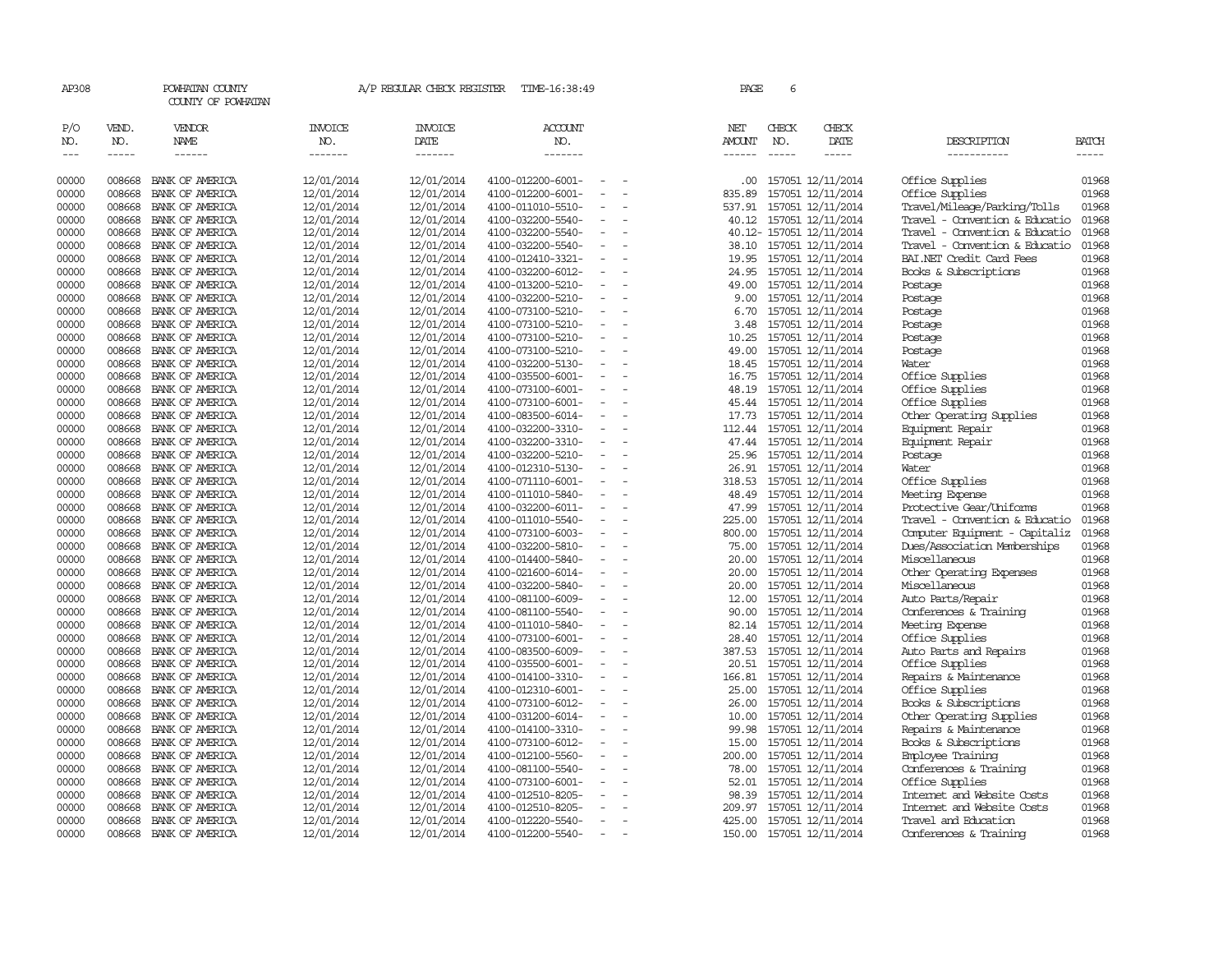| VEND.<br>NO.                                   | VENDOR<br><b>NAME</b>                                                                                                               | <b>INVOICE</b><br>NO.                                                                                                                                                                                                                                                                                                                                                                                                                   | <b>INVOICE</b><br>DATE.                                                                                                                                                                                                                                                                | <b>ACCOUNT</b><br>NO.                                                                                                                                                                                                                                 |                                                                                                                                                                                                                                                                                                                                                        | NET<br>AMOUNT                                                                      | CHECK<br>NO.                                                                                                           | CHECK<br>DATE | DESCRIPTION                                                                                                                                                                                                                                                                                                                                                                                                                                                                                                                                                                                                                                                                                                                                                                                      | BATCH                                                                                                                                                                                                                                                                                                                                            |
|------------------------------------------------|-------------------------------------------------------------------------------------------------------------------------------------|-----------------------------------------------------------------------------------------------------------------------------------------------------------------------------------------------------------------------------------------------------------------------------------------------------------------------------------------------------------------------------------------------------------------------------------------|----------------------------------------------------------------------------------------------------------------------------------------------------------------------------------------------------------------------------------------------------------------------------------------|-------------------------------------------------------------------------------------------------------------------------------------------------------------------------------------------------------------------------------------------------------|--------------------------------------------------------------------------------------------------------------------------------------------------------------------------------------------------------------------------------------------------------------------------------------------------------------------------------------------------------|------------------------------------------------------------------------------------|------------------------------------------------------------------------------------------------------------------------|---------------|--------------------------------------------------------------------------------------------------------------------------------------------------------------------------------------------------------------------------------------------------------------------------------------------------------------------------------------------------------------------------------------------------------------------------------------------------------------------------------------------------------------------------------------------------------------------------------------------------------------------------------------------------------------------------------------------------------------------------------------------------------------------------------------------------|--------------------------------------------------------------------------------------------------------------------------------------------------------------------------------------------------------------------------------------------------------------------------------------------------------------------------------------------------|
|                                                |                                                                                                                                     |                                                                                                                                                                                                                                                                                                                                                                                                                                         |                                                                                                                                                                                                                                                                                        |                                                                                                                                                                                                                                                       |                                                                                                                                                                                                                                                                                                                                                        | ------                                                                             |                                                                                                                        |               |                                                                                                                                                                                                                                                                                                                                                                                                                                                                                                                                                                                                                                                                                                                                                                                                  | -----                                                                                                                                                                                                                                                                                                                                            |
|                                                |                                                                                                                                     |                                                                                                                                                                                                                                                                                                                                                                                                                                         |                                                                                                                                                                                                                                                                                        |                                                                                                                                                                                                                                                       | $\sim$                                                                                                                                                                                                                                                                                                                                                 | 125.00                                                                             |                                                                                                                        |               |                                                                                                                                                                                                                                                                                                                                                                                                                                                                                                                                                                                                                                                                                                                                                                                                  | 01968                                                                                                                                                                                                                                                                                                                                            |
| 008668                                         |                                                                                                                                     |                                                                                                                                                                                                                                                                                                                                                                                                                                         |                                                                                                                                                                                                                                                                                        |                                                                                                                                                                                                                                                       | $\overline{\phantom{a}}$                                                                                                                                                                                                                                                                                                                               |                                                                                    |                                                                                                                        |               |                                                                                                                                                                                                                                                                                                                                                                                                                                                                                                                                                                                                                                                                                                                                                                                                  | 01968                                                                                                                                                                                                                                                                                                                                            |
| 008668                                         | BANK OF AMERICA                                                                                                                     |                                                                                                                                                                                                                                                                                                                                                                                                                                         |                                                                                                                                                                                                                                                                                        | 4100-012200-5540-                                                                                                                                                                                                                                     |                                                                                                                                                                                                                                                                                                                                                        | 70.00                                                                              |                                                                                                                        |               | Conferences & Training                                                                                                                                                                                                                                                                                                                                                                                                                                                                                                                                                                                                                                                                                                                                                                           | 01968                                                                                                                                                                                                                                                                                                                                            |
| 008668                                         | BANK OF AMERICA                                                                                                                     | 12/01/2014                                                                                                                                                                                                                                                                                                                                                                                                                              | 12/01/2014                                                                                                                                                                                                                                                                             | 4100-014500-3319-                                                                                                                                                                                                                                     | $\equiv$                                                                                                                                                                                                                                                                                                                                               |                                                                                    |                                                                                                                        |               | Equipment Repairs and Maintena                                                                                                                                                                                                                                                                                                                                                                                                                                                                                                                                                                                                                                                                                                                                                                   | 01968                                                                                                                                                                                                                                                                                                                                            |
| 008668                                         | BANK OF AMERICA                                                                                                                     | 12/01/2014                                                                                                                                                                                                                                                                                                                                                                                                                              | 12/01/2014                                                                                                                                                                                                                                                                             | 4100-014500-3319-                                                                                                                                                                                                                                     |                                                                                                                                                                                                                                                                                                                                                        | 252.71                                                                             |                                                                                                                        |               | Equipment Repairs and Maintena                                                                                                                                                                                                                                                                                                                                                                                                                                                                                                                                                                                                                                                                                                                                                                   | 01968                                                                                                                                                                                                                                                                                                                                            |
| 008668                                         | BANK OF AMERICA                                                                                                                     | 12/01/2014                                                                                                                                                                                                                                                                                                                                                                                                                              | 12/01/2014                                                                                                                                                                                                                                                                             | 4100-032200-6009-                                                                                                                                                                                                                                     |                                                                                                                                                                                                                                                                                                                                                        | 49.99                                                                              |                                                                                                                        |               | Auto Repairs and Parts                                                                                                                                                                                                                                                                                                                                                                                                                                                                                                                                                                                                                                                                                                                                                                           | 01968                                                                                                                                                                                                                                                                                                                                            |
| 008668                                         | BANK OF AMERICA                                                                                                                     | 12/01/2014                                                                                                                                                                                                                                                                                                                                                                                                                              | 12/01/2014                                                                                                                                                                                                                                                                             | 4100-083500-6014-                                                                                                                                                                                                                                     | $\equiv$                                                                                                                                                                                                                                                                                                                                               | 39.82                                                                              |                                                                                                                        |               | Other Operating Supplies                                                                                                                                                                                                                                                                                                                                                                                                                                                                                                                                                                                                                                                                                                                                                                         | 01968                                                                                                                                                                                                                                                                                                                                            |
| 008668                                         | BANK OF AMERICA                                                                                                                     | 12/01/2014                                                                                                                                                                                                                                                                                                                                                                                                                              | 12/01/2014                                                                                                                                                                                                                                                                             | 4100-083500-6014-                                                                                                                                                                                                                                     | $\equiv$                                                                                                                                                                                                                                                                                                                                               | 75.66                                                                              |                                                                                                                        |               | Other Operating Supplies                                                                                                                                                                                                                                                                                                                                                                                                                                                                                                                                                                                                                                                                                                                                                                         | 01968                                                                                                                                                                                                                                                                                                                                            |
|                                                |                                                                                                                                     |                                                                                                                                                                                                                                                                                                                                                                                                                                         |                                                                                                                                                                                                                                                                                        |                                                                                                                                                                                                                                                       | CHECK TOTAL                                                                                                                                                                                                                                                                                                                                            | 6,413.74                                                                           |                                                                                                                        |               |                                                                                                                                                                                                                                                                                                                                                                                                                                                                                                                                                                                                                                                                                                                                                                                                  |                                                                                                                                                                                                                                                                                                                                                  |
| 001340                                         | BUSINESS CARD                                                                                                                       | 11/27/2014                                                                                                                                                                                                                                                                                                                                                                                                                              | 11/27/2014                                                                                                                                                                                                                                                                             | 4100-031200-6014-                                                                                                                                                                                                                                     | $\equiv$                                                                                                                                                                                                                                                                                                                                               | .00.                                                                               |                                                                                                                        |               | Other Operating Supplies                                                                                                                                                                                                                                                                                                                                                                                                                                                                                                                                                                                                                                                                                                                                                                         | 01967                                                                                                                                                                                                                                                                                                                                            |
| 001340                                         | <b>BUSINESS CARD</b>                                                                                                                | 11/27/2014                                                                                                                                                                                                                                                                                                                                                                                                                              | 11/27/2014                                                                                                                                                                                                                                                                             | 4100-031200-6014-                                                                                                                                                                                                                                     |                                                                                                                                                                                                                                                                                                                                                        | 15.00                                                                              |                                                                                                                        |               | Other Operating Supplies                                                                                                                                                                                                                                                                                                                                                                                                                                                                                                                                                                                                                                                                                                                                                                         | 01967                                                                                                                                                                                                                                                                                                                                            |
|                                                |                                                                                                                                     |                                                                                                                                                                                                                                                                                                                                                                                                                                         |                                                                                                                                                                                                                                                                                        |                                                                                                                                                                                                                                                       |                                                                                                                                                                                                                                                                                                                                                        | 50.00                                                                              |                                                                                                                        |               | Postage                                                                                                                                                                                                                                                                                                                                                                                                                                                                                                                                                                                                                                                                                                                                                                                          | 01967                                                                                                                                                                                                                                                                                                                                            |
|                                                |                                                                                                                                     |                                                                                                                                                                                                                                                                                                                                                                                                                                         |                                                                                                                                                                                                                                                                                        |                                                                                                                                                                                                                                                       | $\equiv$                                                                                                                                                                                                                                                                                                                                               | 50.00                                                                              |                                                                                                                        |               | Postage                                                                                                                                                                                                                                                                                                                                                                                                                                                                                                                                                                                                                                                                                                                                                                                          | 01967                                                                                                                                                                                                                                                                                                                                            |
|                                                |                                                                                                                                     |                                                                                                                                                                                                                                                                                                                                                                                                                                         |                                                                                                                                                                                                                                                                                        |                                                                                                                                                                                                                                                       |                                                                                                                                                                                                                                                                                                                                                        |                                                                                    |                                                                                                                        |               |                                                                                                                                                                                                                                                                                                                                                                                                                                                                                                                                                                                                                                                                                                                                                                                                  | 01967                                                                                                                                                                                                                                                                                                                                            |
|                                                |                                                                                                                                     |                                                                                                                                                                                                                                                                                                                                                                                                                                         |                                                                                                                                                                                                                                                                                        |                                                                                                                                                                                                                                                       |                                                                                                                                                                                                                                                                                                                                                        |                                                                                    |                                                                                                                        |               |                                                                                                                                                                                                                                                                                                                                                                                                                                                                                                                                                                                                                                                                                                                                                                                                  | 01967                                                                                                                                                                                                                                                                                                                                            |
|                                                |                                                                                                                                     |                                                                                                                                                                                                                                                                                                                                                                                                                                         |                                                                                                                                                                                                                                                                                        |                                                                                                                                                                                                                                                       |                                                                                                                                                                                                                                                                                                                                                        |                                                                                    |                                                                                                                        |               |                                                                                                                                                                                                                                                                                                                                                                                                                                                                                                                                                                                                                                                                                                                                                                                                  | 01967                                                                                                                                                                                                                                                                                                                                            |
|                                                |                                                                                                                                     |                                                                                                                                                                                                                                                                                                                                                                                                                                         |                                                                                                                                                                                                                                                                                        |                                                                                                                                                                                                                                                       |                                                                                                                                                                                                                                                                                                                                                        |                                                                                    |                                                                                                                        |               |                                                                                                                                                                                                                                                                                                                                                                                                                                                                                                                                                                                                                                                                                                                                                                                                  | 01967                                                                                                                                                                                                                                                                                                                                            |
|                                                |                                                                                                                                     |                                                                                                                                                                                                                                                                                                                                                                                                                                         |                                                                                                                                                                                                                                                                                        |                                                                                                                                                                                                                                                       |                                                                                                                                                                                                                                                                                                                                                        |                                                                                    |                                                                                                                        |               |                                                                                                                                                                                                                                                                                                                                                                                                                                                                                                                                                                                                                                                                                                                                                                                                  | 01967                                                                                                                                                                                                                                                                                                                                            |
|                                                |                                                                                                                                     |                                                                                                                                                                                                                                                                                                                                                                                                                                         |                                                                                                                                                                                                                                                                                        |                                                                                                                                                                                                                                                       |                                                                                                                                                                                                                                                                                                                                                        |                                                                                    |                                                                                                                        |               |                                                                                                                                                                                                                                                                                                                                                                                                                                                                                                                                                                                                                                                                                                                                                                                                  | 01967                                                                                                                                                                                                                                                                                                                                            |
|                                                |                                                                                                                                     |                                                                                                                                                                                                                                                                                                                                                                                                                                         |                                                                                                                                                                                                                                                                                        |                                                                                                                                                                                                                                                       |                                                                                                                                                                                                                                                                                                                                                        |                                                                                    |                                                                                                                        |               |                                                                                                                                                                                                                                                                                                                                                                                                                                                                                                                                                                                                                                                                                                                                                                                                  | 01967<br>01967                                                                                                                                                                                                                                                                                                                                   |
|                                                |                                                                                                                                     |                                                                                                                                                                                                                                                                                                                                                                                                                                         |                                                                                                                                                                                                                                                                                        |                                                                                                                                                                                                                                                       |                                                                                                                                                                                                                                                                                                                                                        |                                                                                    |                                                                                                                        |               |                                                                                                                                                                                                                                                                                                                                                                                                                                                                                                                                                                                                                                                                                                                                                                                                  | 01967                                                                                                                                                                                                                                                                                                                                            |
|                                                |                                                                                                                                     |                                                                                                                                                                                                                                                                                                                                                                                                                                         |                                                                                                                                                                                                                                                                                        |                                                                                                                                                                                                                                                       | CHECK TOTAL                                                                                                                                                                                                                                                                                                                                            | 622.56                                                                             |                                                                                                                        |               |                                                                                                                                                                                                                                                                                                                                                                                                                                                                                                                                                                                                                                                                                                                                                                                                  |                                                                                                                                                                                                                                                                                                                                                  |
|                                                |                                                                                                                                     |                                                                                                                                                                                                                                                                                                                                                                                                                                         |                                                                                                                                                                                                                                                                                        |                                                                                                                                                                                                                                                       |                                                                                                                                                                                                                                                                                                                                                        |                                                                                    |                                                                                                                        |               |                                                                                                                                                                                                                                                                                                                                                                                                                                                                                                                                                                                                                                                                                                                                                                                                  | 01964                                                                                                                                                                                                                                                                                                                                            |
|                                                |                                                                                                                                     |                                                                                                                                                                                                                                                                                                                                                                                                                                         |                                                                                                                                                                                                                                                                                        |                                                                                                                                                                                                                                                       | $\overline{\phantom{a}}$                                                                                                                                                                                                                                                                                                                               |                                                                                    |                                                                                                                        |               |                                                                                                                                                                                                                                                                                                                                                                                                                                                                                                                                                                                                                                                                                                                                                                                                  | 01964                                                                                                                                                                                                                                                                                                                                            |
|                                                |                                                                                                                                     |                                                                                                                                                                                                                                                                                                                                                                                                                                         |                                                                                                                                                                                                                                                                                        |                                                                                                                                                                                                                                                       |                                                                                                                                                                                                                                                                                                                                                        |                                                                                    |                                                                                                                        |               |                                                                                                                                                                                                                                                                                                                                                                                                                                                                                                                                                                                                                                                                                                                                                                                                  | 01964                                                                                                                                                                                                                                                                                                                                            |
|                                                |                                                                                                                                     |                                                                                                                                                                                                                                                                                                                                                                                                                                         |                                                                                                                                                                                                                                                                                        |                                                                                                                                                                                                                                                       | CHECK TOTAL                                                                                                                                                                                                                                                                                                                                            | 2,000.00                                                                           |                                                                                                                        |               |                                                                                                                                                                                                                                                                                                                                                                                                                                                                                                                                                                                                                                                                                                                                                                                                  |                                                                                                                                                                                                                                                                                                                                                  |
|                                                |                                                                                                                                     | 3081                                                                                                                                                                                                                                                                                                                                                                                                                                    | 12/01/2014                                                                                                                                                                                                                                                                             | 4100-032200-6012-                                                                                                                                                                                                                                     | $\equiv$<br>CHECK TOTAL                                                                                                                                                                                                                                                                                                                                | 45.00<br>45.00                                                                     |                                                                                                                        |               | Books & Subscriptions                                                                                                                                                                                                                                                                                                                                                                                                                                                                                                                                                                                                                                                                                                                                                                            | 01964                                                                                                                                                                                                                                                                                                                                            |
| 008686                                         |                                                                                                                                     |                                                                                                                                                                                                                                                                                                                                                                                                                                         | 11/30/2014                                                                                                                                                                                                                                                                             | 4100-032200-6011-                                                                                                                                                                                                                                     | $\sim$<br>CHECK TOTAL                                                                                                                                                                                                                                                                                                                                  | 311.54<br>311.54                                                                   |                                                                                                                        |               | Protective Gear/Uniforms                                                                                                                                                                                                                                                                                                                                                                                                                                                                                                                                                                                                                                                                                                                                                                         | 01964                                                                                                                                                                                                                                                                                                                                            |
| 009637<br>009637                               | CATERPILLAR FINANCIAL<br>CATERPILLAR FINANCIAL                                                                                      | 16064360<br>16064360                                                                                                                                                                                                                                                                                                                                                                                                                    | 11/21/2014<br>11/21/2014                                                                                                                                                                                                                                                               | 4100-014300-8110-<br>4100-014300-8112-                                                                                                                                                                                                                | $\equiv$<br>CHECK TOTAL                                                                                                                                                                                                                                                                                                                                | 1,053.26<br>1,096.90                                                               |                                                                                                                        |               | Capital Lease - Backhoe<br>Capital Lease - Interest                                                                                                                                                                                                                                                                                                                                                                                                                                                                                                                                                                                                                                                                                                                                              | 01964<br>01964                                                                                                                                                                                                                                                                                                                                   |
| 007353<br>007353                               | CDW GOVERNMENT, INC.<br>CDW GOVERNMENT, INC.                                                                                        | QT72908<br>OT72908                                                                                                                                                                                                                                                                                                                                                                                                                      | 11/17/2014<br>11/17/2014                                                                                                                                                                                                                                                               | 4100-032200-6002-<br>4100-012510-6002-                                                                                                                                                                                                                | $\sim$ 100 $\mu$<br>CHECK TOTAL                                                                                                                                                                                                                                                                                                                        | 44.76<br>121.99<br>166.75                                                          |                                                                                                                        |               | Computer Equipment-non-capital<br>Computer Equipment-non-capital                                                                                                                                                                                                                                                                                                                                                                                                                                                                                                                                                                                                                                                                                                                                 | 01964<br>01964                                                                                                                                                                                                                                                                                                                                   |
| 000540<br>000540<br>000540<br>000540<br>000540 | CENTRAL VIRGINIA WASTE<br>CENTRAL VIRGINIA WASTE<br>CENTRAL VIRGINIA WASTE<br>CENTRAL VIRGINIA WASTE<br>CENTRAL VIRGINIA WASTE      | 19784<br>19788<br>19804<br>19804<br>19804                                                                                                                                                                                                                                                                                                                                                                                               | 11/26/2014<br>11/26/2014<br>12/01/2014<br>12/01/2014<br>12/01/2014                                                                                                                                                                                                                     | 4100-014300-3176-<br>4100-014300-3176-<br>4100-014300-3176-<br>4100-014300-3176-<br>4100-014300-3176-                                                                                                                                                 | $\equiv$<br>$\equiv$<br>CHECK TOTAL                                                                                                                                                                                                                                                                                                                    | 600.00<br>440.00<br>5,390.00<br>5,147.95                                           |                                                                                                                        |               | Recycling Pulls<br>Recycling Pulls<br>Recycling Pulls<br>Recycling Pulls<br>Recycling Pulls                                                                                                                                                                                                                                                                                                                                                                                                                                                                                                                                                                                                                                                                                                      | 01964<br>01964<br>01964<br>01964<br>01964                                                                                                                                                                                                                                                                                                        |
|                                                | $- - - - -$<br>008668<br>001340<br>001340<br>001340<br>001340<br>001340<br>001340<br>001340<br>001340<br>007812<br>007812<br>007812 | $- - - - - -$<br>BANK OF AMERICA<br>BANK OF AMERICA<br><b>BUSINESS CARD</b><br><b>BUSINESS CARD</b><br><b>BUSINESS CARD</b><br><b>BUSINESS CARD</b><br>001340 BUSINESS CARD<br><b>BUSINESS CARD</b><br><b>BUSINESS CARD</b><br>001340 BUSINESS CARD<br><b>BUSINESS CARD</b><br><b>BUSINESS CARD</b><br>001340 BUSINESS CARD<br>ABS TECHNOLOGY ARCHITECTS<br>ABS TECHNOLOGY ARCHITECTS<br>ABS TECHNOLOGY ARCHITECTS<br>001070 C & F BANK | -------<br>12/01/2014<br>12/01/2014<br>12/01/2014<br>11/27/2014<br>11/27/2014<br>11/27/2014<br>11/27/2014<br>11/27/2014<br>11/27/2014<br>11/27/2014<br>11/27/2014<br>11/27/2014<br>11/27/2014<br>11/27/2014<br>SIN010531<br>SIN010531<br>SIN010531<br>C.W. WILLIAMS & CO., INC. 578987 | -------<br>12/01/2014<br>12/01/2014<br>12/01/2014<br>11/27/2014<br>11/27/2014<br>11/27/2014<br>11/27/2014<br>11/27/2014<br>11/27/2014<br>11/27/2014<br>11/27/2014<br>11/27/2014<br>11/27/2014<br>11/27/2014<br>11/30/2014<br>11/30/2014<br>11/30/2014 | -------<br>4100-012200-5540-<br>4100-012200-5540-<br>4100-031200-5210-<br>4100-031200-5210-<br>4100-035100-5210-<br>4100-031200-6014-<br>4100-035100-6014-<br>4100-031200-5210-<br>4100-031710-5210-<br>4100-031200-6001-<br>4100-035100-6022-<br>4100-035100-3310-<br>4100-031200-5550-<br>100-000100-0006-<br>4100-012510-3320-<br>4100-012510-3320- | $\overline{\phantom{a}}$<br>$\equiv$<br>$\equiv$<br>$\equiv$<br>$\equiv$<br>$\sim$ | 100.00<br>16.88<br>91.27<br>68.45<br>15.99<br>15.99<br>15.90<br>75.48<br>185.27<br>22.33<br>35.00<br>1,930.00<br>35.00 | $- - - - -$   | -----<br>157051 12/11/2014<br>157051 12/11/2014<br>157051 12/11/2014<br>5.27 157051 12/11/2014<br>157051 12/11/2014<br>157051 12/11/2014<br>157051 12/11/2014<br>157051 12/11/2014<br>157052 12/11/2014<br>157052 12/11/2014<br>157052 12/11/2014<br>157052 12/11/2014<br>157052 12/11/2014<br>157052 12/11/2014<br>157052 12/11/2014<br>157052 12/11/2014<br>157052 12/11/2014<br>157052 12/11/2014<br>157052 12/11/2014<br>157052 12/11/2014<br>157052 12/11/2014<br>157053 12/11/2014<br>157053 12/11/2014<br>157053 12/11/2014<br>157054 12/11/2014<br>157055 12/11/2014<br>157056 12/11/2014<br>43.64 157056 12/11/2014<br>157057 12/11/2014<br>157057 12/11/2014<br>157058 12/11/2014<br>110.14 157058 12/11/2014<br>157058 12/11/2014<br>157058 12/11/2014<br>1,392.19- 157058 12/11/2014 | -----------<br>Conferences & Training<br>Conferences & Training<br>Postage<br>Other Operating Supplies<br>Other Operating Supplies<br>Postage<br>Postage<br>Office Supplies<br>Dog Food/Supplies<br>Repairs & Maintenance<br>Prisoner Extradition<br>Due from Other Agencies<br>Maintenance & Service Contract<br>Maintenance & Service Contract |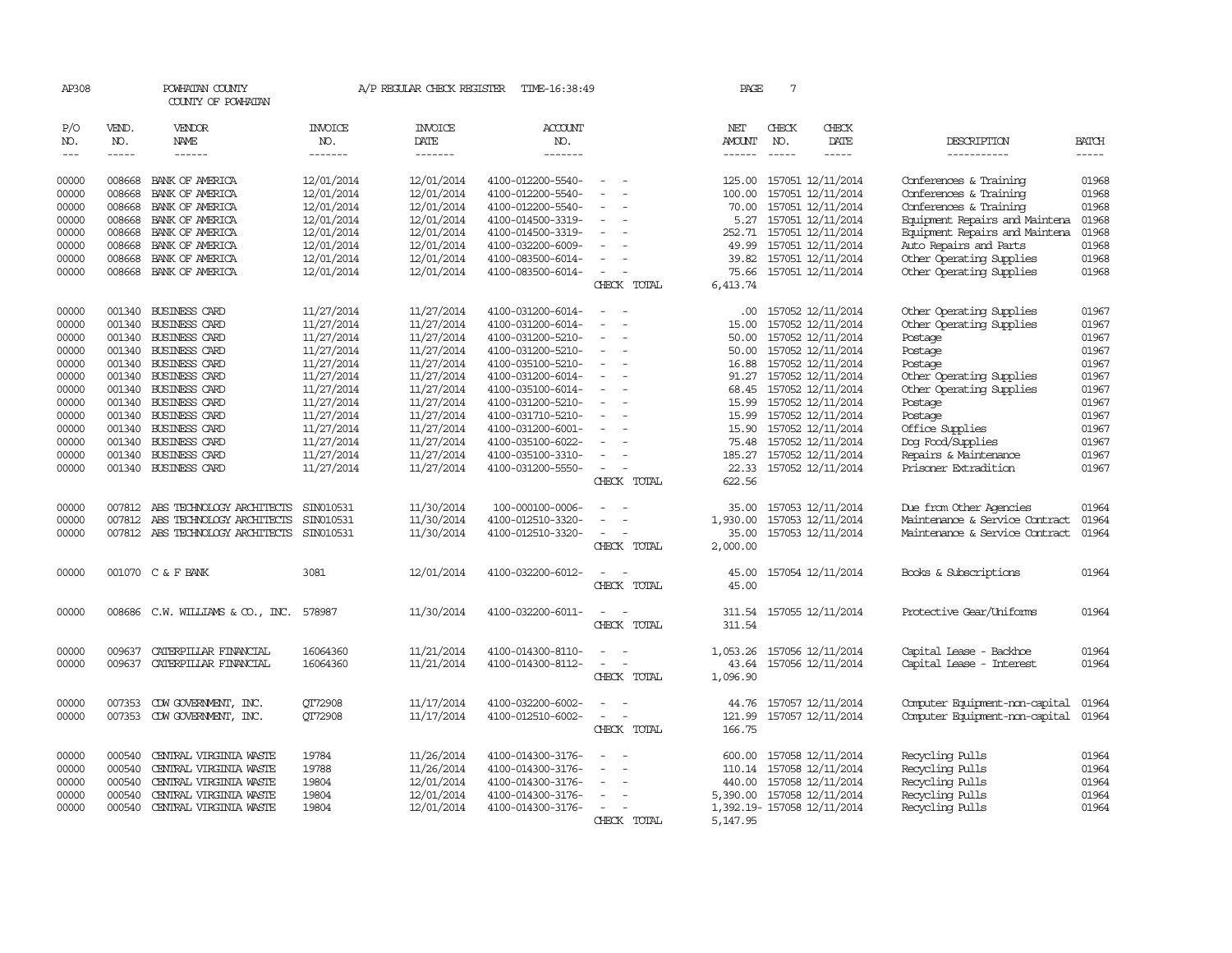| AP308                                                                                  |                                                                                                                                                                                                                                                                                                                                                                                                                                                                                                     | POWHATAN COUNTY<br>COUNTY OF POWHATAN                                                                                                                                                                                                                                             |                                                                                                                                                                                           | A/P REGULAR CHECK REGISTER                                                                                                               | TIME-16:38:49                                                                                                                                                                                                  |                                                                       | PAGE                                                                          | 8                             |                                                                                                                                                                                                                                     |                                                                                                                                                    |                                                                                        |
|----------------------------------------------------------------------------------------|-----------------------------------------------------------------------------------------------------------------------------------------------------------------------------------------------------------------------------------------------------------------------------------------------------------------------------------------------------------------------------------------------------------------------------------------------------------------------------------------------------|-----------------------------------------------------------------------------------------------------------------------------------------------------------------------------------------------------------------------------------------------------------------------------------|-------------------------------------------------------------------------------------------------------------------------------------------------------------------------------------------|------------------------------------------------------------------------------------------------------------------------------------------|----------------------------------------------------------------------------------------------------------------------------------------------------------------------------------------------------------------|-----------------------------------------------------------------------|-------------------------------------------------------------------------------|-------------------------------|-------------------------------------------------------------------------------------------------------------------------------------------------------------------------------------------------------------------------------------|----------------------------------------------------------------------------------------------------------------------------------------------------|----------------------------------------------------------------------------------------|
| P/O<br>NO.<br>$---$                                                                    | VEND.<br>NO.<br>$\begin{tabular}{ccccc} \multicolumn{2}{c}{} & \multicolumn{2}{c}{} & \multicolumn{2}{c}{} & \multicolumn{2}{c}{} & \multicolumn{2}{c}{} & \multicolumn{2}{c}{} & \multicolumn{2}{c}{} & \multicolumn{2}{c}{} & \multicolumn{2}{c}{} & \multicolumn{2}{c}{} & \multicolumn{2}{c}{} & \multicolumn{2}{c}{} & \multicolumn{2}{c}{} & \multicolumn{2}{c}{} & \multicolumn{2}{c}{} & \multicolumn{2}{c}{} & \multicolumn{2}{c}{} & \multicolumn{2}{c}{} & \multicolumn{2}{c}{} & \mult$ | <b>VENDOR</b><br>NAME<br>$- - - - - -$                                                                                                                                                                                                                                            | <b>INVOICE</b><br>NO.<br>-------                                                                                                                                                          | <b>INVOICE</b><br><b>DATE</b><br>-------                                                                                                 | <b>ACCOUNT</b><br>NO.<br>-------                                                                                                                                                                               |                                                                       | NET<br><b>AMOUNT</b><br>------                                                | CHECK<br>NO.<br>$\frac{1}{2}$ | CHECK<br><b>DATE</b><br>$- - - - -$                                                                                                                                                                                                 | DESCRIPTION<br>-----------                                                                                                                         | <b>BATCH</b><br>-----                                                                  |
| 00000<br>00000                                                                         | 006965<br>006965                                                                                                                                                                                                                                                                                                                                                                                                                                                                                    | CINIAS CORPORATION<br>CINIAS CORPORATION                                                                                                                                                                                                                                          | 143468425<br>143468425                                                                                                                                                                    | 12/03/2014<br>12/03/2014                                                                                                                 | 4100-014300-6011-<br>4100-014100-6011-                                                                                                                                                                         | $\overline{\phantom{a}}$<br>$\sim$<br>CHECK TOTAL                     | 108.58<br>135.91<br>244.49                                                    |                               | 157059 12/11/2014<br>157059 12/11/2014                                                                                                                                                                                              | Uniforms<br>Uniforms                                                                                                                               | 01964<br>01964                                                                         |
| 00000<br>00000<br>00000<br>00000                                                       | 007341<br>007341<br>007341                                                                                                                                                                                                                                                                                                                                                                                                                                                                          | CLAWS & PAWS ANIMAL CARE<br>CLAWS & PAWS ANIMAL CARE<br>CLAWS & PAWS ANIMAL CARE<br>007341 CLAWS & PAWS ANIMAL CARE                                                                                                                                                               | 2577<br>646 NOV2014<br>646 OCT2014<br>646 SEPT2014                                                                                                                                        | 12/01/2014<br>12/03/2014<br>11/01/2014<br>10/01/2014                                                                                     | 4100-035100-5614-<br>4100-035100-3110-<br>4100-035100-3110-<br>4100-035100-3110-                                                                                                                               | $\sim$<br>CHECK TOTAL                                                 | 60.00<br>475.75<br>172.65<br>145.25<br>853.65                                 |                               | 157060 12/11/2014<br>157060 12/11/2014<br>157060 12/11/2014<br>157060 12/11/2014                                                                                                                                                    | Initial shots/visit costs<br>Professional Health Services<br>Professional Health Services<br>Professional Health Services                          | 01964<br>01964<br>01964<br>01964                                                       |
| 00000                                                                                  |                                                                                                                                                                                                                                                                                                                                                                                                                                                                                                     | 009178 COMCAST                                                                                                                                                                                                                                                                    | 016841415661214                                                                                                                                                                           | 11/21/2014                                                                                                                               | 4100-032210-5260-                                                                                                                                                                                              | CHECK TOTAL                                                           | 83.59<br>83.59                                                                |                               | 157061 12/11/2014                                                                                                                                                                                                                   | Internet                                                                                                                                           | 01964                                                                                  |
| 00000                                                                                  |                                                                                                                                                                                                                                                                                                                                                                                                                                                                                                     | 007765 COUNTY WASTE OF VIRGINIA                                                                                                                                                                                                                                                   | 0525850                                                                                                                                                                                   | 11/30/2014                                                                                                                               | 4100-032300-3185-                                                                                                                                                                                              | $\overline{\phantom{a}}$<br>CHECK TOTAL                               | 68.00<br>68.00                                                                |                               | 157062 12/11/2014                                                                                                                                                                                                                   | Trash Removal                                                                                                                                      | 01964                                                                                  |
| 00000                                                                                  | 008237                                                                                                                                                                                                                                                                                                                                                                                                                                                                                              | CREATIVE PRODUCT SOURCING                                                                                                                                                                                                                                                         | 76949                                                                                                                                                                                     | 11/18/2014                                                                                                                               | 4100-031200-5840-                                                                                                                                                                                              | $\sim$<br>CHECK TOTAL                                                 | 40.00<br>40.00                                                                |                               | 157063 12/11/2014                                                                                                                                                                                                                   | D.A.R.E.                                                                                                                                           | 01964                                                                                  |
| 00000                                                                                  |                                                                                                                                                                                                                                                                                                                                                                                                                                                                                                     | 007294 CUMBERLAND FARM & AUTO                                                                                                                                                                                                                                                     | 153624                                                                                                                                                                                    | 11/19/2014                                                                                                                               | 4100-032200-6009-                                                                                                                                                                                              | CHECK TOTAL                                                           | 117.47<br>117.47                                                              |                               | 157064 12/11/2014                                                                                                                                                                                                                   | Auto Repairs and Parts                                                                                                                             | 01964                                                                                  |
| 00000<br>00000                                                                         |                                                                                                                                                                                                                                                                                                                                                                                                                                                                                                     | 000076 DELL MARKETING L.P.<br>000076 DELL MARKETING L.P.                                                                                                                                                                                                                          | XJKMNJXK4<br>XJKM4KKR3                                                                                                                                                                    | 11/21/2014<br>11/20/2014                                                                                                                 | 4100-012100-6002-<br>4100-032200-6002-                                                                                                                                                                         | CHECK TOTAL                                                           | 38.48<br>1,864.66<br>1,903.14                                                 |                               | 157065 12/11/2014<br>157065 12/11/2014                                                                                                                                                                                              | Computer Equipment-non-capital<br>Computer Equipment-non-capital                                                                                   | 01964<br>01964                                                                         |
| 00000                                                                                  | 009420                                                                                                                                                                                                                                                                                                                                                                                                                                                                                              | DIXON HUGHES GOODMAN, LLP                                                                                                                                                                                                                                                         | 000386484                                                                                                                                                                                 | 11/30/2014                                                                                                                               | 4100-012200-3120-                                                                                                                                                                                              | CHECK TOTAL                                                           | 13,000.00<br>13,000.00                                                        |                               | 157066 12/11/2014                                                                                                                                                                                                                   | External Audit                                                                                                                                     | 01964                                                                                  |
| 00000                                                                                  | 008787 DMV                                                                                                                                                                                                                                                                                                                                                                                                                                                                                          |                                                                                                                                                                                                                                                                                   | 14330675                                                                                                                                                                                  | 11/26/2014                                                                                                                               | 4100-012410-3320-                                                                                                                                                                                              | CHECK TOTAL                                                           | 1,200.00<br>1,200.00                                                          |                               | 157067 12/11/2014                                                                                                                                                                                                                   | Maintenance & Service Contract                                                                                                                     | 01964                                                                                  |
| 00000<br>00000<br>00000<br>00000<br>00000<br>00000<br>00000<br>00000<br>00000<br>00000 | 000860<br>000860<br>000860<br>000860<br>000860<br>000860<br>000860<br>000860<br>000860                                                                                                                                                                                                                                                                                                                                                                                                              | DOMINION VIRGINIA POWER<br>DOMINION VIRGINIA POWER<br>DOMINION VIRGINIA POWER<br>DOMINION VIRGINIA POWER<br>DOMINION VIRGINIA POWER<br>DOMINION VIRGINIA POWER<br>DOMINION VIRGINIA POWER<br>DOMINION VIRGINIA POWER<br>DOMINION VIRGINIA POWER<br>000860 DOMINION VIRGINIA POWER | 1221667833 1214<br>1223507334 1214<br>220226503 1214<br>3848526962 1214<br>4062035391 1214<br>4165680929 1214<br>6211789810 1214<br>8009370571 1214<br>8762105008 1214<br>8971069334 1214 | 12/03/2014<br>12/03/2014<br>12/03/2014<br>12/03/2014<br>12/03/2014<br>12/04/2014<br>12/03/2014<br>12/03/2014<br>12/03/2014<br>12/03/2014 | 4100-035500-5110-<br>4100-014300-5110-<br>4100-032300-5110-<br>4100-032300-5110-<br>4100-035500-5110-<br>4100-035500-5110-<br>4100-035500-5110-<br>4100-035500-5110-<br>4100-032300-5110-<br>4100-014300-5110- | $\overline{\phantom{a}}$<br>$\sim$<br>$\sim$<br>$\sim$<br>CHECK TOTAL | 247.81<br>286.73<br>127.32<br>146.35<br>130.78<br>33.10<br>308.64<br>2,555.74 |                               | 157068 12/11/2014<br>157068 12/11/2014<br>338.37 157068 12/11/2014<br>787.38 157068 12/11/2014<br>157068 12/11/2014<br>157068 12/11/2014<br>157068 12/11/2014<br>157068 12/11/2014<br>157068 12/11/2014<br>149.26 157068 12/11/2014 | Electricity<br>Electricity<br>Electricity<br>Electricity<br>Electricity<br>Electricity<br>Electricity<br>Electricity<br>Electricity<br>Electricity | 01964<br>01964<br>01964<br>01964<br>01964<br>01964<br>01964<br>01964<br>01964<br>01964 |
| 00000                                                                                  |                                                                                                                                                                                                                                                                                                                                                                                                                                                                                                     | 008750 DOMINION VIRGINIA POWER                                                                                                                                                                                                                                                    | 7363689774                                                                                                                                                                                | 10/30/2014                                                                                                                               | 4100-053910-5642-                                                                                                                                                                                              | $\sim$<br>CHECK TOTAL                                                 | 781.21<br>781.21                                                              |                               | 157069 12/11/2014                                                                                                                                                                                                                   | PCCAA Services - TANF                                                                                                                              | 01964                                                                                  |
| 00000<br>00000                                                                         | 008373                                                                                                                                                                                                                                                                                                                                                                                                                                                                                              | EMERGENCY MOBILE SERVICE<br>008373 EMERGENCY MOBILE SERVICE                                                                                                                                                                                                                       | 2068<br>2069                                                                                                                                                                              | 12/02/2014<br>12/02/2014                                                                                                                 | 4100-032200-6009-<br>4100-032200-6009-                                                                                                                                                                         | $\sim$<br>CHECK TOTAL                                                 | 135.00<br>1,843.98<br>1,978.98                                                |                               | 157070 12/11/2014<br>157070 12/11/2014                                                                                                                                                                                              | Auto Repairs and Parts<br>Auto Repairs and Parts                                                                                                   | 01964<br>01964                                                                         |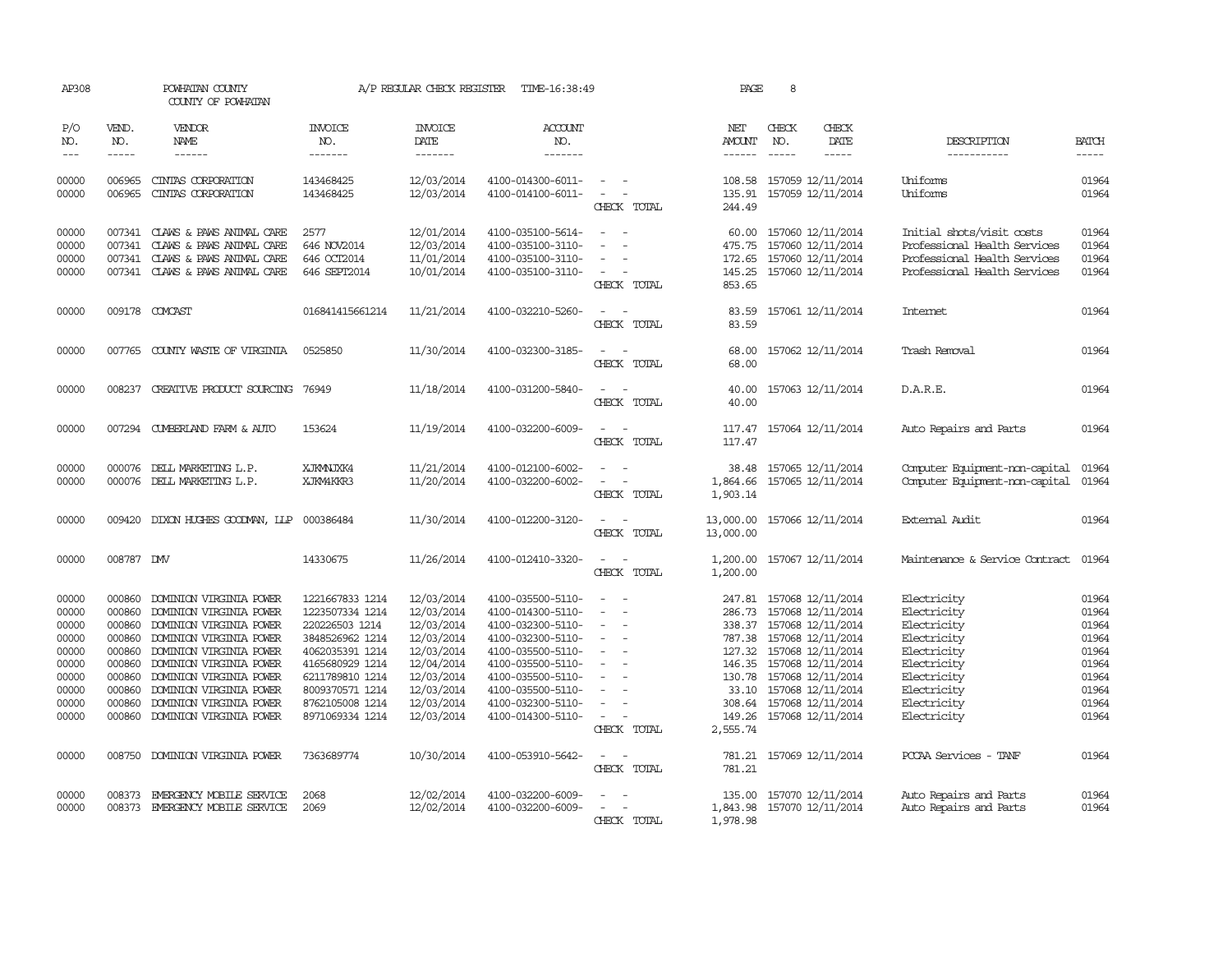| AP308                                                                                  |                                                                                        | POWHATAN COUNTY<br>COUNTY OF POWHATAN                                                                                                                                                                                                                         |                                                                                                 | A/P REGULAR CHECK REGISTER                                                                                                               | TIME-16:38:49                                                                                                                                                                                                  |                                                                                                                 | PAGE                                                                                                     | 9                                                                                                                                                                                                                    |                                                                                                                                                                                  |                                                                                        |
|----------------------------------------------------------------------------------------|----------------------------------------------------------------------------------------|---------------------------------------------------------------------------------------------------------------------------------------------------------------------------------------------------------------------------------------------------------------|-------------------------------------------------------------------------------------------------|------------------------------------------------------------------------------------------------------------------------------------------|----------------------------------------------------------------------------------------------------------------------------------------------------------------------------------------------------------------|-----------------------------------------------------------------------------------------------------------------|----------------------------------------------------------------------------------------------------------|----------------------------------------------------------------------------------------------------------------------------------------------------------------------------------------------------------------------|----------------------------------------------------------------------------------------------------------------------------------------------------------------------------------|----------------------------------------------------------------------------------------|
| P/O<br>NO.<br>$---$                                                                    | VEND.<br>NO.<br>$\cdots \cdots \cdots$                                                 | VENDOR<br>NAME<br>------                                                                                                                                                                                                                                      | <b>INVOICE</b><br>NO.<br>-------                                                                | <b>INVOICE</b><br>DATE<br>-------                                                                                                        | <b>ACCOUNT</b><br>NO.<br>-------                                                                                                                                                                               |                                                                                                                 | NET<br>AMOUNT<br>------                                                                                  | CHECK<br>CHECK<br>DATE<br>NO.<br>-----                                                                                                                                                                               | DESCRIPTION<br>-----------                                                                                                                                                       | BATCH<br>-----                                                                         |
| 00000                                                                                  | 000690                                                                                 | FLATROCK TIRE & AUTO                                                                                                                                                                                                                                          | 0009297                                                                                         | 12/08/2014                                                                                                                               | 4100-035100-6009-                                                                                                                                                                                              | $\equiv$<br>CHECK TOTAL                                                                                         | 723.04<br>723.04                                                                                         | 157071 12/11/2014                                                                                                                                                                                                    | Auto Parts/Repairs                                                                                                                                                               | 01964                                                                                  |
| 00000                                                                                  | 006763                                                                                 | <b>GREENBERG &amp; ASSOCIATES</b>                                                                                                                                                                                                                             | 2417                                                                                            | 12/03/2014                                                                                                                               | 4100-031200-3110-                                                                                                                                                                                              | $\sim$<br>$\overline{\phantom{a}}$<br>CHECK TOTAL                                                               | 360.00<br>360,00                                                                                         | 157072 12/11/2014                                                                                                                                                                                                    | Professional Health Services                                                                                                                                                     | 01964                                                                                  |
| 00000                                                                                  |                                                                                        | 008400 HEROES APPAREL, LLC                                                                                                                                                                                                                                    | 34005                                                                                           | 11/25/2014                                                                                                                               | 4100-032200-6011-                                                                                                                                                                                              | $\sim$<br>$\overline{\phantom{a}}$<br>CHECK TOTAL                                                               | 292.00<br>292.00                                                                                         | 157073 12/11/2014                                                                                                                                                                                                    | Protective Gear/Uniforms                                                                                                                                                         | 01964                                                                                  |
| 00000                                                                                  |                                                                                        | 008041 HILL, LUCKY                                                                                                                                                                                                                                            | 1204-52014                                                                                      | 12/09/2014                                                                                                                               | 4100-033300-5510-                                                                                                                                                                                              | $\sim$<br>$\sim$<br>CHECK TOTAL                                                                                 | 43.10<br>43.10                                                                                           | 157074 12/11/2014                                                                                                                                                                                                    | Travel/Mileage/Parking/Tolls                                                                                                                                                     | 01966                                                                                  |
| 00000<br>00000                                                                         | 010487<br>010487                                                                       | IBM CORPORATION<br>IBM CORPORATION                                                                                                                                                                                                                            | I6749EF<br>I6749EF                                                                              | 12/01/2014<br>12/01/2014                                                                                                                 | 4100-012510-8211-<br>4100-012510-8212-                                                                                                                                                                         | $\equiv$<br>$\omega$<br>CHECK TOTAL                                                                             | 754.15<br>100.42<br>854.57                                                                               | 157075 12/11/2014<br>157075 12/11/2014                                                                                                                                                                               | AS400 Lease - Principal<br>AS400 Lease - Interest                                                                                                                                | 01964<br>01964                                                                         |
| 00000<br>00000<br>00000<br>00000<br>00000<br>00000<br>00000<br>00000<br>00000<br>00000 | 008381<br>008381<br>008381<br>008381<br>008381<br>008381<br>008381<br>008381<br>008381 | JAMES RIVER PETROLEUM<br>JAMES RIVER PEIROLEUM<br>JAMES RIVER PEIROLEUM<br>JAMES RIVER PETROLEUM<br>JAMES RIVER PEIROLEUM<br>JAMES RIVER PEIROLEUM<br>JAMES RIVER PEIROLEUM<br>JAMES RIVER PETROLEUM<br>JAMES RIVER PEIROLEUM<br>008381 JAMES RIVER PETROLEUM | 70<br>70<br>70A<br>70 <sub>B</sub><br>70 <sub>B</sub><br>70C<br><b>70F</b><br>70H<br>70I<br>70J | 12/04/2014<br>12/04/2014<br>12/04/2014<br>12/04/2014<br>12/04/2014<br>12/04/2014<br>12/04/2014<br>12/04/2014<br>12/04/2014<br>12/04/2014 | 4100-031200-6008-<br>4100-035100-6008-<br>4100-032300-6008-<br>4100-032200-5120-<br>4100-032200-6008-<br>4100-035500-6008-<br>4100-034100-6008-<br>4100-081100-6008-<br>4100-083500-6008-<br>4100-014300-6008- | $\equiv$<br>$\equiv$<br>$\sim$<br>$\overline{\phantom{a}}$<br>$\overline{\phantom{a}}$<br>$\sim$<br>CHECK TOTAL | 5,951.82<br>477.26<br>1,902.10<br>1,417.73<br>184.06<br>134.76<br>190.00<br>223.63<br>78.39<br>10,640.51 | 157076 12/11/2014<br>157076 12/11/2014<br>157076 12/11/2014<br>157076 12/11/2014<br>157076 12/11/2014<br>157076 12/11/2014<br>157076 12/11/2014<br>157076 12/11/2014<br>80.76 157076 12/11/2014<br>157076 12/11/2014 | Gas/Grease/Oil<br>Gas/Grease/Oil<br>Gas/Grease/Oil<br>Apparatus Fuel<br>Gas/Grease/Oil<br>Gas/Grease/Oil<br>Gas/Grease/Oil<br>Gas/Grease/Oil<br>Gas/Grease/Oil<br>Gas/Grease/Oil | 01964<br>01964<br>01964<br>01964<br>01964<br>01964<br>01964<br>01964<br>01964<br>01964 |
| 00000<br>00000                                                                         | 009035                                                                                 | JANI-KING OF RICHMOND<br>009035 JANI-KING OF RICHMOND                                                                                                                                                                                                         | RIC10140137<br>RIC10140138                                                                      | 11/19/2014<br>11/19/2014                                                                                                                 | 4100-032210-6005-<br>4100-032220-6005-                                                                                                                                                                         | $\overline{\phantom{a}}$<br>CHECK TOTAL                                                                         | 216.58<br>211.38<br>427.96                                                                               | 157077 12/11/2014<br>157077 12/11/2014                                                                                                                                                                               | Cleaning Supplies<br>Cleaning Supplies                                                                                                                                           | 01964<br>01964                                                                         |
| 00000                                                                                  |                                                                                        | 001550 M & W PRINTERS, INC.                                                                                                                                                                                                                                   | 93008                                                                                           | 11/30/2014                                                                                                                               | 4100-012200-6001-                                                                                                                                                                                              | $\sim$<br>$\sim$<br>CHECK TOTAL                                                                                 | 440.51                                                                                                   | 440.51 157078 12/11/2014                                                                                                                                                                                             | Office Supplies                                                                                                                                                                  | 01966                                                                                  |
| 00000                                                                                  |                                                                                        | 009145 MALVERN CONSTRUCTION                                                                                                                                                                                                                                   | RENTAL ASSISTOE                                                                                 | 12/02/2014                                                                                                                               | 4100-053910-5642-                                                                                                                                                                                              | CHECK TOTAL                                                                                                     | 800.00<br>800.00                                                                                         | 157079 12/11/2014                                                                                                                                                                                                    | PCCAA Services - TANF                                                                                                                                                            | 01966                                                                                  |
| 00000                                                                                  |                                                                                        | 009552 MANSFIELD OIL COMPANY                                                                                                                                                                                                                                  | SOLCD00096318                                                                                   | 12/02/2014                                                                                                                               | 4100-032200-5120-                                                                                                                                                                                              | $\sim$<br>CHECK TOTAL                                                                                           | 105.08<br>105.08                                                                                         | 157080 12/11/2014                                                                                                                                                                                                    | Apparatus Fuel                                                                                                                                                                   | 01966                                                                                  |
| 00000                                                                                  |                                                                                        | 008885 MARTIN, PEGGY                                                                                                                                                                                                                                          | MTG IN WILMSBRG                                                                                 | 12/08/2014                                                                                                                               | 4100-073100-5510-                                                                                                                                                                                              | $\overline{\phantom{a}}$<br>CHECK TOTAL                                                                         | 115.74<br>115.74                                                                                         | 157081 12/11/2014                                                                                                                                                                                                    | Travel/Mileage/Parking/Tolls                                                                                                                                                     | 01966                                                                                  |
| 00000                                                                                  |                                                                                        | 006538 MATTHEW BENDER                                                                                                                                                                                                                                         | 65670213                                                                                        | 11/14/2014                                                                                                                               | 4100-031200-5810-                                                                                                                                                                                              | $\sim$<br>CHECK TOTAL                                                                                           | 21.44                                                                                                    | 21.44 157082 12/11/2014                                                                                                                                                                                              | Dues/Association Memberships                                                                                                                                                     | 01966                                                                                  |
| 00000                                                                                  |                                                                                        | 006520 MCDONALD'S OFFICE                                                                                                                                                                                                                                      | 500070                                                                                          | 12/01/2014                                                                                                                               | 4100-033400-3846-                                                                                                                                                                                              | $\overline{\phantom{a}}$<br>CHECK TOTAL                                                                         | 373.95<br>373.95                                                                                         | 157083 12/11/2014                                                                                                                                                                                                    | Detention of Adults-Other Expe 01966                                                                                                                                             |                                                                                        |
| 00000                                                                                  |                                                                                        | 009955 MONEIL & COMPANY, INC                                                                                                                                                                                                                                  | 3563117                                                                                         | 11/26/2014                                                                                                                               | 4100-032200-5305-                                                                                                                                                                                              | $\sim$                                                                                                          |                                                                                                          | 10,957.50 157084 12/11/2014                                                                                                                                                                                          | Auto Insurance Premium                                                                                                                                                           | 01966                                                                                  |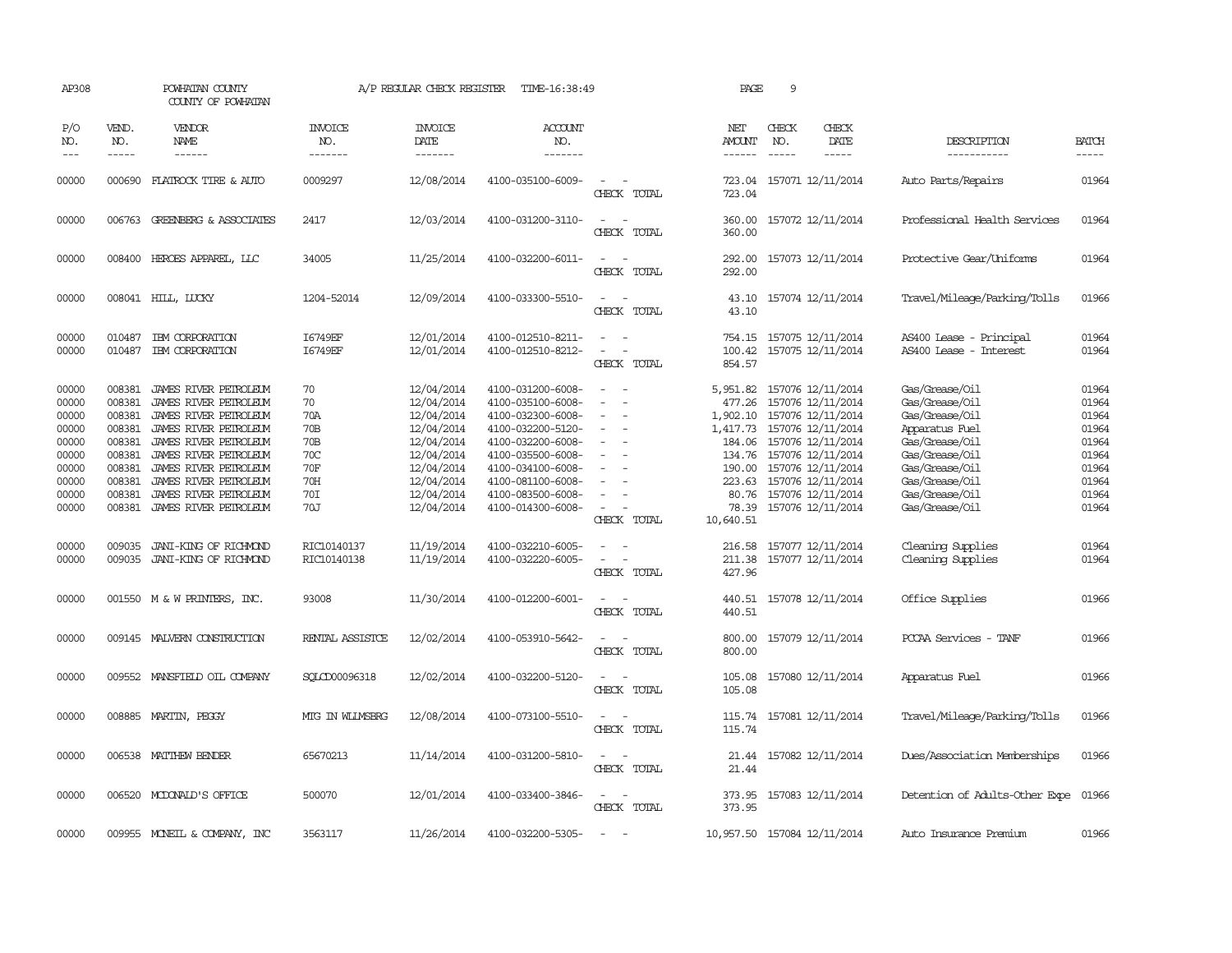| AP308                   |                               | POWHATAN COUNTY<br>COUNTY OF POWHATAN                                              |                                  | A/P REGULAR CHECK REGISTER             | TIME-16:38:49                                               |                                                                     | PAGE                                           | 10           |                                                                    |                                                              |                         |
|-------------------------|-------------------------------|------------------------------------------------------------------------------------|----------------------------------|----------------------------------------|-------------------------------------------------------------|---------------------------------------------------------------------|------------------------------------------------|--------------|--------------------------------------------------------------------|--------------------------------------------------------------|-------------------------|
| P/O<br>NO.<br>$---$     | VEND.<br>NO.<br>$\frac{1}{2}$ | VENDOR<br>NAME<br>$\frac{1}{2}$                                                    | <b>INVOICE</b><br>NO.<br>------- | <b>INVOICE</b><br>DATE<br>-------      | <b>ACCOUNT</b><br>NO.<br>-------                            |                                                                     | NET<br><b>AMOUNT</b>                           | CHECK<br>NO. | CHECK<br>DATE<br>$- - - - -$                                       | DESCRIPTION<br>-----------                                   | <b>BATCH</b><br>-----   |
| 00000<br>00000<br>00000 | 009955<br>009955              | MONEIL & COMPANY, INC<br>MONEIL & COMPANY, INC<br>009955 MONEIL & COMPANY, INC     | 4427117<br>4432117<br>4437117    | 11/26/2014<br>11/26/2014<br>11/26/2014 | 4100-032300-5308-<br>4100-032300-5308-<br>4100-032300-5308- | $\sim$<br>CHECK TOTAL                                               | 4,140.00<br>1,047.50<br>1,047.75<br>17, 192.75 |              | 157084 12/11/2014<br>157084 12/11/2014<br>157084 12/11/2014        | Insurance<br>Insurance<br>Insurance                          | 01966<br>01966<br>01966 |
| 00000                   |                               | 007141 MIDLOTHIAN BUSINESS FORMS                                                   | 1693                             | 12/01/2014                             | 4100-031200-6001-                                           | $\equiv$<br>$\sim$<br>CHECK TOTAL                                   | 326.60<br>326.60                               |              | 157085 12/11/2014                                                  | Office Supplies                                              | 01966                   |
| 00000<br>00000          |                               | 007297 NAFECO, INC.<br>007297 NAFECO, INC.                                         | 761025<br>761025                 | 11/24/2014<br>11/24/2014               | 4100-032200-3310-<br>4100-032200-5210-                      | $\overline{\phantom{a}}$<br>$\overline{\phantom{0}}$<br>CHECK TOTAL | 53.65<br>11.11<br>64.76                        |              | 157086 12/11/2014<br>157086 12/11/2014                             | Equipment Repair<br>Postage                                  | 01966<br>01966          |
| 00000                   |                               | 008269 NEUSTAR, INC.                                                               | DNS0000470217                    | 11/30/2014                             | 4100-012510-8205-                                           | $\sim$<br>$\sim$<br>CHECK TOTAL                                     | 150.00<br>150.00                               |              | 157087 12/11/2014                                                  | Internet and Website Costs                                   | 01966                   |
| 00000                   |                               | 007412 OFFICE MAX - A BOISE CO.                                                    | 325325                           | 11/21/2014                             | 4100-031200-6001-                                           | $\equiv$<br>$\sim$<br>CHECK TOTAL                                   | 105.82<br>105.82                               |              | 157088 12/11/2014                                                  | Office Supplies                                              | 01966                   |
| 00000                   |                               | 000375 PIEDMONT REGIONAL JAIL                                                      | 2425                             | 11/30/2014                             | 4100-033400-3841-                                           | $\sim$ 100 $\sim$<br>CHECK TOTAL                                    | 38,784.00<br>38,784.00                         |              | 157089 12/11/2014                                                  | Detention of Adults                                          | 01966                   |
| 00000<br>00000          | 001250<br>001250              | POWHATAN AUTO & TRACTOR<br>POWHATAN AUTO & TRACTOR                                 | 328291<br>330395                 | 11/14/2014<br>12/03/2014               | 4100-035100-6009-<br>4100-031200-6009-                      | $\equiv$<br>CHECK TOTAL                                             | 68.75<br>59.17<br>127.92                       |              | 157090 12/11/2014<br>157090 12/11/2014                             | Auto Parts/Repairs<br>Auto Parts/Repairs                     | 01966<br>01966          |
| 00000<br>00000<br>00000 | 006914                        | POWHATAN AUTO REPAIR<br>006914 POWHATAN AUTO REPAIR<br>006914 POWHATAN AUTO REPAIR | 573 UNIT 119<br>641<br>642       | 5/01/2014<br>12/02/2014<br>12/05/2014  | 4100-032300-6009-<br>4100-031200-6009-<br>4100-032300-6009- | $\equiv$<br>$\sim$<br>$\overline{\phantom{a}}$<br>CHECK TOTAL       | 16.00<br>309.33<br>997.55                      |              | 157091 12/11/2014<br>157091 12/11/2014<br>672.22 157091 12/11/2014 | Auto Parts/Repair<br>Auto Parts/Repairs<br>Auto Parts/Repair | 01966<br>01966<br>01966 |
| 00000                   |                               | 007806 POWHATAN LEADERSHIP                                                         | NANCY BATTERSON                  | 12/09/2014                             | 4100-034100-5810-                                           | CHECK TOTAL                                                         | 60.00<br>60.00                                 |              | 157092 12/11/2014                                                  | Dues/Association Memberships                                 | 01966                   |
| 00000                   |                               | 006474 PROGRESSIVE AUIO WORKS                                                      | 0026552                          | 12/05/2014                             | 4100-031200-6009-                                           | $\overline{\phantom{a}}$<br>CHECK TOTAL                             | 1,034.80<br>1,034.80                           |              | 157093 12/11/2014                                                  | Auto Parts/Repairs                                           | 01966                   |
| 00000                   |                               | 009518 QUARLES PETROLEUM, INC.                                                     | CT0562475                        | 11/30/2014                             | 4100-031200-6008-                                           | $\overline{\phantom{a}}$<br>- -<br>CHECK TOTAL                      | 2,141.20<br>2,141.20                           |              | 157094 12/11/2014                                                  | Gas/Grease/Oil                                               | 01966                   |
| 00000                   | 000780                        | <b>CUILL CORPORATION</b>                                                           | 8332745                          | 12/03/2014                             | 4100-081100-6001-                                           | $\equiv$<br>- 11<br>CHECK TOTAL                                     | 35.96<br>35.96                                 |              | 157095 12/11/2014                                                  | Office Supplies                                              | 01966                   |
| 00000                   |                               | 000620 R. C. GOODWYN & SONS, INC                                                   | 651919                           | 11/25/2014                             | 4100-032200-5540-                                           | $\overline{\phantom{a}}$<br>$\sim$<br>CHECK TOTAL                   | 5.19<br>5.19                                   |              | 157096 12/11/2014                                                  | Travel - Convention & Educatio                               | 01966                   |
| 00000                   |                               | 006466 RADIO COMMUNICATION OF VA 7020048781                                        |                                  | 12/03/2014                             | 4100-031200-3310-                                           | $\sim$ $ \sim$<br>CHECK TOTAL                                       | 830.00<br>830.00                               |              | 157097 12/11/2014                                                  | Repairs & Maintenance                                        | 01966                   |
| 00000                   |                               | 007975 REMOVAL SERVICES OF VA                                                      | 2014016073                       | 11/29/2014                             | 4100-035300-3110-                                           | CHECK TOTAL                                                         | 79.00<br>79.00                                 |              | 157098 12/11/2014                                                  | Professional Health Services                                 | 01966                   |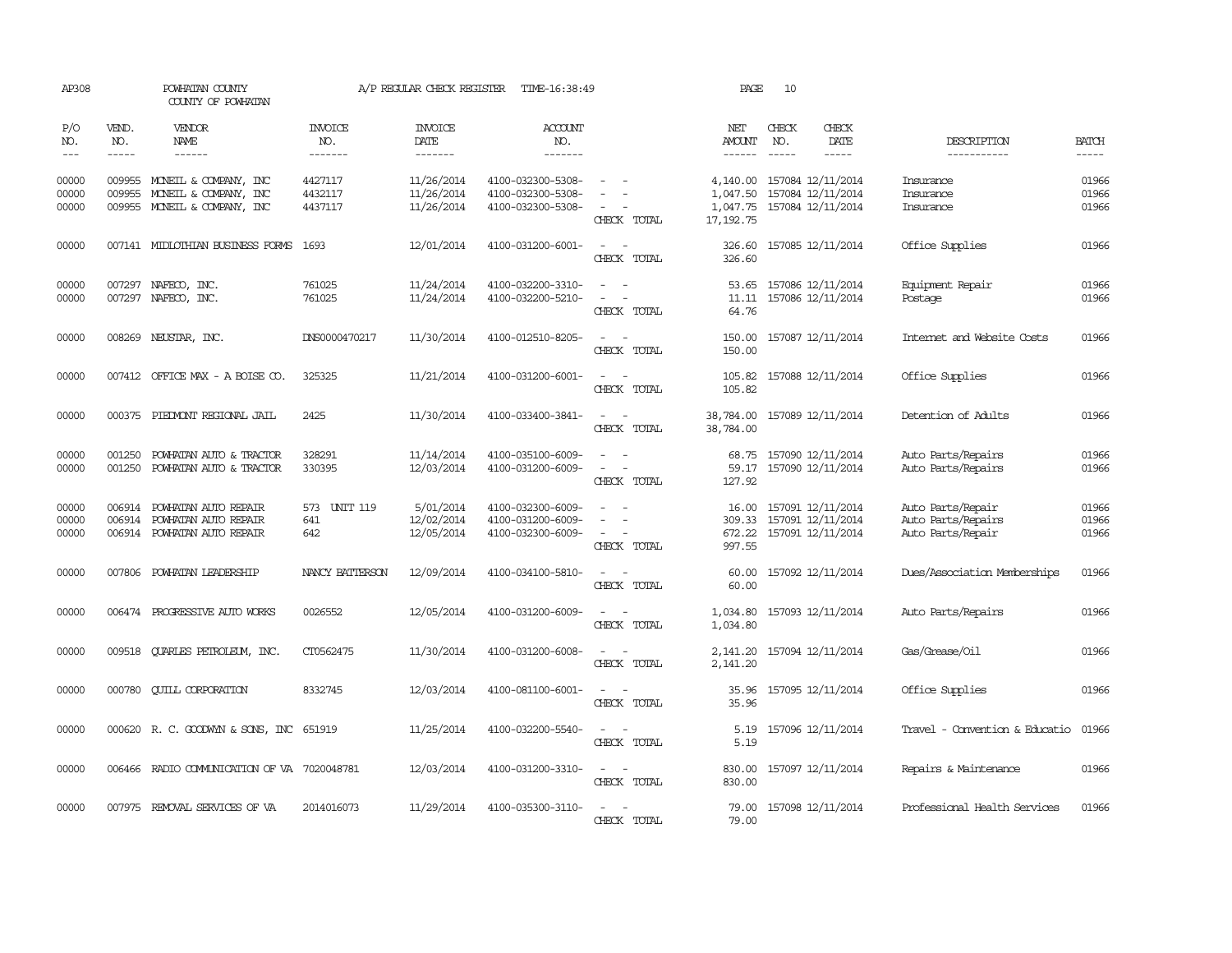| AP308                            |                            | POWHATAN COUNTY<br>COUNTY OF POWHATAN                                                                                                    |                                                                          | A/P REGULAR CHECK REGISTER                           | TIME-16:38:49                                                                    |                                                                                              | PAGE                         | 11            |                                                                                                  |                                                                        |                                           |
|----------------------------------|----------------------------|------------------------------------------------------------------------------------------------------------------------------------------|--------------------------------------------------------------------------|------------------------------------------------------|----------------------------------------------------------------------------------|----------------------------------------------------------------------------------------------|------------------------------|---------------|--------------------------------------------------------------------------------------------------|------------------------------------------------------------------------|-------------------------------------------|
| P/O<br>NO.                       | VEND.<br>NO.               | VENDOR<br>NAME                                                                                                                           | INVOICE<br>NO.                                                           | <b>INVOICE</b><br>DATE                               | ACCOUNT<br>NO.                                                                   |                                                                                              | NET<br>AMOUNT                | CHECK<br>NO.  | CHECK<br>DATE                                                                                    | DESCRIPTION                                                            | <b>BATCH</b>                              |
| $---$                            | $\frac{1}{2}$              | ------                                                                                                                                   | -------                                                                  | -------                                              | -------                                                                          |                                                                                              | $- - - - - -$                | $\frac{1}{2}$ | $\frac{1}{2}$                                                                                    | -----------                                                            | -----                                     |
| 00000                            |                            | 006579 RICHMOND ALARM COMPANY                                                                                                            | 38231                                                                    | 12/01/2014                                           | 4100-012410-3320-                                                                | $\sim$<br>CHECK TOTAL                                                                        | 400.00<br>400.00             |               | 157099 12/11/2014                                                                                | Maintenance & Service Contract                                         | 01966                                     |
| 00000<br>00000<br>00000<br>00000 | 007942<br>007942           | 007942 RICHMOND SUBURBAN<br>RICHMOND SUBURBAN<br>RICHMOND SUBURBAN<br>007942 RICHMOND SUBURBAN                                           | 70778-0903<br>70788-0910<br>78339-0924<br>78339-1001                     | 9/28/2014<br>9/28/2014<br>9/28/2014<br>11/02/2014    | 4100-011010-3600-<br>4100-011010-3600-<br>4100-011010-3600-<br>4100-011010-3600- | $\equiv$<br>$\overline{\phantom{a}}$<br>$\overline{\phantom{a}}$<br>$\overline{\phantom{a}}$ | 234.00<br>234.00<br>321.75   |               | 157101 12/11/2014<br>157101 12/11/2014<br>157101 12/11/2014<br>321.75 157101 12/11/2014          | Advertising<br>Advertising<br>Advertising<br>Advertising               | 01966<br>01966<br>01966<br>01966          |
| 00000<br>00000<br>00000<br>00000 |                            | 007942 RICHMOND SUBURBAN<br>007942 RICHMOND SUBURBAN<br>007942 RICHMOND SUBURBAN<br>007942 RICHMOND SUBURBAN<br>007942 RICHMOND SUBURBAN | 78689-0924<br>78689-1001<br>87795-1015<br>87795-1022                     | 9/28/2014<br>11/02/2014<br>11/02/2014<br>11/02/2014  | 4100-081100-3600-<br>4100-081100-3600-<br>4100-011010-3600-<br>4100-011010-3600- | $\equiv$<br>$\equiv$                                                                         | 117.00<br>240.00             |               | 117.00 157101 12/11/2014<br>157101 12/11/2014<br>240.00 157101 12/11/2014<br>157101 12/11/2014   | Advertising<br>Advertising<br>Advertising<br>Advertising               | 01966<br>01966<br>01966<br>01966<br>01966 |
| 00000<br>00000                   |                            | 007942 RICHMOND SUBURBAN                                                                                                                 | 90072-1022<br>90072-1029                                                 | 11/02/2014<br>11/02/2014                             | 4100-011010-3600-<br>4100-011010-3600-                                           | $\equiv$<br>CHECK TOTAL                                                                      | 146.25<br>2,118.00           |               | 157101 12/11/2014<br>146.25 157101 12/11/2014                                                    | Advertising<br>Advertising                                             | 01966                                     |
| 00000                            |                            | 007062 RUIHERFORD JANITOR SUPPLY 864278                                                                                                  |                                                                          | 12/04/2014                                           | 4100-032210-6005-                                                                | $\sim$<br>CHECK TOTAL                                                                        | 125.07<br>125.07             |               | 157102 12/11/2014                                                                                | Cleaning Supplies                                                      | 01966                                     |
| 00000                            | 010435                     | SCITEST LABORATORIES, INC 13                                                                                                             |                                                                          | 12/05/2014                                           | 4100-012220-3140-                                                                | $\equiv$<br>CHECK TOTAL                                                                      | 70.00<br>70.00               |               | 157103 12/11/2014                                                                                | Professional Services                                                  | 01966                                     |
| 00000                            |                            | 010659 SETERUS, INC                                                                                                                      | 7114130                                                                  | 12/01/2014                                           | 4100-053910-5643-                                                                | CHECK TOTAL                                                                                  | 1,000.00<br>1,000.00         |               | 157104 12/11/2014                                                                                | PCCAA Services - Federal CSBG                                          | 01966                                     |
| 00000                            | 006593                     | SHEEHY FORD                                                                                                                              | <b>NOHB7846</b>                                                          | 12/03/2014                                           | 4100-031200-6009-                                                                | CHECK TOTAL                                                                                  | 1,028.23<br>1,028.23         |               | 157105 12/11/2014                                                                                | Auto Parts/Repairs                                                     | 01966                                     |
| 00000                            | 006594                     | SOUTHSIDE ELECTRIC COOP                                                                                                                  | 63504004 1114                                                            | 11/18/2014                                           | 4100-035100-5110-                                                                | CHECK TOTAL                                                                                  | 280.70<br>280.70             |               | 157106 12/11/2014                                                                                | Electricity                                                            | 01966                                     |
| 00000                            | 001940                     | STANDBY SYSTEMS, INC.                                                                                                                    | 11142210                                                                 | 11/28/2014                                           | 4100-035100-3321-                                                                | CHECK TOTAL                                                                                  | 140.00<br>140.00             |               | 157107 12/11/2014                                                                                | Maintenance/Service Contracts                                          | 01966                                     |
| 00000                            |                            | 009241 TOWER SENTRY, LLC                                                                                                                 | 23010                                                                    | 12/01/2014                                           | 4100-035500-3320-                                                                | CHECK TOTAL                                                                                  | 600.00<br>600.00             |               | 157108 12/11/2014                                                                                | Maintenance & Service Contract                                         | 01966                                     |
| 00000                            |                            | 006324 ULTRA-VIOLET LASER                                                                                                                | 86809                                                                    | 12/03/2014                                           | 4100-073100-6001-                                                                | $\overline{\phantom{a}}$<br>CHECK TOTAL                                                      | 149.93<br>149.93             |               | 157109 12/11/2014                                                                                | Office Supplies                                                        | 01966                                     |
| 00000                            |                            | 009574 UNIQUE MANAGEMENT                                                                                                                 | 296490                                                                   | 12/01/2014                                           | 4100-073100-6012-                                                                | CHECK TOTAL                                                                                  | 69.65<br>69.65               |               | 157110 12/11/2014                                                                                | Books & Subscriptions                                                  | 01966                                     |
| 00000<br>00000<br>00000<br>00000 | 008140<br>008140<br>008140 | VERIZON<br>VERIZON<br>VERIZON<br>008140 VERIZON                                                                                          | 000016581071114<br>000063108441114<br>000867318701114<br>000921422421114 | 12/01/2014<br>11/28/2014<br>11/28/2014<br>11/25/2014 | 4100-035500-5232-<br>4100-031200-5230-<br>4100-035500-5232-<br>4100-032220-5230- | $\equiv$<br>$\sim$<br>$\sim$<br>$\overline{\phantom{0}}$<br>CHECK TOTAL                      | 390.68<br>181.59<br>2,452.37 |               | 1,714.62 157111 12/11/2014<br>157111 12/11/2014<br>157111 12/11/2014<br>165.48 157111 12/11/2014 | Wireline 911<br>Telephone Services<br>Wireline 911<br>Telephone System | 01966<br>01966<br>01966<br>01966          |
| 00000<br>00000                   | 008126<br>008126           | VERIZON WIRELESS<br>VERIZON WIRELESS                                                                                                     | 9736058964<br>9736416850                                                 | 11/23/2014<br>12/01/2014                             | 4100-032300-5260-<br>4100-031200-5250-                                           | CHECK TOTAL                                                                                  | 360.09<br>3,642.94           |               | 157112 12/11/2014<br>3, 282.85 157112 12/11/2014                                                 | Internet<br>Cell Phones                                                | 01966<br>01966                            |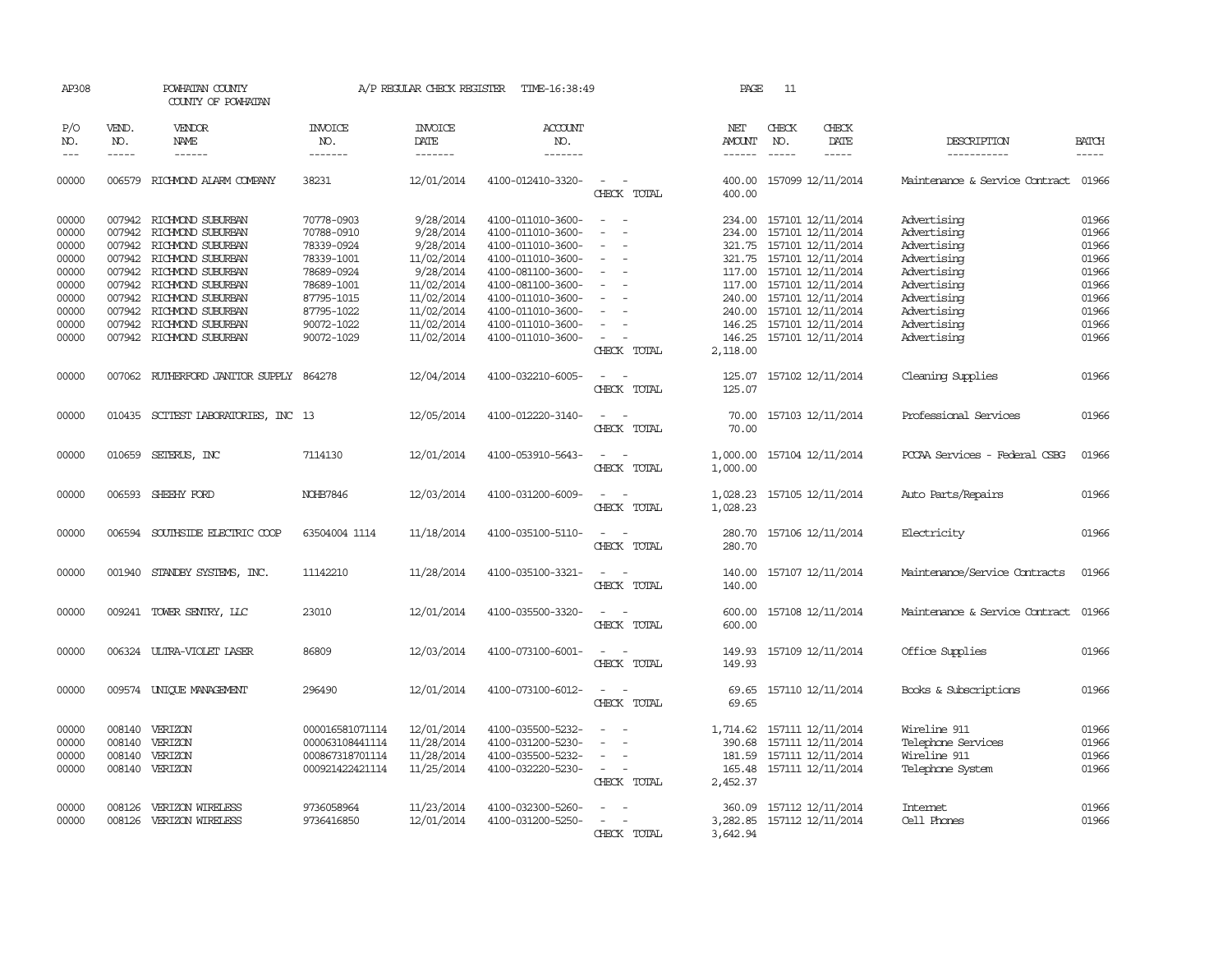| AP308                                              |                                                | POWHATAN COUNTY<br>COUNTY OF POWHATAN                                                                                      |                                                                              | A/P REGULAR CHECK REGISTER                                                       | TIME-16:38:49                                                                                                              |                                                                                                                             | PAGE                           | 12                            |                                                                                                                                                     |                                                                                                                                                    |                                                    |
|----------------------------------------------------|------------------------------------------------|----------------------------------------------------------------------------------------------------------------------------|------------------------------------------------------------------------------|----------------------------------------------------------------------------------|----------------------------------------------------------------------------------------------------------------------------|-----------------------------------------------------------------------------------------------------------------------------|--------------------------------|-------------------------------|-----------------------------------------------------------------------------------------------------------------------------------------------------|----------------------------------------------------------------------------------------------------------------------------------------------------|----------------------------------------------------|
| P/O<br>NO.<br>$---$                                | VEND.<br>NO.<br>$- - - - -$                    | <b>VENDOR</b><br><b>NAME</b><br>$- - - - - -$                                                                              | <b>INVOICE</b><br>NO.<br>-------                                             | <b>INVOICE</b><br>DATE<br>-------                                                | <b>ACCOUNT</b><br>NO.<br>-------                                                                                           |                                                                                                                             | NET<br><b>AMOUNT</b><br>------ | CHECK<br>NO.<br>$\frac{1}{2}$ | CHECK<br>DATE<br>$- - - - -$                                                                                                                        | DESCRIPTION<br>-----------                                                                                                                         | <b>BATCH</b><br>-----                              |
| 00000                                              | 008710                                         | VIRGINIA BUSINESS SYSTEMS 16189388                                                                                         |                                                                              | 11/26/2014                                                                       | 4100-021600-8002-                                                                                                          | $\frac{1}{2} \left( \frac{1}{2} \right) \left( \frac{1}{2} \right) = \frac{1}{2} \left( \frac{1}{2} \right)$<br>CHECK TOTAL | 175.29<br>175.29               |                               | 157113 12/11/2014                                                                                                                                   | Copier Lease                                                                                                                                       | 01966                                              |
| 00000                                              |                                                | 009768 WAMPLER EANES APPRAISAL                                                                                             | 12022014                                                                     | 12/02/2014                                                                       | 4100-012320-3160-                                                                                                          | $\equiv$<br>$\sim$<br>CHECK TOTAL                                                                                           | 1,800.00<br>1,800.00           |                               | 157114 12/11/2014                                                                                                                                   | Reassessment Services                                                                                                                              | 01966                                              |
| 00000                                              |                                                | 001680 WASTE MANAGEMENT OF                                                                                                 | 3001309 2424 8                                                               | 12/01/2014                                                                       | 4100-014300-3175-                                                                                                          | $\sim$<br>CHECK TOTAL                                                                                                       | 306.23                         |                               | 306.23 157115 12/11/2014                                                                                                                            | Waste Disposal                                                                                                                                     | 01966                                              |
| 00000                                              |                                                | 010660 WILLIAMS, KAREN                                                                                                     | 349                                                                          | 12/01/2014                                                                       | 4100-053910-5642-                                                                                                          | CHECK TOTAL                                                                                                                 | 725.00<br>725.00               |                               | 157116 12/11/2014                                                                                                                                   | PCCAA Services - TANF                                                                                                                              | 01966                                              |
| 00000                                              |                                                | 006175 ADAMS OIL COMPANY, INC.                                                                                             | 74188                                                                        | 11/21/2014                                                                       | 4100-014100-5120-                                                                                                          | $\equiv$<br>$\sim$<br>CHECK TOTAL                                                                                           | 305.00<br>305.00               |                               | 157279 12/19/2014                                                                                                                                   | Fuel                                                                                                                                               | 01969                                              |
| 00000                                              |                                                | 008743 ALEXANDER, KAREN B.                                                                                                 | VREO CERT CLASS                                                              | 12/10/2014                                                                       | 4100-013200-5510-                                                                                                          | $\sim$ $ \sim$<br>CHECK TOTAL                                                                                               | 226.24<br>226.24               |                               | 157280 12/19/2014                                                                                                                                   | Travel/Mileage/Parking/Tolls                                                                                                                       | 01969                                              |
| 00000                                              |                                                | 007371 AMERICAN LIBRARY ASSOC.                                                                                             | 36412834001                                                                  | 10/20/2014                                                                       | 4100-073100-5540-                                                                                                          | $ -$<br>CHECK TOTAL                                                                                                         | 67.50<br>67.50                 |                               | 157281 12/19/2014                                                                                                                                   | Conferences & Training                                                                                                                             | 01971                                              |
| 00000                                              |                                                | 006815 ANTHEM BLUE CROSS/SHIELD                                                                                            | 77356 11012014                                                               | 11/30/2014                                                                       | 4100-033400-3845-                                                                                                          | $\sim$ $ \sim$<br>CHECK TOTAL                                                                                               | 7,643.14                       |                               | 7,643.14 157282 12/19/2014                                                                                                                          | Detention of Adults - Health C                                                                                                                     | 01971                                              |
| 00000                                              |                                                | 010669 ARNEIT, LEE ANN V.                                                                                                  | <b>GRAND JURY</b>                                                            | 12/10/2014                                                                       | 4100-021100-1700-                                                                                                          | $ -$<br>CHECK TOTAL                                                                                                         | 30.00<br>30.00                 |                               | 157283 12/19/2014                                                                                                                                   | COMP: Jurors & Witnesses                                                                                                                           | 01969                                              |
| 00000                                              | 001120 AT&T                                    |                                                                                                                            | 8044925951 1114                                                              | 11/18/2014                                                                       | 4100-032300-5240-                                                                                                          | $\sim$<br>- 1<br>CHECK TOTAL                                                                                                | 48.20<br>48.20                 |                               | 157284 12/19/2014                                                                                                                                   | Long Distance Charges                                                                                                                              | 01969                                              |
| 00000<br>00000<br>00000<br>00000<br>00000<br>00000 | 007941<br>007941<br>007941<br>007941<br>007941 | BAKER & TAYLOR<br><b>BAKER &amp; TAYLOR</b><br>BAKER & TAYLOR<br>BAKER & TAYLOR<br>BAKER & TAYLOR<br>007941 BAKER & TAYLOR | K29348700<br>K29348701<br>K780051CM<br>K780062CM<br>5013406560<br>5013409901 | 12/11/2014<br>12/11/2014<br>12/02/2014<br>12/02/2014<br>12/07/2014<br>12/10/2014 | 4100-073100-6012-<br>4100-073100-6012-<br>4100-073100-6012-<br>4100-073100-6012-<br>4100-073100-6012-<br>4100-073100-6012- | $\equiv$<br>$\equiv$<br>$\sim$<br>$\equiv$<br>$\sim$<br>CHECK TOTAL                                                         | 17.45<br>4.88<br>206.19        |                               | 157285 12/19/2014<br>157285 12/19/2014<br>11.18-157285 12/19/2014<br>23.04-157285 12/19/2014<br>14.39 157285 12/19/2014<br>203.69 157285 12/19/2014 | Books & Subscriptions<br>Books & Subscriptions<br>Books & Subscriptions<br>Books & Subscriptions<br>Books & Subscriptions<br>Books & Subscriptions | 01971<br>01971<br>01971<br>01971<br>01971<br>01971 |
| 00000                                              |                                                | 010676 BARDEN, PHILLIP R.                                                                                                  | MEALS ACADEMY                                                                | 12/05/2014                                                                       | 4100-031200-5540-                                                                                                          | $\frac{1}{2} \left( \frac{1}{2} \right) \left( \frac{1}{2} \right) = \frac{1}{2} \left( \frac{1}{2} \right)$<br>CHECK TOTAL | 79.97<br>79.97                 |                               | 157286 12/19/2014                                                                                                                                   | Conferences & Training                                                                                                                             | 01971                                              |
| 00000                                              |                                                | 006655 BLOSSMAN GAS COMPANIES,                                                                                             | 503105                                                                       | 12/01/2014                                                                       | 4100-073100-5120-                                                                                                          | $\omega_{\rm{max}}$ and $\omega_{\rm{max}}$<br>CHECK TOTAL                                                                  | 55.75<br>55.75                 |                               | 157287 12/19/2014                                                                                                                                   | Fuel                                                                                                                                               | 01971                                              |
| 00000<br>00000                                     | 007831                                         | BOCZAR, CHRISTINE<br>007831 BOCZAR, CHRISTINE                                                                              | MACY'S 11282014<br><b>TOLLS</b>                                              | 11/28/2014<br>11/21/2014                                                         | 4100-035100-6014-<br>4100-035100-5540-                                                                                     | $\sim$<br>CHECK TOTAL                                                                                                       | 21.05<br>18.15<br>39.20        |                               | 157288 12/19/2014<br>157288 12/19/2014                                                                                                              | Other Operating Supplies<br>Conferences & Training                                                                                                 | 01971<br>01971                                     |
| 00000                                              |                                                | 010671 BOLDEN, THOMAS G.                                                                                                   | <b>GRAND JURY</b>                                                            | 12/10/2014                                                                       | 4100-021100-1700-                                                                                                          | $\equiv$<br>CHECK TOTAL                                                                                                     | 30.00<br>30.00                 |                               | 157289 12/19/2014                                                                                                                                   | COMP: Jurors & Witnesses                                                                                                                           | 01969                                              |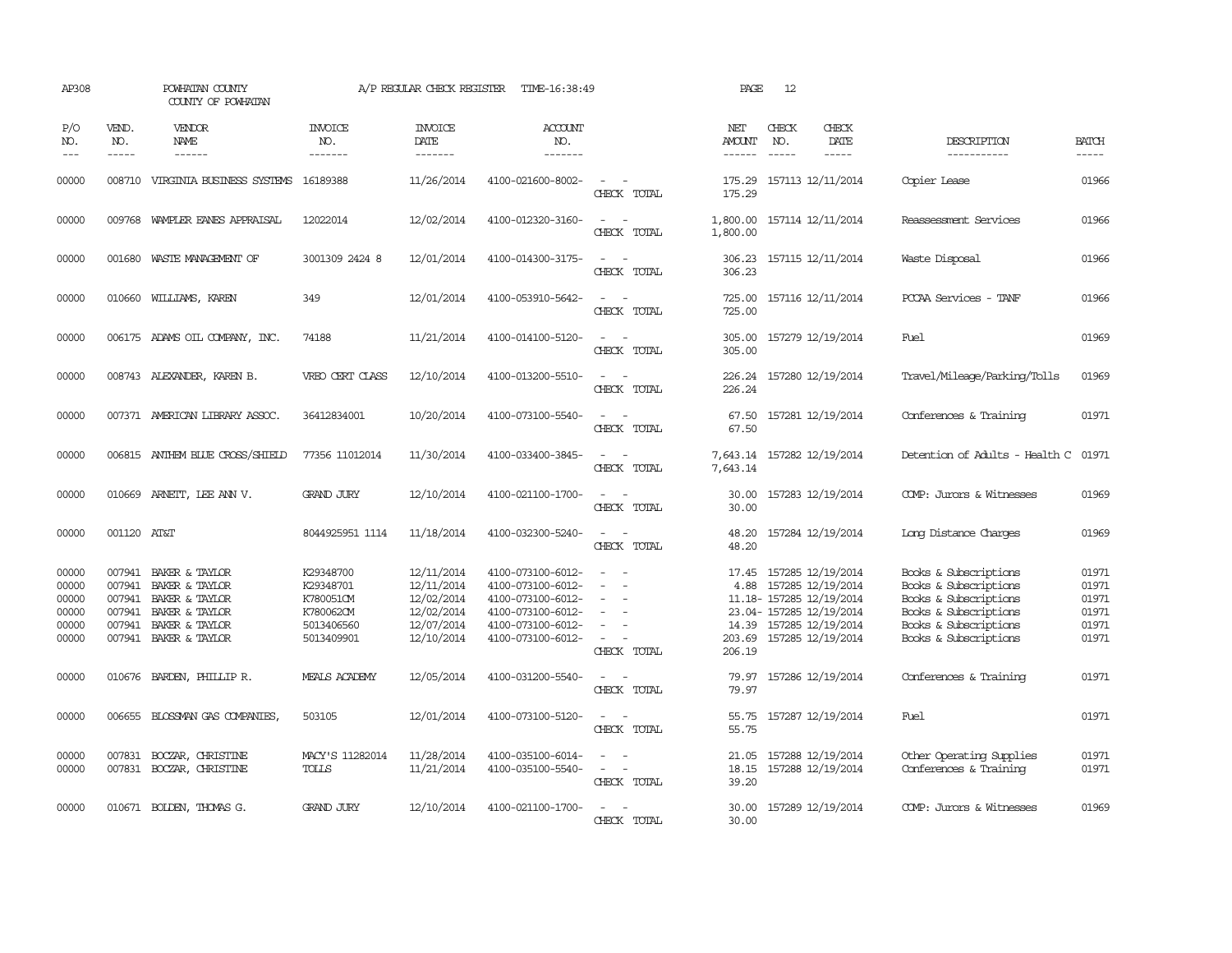| AP308                                     |                                      | POWHATAN COUNTY<br>COUNTY OF POWHATAN                                                                                                                                                                            |                                    | A/P REGULAR CHECK REGISTER                                         | TIME-16:38:49                                                                                         |                                                                                                                             | PAGE                    | 13                            |                                                                                                                 |                                                    |                                                                                                                                                                                                                                                                                                                                                                                                                                                                         |
|-------------------------------------------|--------------------------------------|------------------------------------------------------------------------------------------------------------------------------------------------------------------------------------------------------------------|------------------------------------|--------------------------------------------------------------------|-------------------------------------------------------------------------------------------------------|-----------------------------------------------------------------------------------------------------------------------------|-------------------------|-------------------------------|-----------------------------------------------------------------------------------------------------------------|----------------------------------------------------|-------------------------------------------------------------------------------------------------------------------------------------------------------------------------------------------------------------------------------------------------------------------------------------------------------------------------------------------------------------------------------------------------------------------------------------------------------------------------|
| P/O<br>NO.<br>$---$                       | VEND.<br>NO.<br>-----                | <b>VENDOR</b><br><b>NAME</b><br>$- - - - - -$                                                                                                                                                                    | <b>INVOICE</b><br>NO.<br>-------   | <b>INVOICE</b><br><b>DATE</b><br>--------                          | <b>ACCOUNT</b><br>NO.<br>-------                                                                      |                                                                                                                             | NET<br>AMOUNT<br>------ | CHECK<br>NO.<br>$\frac{1}{2}$ | CHECK<br>DATE                                                                                                   | DESCRIPTION<br>-----------                         | <b>BATCH</b><br>$\begin{tabular}{ccccc} \multicolumn{2}{c }{\multicolumn{2}{c }{\multicolumn{2}{c }{\multicolumn{2}{c}}{\hspace{-2.2cm}}}} \multicolumn{2}{c }{\multicolumn{2}{c }{\hspace{-2.2cm}}\hline} \multicolumn{2}{c }{\hspace{-2.2cm}}\hline \multicolumn{2}{c }{\hspace{-2.2cm}}\hline \multicolumn{2}{c }{\hspace{-2.2cm}}\hline \multicolumn{2}{c }{\hspace{-2.2cm}}\hline \multicolumn{2}{c }{\hspace{-2.2cm}}\hline \multicolumn{2}{c }{\hspace{-2.2cm}}$ |
| 00000                                     |                                      | 010665 BROWN, EDWARDS & COMPANY                                                                                                                                                                                  | GOV CONF-CHARLA                    | 12/11/2014                                                         | 4100-012200-5540-                                                                                     | $ -$<br>CHECK TOTAL                                                                                                         | 75.00<br>75.00          |                               | 157290 12/19/2014                                                                                               | Conferences & Training                             | 01969                                                                                                                                                                                                                                                                                                                                                                                                                                                                   |
| 00000                                     |                                      | 008651 C & L AUTOMOTIVE                                                                                                                                                                                          | 6793                               | 11/26/2014                                                         | 4100-031200-6009-                                                                                     | $\frac{1}{2} \left( \frac{1}{2} \right) \left( \frac{1}{2} \right) = \frac{1}{2} \left( \frac{1}{2} \right)$<br>CHECK TOTAL | 94.77                   |                               | 94.77 157291 12/19/2014                                                                                         | Auto Parts/Repairs                                 | 01971                                                                                                                                                                                                                                                                                                                                                                                                                                                                   |
| 00000                                     |                                      | 008686 C.W. WILLIAMS & CO., INC. 579131                                                                                                                                                                          |                                    | 12/05/2014                                                         | 4100-032200-3310-                                                                                     | $\sim$<br>$\sim$<br>CHECK TOTAL                                                                                             | 316.79                  |                               | 316.79 157292 12/19/2014                                                                                        | Equipment Repair                                   | 01969                                                                                                                                                                                                                                                                                                                                                                                                                                                                   |
| 00000                                     |                                      | 010515 CARLETON, FRANCES C.                                                                                                                                                                                      | COMMISSIONER                       | 12/10/2014                                                         | 4100-021100-1800-                                                                                     | $\sim$ $\sim$<br>CHECK TOTAL                                                                                                | 30.00<br>30.00          |                               | 157293 12/19/2014                                                                                               | COMP: Jury Commissioners                           | 01969                                                                                                                                                                                                                                                                                                                                                                                                                                                                   |
| 00000                                     |                                      | 010670 CARRINGTON, JOHN WAYNE                                                                                                                                                                                    | <b>GRAND JURY</b>                  | 12/10/2014                                                         | 4100-021100-1700-                                                                                     | $\sim$ $\sim$<br>CHECK TOTAL                                                                                                | 30.00<br>30.00          |                               | 157294 12/19/2014                                                                                               | COMP: Jurors & Witnesses                           | 01969                                                                                                                                                                                                                                                                                                                                                                                                                                                                   |
| 00000<br>00000<br>00000                   | 000540<br>000540<br>000540           | CENTRAL VIRGINIA WASTE<br>CENIRAL VIRGINIA WASTE<br>CENTRAL VIRGINIA WASTE                                                                                                                                       | 19822<br>19822<br>19822            | 12/01/2014<br>12/01/2014<br>12/01/2014                             | 4100-014300-3175-<br>4100-014300-3175-<br>4100-014300-3175-                                           | $\sim$<br>$\sim$<br>$\overline{\phantom{a}}$<br>CHECK TOTAL                                                                 | 13,652.18               |                               | 1,026.00 157295 12/19/2014<br>5,054.61 157295 12/19/2014<br>7,571.57 157295 12/19/2014                          | Waste Disposal<br>Waste Disposal<br>Waste Disposal | 01969<br>01969<br>01969                                                                                                                                                                                                                                                                                                                                                                                                                                                 |
| 00000                                     |                                      | 007282 COBB TECHNOLOGIES, INC.                                                                                                                                                                                   | 623828                             | 12/11/2014                                                         | 4100-032200-3320-                                                                                     | $ -$<br>CHECK TOTAL                                                                                                         | 225.73                  |                               | 225.73 157296 12/19/2014                                                                                        | Maintenance & Service Contract                     | 01969                                                                                                                                                                                                                                                                                                                                                                                                                                                                   |
| 00000                                     |                                      | 010668 COLE, NANCY D.                                                                                                                                                                                            | <b>GRAND JURY</b>                  | 12/10/2014                                                         | 4100-021100-1700-                                                                                     | $\sim$ $\sim$<br>CHECK TOTAL                                                                                                | 30.00                   |                               | 30.00 157297 12/19/2014                                                                                         | COMP: Jurors & Witnesses                           | 01969                                                                                                                                                                                                                                                                                                                                                                                                                                                                   |
| 00000<br>00000                            |                                      | 009178 COMCAST<br>009178 COMCAST                                                                                                                                                                                 | 141799018 12/14<br>141799018 12/14 | 12/01/2014<br>12/01/2014                                           | 4100-032300-5230-<br>4100-032300-5260-                                                                | $ -$<br>$\sim$<br>CHECK TOTAL                                                                                               | 132.62                  |                               | 72.67 157298 12/19/2014<br>59.95 157298 12/19/2014                                                              | Telephone Services<br>Internet                     | 01969<br>01969                                                                                                                                                                                                                                                                                                                                                                                                                                                          |
| 00000                                     |                                      | 009899 COMCAST                                                                                                                                                                                                   | 16841411770204                     | 12/01/2014                                                         | 4100-014300-5260-                                                                                     | $\sim$<br>CHECK TOTAL                                                                                                       | 222.35                  |                               | 222.35 157299 12/19/2014                                                                                        | <b>Intemet</b>                                     | 01971                                                                                                                                                                                                                                                                                                                                                                                                                                                                   |
| 00000                                     |                                      | 010667 CONNER, ALAN WESLEY                                                                                                                                                                                       | <b>GRAND JURY</b>                  | 12/10/2014                                                         | 4100-021100-1700-                                                                                     | $\sim$ $ \sim$<br>CHECK TOTAL                                                                                               | 30.00<br>30.00          |                               | 157300 12/19/2014                                                                                               | COMP: Jurors & Witnesses                           | 01969                                                                                                                                                                                                                                                                                                                                                                                                                                                                   |
| 00000                                     |                                      | 033130 COUNTY OF HENRICO                                                                                                                                                                                         | 121375                             | 12/01/2014                                                         | 4100-033400-3840-                                                                                     | $ -$<br>CHECK TOTAL                                                                                                         | 17,752.80<br>17,752.80  |                               | 157301 12/19/2014                                                                                               | Detention of Juveniles                             | 01969                                                                                                                                                                                                                                                                                                                                                                                                                                                                   |
| 00000                                     | 010079                               | DEAL & LACHENEY P.C.                                                                                                                                                                                             | NOVEMBER 2014                      | 12/15/2014                                                         | 4100-012210-3150-                                                                                     | $\sim$ $-$<br>$\overline{\phantom{a}}$<br>CHECK TOTAL                                                                       | 10,000.00<br>10,000.00  |                               | 157302 12/19/2014                                                                                               | Contracted County Attomey                          | 01969                                                                                                                                                                                                                                                                                                                                                                                                                                                                   |
| 00000                                     |                                      | 009216 DENOON, PAT                                                                                                                                                                                               | <b>GRAND JUROR</b>                 | 12/10/2014                                                         | 4100-021100-1700-                                                                                     | $\equiv$<br>CHECK TOTAL                                                                                                     | 30.00<br>30.00          |                               | 157303 12/19/2014                                                                                               | COMP: Jurors & Witnesses                           | 01969                                                                                                                                                                                                                                                                                                                                                                                                                                                                   |
| 00000<br>00000<br>00000<br>00000<br>00000 | 006240<br>006240<br>006240<br>006240 | DIAMOND SPRINGS WATER, INC 1105074500<br>006240 DIAMOND SPRINGS WATER, INC 1119074500<br>DIAMOND SPRINGS WATER, INC 1201070220<br>DIAMOND SPRINGS WATER, INC 1030070180<br>DIAMOND SPRINGS WATER, INC 1106075450 |                                    | 11/06/2014<br>11/19/2014<br>12/01/2014<br>11/03/2014<br>11/06/2014 | 4100-014300-5130-<br>4100-014300-5130-<br>4100-012200-5130-<br>4100-012210-5130-<br>4100-031200-5130- | $\omega_{\rm{max}}$ and $\omega_{\rm{max}}$<br>$\sim$<br>$\equiv$<br>$\overline{\phantom{a}}$<br>$\sim$                     | 6.95<br>7.25<br>6.99    |                               | 157304 12/19/2014<br>.95 157304 12/19/2014<br>157304 12/19/2014<br>157304 12/19/2014<br>20.85 157304 12/19/2014 | Water<br>Water<br>Water<br>Water<br>Water          | 01969<br>01969<br>01969<br>01971<br>01971                                                                                                                                                                                                                                                                                                                                                                                                                               |
| 00000                                     | 006240                               | DIAMOND SPRINGS WATER, INC 1113070170                                                                                                                                                                            |                                    | 11/13/2014                                                         | 4100-031200-5130-                                                                                     | $\sim$                                                                                                                      |                         |                               | 13.90 157304 12/19/2014                                                                                         | Water                                              | 01971                                                                                                                                                                                                                                                                                                                                                                                                                                                                   |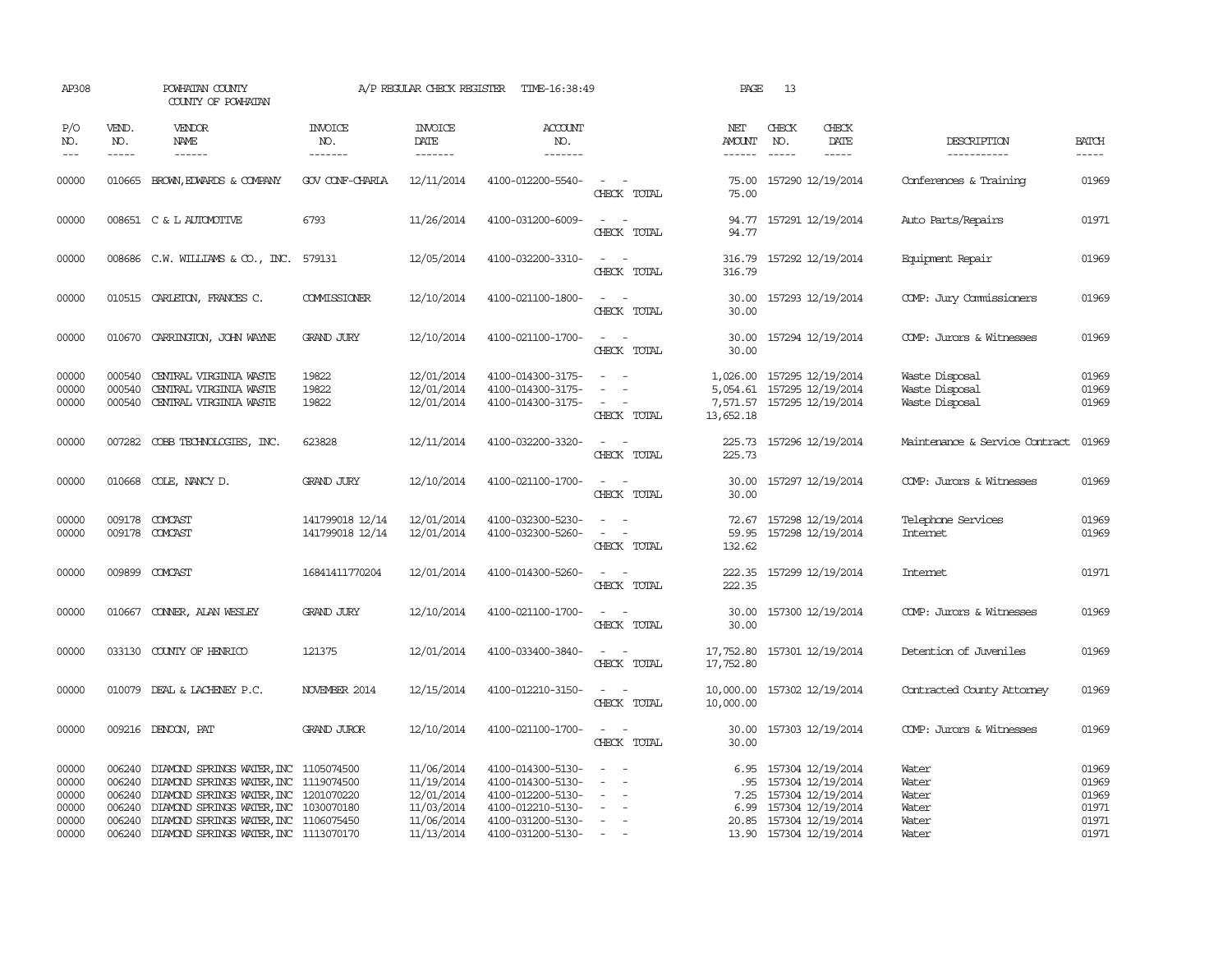| AP308          |                  | POWHATAN COUNTY<br>COUNTY OF POWHATAN              |                                    |                          | A/P REGULAR CHECK REGISTER TIME-16:38:49 |                          | PAGE          | -14           |                                                 |                                |                |
|----------------|------------------|----------------------------------------------------|------------------------------------|--------------------------|------------------------------------------|--------------------------|---------------|---------------|-------------------------------------------------|--------------------------------|----------------|
| P/O<br>NO.     | VEND.<br>NO.     | VENDOR<br>NAME                                     | <b>INVOICE</b><br>NO.              | <b>INVOICE</b><br>DATE   | <b>ACCOUNT</b><br>NO.                    |                          | NET<br>AMOUNT | CHECK<br>NO.  | CHECK<br>DATE                                   | DESCRIPTION                    | <b>BATCH</b>   |
| $\frac{1}{2}$  | $- - - - -$      | $- - - - - -$                                      | -------                            | $- - - - - - -$          | -------                                  |                          | $- - - - - -$ | $\frac{1}{2}$ | $\cdots$                                        | -----------                    | $- - - - -$    |
| 00000          | 006240           | DIAMOND SPRINGS WATER, INC 1120075450              |                                    | 11/20/2014               | 4100-031200-5130-                        | $\sim$                   | 27.80         |               | 157304 12/19/2014                               | Water                          | 01971          |
| 00000          | 006240           | DIAMOND SPRINGS WATER, INC 1201070170              |                                    | 12/01/2014               | 4100-031200-5130-                        | $\sim$                   | 20.85         |               | 157304 12/19/2014                               | Water                          | 01971          |
| 00000          |                  | 006240 DIAMOND SPRINGS WATER, INC 1201070180       |                                    | 12/01/2014               | 4100-012210-5130-                        | $\equiv$                 | 6.99          |               | 157304 12/19/2014                               | Water                          | 01971          |
| 00000          |                  | 006240 DIAMOND SPRINGS WATER, INC 2609853          |                                    | 12/05/2014               | 4100-012210-5130-                        | $\sim$                   | 8.95          |               | 157304 12/19/2014                               | Water                          | 01971          |
|                |                  |                                                    |                                    |                          |                                          | CHECK TOTAL              | 121.48        |               |                                                 |                                |                |
| 00000          |                  | 006240 DIAMOND SPRINGS WATER, INC 2610099          |                                    | 12/05/2014               | 4100-014300-5130-                        | $\sim$                   | 11.95         |               | 157305 12/19/2014                               | Water                          | 01969          |
| 00000          |                  | 006240 DIAMOND SPRINGS WATER, INC 2609870          |                                    | 12/05/2014               | 4100-031200-5130-                        | $\sim 100$ km $^{-1}$    | 11.95         |               | 157305 12/19/2014                               | Water                          | 01971          |
|                |                  |                                                    |                                    |                          |                                          | CHECK TOTAL              | 23.90         |               |                                                 |                                |                |
| 00000          |                  | 007288 DOMINION ENERGY                             | 104097                             | 12/01/2014               | 4100-014100-3320-                        | $\sim$<br>$\sim$         | 1,757.25      |               | 157306 12/19/2014                               | Maintenance & Service Contract | 01969          |
|                |                  |                                                    |                                    |                          |                                          | CHECK TOTAL              | 1,757.25      |               |                                                 |                                |                |
|                |                  |                                                    |                                    |                          |                                          |                          |               |               |                                                 |                                |                |
| 00000          | 000860           | DOMINION VIRGINIA POWER                            | 0962041034 1214                    | 12/03/2014               | 4100-032210-5110-                        | $\sim$                   | 870.95        |               | 157307 12/19/2014                               | Electricity                    | 01969          |
| 00000          | 000860           | DOMINION VIRGINIA POWER                            | 1498464559 1214                    | 12/03/2014               | 4100-014600-5110-                        | $\sim$                   |               |               | 57.59 157307 12/19/2014                         | Electricity                    | 01969          |
| 00000          | 000860           | DOMINION VIRGINIA POWER                            | 1982170001 1214                    | 12/03/2014               | 4100-014100-5110-                        | $\sim$                   |               |               | 11.47 157307 12/19/2014                         | Electricity                    | 01969          |
| 00000          | 000860           | DOMINION VIRGINIA POWER                            | 2142337506 1214                    | 12/03/2014               | 4100-014600-5110-                        | $\sim$                   |               |               | 51.21 157307 12/19/2014                         | Electricity                    | 01969          |
| 00000<br>00000 | 000860<br>000860 | DOMINION VIRGINIA POWER<br>DOMINION VIRGINIA POWER | 2312285006 1214<br>2346327501 1214 | 12/03/2014<br>12/03/2014 | 4100-014100-5110-<br>4100-014100-5110-   | $\sim$<br>$\sim$         |               |               | 265.40 157307 12/19/2014                        | Electricity<br>Electricity     | 01969<br>01969 |
| 00000          | 000860           | DOMINION VIRGINIA POWER                            | 2346327501 1214                    | 12/03/2014               | 4100-031200-5110-                        | $\sim$                   | 1,834.20      |               | 1,834.20 157307 12/19/2014<br>157307 12/19/2014 | Electricity                    | 01969          |
| 00000          | 000860           | DOMINION VIRGINIA POWER                            | 2352270009 1214                    | 12/03/2014               | 4100-014100-5110-                        | $\sim$                   |               |               | 226.19 157307 12/19/2014                        | Electricity                    | 01969          |
| 00000          | 000860           | DOMINION VIRGINIA POWER                            | 2442170003 1214                    | 12/03/2014               | 4100-014100-5110-                        | $\sim$                   |               |               | 1,892.82 157307 12/19/2014                      | Electricity                    | 01969          |
| 00000          | 000860           | DOMINION VIRGINIA POWER                            | 2462222502 1214                    | 12/03/2014               | 4100-014100-5110-                        | $\sim$                   |               |               | 3,625.26 157307 12/19/2014                      | Electricity                    | 01969          |
| 00000          | 000860           | DOMINION VIRGINIA POWER                            | 2476067034 1214                    | 12/03/2014               | 4100-014500-5110-                        | $\sim$                   | 169.39        |               | 157307 12/19/2014                               | Electricity                    | 01969          |
|                |                  |                                                    |                                    |                          |                                          | CHECK TOTAL              | 10,838.68     |               |                                                 |                                |                |
| 00000          | 000860           | DOMINION VIRGINIA POWER                            | 2613832712 1214                    | 12/03/2014               | 4100-022100-5110-                        | $\sim$                   | 216.86        |               | 157308 12/19/2014                               | Electricity                    | 01969          |
| 00000          | 000860           | DOMINION VIRGINIA POWER                            | 2907028530 1214                    | 12/03/2014               | 4100-014100-5110-                        | $\sim$                   | 48.96         |               | 157308 12/19/2014                               | Electricity                    | 01969          |
| 00000          | 000860           | DOMINION VIRGINIA POWER                            | 2912605595 1214                    | 12/03/2014               | 4100-014100-5110-                        | $\sim$                   |               |               | 145.50 157308 12/19/2014                        | Electricity                    | 01969          |
| 00000          | 000860           | DOMINION VIRGINIA POWER                            | 2932352368 1214                    | 12/03/2014               | 4100-032220-5110-                        | $\sim$                   |               |               | 21.24 157308 12/19/2014                         | Electricity                    | 01969          |
| 00000          | 000860           | DOMINION VIRGINIA POWER                            | 2972120006 1214                    | 12/03/2014               | 4100-014100-5110-                        | $\sim$                   |               |               | 1,493.97 157308 12/19/2014                      | Electricity                    | 01969          |
| 00000          | 000860           | DOMINION VIRGINIA POWER                            | 3451094936 1214                    | 12/03/2014               | 4100-014600-5110-                        | $\sim$                   | 132.09        |               | 157308 12/19/2014                               | Electricity                    | 01969          |
| 00000          | 000860           | DOMINION VIRGINIA POWER                            | 3496131156 1214                    | 12/03/2014               | 4100-014100-5110-                        | $\sim$                   |               |               | 6.59 157308 12/19/2014                          | Electricity                    | 01969          |
| 00000          | 000860           | DOMINION VIRGINIA POWER                            | 3507951824 1214                    | 12/03/2014               | 4100-014600-5110-                        | $\sim$                   | 109.09        |               | 157308 12/19/2014                               | Electricity                    | 01969          |
| 00000          | 000860           | DOMINION VIRGINIA POWER                            | 432180008 1214                     | 12/03/2014               | 4100-014600-5110-                        | $\sim$                   |               |               | 196.88 157308 12/19/2014                        | Electricity                    | 01969          |
| 00000          | 000860           | DOMINION VIRGINIA POWER                            | 4691491015 1214                    | 12/03/2014               | 4100-014600-5110-                        | $\sim$                   | 45.30         |               | 157308 12/19/2014                               | Electricity                    | 01969          |
|                |                  |                                                    |                                    |                          |                                          | CHECK TOTAL              | 2,416.48      |               |                                                 |                                |                |
| 00000          | 000860           | DOMINION VIRGINIA POWER                            | 4732217502 1214                    | 12/03/2014               | 4100-014600-5110-                        | $\sim$                   |               |               | 125.17 157309 12/19/2014                        | Electricity                    | 01969          |
| 00000          | 000860           | DOMINION VIRGINIA POWER                            | 5652237503 1214                    | 12/03/2014               | 4100-014600-5110-                        | $\sim$                   | 66.60         |               | 157309 12/19/2014                               | Electricity                    | 01969          |
| 00000          | 000860           | DOMINION VIRGINIA POWER                            | 6024003557 1214                    | 12/03/2014               | 4100-014100-5110-                        | $\sim$                   |               |               | 22.47 157309 12/19/2014                         | Electricity                    | 01969          |
| 00000          | 000860           | DOMINION VIRGINIA POWER                            | 863807277 1214                     | 12/03/2014               | 4100-014600-5110-                        | $\overline{\phantom{a}}$ | 98.16         |               | 157309 12/19/2014                               | Electricity                    | 01969          |
| 00000          |                  | 000860 DOMINION VIRGINIA POWER                     | 9750120975 1214                    | 12/03/2014               | 4100-032220-5110-                        | $\sim$                   | 2,014.47      |               | 157309 12/19/2014                               | Electricity                    | 01969          |
|                |                  |                                                    |                                    |                          |                                          | CHECK TOTAL              | 2,326.87      |               |                                                 |                                |                |
| 00000          | 008750           | DOMINION VIRGINIA POWER                            | 3891846515 1214                    | 12/04/2014               | 4100-053910-5642-                        |                          | 392.46        |               | 157310 12/19/2014                               | PCCAA Services - TANF          | 01971          |
| 00000          | 008750           | DOMINION VIRGINIA POWER                            | 7122162501 1214                    | 12/03/2014               | 4100-053910-5642-                        | $\sim$                   |               |               | 200.00 157310 12/19/2014                        | PCCAA Services - TANF          | 01971          |
| 00000          |                  | 008750 DOMINION VIRGINIA POWER                     | 9201556108 1214                    | 12/03/2014               | 4100-053910-5643-                        | $\sim$<br>$\sim$         |               |               | 439.11 157310 12/19/2014                        | PCCAA Services - Federal CSBG  | 01971          |
|                |                  |                                                    |                                    |                          |                                          | CHECK TOTAL              | 1,031.57      |               |                                                 |                                |                |
| 00000          |                  | 001910 DUNN GAS COMPANY                            | 63618                              | 11/25/2014               | 4100-014100-5120-                        | $\sim$ $\sim$            |               |               | 2,718.24 157311 12/19/2014                      | Fuel                           | 01969          |
|                |                  |                                                    |                                    |                          |                                          | CHECK TOTAL              | 2,718.24      |               |                                                 |                                |                |
|                |                  |                                                    |                                    |                          |                                          |                          |               |               |                                                 |                                |                |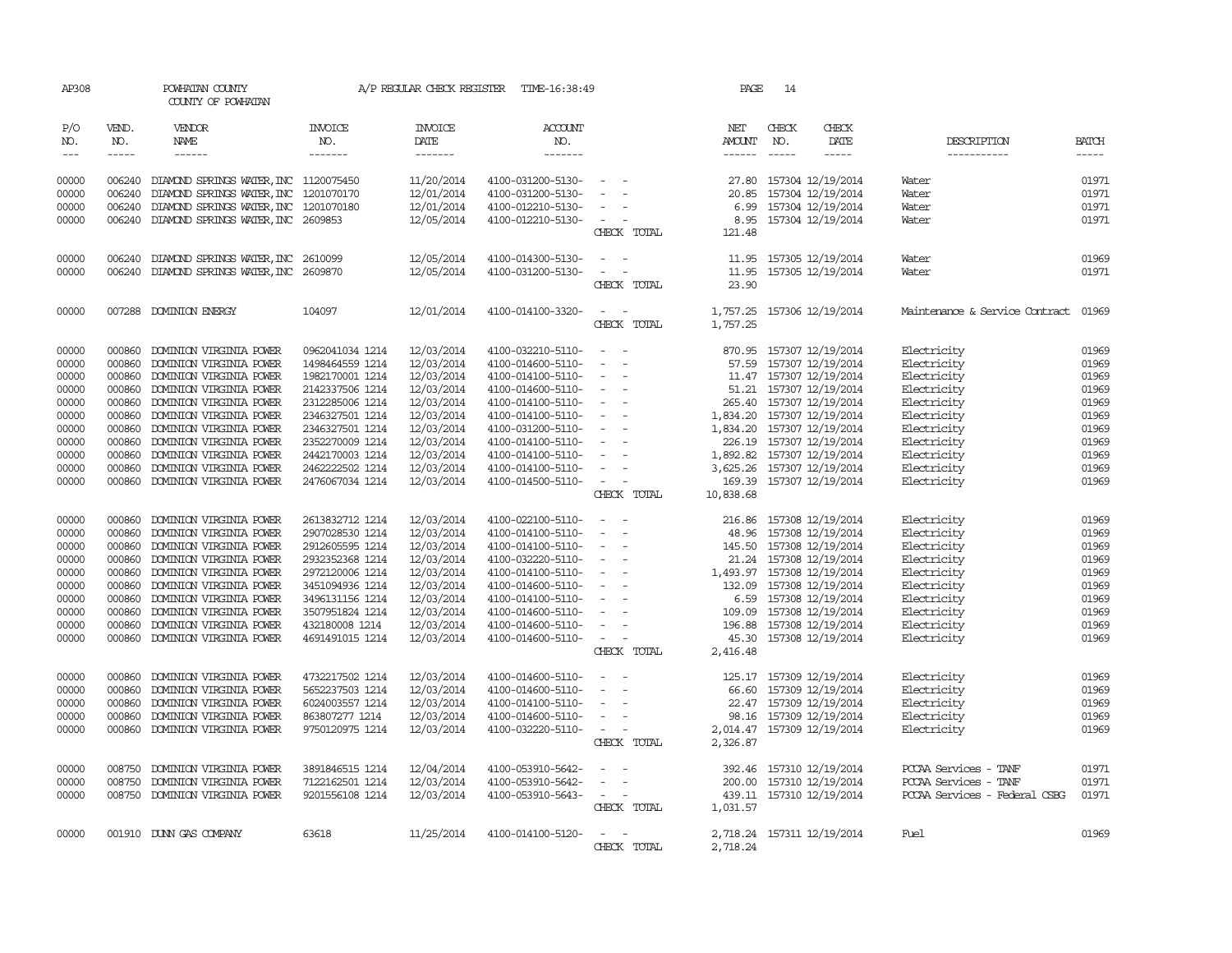| AP308                       |                             | POWHATAN COUNTY<br>COUNTY OF POWHATAN                                                  |                                  | A/P REGULAR CHECK REGISTER             | TIME-16:38:49                                               |                                         | PAGE                              | 15                          |                                                             |                                                                         |                         |
|-----------------------------|-----------------------------|----------------------------------------------------------------------------------------|----------------------------------|----------------------------------------|-------------------------------------------------------------|-----------------------------------------|-----------------------------------|-----------------------------|-------------------------------------------------------------|-------------------------------------------------------------------------|-------------------------|
| P/O<br>NO.<br>$\frac{1}{2}$ | VEND.<br>NO.<br>$- - - - -$ | <b>VENDOR</b><br><b>NAME</b><br>------                                                 | <b>INVOICE</b><br>NO.<br>------- | <b>INVOICE</b><br>DATE<br>-------      | ACCOUNT<br>NO.<br>-------                                   |                                         | NET<br>AMOUNT<br>------           | CHECK<br>NO.<br>$- - - - -$ | CHECK<br>DATE<br>$- - - - -$                                | DESCRIPTION<br>-----------                                              | <b>BATCH</b><br>-----   |
| 00000                       |                             | 006842 EAGLE FIRE INC.                                                                 | SRVCE084224                      | 11/25/2014                             | 4100-014100-3310-                                           | $\sim$ 10 $\sim$<br>CHECK TOTAL         | 270.00<br>270.00                  |                             | 157312 12/19/2014                                           | Repairs & Maintenance                                                   | 01969                   |
| 00000<br>00000              | 008373<br>008373            | EMERGENCY MOBILE SERVICE<br>EMERGENCY MOBILE SERVICE                                   | 2073<br>2074                     | 12/11/2014<br>12/11/2014               | 4100-032200-6009-<br>4100-032200-6009-                      | CHECK TOTAL                             | 782.70<br>115.67<br>898.37        |                             | 157313 12/19/2014<br>157313 12/19/2014                      | Auto Repairs and Parts<br>Auto Repairs and Parts                        | 01972<br>01972          |
| 00000                       |                             | 006074 EVIDENT, INC.                                                                   | 90473B                           | 12/09/2014                             | 4100-031200-6014-                                           | $\sim$<br>CHECK TOTAL                   | 24.00<br>24.00                    |                             | 157314 12/19/2014                                           | Other Operating Supplies                                                | 01971                   |
| 00000<br>00000<br>00000     | 007537<br>007537<br>007537  | FERGUSON ENTERPRISES, INC<br>FERGUSON ENTERPRISES,<br>INC<br>FERGUSON ENTERPRISES, INC | 3197426<br>3199400<br>3206021    | 11/21/2014<br>11/13/2014<br>11/25/2014 | 4100-014100-3310-<br>4100-014100-3310-<br>4100-014100-3310- | $\equiv$<br>CHECK TOTAL                 | 20.48<br>61.95<br>33.51<br>115.94 |                             | 157315 12/19/2014<br>157315 12/19/2014<br>157315 12/19/2014 | Repairs & Maintenance<br>Repairs & Maintenance<br>Repairs & Maintenance | 01969<br>01969<br>01969 |
| 00000                       | 000690                      | FLATROCK TIRE & AUTO                                                                   | 10062                            | 12/10/2014                             | 4100-031200-6009-                                           | $\equiv$<br>CHECK TOTAL                 | 112.50<br>112.50                  |                             | 157316 12/19/2014                                           | Auto Parts/Repairs                                                      | 01971                   |
| 00000<br>00000              | 010544<br>010544            | FOLKES ELECTRICAL<br>FOLKES ELECTRICAL                                                 | 14-12-017<br>14-12-017           | 12/04/2014<br>12/04/2014               | 4100-014100-3310-<br>4100-014600-3310-                      | $\sim$<br>CHECK TOTAL                   | 345.00<br>690.00<br>1,035.00      |                             | 157317 12/19/2014<br>157317 12/19/2014                      | Repairs & Maintenance<br>Repairs and Maintenance                        | 01969<br>01969          |
| 00000                       | 010666                      | GLIDEWELL, JESSICA L.                                                                  | <b>GRAND JURY</b>                | 12/10/2014                             | 4100-021100-1700-                                           | $\equiv$<br>CHECK TOTAL                 | 30.00<br>30.00                    |                             | 157318 12/19/2014                                           | COMP: Jurors & Witnesses                                                | 01969                   |
| 00000                       |                             | 009280 GOODWAN SPECIALIZED                                                             | 12361G UNIT 110                  | 12/10/2014                             | 4100-032300-6009-                                           | CHECK TOTAL                             | 1,647.66<br>1,647.66              |                             | 157319 12/19/2014                                           | Auto Parts/Repair                                                       | 01969                   |
| 00000                       |                             | 006013 GRAINGER                                                                        | 9603489809                       | 11/24/2014                             | 4100-014500-3321-                                           | CHECK TOTAL                             | 73.80<br>73.80                    |                             | 157320 12/19/2014                                           | Snow Removal                                                            | 01969                   |
| 00000                       |                             | 010677 HEINTZEIMAN, MICHAEL                                                            | PRISONER TRNPRT                  | 12/10/2014                             | 4100-031200-5550-                                           | $\overline{\phantom{a}}$<br>CHECK TOTAL | 13.09<br>13.09                    |                             | 157321 12/19/2014                                           | Prisoner Extradition                                                    | 01971                   |
| 00000                       |                             | 006097 HERTZLER FARM & FEED, INC                                                       | 24869                            | 12/10/2014                             | 4100-035100-6022-                                           | CHECK TOTAL                             | 112.83<br>112.83                  |                             | 157322 12/19/2014                                           | Dog Food/Supplies                                                       | 01971                   |
| 00000                       | 009653                      | HYLAND SOFTWARE, INC.                                                                  | 286232 SIRE                      | 12/02/2014                             | 4100-012510-3320-                                           | $\sim$<br>CHECK TOTAL                   | 4,800.00<br>4,800.00              |                             | 157323 12/19/2014                                           | Maintenance & Service Contract                                          | 01969                   |
| 00000                       | 000120                      | JAMES RIVER AIR                                                                        | S49977                           | 10/21/2014                             | 4100-014100-3308-                                           | $\equiv$<br>CHECK TOTAL                 | 1,610.64<br>1,610.64              |                             | 157324 12/19/2014                                           | HVAC Service and Repairs                                                | 01969                   |
| 00000                       |                             | 010514 JESSUP, STANARD C.                                                              | COMMISSIONER                     | 12/10/2014                             | 4100-021100-1800-                                           | $\sim$<br>CHECK TOTAL                   | 30.00<br>30.00                    |                             | 157325 12/19/2014                                           | COMP: Jury Commissioners                                                | 01969                   |
| 00000                       |                             | 009484 MASSEY WOOD & WEST, INC.                                                        | C. SHIFFLETT                     | 12/10/2014                             | 4100-053910-5643-                                           | $\sim$ $  -$<br>CHECK TOTAL             | 699.40<br>699.40                  |                             | 157326 12/19/2014                                           | PCCAA Services - Federal CSBG                                           | 01971                   |
| 00000<br>00000              | 006538                      | MATTHEW BENDER<br>006538 MATTHEW BENDER                                                | 6560914X<br>65740335             | 11/14/2014<br>11/19/2014               | 4100-022100-6012-<br>4100-022100-6012-                      | $\overline{\phantom{a}}$                | 142.43                            |                             | 157327 12/19/2014<br>152.43 157327 12/19/2014               | Books & Subscriptions<br>Books & Subscriptions                          | 01969<br>01969          |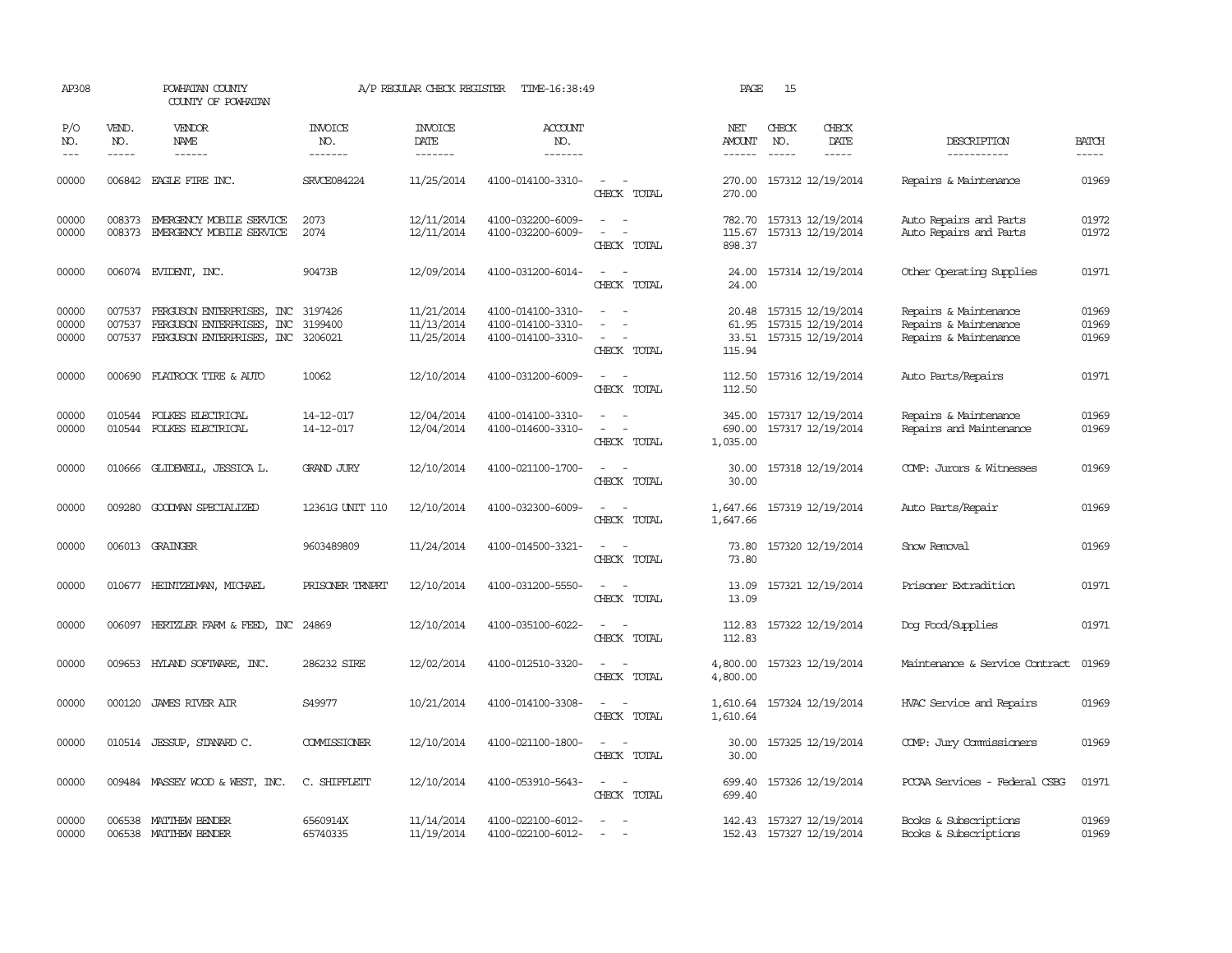| AP308                                                                |                                                                    | POWHATAN COUNTY<br>COUNTY OF POWHATAN                                                                                                                                                                                               |                                                                                                               | A/P REGULAR CHECK REGISTER                                                                                   | TIME-16:38:49                                                                                                                                                        |                                         | PAGE                                                            | 16                            |                                                                                                                                                                                       |                                                                                                                                                                                                                        |                                                             |
|----------------------------------------------------------------------|--------------------------------------------------------------------|-------------------------------------------------------------------------------------------------------------------------------------------------------------------------------------------------------------------------------------|---------------------------------------------------------------------------------------------------------------|--------------------------------------------------------------------------------------------------------------|----------------------------------------------------------------------------------------------------------------------------------------------------------------------|-----------------------------------------|-----------------------------------------------------------------|-------------------------------|---------------------------------------------------------------------------------------------------------------------------------------------------------------------------------------|------------------------------------------------------------------------------------------------------------------------------------------------------------------------------------------------------------------------|-------------------------------------------------------------|
| P/O<br>NO.<br>$---$                                                  | VEND.<br>NO.<br>$\frac{1}{2}$                                      | VENDOR<br>NAME<br>$- - - - - -$                                                                                                                                                                                                     | <b>INVOICE</b><br>NO.<br>-------                                                                              | <b>INVOICE</b><br>DATE<br>-------                                                                            | ACCOUNT<br>NO.<br>-------                                                                                                                                            |                                         | NET<br>AMOUNT<br>$- - - - - -$                                  | CHECK<br>NO.<br>$\frac{1}{2}$ | CHECK<br>DATE<br>-----                                                                                                                                                                | DESCRIPTION<br>-----------                                                                                                                                                                                             | <b>BATCH</b><br>-----                                       |
| 00000                                                                |                                                                    | 006538 MATTHEW BENDER                                                                                                                                                                                                               | 65669266                                                                                                      | 11/14/2014                                                                                                   | 4100-011010-3002-                                                                                                                                                    | CHECK TOTAL                             | 316.30                                                          |                               | 21.44 157327 12/19/2014                                                                                                                                                               | County Code                                                                                                                                                                                                            | 01971                                                       |
| 00000                                                                |                                                                    | 010678 MAZZA, MARK A.                                                                                                                                                                                                               | REFUND PYMT                                                                                                   | 12/11/2014                                                                                                   | 4100-073100-6012-                                                                                                                                                    | $\sim$<br>CHECK TOTAL                   | 17.99<br>17.99                                                  |                               | 157328 12/19/2014                                                                                                                                                                     | Books & Subscriptions                                                                                                                                                                                                  | 01971                                                       |
| 00000                                                                |                                                                    | 009955 MONEIL & COMPANY, INC                                                                                                                                                                                                        | 37952117                                                                                                      | 12/15/2014                                                                                                   | 4100-032200-5305-                                                                                                                                                    | $\sim$<br>CHECK TOTAL                   | 412.68<br>412.68                                                |                               | 157329 12/19/2014                                                                                                                                                                     | Auto Insurance Premium                                                                                                                                                                                                 | 01972                                                       |
| 00000                                                                |                                                                    | 010180 MEAKER, WAYNE A.                                                                                                                                                                                                             | <b>GRAND JURY</b>                                                                                             | 12/10/2014                                                                                                   | 4100-021100-1700-                                                                                                                                                    | $\sim$<br>CHECK TOTAL                   | 30.00<br>30.00                                                  |                               | 157330 12/19/2014                                                                                                                                                                     | COMP: Jurors & Witnesses                                                                                                                                                                                               | 01969                                                       |
| 00000                                                                |                                                                    | 010086 MEDPROUS                                                                                                                                                                                                                     | MC23297                                                                                                       | 12/01/2014                                                                                                   | 4100-032300-3310-                                                                                                                                                    | CHECK TOTAL                             | 330.00<br>330.00                                                |                               | 157331 12/19/2014                                                                                                                                                                     | Repairs & Maintenance                                                                                                                                                                                                  | 01969                                                       |
| 00000                                                                |                                                                    | 010085 MYRON CORPORATION                                                                                                                                                                                                            | 92249218                                                                                                      | 12/05/2014                                                                                                   | 4100-031200-6001-                                                                                                                                                    | CHECK TOTAL                             | 274.50<br>274.50                                                |                               | 157332 12/19/2014                                                                                                                                                                     | Office Supplies                                                                                                                                                                                                        | 01971                                                       |
| 00000                                                                |                                                                    | 010679 NAPIER, WILLIAM A.                                                                                                                                                                                                           | TOURNAMENT DEP                                                                                                | 1/19/2013                                                                                                    | 4100-071110-5905-                                                                                                                                                    | CHECK TOTAL                             | 150.00<br>150.00                                                |                               | 157333 12/19/2014                                                                                                                                                                     | Tournaments                                                                                                                                                                                                            | 01971                                                       |
| 00000<br>00000                                                       |                                                                    | 007700 NOLAND COMPANY<br>007700 NOLAND COMPANY                                                                                                                                                                                      | 324534-00<br>325479-01                                                                                        | 11/21/2014<br>11/10/2014                                                                                     | 4100-014100-3310-<br>4100-014100-3310-                                                                                                                               | $ -$<br>CHECK TOTAL                     | 71.70<br>35.85<br>107.55                                        |                               | 157334 12/19/2014<br>157334 12/19/2014                                                                                                                                                | Repairs & Maintenance<br>Repairs & Maintenance                                                                                                                                                                         | 01969<br>01969                                              |
| 00000<br>00000<br>00000<br>00000<br>00000<br>00000<br>00000          | 007412<br>007412                                                   | 007412 OFFICE MAX - A BOISE CO.<br>OFFICE MAX - A BOISE CO.<br>007412 OFFICE MAX - A BOISE CO.<br>007412 OFFICE MAX - A BOISE CO.<br>007412 OFFICE MAX - A BOISE CO.<br>OFFICE MAX - A BOISE CO.<br>007412 OFFICE MAX - A BOISE CO. | 487070<br>628293<br>628293<br>638599<br>525830<br>569830<br>570031                                            | 12/04/2014<br>12/11/2014<br>12/11/2014<br>12/11/2014<br>12/05/2014<br>12/09/2014<br>12/09/2014               | 4100-081100-6001-<br>4100-012200-6001-<br>4100-012220-6001-<br>4100-012200-6001-<br>4100-031200-6001-<br>4100-031200-6001-<br>4100-031200-6001-                      | $\equiv$<br>CHECK TOTAL                 | 25.19<br>161.40<br>20.38<br>63.40<br>158.85<br>129.27<br>832.96 |                               | 274.47 157335 12/19/2014<br>157335 12/19/2014<br>157335 12/19/2014<br>157335 12/19/2014<br>157335 12/19/2014<br>157335 12/19/2014<br>157335 12/19/2014                                | Office Supplies<br>Office Supplies<br>Supplies<br>Office Supplies<br>Office Supplies<br>Office Supplies<br>Office Supplies                                                                                             | 01969<br>01969<br>01969<br>01969<br>01971<br>01971<br>01971 |
| 00000                                                                | 008079                                                             | PAETEC/CAVALIER BUSINESS                                                                                                                                                                                                            | 4237625 12/14                                                                                                 | 12/10/2014                                                                                                   | 4100-073100-5230-                                                                                                                                                    | CHECK TOTAL                             | 454.71<br>454.71                                                |                               | 157336 12/19/2014                                                                                                                                                                     | Telephone Services                                                                                                                                                                                                     | 01971                                                       |
| 00000                                                                |                                                                    | 008031 PARRISH MOTOR COMPANY                                                                                                                                                                                                        | 6015386                                                                                                       | 11/19/2014                                                                                                   | 4100-031200-6009-                                                                                                                                                    | CHECK TOTAL                             | 57.95<br>57.95                                                  |                               | 157337 12/19/2014                                                                                                                                                                     | Auto Parts/Repairs                                                                                                                                                                                                     | 01971                                                       |
| 00000                                                                |                                                                    | 008404 PEST MASTERS, INC.                                                                                                                                                                                                           | 270913                                                                                                        | 12/04/2014                                                                                                   | 4100-032220-3310-                                                                                                                                                    | CHECK TOTAL                             | 120.00<br>120.00                                                |                               | 157338 12/19/2014                                                                                                                                                                     | Repairs & Maintenance                                                                                                                                                                                                  | 01969                                                       |
| 00000<br>00000<br>00000<br>00000<br>00000<br>00000<br>00000<br>00000 | 001250<br>001250<br>001250<br>001250<br>001250<br>001250<br>001250 | POWHATAN AUTO & TRACTOR<br>POWHATAN AUTO & TRACTOR<br>POWHATAN AUTO & TRACTOR<br>POWHATAN AUTO & TRACTOR<br>POWHATAN AUTO & TRACTOR<br>POWHATAN AUTO & TRACTOR<br>POWHATAN AUTO & TRACTOR<br>001250 POWHATAN AUTO & TRACTOR         | 326594<br>327876<br>328957<br>329005<br>329115<br>FUSES<br>329129<br>329492<br>5W30<br><b>BRUSH</b><br>330684 | 11/01/2014<br>11/12/2014<br>11/20/2014<br>11/20/2014<br>11/21/2014<br>11/21/2014<br>11/25/2014<br>12/05/2014 | 4100-032200-6009-<br>4100-014500-6009-<br>4100-032200-6009-<br>4100-032200-6009-<br>4100-014100-6009-<br>4100-014500-3319-<br>4100-014500-6008-<br>4100-014500-3319- | $\overline{\phantom{a}}$<br>CHECK TOTAL | 16.29<br>20.41<br>60.16<br>11.97<br>11.97<br>168.80             |                               | 157339 12/19/2014<br>157339 12/19/2014<br>157339 12/19/2014<br>26.37 157339 12/19/2014<br>157339 12/19/2014<br>5.36 157339 12/19/2014<br>157339 12/19/2014<br>16.27 157339 12/19/2014 | Auto Repairs and Parts<br>Auto Parts & Repairs<br>Auto Repairs and Parts<br>Auto Repairs and Parts<br>Auto Parts & Repairs<br>Equipment Repairs and Maintena<br>Gas/Grease/Oil<br>Equipment Repairs and Maintena 01970 | 01970<br>01970<br>01970<br>01970<br>01970<br>01970<br>01970 |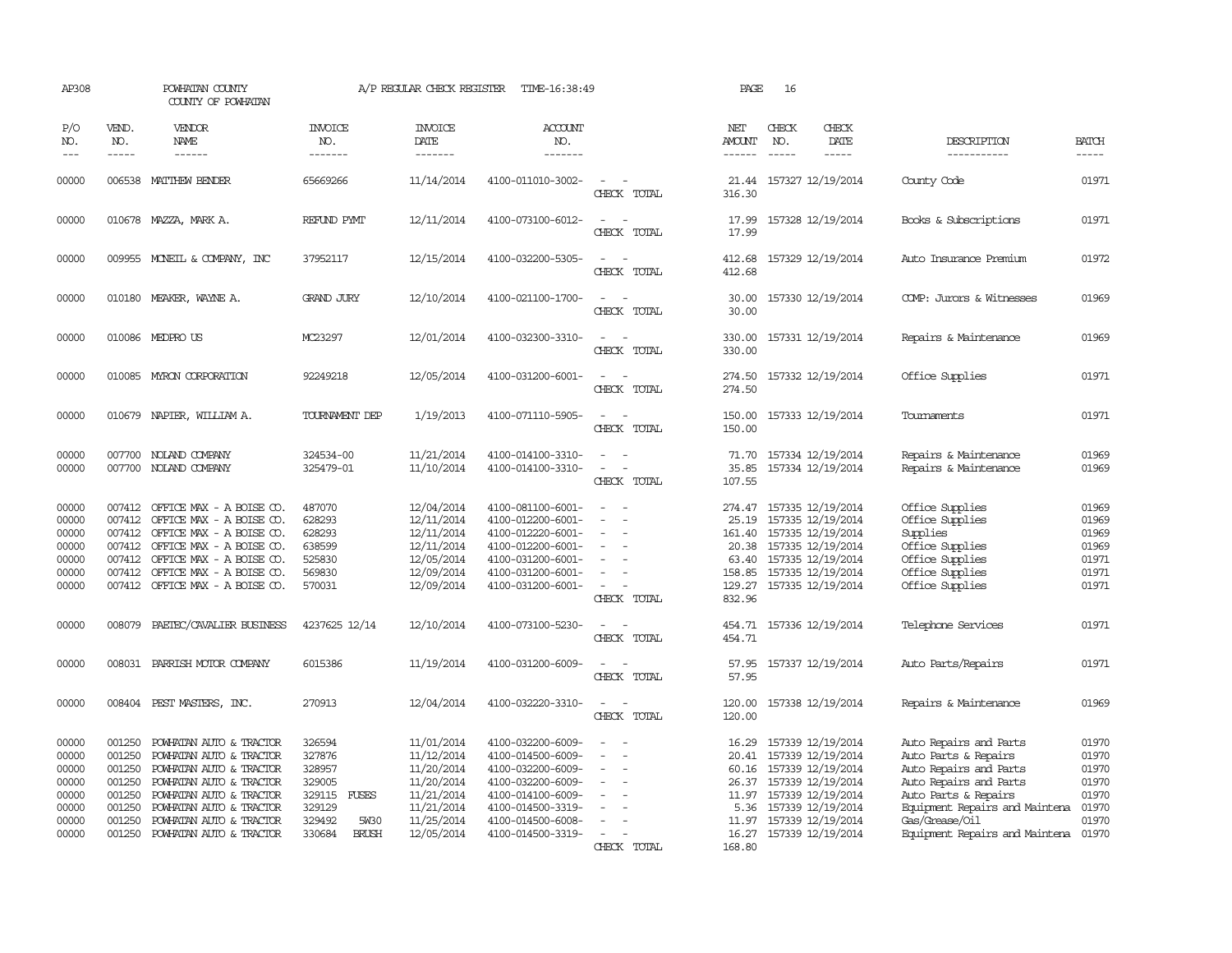| AP308                       |                       | POWHATAN COUNTY<br>COUNTY OF POWHATAN        |                           | A/P REGULAR CHECK REGISTER        | TIME-16:38:49                          |                                                      | PAGE                    | 17                                                                                                                                                                                                                                                                                                                                                                                                                                                                                         |                                                 |                                            |                       |
|-----------------------------|-----------------------|----------------------------------------------|---------------------------|-----------------------------------|----------------------------------------|------------------------------------------------------|-------------------------|--------------------------------------------------------------------------------------------------------------------------------------------------------------------------------------------------------------------------------------------------------------------------------------------------------------------------------------------------------------------------------------------------------------------------------------------------------------------------------------------|-------------------------------------------------|--------------------------------------------|-----------------------|
| P/O<br>NO.<br>$\frac{1}{2}$ | VEND.<br>NO.<br>----- | VENDOR<br>NAME                               | INVOICE<br>NO.<br>------- | <b>INVOICE</b><br>DATE<br>------- | <b>ACCOUNT</b><br>NO.<br>-------       |                                                      | NET<br>AMOUNT<br>------ | CHECK<br>NO.<br>$\frac{1}{2} \left( \frac{1}{2} \right) \left( \frac{1}{2} \right) \left( \frac{1}{2} \right) \left( \frac{1}{2} \right) \left( \frac{1}{2} \right) \left( \frac{1}{2} \right) \left( \frac{1}{2} \right) \left( \frac{1}{2} \right) \left( \frac{1}{2} \right) \left( \frac{1}{2} \right) \left( \frac{1}{2} \right) \left( \frac{1}{2} \right) \left( \frac{1}{2} \right) \left( \frac{1}{2} \right) \left( \frac{1}{2} \right) \left( \frac{1}{2} \right) \left( \frac$ | CHECK<br>DATE                                   | DESCRIPTION<br>-----------                 | <b>BATCH</b><br>----- |
|                             |                       |                                              |                           |                                   |                                        |                                                      |                         |                                                                                                                                                                                                                                                                                                                                                                                                                                                                                            |                                                 |                                            |                       |
| 00000<br>00000              | 006914<br>006914      | POWHATAN AUTO REPAIR<br>POWHATAN AUTO REPAIR | 638<br>643                | 11/25/2014<br>12/09/2014          | 4100-014500-6009-<br>4100-034100-6009- | $\sim$                                               | 12.50                   |                                                                                                                                                                                                                                                                                                                                                                                                                                                                                            | 1,078.95 157340 12/19/2014<br>157340 12/19/2014 | Auto Parts & Repairs<br>Auto Parts/Repairs | 01970<br>01970        |
| 00000                       | 006914                | POWHATAN AUTO REPAIR                         | 644 UNIT 119              | 12/09/2014                        | 4100-032300-6009-                      |                                                      | 498.58                  |                                                                                                                                                                                                                                                                                                                                                                                                                                                                                            | 157340 12/19/2014                               | Auto Parts/Repair                          | 01970                 |
| 00000                       | 006914                | POWHATAN AUTO REPAIR                         | 645                       | 12/10/2014                        | 4100-031200-6009-                      | $\overline{\phantom{a}}$<br>$\equiv$                 | 132.65                  |                                                                                                                                                                                                                                                                                                                                                                                                                                                                                            | 157340 12/19/2014                               | Auto Parts/Repairs                         | 01971                 |
|                             |                       |                                              |                           |                                   |                                        | CHECK TOTAL                                          | 1,722.68                |                                                                                                                                                                                                                                                                                                                                                                                                                                                                                            |                                                 |                                            |                       |
| 00000                       | 008294                | POWHATAN COUNTY PUBLIC                       | PAPER 12162014            | 12/16/2014                        | 4100-034100-6001-                      | $\overline{\phantom{a}}$                             |                         |                                                                                                                                                                                                                                                                                                                                                                                                                                                                                            | 1.12 157341 12/19/2014                          | Office Supplies                            | 01970                 |
| 00000                       | 008294                | POWHATAN COUNTY PUBLIC                       | PAPER 12162014            | 12/16/2014                        | 4100-012310-6001-                      | $\equiv$<br>$\overline{\phantom{a}}$                 | 11.94                   |                                                                                                                                                                                                                                                                                                                                                                                                                                                                                            | 157341 12/19/2014                               | Office Supplies                            | 01970                 |
| 00000                       | 008294                | POWHATAN COUNTY PUBLIC                       | PAPER 12162014            | 12/16/2014                        | 4100-012100-6001-                      | $\sim$                                               | 27.42                   |                                                                                                                                                                                                                                                                                                                                                                                                                                                                                            | 157341 12/19/2014                               | Office Supplies                            | 01970                 |
| 00000                       | 008294                | POWHATAN COUNTY PUBLIC                       | PAPER 12162014            | 12/16/2014                        | 4100-012210-6001-                      | $\overline{\phantom{a}}$<br>$\overline{\phantom{a}}$ | .08 <sub>1</sub>        |                                                                                                                                                                                                                                                                                                                                                                                                                                                                                            | 157341 12/19/2014                               | Office Supplies                            | 01970                 |
| 00000                       | 008294                | POWHATAN COUNTY PUBLIC                       | PAPER 12162014            | 12/16/2014                        | 4100-014100-6001-                      |                                                      | .09                     |                                                                                                                                                                                                                                                                                                                                                                                                                                                                                            | 157341 12/19/2014                               | Office Supplies                            | 01970                 |
| 00000                       | 008294                | POWHATAN COUNTY PUBLIC                       | PAPER 12162014            | 12/16/2014                        | 4100-012200-6001-                      | $\sim$<br>$\overline{\phantom{a}}$                   | 25.48                   |                                                                                                                                                                                                                                                                                                                                                                                                                                                                                            | 157341 12/19/2014                               | Office Supplies                            | 01970                 |
| 00000                       | 008294                | POWHATAN COUNTY PUBLIC                       | PAPER 12162014            | 12/16/2014                        | 4100-053120-3320-                      | $\equiv$                                             | 8.58                    |                                                                                                                                                                                                                                                                                                                                                                                                                                                                                            | 157341 12/19/2014                               | Maint/Service Contract/Copying             | 01970                 |
| 00000                       | 008294                | POWHATAN COUNTY PUBLIC                       | PAPER 12162014            | 12/16/2014                        | 4100-081100-6001-                      |                                                      | 16.40                   |                                                                                                                                                                                                                                                                                                                                                                                                                                                                                            | 157341 12/19/2014                               | Office Supplies                            | 01970                 |
| 00000                       | 008294                | POWHATAN COUNTY PUBLIC                       | PAPER 12162014            | 12/16/2014                        | 4100-012320-6014-                      | $\equiv$                                             | 1.96                    |                                                                                                                                                                                                                                                                                                                                                                                                                                                                                            | 157341 12/19/2014                               | Other Operating Supplies                   | 01970                 |
| 00000                       | 008294                | POWHATAN COUNTY PUBLIC                       | PAPER 12162014            | 12/16/2014                        | 4100-012410-6001-                      |                                                      |                         |                                                                                                                                                                                                                                                                                                                                                                                                                                                                                            | .77 157341 12/19/2014                           | Office Supplies                            | 01970                 |
| 00000                       | 008294                | POWHATAN COUNTY PUBLIC                       | PAPER 12162014            | 12/16/2014                        | 4100-012200-6001-                      | $\equiv$                                             | 23.46                   |                                                                                                                                                                                                                                                                                                                                                                                                                                                                                            | 157341 12/19/2014                               | Office Supplies                            | 01970                 |
| 00000                       | 008294                | POWHATAN COUNTY PUBLIC                       | PAPER 12162014            | 12/16/2014                        | 4100-014100-6001-                      | $\overline{\phantom{a}}$                             | 23.46                   |                                                                                                                                                                                                                                                                                                                                                                                                                                                                                            | 157341 12/19/2014                               | Office Supplies                            | 01970                 |
| 00000                       | 008294                | POWHATAN COUNTY PUBLIC                       | PAPER 12162014            | 12/16/2014                        | 4100-021600-6001-                      | $\sim$<br>$\overline{\phantom{a}}$                   |                         |                                                                                                                                                                                                                                                                                                                                                                                                                                                                                            | 140.76 157341 12/19/2014                        | Office Supplies                            | 01970                 |
| 00000                       | 008294                | POWHATAN COUNTY PUBLIC                       | PAPER 12162014            | 12/16/2014                        | 4100-031200-6001-                      | $\overline{\phantom{a}}$                             | 140.76                  |                                                                                                                                                                                                                                                                                                                                                                                                                                                                                            | 157341 12/19/2014                               | Office Supplies                            | 01970                 |
| 00000                       | 008294                | POWHATAN COUNTY PUBLIC                       | PAPER 12162014            | 12/16/2014                        | 4100-034100-6001-                      |                                                      |                         |                                                                                                                                                                                                                                                                                                                                                                                                                                                                                            | 11.73 157341 12/19/2014                         | Office Supplies                            | 01970                 |
| 00000                       | 008294                | POWHATAN COUNTY PUBLIC                       | PAPER 12162014            | 12/16/2014                        | 4100-073100-6001-                      |                                                      | 187.68                  |                                                                                                                                                                                                                                                                                                                                                                                                                                                                                            | 157341 12/19/2014                               | Office Supplies                            | 01970                 |
| 00000                       | 008294                | POWHATAN COUNTY PUBLIC                       | PAPER 12162014            | 12/16/2014                        | 4100-081100-6001-                      | $\equiv$                                             |                         |                                                                                                                                                                                                                                                                                                                                                                                                                                                                                            | 11.73 157341 12/19/2014                         | Office Supplies                            | 01970                 |
| 00000                       | 008294                | POWHATAN COUNTY PUBLIC                       | PAPER 12162014            | 12/16/2014                        | 4100-083500-6001-                      | $\overline{\phantom{a}}$<br>CHECK TOTAL              | 23.46<br>656.88         |                                                                                                                                                                                                                                                                                                                                                                                                                                                                                            | 157341 12/19/2014                               | Office Supplies                            | 01970                 |
| 00000                       | 007806                | POWHATAN LEADERSHIP                          | L. MURPHY                 | 12/17/2014                        | 4100-012100-5560-                      | $\sim$                                               | 60.00                   |                                                                                                                                                                                                                                                                                                                                                                                                                                                                                            | 157342 12/19/2014                               | Employee Training                          | 01970                 |
|                             |                       |                                              |                           |                                   |                                        | CHECK TOTAL                                          | 60.00                   |                                                                                                                                                                                                                                                                                                                                                                                                                                                                                            |                                                 |                                            |                       |
| 00000                       | 005050                | POWHATAN LOCK SERVICES                       | 1202 (FIRE ADM)           | 12/01/2014                        | 4100-014100-3310-                      | $\overline{\phantom{a}}$                             | 116.80                  |                                                                                                                                                                                                                                                                                                                                                                                                                                                                                            | 157343 12/19/2014                               | Repairs & Maintenance                      | 01970                 |
|                             |                       |                                              |                           |                                   |                                        | CHECK TOTAL                                          | 116.80                  |                                                                                                                                                                                                                                                                                                                                                                                                                                                                                            |                                                 |                                            |                       |
| 00000                       | 006474                | PROGRESSIVE AUIO WORKS                       | 26591                     | 12/10/2014                        | 4100-035100-6009-                      | $\equiv$                                             | 102.28                  |                                                                                                                                                                                                                                                                                                                                                                                                                                                                                            | 157344 12/19/2014                               | Auto Parts/Repairs                         | 01971                 |
| 00000                       | 006474                | PROGRESSIVE AUTO WORKS                       | 26622                     | 12/12/2014                        | 4100-031200-6009-                      | $\overline{\phantom{a}}$                             | 16.00                   |                                                                                                                                                                                                                                                                                                                                                                                                                                                                                            | 157344 12/19/2014                               | Auto Parts/Repairs                         | 01971                 |
|                             |                       |                                              |                           |                                   |                                        | CHECK TOTAL                                          | 118.28                  |                                                                                                                                                                                                                                                                                                                                                                                                                                                                                            |                                                 |                                            |                       |
| 00000                       | 009518                | <b>QUARLES PETROLEUM, INC.</b>               | 934270 NOV 14             | 11/30/2014                        | 4100-032200-5120-                      | $\sim$                                               |                         |                                                                                                                                                                                                                                                                                                                                                                                                                                                                                            | 45.28 157345 12/19/2014                         | Apparatus Fuel                             | 01970                 |
|                             |                       |                                              |                           |                                   |                                        | CHECK TOTAL                                          | 45.28                   |                                                                                                                                                                                                                                                                                                                                                                                                                                                                                            |                                                 |                                            |                       |
| 00000                       | 000780                | <b>QUILL CORPORATION</b>                     | 8143612                   | 11/24/2014                        | 4100-014400-6001-                      | $\equiv$                                             | 37.77                   |                                                                                                                                                                                                                                                                                                                                                                                                                                                                                            | 157346 12/19/2014                               | Stationery/Office Supplies                 | 01970                 |
| 00000                       | 000780                | <b>QUILL CORPORATION</b>                     | 8294260                   | 12/02/2014                        | 4100-081100-6001-                      | $\overline{\phantom{a}}$<br>$\sim$                   | 5.84                    |                                                                                                                                                                                                                                                                                                                                                                                                                                                                                            | 157346 12/19/2014                               | Office Supplies                            | 01970                 |
| 00000                       | 000780                | <b>CUILL CORPORATION</b>                     | 8297548                   | 12/02/2014                        | 4100-081100-6001-                      | $\overline{\phantom{a}}$                             | 5.39                    |                                                                                                                                                                                                                                                                                                                                                                                                                                                                                            | 157346 12/19/2014                               | Office Supplies                            | 01970                 |
| 00000                       | 000780                | <b>CUILL CORPORATION</b>                     | 8324063                   | 12/02/2014                        | 4100-081100-6001-                      |                                                      | 43.97                   |                                                                                                                                                                                                                                                                                                                                                                                                                                                                                            | 157346 12/19/2014                               | Office Supplies                            | 01970                 |
| 00000                       | 000780                | <b>CUILL CORPORATION</b>                     | 8338331                   | 12/03/2014                        | 4100-012410-6001-                      | $\equiv$<br>$\overline{\phantom{a}}$                 |                         |                                                                                                                                                                                                                                                                                                                                                                                                                                                                                            | 5.46 157346 12/19/2014                          | Office Supplies                            | 01970                 |
| 00000                       | 000780                | <b>QUILL CORPORATION</b>                     | 8367016                   | 12/03/2014                        | 4100-012410-6001-                      |                                                      | 208.20                  |                                                                                                                                                                                                                                                                                                                                                                                                                                                                                            | 157346 12/19/2014                               | Office Supplies                            | 01970                 |
| 00000                       | 000780                | <b>CUILL CORPORATION</b>                     | 8417215                   | 12/05/2014                        | 4100-081100-6001-                      | $\equiv$                                             |                         |                                                                                                                                                                                                                                                                                                                                                                                                                                                                                            | 11.96 157346 12/19/2014                         | Office Supplies                            | 01970                 |
| 00000                       | 000780                | <b>QUILL CORPORATION</b>                     | 8497027                   | 12/08/2014                        | 4100-031200-6001-                      | $\sim$                                               | 79.04                   |                                                                                                                                                                                                                                                                                                                                                                                                                                                                                            | 157346 12/19/2014                               | Office Supplies                            | 01971                 |
|                             |                       |                                              |                           |                                   |                                        | CHECK TOTAL                                          | 397.63                  |                                                                                                                                                                                                                                                                                                                                                                                                                                                                                            |                                                 |                                            |                       |
| 00000                       | 000620                | R. C. GOODWYN & SONS, INC                    | 650840                    | 11/17/2014                        | 4100-014100-3310-                      |                                                      | 7.28                    |                                                                                                                                                                                                                                                                                                                                                                                                                                                                                            | 157347 12/19/2014                               | Repairs & Maintenance                      | 01970                 |
| 00000                       |                       | 000620 R. C. GOODWYN & SONS, INC             | 650859                    | 11/17/2014                        | 4100-014100-3310-                      | $\overline{\phantom{a}}$<br>$\overline{\phantom{a}}$ |                         |                                                                                                                                                                                                                                                                                                                                                                                                                                                                                            | 6.99 157347 12/19/2014                          | Repairs & Maintenance                      | 01970                 |
|                             |                       |                                              |                           |                                   |                                        |                                                      |                         |                                                                                                                                                                                                                                                                                                                                                                                                                                                                                            |                                                 |                                            |                       |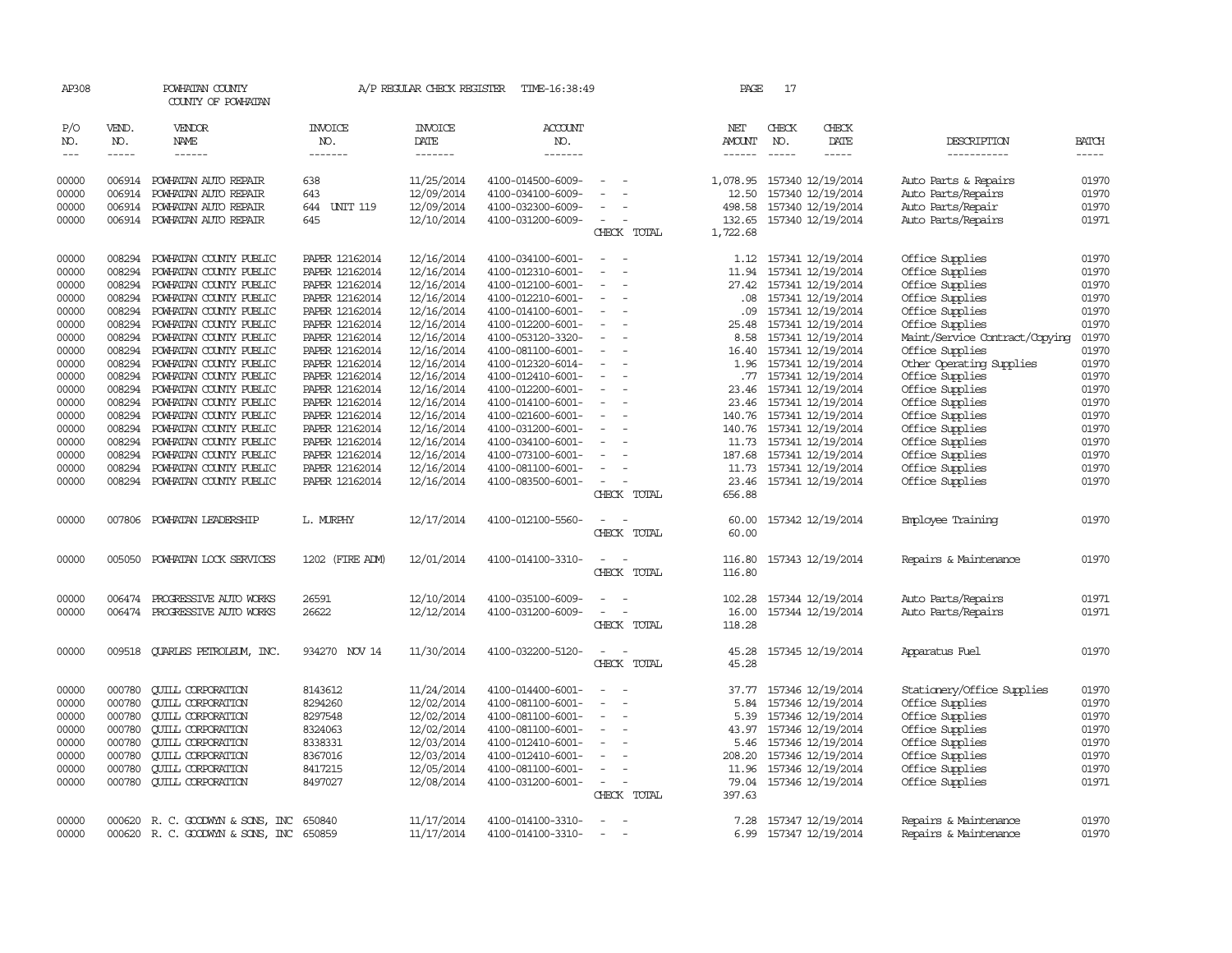| AP308                            |                  | POWHATAN COUNTY<br>COUNTY OF POWHATAN                                                                                                 |                                                                           | A/P REGULAR CHECK REGISTER                           | TIME-16:38:49                                                                    |                                                                                                               | PAGE                                           | 18            |                                                                                       |                                                                                                  |                                  |
|----------------------------------|------------------|---------------------------------------------------------------------------------------------------------------------------------------|---------------------------------------------------------------------------|------------------------------------------------------|----------------------------------------------------------------------------------|---------------------------------------------------------------------------------------------------------------|------------------------------------------------|---------------|---------------------------------------------------------------------------------------|--------------------------------------------------------------------------------------------------|----------------------------------|
| P/O<br>NO.                       | VEND.<br>NO.     | <b>VENDOR</b><br>NAME                                                                                                                 | <b>INVOICE</b><br>NO.                                                     | INVOICE<br>DATE                                      | ACCOUNT<br>NO.                                                                   |                                                                                                               | NET<br>AMOUNT                                  | CHECK<br>NO.  | CHECK<br>DATE                                                                         | DESCRIPTION                                                                                      | <b>BATCH</b>                     |
| $---$                            | $\frac{1}{2}$    | ------                                                                                                                                | -------                                                                   | -------                                              | -------                                                                          |                                                                                                               | $- - - - - -$                                  | $\frac{1}{2}$ | $\cdots$                                                                              | -----------                                                                                      | $- - - - -$                      |
| 00000<br>00000<br>00000<br>00000 | 000620           | 000620 R. C. GOODWYN & SONS, INC<br>R. C. GOODWYN & SONS, INC<br>000620 R. C. GOODWYN & SONS, INC<br>000620 R. C. GOODWYN & SONS, INC | 651022<br>651502<br>651511<br>651648                                      | 11/18/2014<br>11/21/2014<br>11/21/2014<br>11/24/2014 | 4100-014100-3310-<br>4100-014100-6004-<br>4100-014600-3310-<br>4100-014100-3310- | $\sim$<br>$\sim$                                                                                              | 70.94<br>10.99<br>43.25                        |               | 5.78 157347 12/19/2014<br>157347 12/19/2014<br>157347 12/19/2014<br>157347 12/19/2014 | Repairs & Maintenance<br>Tools and Equipment<br>Repairs and Maintenance<br>Repairs & Maintenance | 01970<br>01970<br>01970<br>01970 |
| 00000                            |                  | 000620 R. C. GOODWYN & SONS, INC                                                                                                      | 651978                                                                    | 11/26/2014                                           | 4100-014100-3310-                                                                | $\overline{\phantom{a}}$<br>CHECK TOTAL                                                                       | 8.00<br>153.23                                 |               | 157347 12/19/2014                                                                     | Repairs & Maintenance                                                                            | 01970                            |
| 00000                            |                  | 006466 RADIO COMMUNICATION OF VA 120000322-1                                                                                          |                                                                           | 12/08/2014                                           | 4100-031200-3310-                                                                | $\sim$<br>$\overline{\phantom{a}}$<br>CHECK TOTAL                                                             | 268.00<br>268.00                               |               | 157348 12/19/2014                                                                     | Repairs & Maintenance                                                                            | 01971                            |
| 00000<br>00000                   | 006945           | RECORDED BOOKS, LLC<br>006945 RECORDED BOOKS, LLC                                                                                     | 75051034<br>75052389                                                      | 12/05/2014<br>12/09/2014                             | 4100-073100-6012-<br>4100-073100-6012-                                           | $\sim$<br>$\overline{\phantom{a}}$<br>$\overline{\phantom{a}}$<br>CHECK TOTAL                                 | 37.13<br>64.96<br>102.09                       |               | 157349 12/19/2014<br>157349 12/19/2014                                                | Books & Subscriptions<br>Books & Subscriptions                                                   | 01971<br>01971                   |
| 00000                            |                  | 007380 RICHMOND SECURITY INC.                                                                                                         | 115417                                                                    | 11/26/2014                                           | 4100-014100-3310-                                                                | $\sim$<br>$\sim$<br>CHECK TOTAL                                                                               | 294.00                                         |               | 294.00 157350 12/19/2014                                                              | Repairs & Maintenance                                                                            | 01970                            |
| 00000<br>00000<br>00000<br>00000 | 007942           | 007942 RICHMOND SUBURBAN<br>RICHMOND SUBURBAN<br>007942 RICHMOND SUBURBAN<br>007942 RICHMOND SUBURBAN                                 | I0000091876-1105<br>I000092229-1105<br>I00001001691119<br>I00001001691126 | 11/05/2014<br>11/05/2014<br>11/19/2014<br>11/26/2014 | 4100-081100-3600-<br>4100-081100-3600-<br>4100-081100-3600-<br>4100-081100-3600- | $\overline{a}$<br>$\sim$<br>$\overline{\phantom{a}}$<br>$\sim$<br>$\equiv$<br>$\sim$<br>$\sim$<br>CHECK TOTAL | 105.00<br>105.00<br>156.00<br>156.00<br>522.00 |               | 157351 12/19/2014<br>157351 12/19/2014<br>157351 12/19/2014<br>157351 12/19/2014      | Advertising<br>Advertising<br>Advertising<br>Advertising                                         | 01970<br>01970<br>01971<br>01971 |
| 00000                            |                  | 000260 ROTHERT, JOHN F.                                                                                                               | COMMISSIONER                                                              | 12/10/2014                                           | 4100-021100-1800-                                                                | $\sim$<br>$\sim$<br>CHECK TOTAL                                                                               | 30.00<br>30.00                                 |               | 157352 12/19/2014                                                                     | COMP: Jury Commissioners                                                                         | 01969                            |
| 00000                            | 009265           | RSG LANDSCAPING &                                                                                                                     | 59472                                                                     | 11/30/2014                                           | 4100-014600-3320-                                                                | $\sim$<br>$\sim$ $-$<br>CHECK TOTAL                                                                           | 498.00<br>498.00                               |               | 157353 12/19/2014                                                                     | Maintenance/Service Contracts                                                                    | 01970                            |
| 00000                            |                  | 008089 RUBLE-MULVANEY ASSOC., INC                                                                                                     | 2333                                                                      | 12/16/2014                                           | 4100-073100-3140-                                                                | $\sim$<br>$\sim$<br>CHECK TOTAL                                                                               | 902.50<br>902.50                               |               | 157354 12/19/2014                                                                     | Professional Services                                                                            | 01971                            |
| 00000                            |                  | 008838 SITEVISION, INC.                                                                                                               | 15275                                                                     | 12/15/2014                                           | 4100-071110-7003-                                                                | $\sim$<br>$\sim$<br>CHECK TOTAL                                                                               | 44.85<br>44.85                                 |               | 157355 12/19/2014                                                                     | Website Fees and Service                                                                         | 01970                            |
| 00000<br>00000                   | 001320<br>001320 | SOUTHERN POLICE<br>SOUTHERN POLICE                                                                                                    | 177551<br>177552                                                          | 12/05/2014<br>12/05/2014                             | 4100-031200-6011-<br>4100-031200-6011-                                           | $\overline{\phantom{0}}$<br>$\sim$<br>CHECK TOTAL                                                             | 650.00<br>650.00<br>1,300.00                   |               | 157356 12/19/2014<br>157356 12/19/2014                                                | Uniforms<br>Uniforms                                                                             | 01971<br>01971                   |
| 00000<br>00000                   | 006594<br>006594 | SOUTHSIDE ELECTRIC COOP<br>SOUTHSIDE ELECTRIC COOP                                                                                    | 87953001 11/14<br>63504005 120914                                         | 11/25/2014<br>12/09/2014                             | 4100-053910-5643-<br>4100-035500-5110-                                           | $\sim$<br>$\equiv$<br>$\sim$<br>$\sim$<br>CHECK TOTAL                                                         | 109.10<br>231.75                               |               | 122.65 157357 12/19/2014<br>157357 12/19/2014                                         | PCCAA Services - Federal CSBG<br>Electricity                                                     | 01971<br>01972                   |
| 00000<br>00000<br>00000<br>00000 | 006565<br>006565 | 006565 SPRINT<br>SPRINT<br>SPRINT<br>006565 SPRINT                                                                                    | 931131410005<br>931131410005<br>9311314100050<br>9311314100050            | 12/01/2014<br>12/01/2014<br>12/01/2014<br>12/01/2014 | 4100-012410-5240-<br>4100-031200-5240-<br>4100-031200-5240-<br>4100-034100-5240- | $\sim$<br>$\sim$<br>$\sim$<br>CHECK TOTAL                                                                     | 3.61<br>10.88<br>4.74<br>.92<br>20.15          |               | 157358 12/19/2014<br>157358 12/19/2014<br>157358 12/19/2014<br>157358 12/19/2014      | Long Distance<br>Long Distance<br>Long Distance<br>Long Distance                                 | 01971<br>01971<br>01971<br>01971 |
| 00000                            |                  | 007937 SPRINT                                                                                                                         | 678582480 11/14                                                           | 11/30/2014                                           | 4100-031200-5240-                                                                | $\sim$<br>$\sim$<br>CHECK TOTAL                                                                               | 59.07<br>59.07                                 |               | 157359 12/19/2014                                                                     | Long Distance                                                                                    | 01971                            |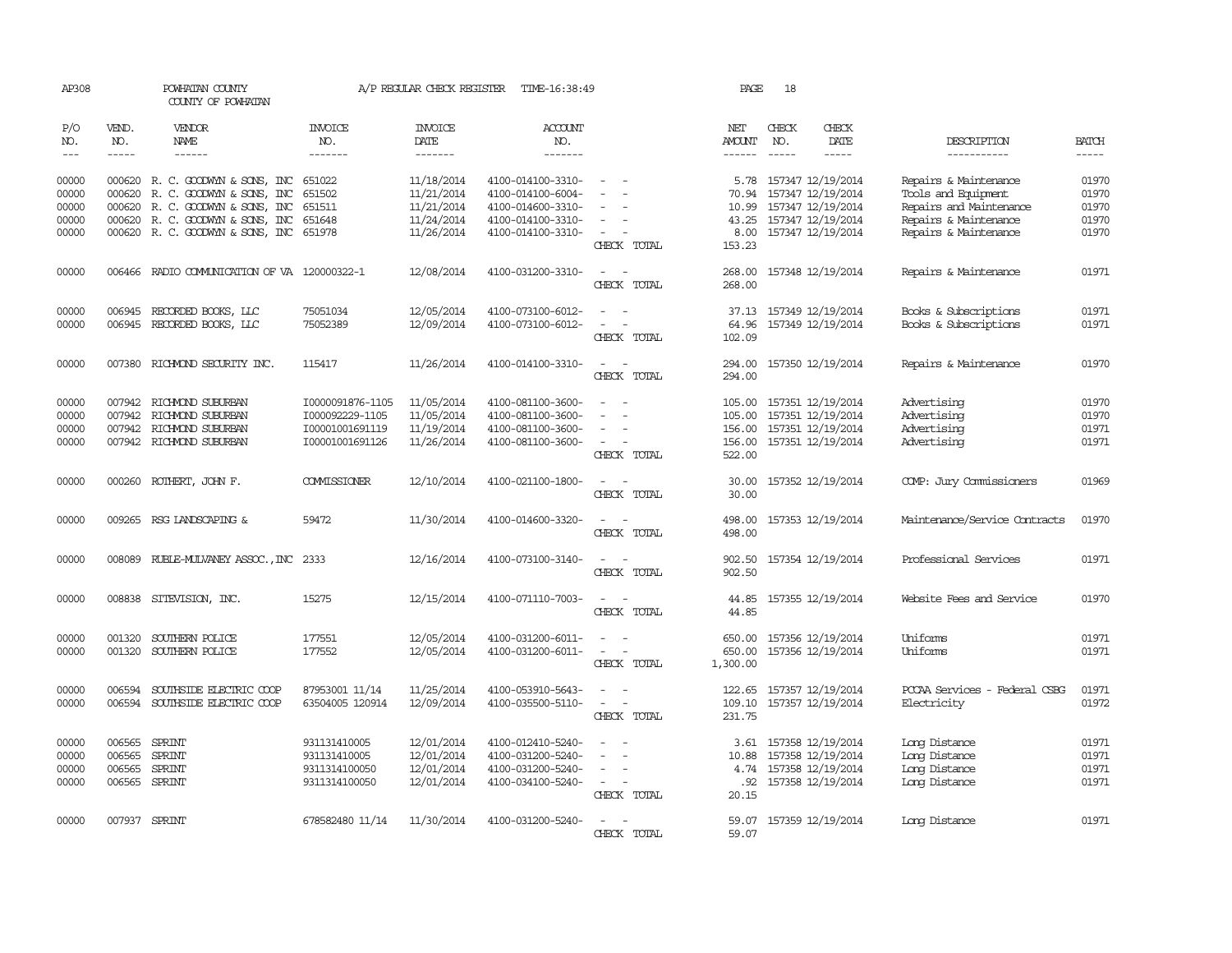| AP308                            |                                      | POWHATAN COUNTY<br>COUNTY OF POWHATAN                                                      |                                                                          | A/P REGULAR CHECK REGISTER                           | TIME-16:38:49                                                                    |                                                                           | PAGE                                | 19                            |                                                                                                      |                                                                                     |                                  |
|----------------------------------|--------------------------------------|--------------------------------------------------------------------------------------------|--------------------------------------------------------------------------|------------------------------------------------------|----------------------------------------------------------------------------------|---------------------------------------------------------------------------|-------------------------------------|-------------------------------|------------------------------------------------------------------------------------------------------|-------------------------------------------------------------------------------------|----------------------------------|
| P/O<br>NO.                       | VEND.<br>NO.<br>$- - - - -$          | VENDOR<br>NAME                                                                             | <b>INVOICE</b><br>NO.<br>-------                                         | <b>INVOICE</b><br>DATE<br>-------                    | <b>ACCOUNT</b><br>NO.<br>-------                                                 |                                                                           | NET<br>AMOUNT<br>------             | CHECK<br>NO.<br>$\frac{1}{2}$ | CHECK<br>DATE                                                                                        | DESCRIPTION<br>-----------                                                          | <b>BATCH</b>                     |
| $---$                            |                                      | ------                                                                                     |                                                                          |                                                      |                                                                                  |                                                                           |                                     |                               | -----                                                                                                |                                                                                     | -----                            |
| 00000                            |                                      | 001940 STANDBY SYSTEMS, INC.                                                               | 11142209                                                                 | 11/28/2014                                           | 4100-032210-3310-                                                                | $\sim$<br>CHECK TOTAL                                                     | 160.00<br>160.00                    |                               | 157360 12/19/2014                                                                                    | Repairs & Maintenance                                                               | 01970                            |
| 00000                            |                                      | 010675 STANTON, GEORGE W.                                                                  | <b>STATEMENT</b>                                                         | 12/15/2014                                           | 4100-053910-5643-                                                                | $\equiv$<br>CHECK TOTAL                                                   | 902.93                              |                               | 902.93 157361 12/19/2014                                                                             | PCCAA Services - Federal CSBG                                                       | 01971                            |
| 00000                            |                                      | 007295 STERICYLE, INC.                                                                     | 1005502317                                                               | 12/08/2014                                           | 4100-032200-3175-                                                                | $\equiv$<br>CHECK TOTAL                                                   | 235.03<br>235.03                    |                               | 157362 12/19/2014                                                                                    | Waste Disposal                                                                      | 01972                            |
| 00000                            |                                      | 008346 SYCOM TECHNOLOGIES                                                                  | AT23763                                                                  | 11/30/2014                                           | 4100-012510-3320-                                                                | $\sim$ $\sim$<br>CHECK TOTAL                                              | 630.00<br>630.00                    |                               | 157363 12/19/2014                                                                                    | Maintenance & Service Contract                                                      | 01970                            |
| 00000<br>00000<br>00000          | 000280<br>000280<br>000280           | SYLNOR HYDRO, INC.<br>SYDNOR HYDRO, INC.<br>SYLNOR HYDRO, INC.                             | 71173095 1214<br>71173164 1214<br>71173166 1214                          | 12/10/2014<br>12/10/2014<br>12/10/2014<br>12/10/2014 | 4100-014100-5140-<br>4100-032300-5140-<br>4100-014100-5140-                      | $\overline{\phantom{a}}$<br>$\equiv$<br>$\equiv$                          | 286.76<br>114.11<br>190.58          |                               | 157364 12/19/2014<br>157364 12/19/2014<br>157364 12/19/2014<br>195.41 157364 12/19/2014              | Sewer<br>Sewer<br>Sewer<br>Sewer                                                    | 01970<br>01970<br>01970<br>01970 |
| 00000<br>00000<br>00000<br>00000 | 000280<br>000280<br>000280<br>000280 | SYDNOR HYDRO, INC.<br>SYDNOR HYDRO, INC.<br>SYDNOR HYDRO, INC.<br>SYDNOR HYDRO, INC.       | 71173177 1214<br>71173177 1214<br>71173178 1214<br>71173178 1214         | 12/10/2014<br>12/10/2014<br>12/10/2014               | 4100-031200-5140-<br>4100-014100-5140-<br>4100-014100-5140-<br>4100-031200-5140- | $\equiv$<br>$\equiv$                                                      | 17.74                               |                               | 195.41 157364 12/19/2014<br>17.75 157364 12/19/2014<br>157364 12/19/2014                             | Sewer<br>Sewer<br>Sewer                                                             | 01970<br>01970<br>01970          |
| 00000                            | 000280                               | SYDNOR HYDRO, INC.                                                                         | 71173210 1214                                                            | 12/10/2014                                           | 4100-014100-5140-                                                                |                                                                           |                                     |                               | 172.48 157364 12/19/2014                                                                             | Sewer                                                                               | 01970                            |
| 00000                            |                                      | 000280 SYDNOR HYDRO, INC.                                                                  | 71173208 12614                                                           | 12/06/2014                                           | 4100-073100-5140-                                                                | $\sim$<br>CHECK TOTAL                                                     | 1,287.89                            |                               | 97.65 157364 12/19/2014                                                                              | Sewer                                                                               | 01971                            |
| 00000                            |                                      | 010157 TOWNES, ANITA C.                                                                    | COMMISSIONER                                                             | 12/10/2014                                           | 4100-021100-1800-                                                                | $\sim$ $\sim$<br>CHECK TOTAL                                              | 30.00<br>30.00                      |                               | 157365 12/19/2014                                                                                    | COMP: Jury Commissioners                                                            | 01969                            |
| 00000<br>00000<br>00000          | 008565<br>008565<br>008565           | TRACTOR SUPPLY CREDIT<br>TRACTOR SUPPLY CREDIT<br>TRACTOR SUPPLY CREDIT                    | 100206963<br>200392759<br>200393626                                      | 11/14/2014<br>10/30/2014<br>11/03/2014               | 4100-035100-6022-<br>4100-031200-6022-<br>4100-035100-6022-                      | $\sim$<br>$\equiv$<br>CHECK TOTAL                                         | 34.98<br>78.95<br>62.95<br>176.88   |                               | 157366 12/19/2014<br>157366 12/19/2014<br>157366 12/19/2014                                          | Dog Food/Supplies<br>Dog Food & Supplies K9<br>Dog Food/Supplies                    | 01972<br>01972<br>01972          |
| 00000                            | 010674 VEBA                          |                                                                                            | 2015 MEMBERSHIP                                                          | 12/16/2014                                           | 4100-013200-5810-                                                                | $\sim$<br>CHECK TOTAL                                                     | 125.00<br>125.00                    |                               | 157367 12/19/2014                                                                                    | Dues/Association Memberships                                                        | 01970                            |
| 00000<br>00000<br>00000<br>00000 | 008140                               | 008140 VERIZON<br>VERIZON<br>008140 VERIZON<br>008140 VERIZON                              | 0401104442 1214<br>8044925951 1214<br>8045981340 1114<br>8045987939 1114 | 11/28/2014<br>12/11/2014<br>11/28/2014<br>11/28/2014 | 4100-035100-5260-<br>4100-032300-5230-<br>4100-021100-5230-<br>4100-022100-5230- | $\equiv$<br>$\equiv$<br>$\overline{\phantom{a}}$<br>$\sim$<br>CHECK TOTAL | 419.35<br>249.47<br>53.67<br>767.35 |                               | 157368 12/19/2014<br>157368 12/19/2014<br>44.86 157368 12/19/2014<br>157368 12/19/2014               | Internet Services<br>Telephone Services<br>Telephone Services<br>Telephone Services | 01970<br>01970<br>01970<br>01970 |
| 00000<br>00000                   |                                      | 010096 VERIZON<br>010096 VERIZON                                                           | 62029548 11/14<br>62029548 11/14                                         | 12/10/2014<br>12/10/2014                             | 4100-012510-5240-<br>4100-013200-5240-                                           | $\equiv$<br>CHECK TOTAL                                                   | 23.37<br>23.38<br>46.75             |                               | 157369 12/19/2014<br>157369 12/19/2014                                                               | Long Distance<br>Long Distance                                                      | 01970<br>01970                   |
| 00000                            |                                      | 009079 VERIZON COMUNICATIONS                                                               | 9629004604 1214                                                          | 12/01/2014                                           | 4100-073100-5260-                                                                | $\sim$<br>CHECK TOTAL                                                     | 139.99<br>139.99                    |                               | 157370 12/19/2014                                                                                    | <b>Intemet</b>                                                                      | 01971                            |
| 00000<br>00000<br>00000<br>00000 | 008126<br>008126                     | VERIZON WIRELESS<br>VERIZON WIRELESS<br>008126 VERIZON WIRELESS<br>008126 VERIZON WIRELESS | 9736331516 1214<br>9736416851<br>9736416851<br>9736416851                | 12/01/2014<br>12/01/2014<br>12/01/2014<br>12/01/2014 | 4100-032300-5250-<br>4100-012100-5250-<br>4100-014100-5250-<br>4100-032200-5250- | $\equiv$<br>$\sim$<br>$\sim$                                              | 237.65                              |                               | 157371 12/19/2014<br>49.62 157371 12/19/2014<br>299.22 157371 12/19/2014<br>608.68 157371 12/19/2014 | Cell Phone Charges<br>Cell Phones<br>Cell Phones<br>Cell Phones                     | 01970<br>01970<br>01970<br>01970 |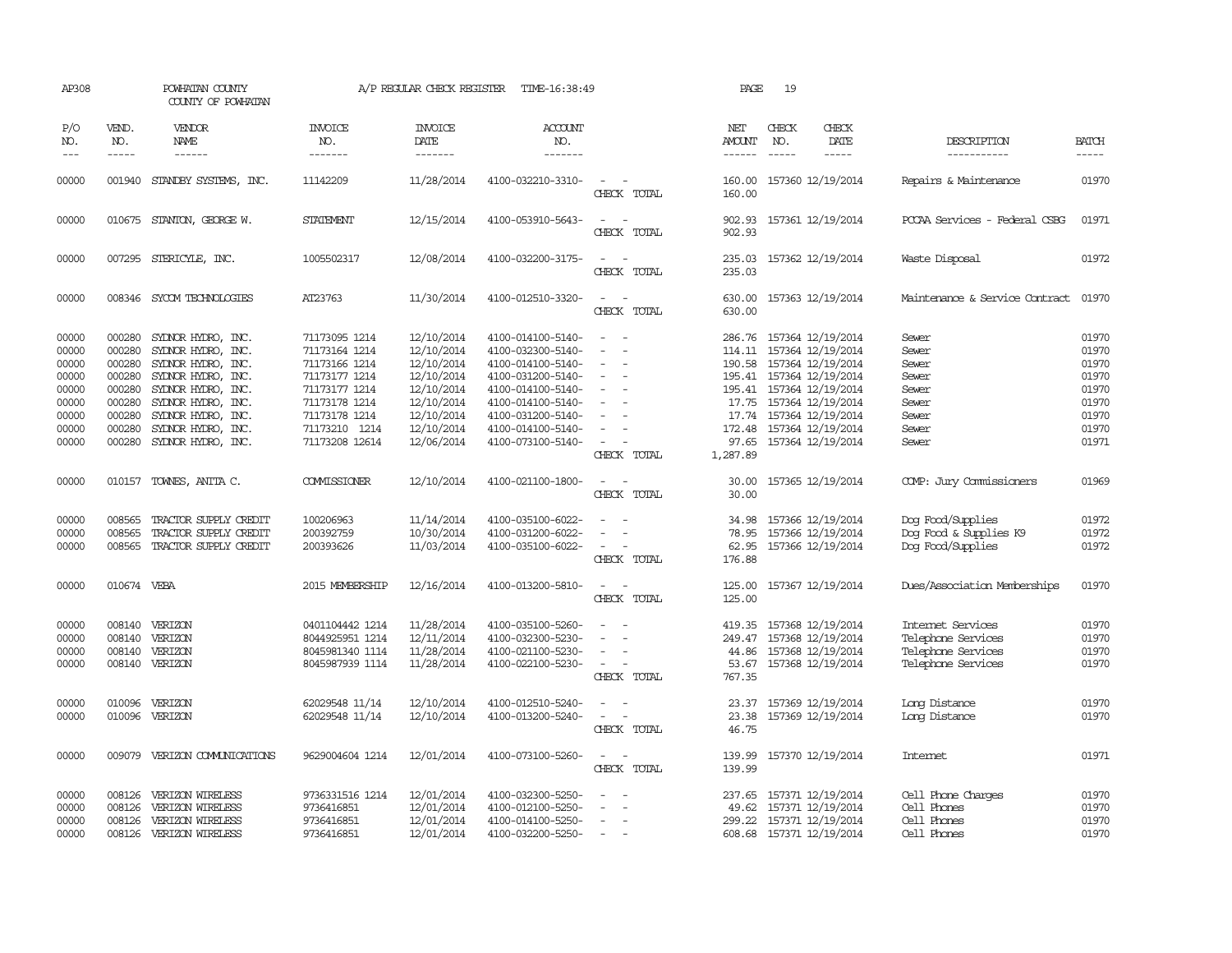| AP308               |                             | POWHATAN COUNTY<br>COUNTY OF POWHATAN |                           | A/P REGULAR CHECK REGISTER                | TIME-16:38:49                    |                                                      | PAGE                    | 20                            |                          |                                |                       |
|---------------------|-----------------------------|---------------------------------------|---------------------------|-------------------------------------------|----------------------------------|------------------------------------------------------|-------------------------|-------------------------------|--------------------------|--------------------------------|-----------------------|
| P/O<br>NO.<br>$---$ | VEND.<br>NO.<br>$- - - - -$ | VENDOR<br>NAME<br>------              | INVOICE<br>NO.<br>------- | <b>INVOICE</b><br>DATE<br>$- - - - - - -$ | <b>ACCOUNT</b><br>NO.<br>------- |                                                      | NET<br>AMOUNT<br>------ | CHECK<br>NO.<br>$\frac{1}{2}$ | CHECK<br>DATE<br>-----   | DESCRIPTION<br>-----------     | <b>BATCH</b><br>----- |
| 00000               | 008126                      | VERIZON WIRELESS                      | 9736416851                | 12/01/2014                                | 4100-033300-5250-                |                                                      | 27.56                   |                               | 157371 12/19/2014        | Cell Phones                    | 01970                 |
| 00000               | 008126                      | VERIZON WIRELESS                      | 9736416851                | 12/01/2014                                | 4100-034100-5250-                | $\sim$<br>$\overline{\phantom{a}}$                   | 78.33                   |                               | 157371 12/19/2014        | Cell Phones                    | 01970                 |
| 00000               | 008126                      | VERIZON WIRELESS                      | 9736416851                | 12/01/2014                                | 4100-035500-5250-                | $\sim$                                               | 49.62                   |                               | 157371 12/19/2014        | Cell Phones                    | 01970                 |
| 00000               | 008126                      | VERIZON WIRELESS                      | 9736416851                | 12/01/2014                                | 4100-071110-5250-                | $\sim$                                               |                         |                               | 99.24 157371 12/19/2014  | Cell Phones                    | 01970                 |
| 00000               | 008126                      | VERIZON WIRELESS                      | 9736416851                | 12/01/2014                                | 4100-073100-5250-                | $\overline{\phantom{a}}$                             |                         |                               | 49.62 157371 12/19/2014  | Cell Phones                    | 01970                 |
| 00000               | 008126                      | VERIZON WIRELESS                      | 9736416851                | 12/01/2014                                | 4100-081100-5250-                | $\overline{\phantom{a}}$                             |                         |                               | 27.64 157371 12/19/2014  | Cell Phones                    | 01970                 |
| 00000               | 008126                      | VERIZON WIRELESS                      | 9736672327                | 12/06/2014                                | 4100-014100-5260-                | $\equiv$                                             | 20.00                   |                               | 157371 12/19/2014        | Internet                       | 01970                 |
| 00000               | 008126                      | VERIZON WIRELESS                      | 9736672327                | 12/06/2014                                | 4100-032200-5260-                |                                                      |                         |                               | 14.66- 157371 12/19/2014 | Internet                       | 01970                 |
| 00000               | 008126                      | VERIZON WIRELESS                      | 9736672327                | 12/06/2014                                | 4100-012510-5260-                | $\equiv$                                             |                         |                               | 40.01 157371 12/19/2014  | <b>Internet</b>                | 01970                 |
| 00000               | 008126                      | VERIZON WIRELESS                      | 9736672327                | 12/06/2014                                | 4100-035500-5260-                | $\overline{\phantom{a}}$<br>CHECK TOTAL              |                         |                               | 48.61 157371 12/19/2014  | Internet                       | 01970                 |
|                     |                             |                                       |                           |                                           |                                  |                                                      | 1,621.14                |                               |                          |                                |                       |
| 00000               |                             | 008710 VIRGINIA BUSINESS SYSTEMS      | 16223466                  | 12/02/2014                                | 4100-013200-3320-                | $\sim$<br>$\sim$                                     |                         |                               | 214.14 157372 12/19/2014 | Maintenance & Service Contract | 01970                 |
| 00000               | 008710                      | VIRGINIA BUSINESS SYSTEMS             | 16223467                  | 12/02/2014                                | 4100-021600-8002-                |                                                      | 92.58                   |                               | 157372 12/19/2014        | Copier Lease                   | 01970                 |
| 00000               | 008710                      | VIRGINIA BUSINESS SYSTEMS             | 16223471                  | 12/02/2014                                | 4100-034100-3320-                | $\sim$                                               |                         |                               | 2.15 157372 12/19/2014   | Maintenance & Service Contract | 01970                 |
| 00000               | 008710                      | VIRGINIA BUSINESS SYSTEMS             | 16223471                  | 12/02/2014                                | 4100-012310-3320-                | $\overline{\phantom{a}}$                             |                         |                               | 22.99 157372 12/19/2014  | Maintenance & Service Contract | 01970                 |
| 00000               | 008710                      | VIRGINIA BUSINESS SYSTEMS             | 16223471                  | 12/02/2014                                | 4100-012100-3320-                | $\overline{\phantom{a}}$                             |                         |                               | 52.79 157372 12/19/2014  | Maintenance & Service Contract | 01970                 |
| 00000               | 008710                      | VIRGINIA BUSINESS SYSTEMS             | 16223471                  | 12/02/2014                                | 4100-012210-3320-                | $\overline{\phantom{a}}$                             |                         |                               | .16 157372 12/19/2014    | Maintenance/Service Contracts  | 01970                 |
| 00000               | 008710                      | VIRGINIA BUSINESS SYSTEMS             | 16223471                  | 12/02/2014                                | 4100-014100-3320-                |                                                      | .18                     |                               | 157372 12/19/2014        | Maintenance & Service Contract | 01970                 |
| 00000               |                             | 008710 VIRGINIA BUSINESS SYSTEMS      | 16223471                  | 12/02/2014                                | 4100-012200-3320-                | $\sim$<br>$\overline{\phantom{a}}$                   | 49.07                   |                               | 157372 12/19/2014        | Maintenance & Service Contract | 01970                 |
| 00000               | 008710                      | VIRGINIA BUSINESS SYSTEMS             | 16223471                  | 12/02/2014                                | 4100-053120-3320-                | $\sim$                                               | 16.53                   |                               | 157372 12/19/2014        | Maint/Service Contract/Copying | 01970                 |
| 00000               | 008710                      | VIRGINIA BUSINESS SYSTEMS             | 16223471                  | 12/02/2014                                | 4100-081100-3320-                | $\overline{\phantom{a}}$                             |                         |                               | 31.57 157372 12/19/2014  | Maintenance & Service Contract | 01970                 |
| 00000               | 008710                      | VIRGINIA BUSINESS SYSTEMS             | 16223471                  | 12/02/2014                                | 4100-012310-3320-                | $\overline{\phantom{a}}$                             | 3.77                    |                               | 157372 12/19/2014        | Maintenance & Service Contract | 01970                 |
| 00000               | 008710                      | VIRGINIA BUSINESS SYSTEMS             | 16223471                  | 12/02/2014                                | 4100-012410-3320-                | $\overline{\phantom{a}}$                             | 1.48                    |                               | 157372 12/19/2014        | Maintenance & Service Contract | 01970                 |
| 00000               | 008710                      | VIRGINIA BUSINESS SYSTEMS             | 16223474                  | 12/02/2014                                | 4100-034100-3320-                | $\overline{\phantom{a}}$                             | 8.09                    |                               | 157372 12/19/2014        | Maintenance & Service Contract | 01970                 |
| 00000               | 008710                      | VIRGINIA BUSINESS SYSTEMS             | 16223474                  | 12/02/2014                                | 4100-012310-3320-                |                                                      | 86.58                   |                               | 157372 12/19/2014        | Maintenance & Service Contract | 01970                 |
| 00000               |                             | 008710 VIRGINIA BUSINESS SYSTEMS      | 16223474                  | 12/02/2014                                | 4100-012100-3320-                | $\overline{\phantom{a}}$                             |                         |                               | 198.81 157372 12/19/2014 | Maintenance & Service Contract | 01970                 |
| 00000               | 008710                      | VIRGINIA BUSINESS SYSTEMS             | 16223474                  | 12/02/2014                                | 4100-012210-3320-                | $\sim$                                               | .61                     |                               | 157372 12/19/2014        | Maintenance/Service Contracts  | 01970                 |
| 00000               | 008710                      | VIRGINIA BUSINESS SYSTEMS             | 16223474                  | 12/02/2014                                | 4100-014100-3320-                | $\overline{\phantom{a}}$                             |                         |                               | .66 157372 12/19/2014    | Maintenance & Service Contract | 01970                 |
| 00000               | 008710                      | VIRGINIA BUSINESS SYSTEMS             | 16223474                  | 12/02/2014                                | 4100-012200-3320-                | $\overline{\phantom{a}}$                             | 184.83                  |                               | 157372 12/19/2014        | Maintenance & Service Contract | 01970                 |
| 00000               |                             | 008710 VIRGINIA BUSINESS SYSTEMS      | 16223474                  | 12/02/2014                                | 4100-053120-3320-                | $\overline{\phantom{a}}$<br>$\overline{\phantom{a}}$ | 62.25                   |                               | 157372 12/19/2014        | Maint/Service Contract/Copying | 01970                 |
| 00000               | 008710                      | VIRGINIA BUSINESS SYSTEMS             | 16223474                  | 12/02/2014                                | 4100-081100-3320-                | $\overline{\phantom{a}}$                             | 118.89                  |                               | 157372 12/19/2014        | Maintenance & Service Contract | 01970                 |
| 00000               | 008710                      | VIRGINIA BUSINESS SYSTEMS             | 16223474                  | 12/02/2014                                | 4100-012310-3320-                |                                                      |                         |                               | 14.20 157372 12/19/2014  | Maintenance & Service Contract | 01970                 |
| 00000               | 008710                      | VIRGINIA BUSINESS SYSTEMS             | 16223474                  | 12/02/2014                                | 4100-012410-3320-                | $\equiv$                                             |                         |                               | 5.56 157372 12/19/2014   | Maintenance & Service Contract | 01970                 |
| 00000               | 008710                      | VIRGINIA BUSINESS SYSTEMS             | 16223472                  | 12/02/2014                                | 4100-032300-3320-                |                                                      |                         |                               | 148.12 157372 12/19/2014 | Maintenance & Service Contract | 01971                 |
| 00000               | 008710                      | VIRGINIA BUSINESS SYSTEMS             | 16223473                  | 12/02/2014                                | 4100-031200-3320-                |                                                      | 202.93                  |                               | 157372 12/19/2014        | Maintenance & Service Contract | 01971                 |
| 00000               | 008710                      | VIRGINIA BUSINESS SYSTEMS 16223468    |                           | 12/02/2014                                | 4100-022100-3320-                |                                                      | 116.35                  |                               | 157372 12/19/2014        | Maintenance & Service Contract | 01972                 |
|                     |                             |                                       |                           |                                           |                                  | CHECK TOTAL                                          | 1,635.29                |                               |                          |                                |                       |
| 00000               | 009304                      | VIRGINIA BUSINESS SYSTEMS             | 1905265                   | 12/01/2014                                | 4100-034100-3320-                |                                                      | 86.08                   |                               | 157373 12/19/2014        | Maintenance & Service Contract | 01970                 |
| 00000               | 009304                      | VIRGINIA BUSINESS SYSTEMS 1908641     |                           | 12/08/2014                                | 4100-035100-3321-                | $\sim$<br>$\sim$                                     | 86.08                   |                               | 157373 12/19/2014        | Maintenance/Service Contracts  | 01971                 |
|                     |                             |                                       |                           |                                           |                                  | CHECK TOTAL                                          | 172.16                  |                               |                          |                                |                       |
|                     |                             |                                       |                           |                                           |                                  |                                                      |                         |                               |                          |                                |                       |
| 00000               | 007758                      | ADVANCE AUTO PARTS                    | 6819431761328             | 11/13/2014                                | 4100-032200-6009-                |                                                      | 11.99                   |                               | 157416 12/23/2014        | Auto Repairs and Parts         | 01973                 |
| 00000               |                             | 007758 ADVANCE AUTO PARTS             | 6819432838242             | 11/24/2014                                | 4100-032200-6009-                | $\sim$<br>$\overline{\phantom{a}}$                   | 293.98                  |                               | 157416 12/23/2014        | Auto Repairs and Parts         | 01973                 |
|                     |                             |                                       |                           |                                           |                                  | CHECK TOTAL                                          | 305.97                  |                               |                          |                                |                       |
| 00000               | 007436                      | AQUA VIRGINIA, INC.                   | 0559913 120914            | 12/09/2014                                | 4100-014100-5130-                |                                                      | 18.23                   |                               | 157417 12/23/2014        | Water                          | 01973                 |
| 00000               |                             | 007436 AQUA VIRGINIA, INC.            | 0575072 120914            | 12/09/2014                                | 4100-014100-5130-                | $\overline{\phantom{a}}$<br>$\overline{\phantom{a}}$ | 67.88                   |                               | 157417 12/23/2014        | Water                          | 01973                 |
| 00000               |                             | 007436 AQUA VIRGINIA, INC.            | 0620830 120914 4          | 12/09/2014                                | 4100-014100-5130-                | $\overline{\phantom{a}}$                             |                         |                               | 85.57 157417 12/23/2014  | Water                          | 01973                 |
| 00000               |                             | 007436 AQUA VIRGINIA, INC.            | 0620830 120914 4          | 12/09/2014                                | 4100-031200-5130-                | $\overline{\phantom{a}}$                             |                         |                               | 85.58 157417 12/23/2014  | Water                          | 01973                 |
|                     |                             |                                       |                           |                                           |                                  |                                                      |                         |                               |                          |                                |                       |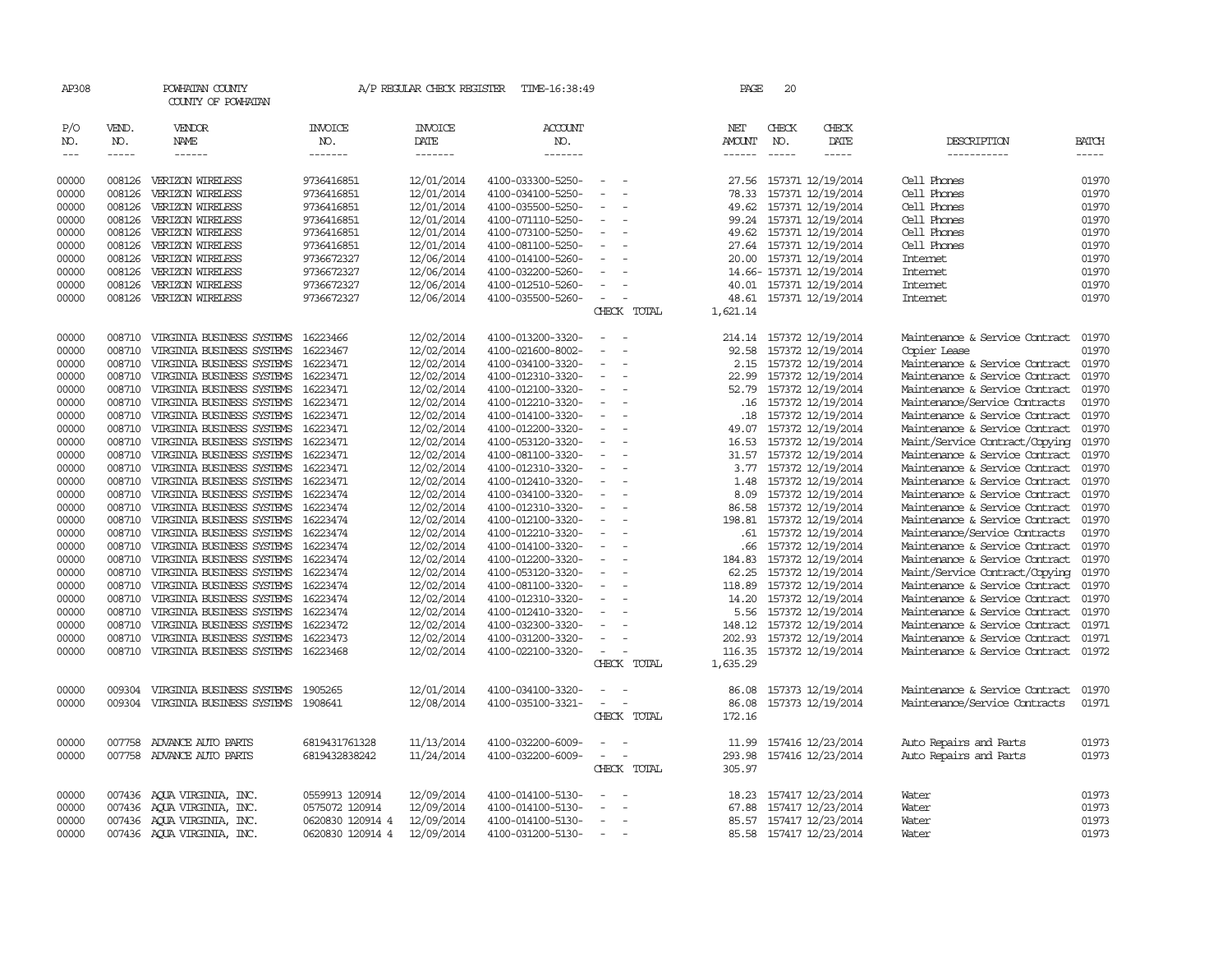| AP308         |              | POWHATAN COUNTY<br>COUNTY OF POWHATAN     |                       |                        | A/P REGULAR CHECK REGISTER TIME-16:38:49 |                                    | PAGE          | 21           |                            |                              |              |
|---------------|--------------|-------------------------------------------|-----------------------|------------------------|------------------------------------------|------------------------------------|---------------|--------------|----------------------------|------------------------------|--------------|
| P/O<br>NO.    | VEND.<br>NO. | VENDOR<br>NAME                            | <b>INVOICE</b><br>NO. | <b>INVOICE</b><br>DATE | <b>ACCOUNT</b><br>NO.                    |                                    | NET<br>AMOUNT | CHECK<br>NO. | CHECK<br>DATE              | DESCRIPTION                  | <b>BATCH</b> |
| $\frac{1}{2}$ | $- - - - -$  | $- - - - - -$                             | -------               | $- - - - - - -$        | -------                                  |                                    |               |              | -----                      | -----------                  | $- - - - -$  |
| 00000         |              | 007436 AQUA VIRGINIA, INC.                | 1100656 120914        | 12/09/2014             | 4100-014600-5130-                        | $\sim$ $ \sim$ $ -$                |               |              | 180.67 157417 12/23/2014   | Water                        | 01973        |
| 00000         |              | 007436 AQUA VIRGINIA, INC.                | 1100657 120914        | 12/09/2014             | 4100-014100-5130-                        | $\sim$<br>$\overline{\phantom{0}}$ |               |              | 109.27 157417 12/23/2014   | Water                        | 01973        |
| 00000         |              | 007436 AQUA VIRGINIA, INC.                | 574341 12092014       | 12/09/2014             | 4100-022100-5130-                        | $\overline{\phantom{a}}$           |               |              | 43.30 157417 12/23/2014    | Water                        | 01973        |
| 00000         |              | 007436 AQUA VIRGINIA, INC.                | 574622 120914         | 12/09/2014             | 4100-014100-5130-                        | $\sim$                             |               |              | 69.64 157417 12/23/2014    | Water                        | 01973        |
| 00000         |              | 007436 AQUA VIRGINIA, INC.                | 574661 120914         | 12/09/2014             | 4100-014100-5130-                        | $\sim$                             |               |              | 18.71 157417 12/23/2014    | Water                        | 01973        |
| 00000         |              | 007436 AQUA VIRGINIA, INC.                | 575528 12092014       | 12/09/2014             | 4100-032210-5130-                        | $\sim$                             |               |              | 47.42 157417 12/23/2014    | Water                        | 01973        |
| 00000         |              | 007436 AQUA VIRGINIA, INC.                | 621132 120914         | 12/09/2014             | 4100-014100-5130-                        | $\sim$                             |               |              | 179.56 157417 12/23/2014   | Water                        | 01973        |
|               |              |                                           |                       |                        |                                          | CHECK TOTAL                        | 905.83        |              |                            |                              |              |
| 00000         |              | 007436 AQUA VIRGINIA, INC.                | 621730 12092014       | 12/09/2014             | 4100-014100-5130-                        | $\sim$ $ \sim$                     |               |              | 156.87 157418 12/23/2014   | Water                        | 01973        |
| 00000         |              | 007436 AOUA VIRGINIA, INC.                | 621781 120914         | 12/09/2014             | 4100-014100-5130-                        | $\overline{\phantom{a}}$           |               |              | 19.66 157418 12/23/2014    | Water                        | 01973        |
| 00000         |              | 007436 AOUA VIRGINIA, INC.                | 621784 120914         | 12/09/2014             | 4100-014600-5130-                        |                                    |               |              | 153.86 157418 12/23/2014   | Water                        | 01973        |
| 00000         |              | 007436 AQUA VIRGINIA, INC.                | 621788 120914         | 12/09/2014             | 4100-073100-5130-                        | $\sim$<br>$\overline{\phantom{a}}$ |               |              | 55.03 157418 12/23/2014    | Water                        | 01973        |
| 00000         |              | 007436 AQUA VIRGINIA, INC.                | 621880 12092014       | 12/09/2014             | 4100-014100-5130-                        | $\sim$<br>$\overline{\phantom{a}}$ |               |              | 51.37 157418 12/23/2014    | Water                        | 01973        |
|               |              |                                           |                       |                        |                                          | CHECK TOTAL                        | 436.79        |              |                            |                              |              |
| 00000         | 006655       | BLOSSMAN GAS COMPANIES,                   | 502826                | 11/04/2014             | 4100-035100-5120-                        | $\overline{\phantom{a}}$           | 396.06        |              | 157419 12/23/2014          | Fuel                         | 01973        |
| 00000         |              | 006655 BLOSSMAN GAS COMPANIES,            | 503047                | 11/24/2014             | 4100-035100-5120-                        | $\overline{\phantom{a}}$<br>$\sim$ |               |              | 380.02 157419 12/23/2014   | Fuel                         | 01973        |
|               |              |                                           |                       |                        |                                          | CHECK TOTAL                        | 776.08        |              |                            |                              |              |
| 00000         | 000540       | CENTRAL VIRGINIA WASTE                    | 19847                 | 12/10/2014             | 4100-014100-3185-                        |                                    |               |              | 192.25 157420 12/23/2014   | Trash Removal                | 01973        |
| 00000         | 000540       | CENTRAL VIRGINIA WASTE                    | 19847                 | 12/10/2014             | 4100-014600-3185-                        | $\overline{\phantom{a}}$           |               |              | 288.37 157420 12/23/2014   | Trash Removal                | 01973        |
| 00000         |              | 000540 CENTRAL VIRGINIA WASTE             | 19847                 | 12/10/2014             | 4100-035100-3185-                        | $\sim$                             |               |              | 16.02 157420 12/23/2014    | Trash Removal                | 01973        |
| 00000         |              | 000540 CENTRAL VIRGINIA WASTE             | 19847                 | 12/10/2014             | 4100-073100-3185-                        | $\sim$                             |               |              | 32.04 157420 12/23/2014    | Trash Removal                | 01973        |
| 00000         | 000540       | CENTRAL VIRGINIA WASTE                    | 19847                 | 12/10/2014             | 4100-032210-3185-                        | $\sim$<br>$\overline{\phantom{a}}$ |               |              | 23.42 157420 12/23/2014    | Trash Removal                | 01973        |
| 00000         | 000540       | CENTRAL VIRGINIA WASTE                    | 19850                 | 12/16/2014             | 4100-014300-3176-                        | $\sim$                             |               |              | 54.52 157420 12/23/2014    | Recycling Pulls              | 01973        |
| 00000         | 000540       | CENTRAL VIRGINIA WASTE                    | 19865 DROPOFF         | 11/30/2014             | 4100-014300-3176-                        | $\sim$                             |               |              | 440.00 157420 12/23/2014   | Recycling Pulls              | 01973        |
| 00000         | 000540       | CENTRAL VIRGINIA WASTE                    | 19865A                | 11/30/2014             | 4100-014300-3176-                        | $\sim$                             |               |              | 4,950.00 157420 12/23/2014 | Recycling Pulls              | 01973        |
| 00000         | 000540       | CENTRAL VIRGINIA WASTE                    | 19865B                | 11/30/2014             | 4100-014300-3176-                        | $\sim$                             |               |              | 1,226.24-157420 12/23/2014 | Recycling Pulls              | 01973        |
|               |              |                                           |                       |                        |                                          | CHECK TOTAL                        | 4,770.38      |              |                            |                              |              |
| 00000         | 006965       | CINIAS CORPORATION                        | 143472153             | 12/10/2014             | 4100-014300-6011-                        | $\overline{\phantom{a}}$           | 107.25        |              | 157421 12/23/2014          | Uniforms                     | 01973        |
| 00000         | 006965       | CINIAS CORPORATION                        | 143472153             | 12/10/2014             | 4100-014100-6011-                        | $\sim$<br>$\sim$                   | 169.64        |              | 157421 12/23/2014          | Uniforms                     | 01973        |
|               |              |                                           |                       |                        |                                          | CHECK TOTAL                        | 276.89        |              |                            |                              |              |
| 00000         |              | 008959 COSBY, HANK                        | K. HOWELL             | 12/01/2014             | 4100-053910-5642-                        |                                    | 690.00        |              | 157422 12/23/2014          | PCCAA Services - TANF        | 01973        |
|               |              |                                           |                       |                        |                                          | CHECK TOTAL                        | 690.00        |              |                            |                              |              |
| 00000         | 006240       | DIAMOND SPRINGS WATER, INC                | 1201070110            | 12/01/2014             | 4100-014100-5130-                        |                                    | 6.25          |              | 157423 12/23/2014          | Water                        | 01973        |
| 00000         | 006240       | DIAMOND SPRINGS WATER, INC                | 1201070120            | 12/01/2014             | 4100-014100-5130-                        |                                    |               |              | 6.99 157423 12/23/2014     | Water                        | 01973        |
| 00000         |              | 006240 DIAMOND SPRINGS WATER, INC 2609861 |                       | 12/05/2014             | 4100-014100-5130-                        | $\sim$<br>$\overline{\phantom{a}}$ |               |              | 9.95 157423 12/23/2014     | Water                        | 01973        |
| 00000         |              | 006240 DIAMOND SPRINGS WATER, INC 2609869 |                       | 12/05/2014             | 4100-014100-5130-                        | $\sim$ $ -$                        | 8.95          |              | 157423 12/23/2014          | Water                        | 01973        |
|               |              |                                           |                       |                        |                                          | CHECK TOTAL                        | 32.14         |              |                            |                              |              |
| 00000         | 000860       | DOMINION VIRGINIA POWER                   | 2322252509 1214       | 12/03/2014             | 4100-031200-5110-                        | $\sim$ $\sim$                      | 326.90        |              | 157424 12/23/2014          | Electricity                  | 01973        |
| 00000         |              | 000860 DOMINION VIRGINIA POWER            | 2522190004 1214       | 12/03/2014             | 4100-014600-5110-                        | $\sim$ $ -$                        |               |              | 338.39 157424 12/23/2014   | Electricity                  | 01973        |
|               |              |                                           |                       |                        |                                          | CHECK TOTAL                        | 665.29        |              |                            |                              |              |
| 00000         |              | 006213 GENERAL HOME SERVICES INC 13266    |                       | 12/16/2014             | 4100-035100-3320-                        | $\sim$                             |               |              | 65.00 157425 12/23/2014    | Landscaping - Animal Control | 01973        |
|               |              |                                           |                       |                        |                                          | CHECK TOTAL                        | 65.00         |              |                            |                              |              |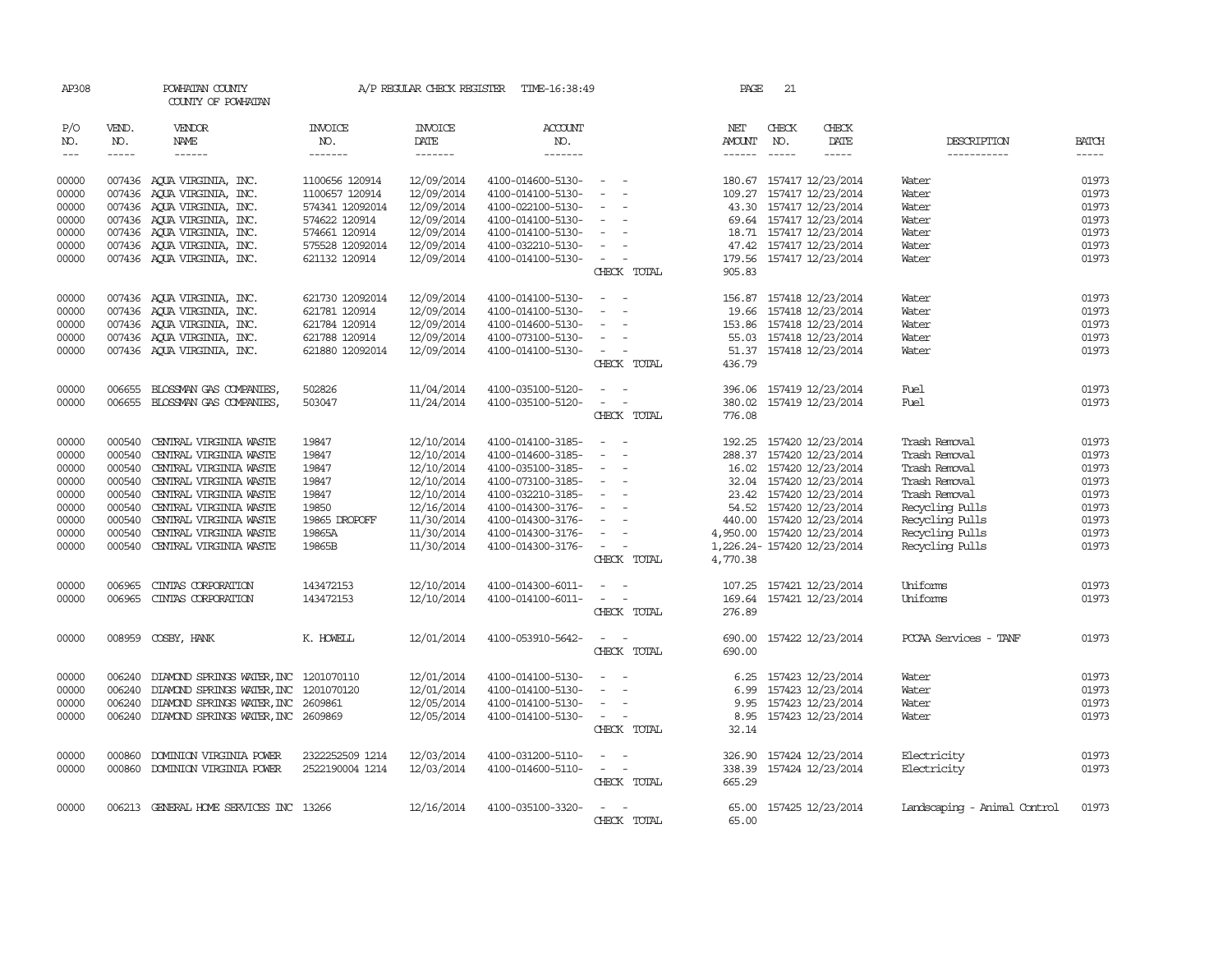| AP308                                                                         |                                                                                        | POWHATAN COUNTY<br>COUNTY OF POWHATAN                                                                                                                                                                                        |                                                                                                                                                       | A/P REGULAR CHECK REGISTER                                                                                                 | TIME-16:38:49                                                                                                                                                                             |                                                                                                       | PAGE                                                                              | 22                          |                                                                                                                                                                                                 |                                                                                                                                                                                                                                                                                                               |                                                                               |
|-------------------------------------------------------------------------------|----------------------------------------------------------------------------------------|------------------------------------------------------------------------------------------------------------------------------------------------------------------------------------------------------------------------------|-------------------------------------------------------------------------------------------------------------------------------------------------------|----------------------------------------------------------------------------------------------------------------------------|-------------------------------------------------------------------------------------------------------------------------------------------------------------------------------------------|-------------------------------------------------------------------------------------------------------|-----------------------------------------------------------------------------------|-----------------------------|-------------------------------------------------------------------------------------------------------------------------------------------------------------------------------------------------|---------------------------------------------------------------------------------------------------------------------------------------------------------------------------------------------------------------------------------------------------------------------------------------------------------------|-------------------------------------------------------------------------------|
| P/O<br>NO.<br>$---$                                                           | VEND.<br>NO.<br>$- - - - -$                                                            | VENDOR<br>NAME<br>------                                                                                                                                                                                                     | <b>INVOICE</b><br>NO.<br>-------                                                                                                                      | <b>INVOICE</b><br><b>DATE</b><br>-------                                                                                   | <b>ACCOUNT</b><br>NO.<br>-------                                                                                                                                                          |                                                                                                       | NET<br><b>AMOUNT</b><br>------                                                    | CHECK<br>NO.<br>$- - - - -$ | CHECK<br>DATE<br>-----                                                                                                                                                                          | DESCRIPTION<br>-----------                                                                                                                                                                                                                                                                                    | <b>BATCH</b><br>-----                                                         |
| 00000                                                                         | 010681                                                                                 | GLENDALE PARADE STORE LLC 115449                                                                                                                                                                                             |                                                                                                                                                       | 11/19/2014                                                                                                                 | 4100-031200-6011-                                                                                                                                                                         | $\equiv$<br>CHECK TOTAL                                                                               | 123.80<br>123.80                                                                  |                             | 157426 12/23/2014                                                                                                                                                                               | Uniforms                                                                                                                                                                                                                                                                                                      | 01973                                                                         |
| 00000                                                                         | 000120                                                                                 | <b>JAMES RIVER AIR</b>                                                                                                                                                                                                       | S51432                                                                                                                                                | 12/17/2014                                                                                                                 | 4100-014100-3308-                                                                                                                                                                         | $\equiv$<br>CHECK TOTAL                                                                               | 200.00<br>200.00                                                                  |                             | 157427 12/23/2014                                                                                                                                                                               | HVAC Service and Repairs                                                                                                                                                                                                                                                                                      | 01973                                                                         |
| 00000                                                                         |                                                                                        | 006538 MATTHEW BENDER                                                                                                                                                                                                        | 65656687                                                                                                                                              | 11/14/2014                                                                                                                 | 4100-012210-6012-                                                                                                                                                                         | CHECK TOTAL                                                                                           | 21.44<br>21.44                                                                    |                             | 157428 12/23/2014                                                                                                                                                                               | Books & Subscriptions                                                                                                                                                                                                                                                                                         | 01973                                                                         |
| 00000                                                                         |                                                                                        | 006989 NATIONAL SHERIFFS                                                                                                                                                                                                     | ID#245794                                                                                                                                             | 12/02/2014                                                                                                                 | 4100-031200-5810-                                                                                                                                                                         | CHECK TOTAL                                                                                           | 106.00<br>106.00                                                                  |                             | 157429 12/23/2014                                                                                                                                                                               | Dues/Association Memberships                                                                                                                                                                                                                                                                                  | 01973                                                                         |
| 00000                                                                         |                                                                                        | 006184 NOLAND COMPANY                                                                                                                                                                                                        | 328061-00                                                                                                                                             | 12/02/2014                                                                                                                 | 4100-014100-3310-                                                                                                                                                                         | $\equiv$<br>$\sim$<br>CHECK TOTAL                                                                     | 53.90<br>53.90                                                                    |                             | 157430 12/23/2014                                                                                                                                                                               | Repairs & Maintenance                                                                                                                                                                                                                                                                                         | 01973                                                                         |
| 00000<br>00000<br>00000<br>00000<br>00000<br>00000<br>00000<br>00000<br>00000 | 007962<br>007962<br>007962<br>007962<br>007962<br>007962<br>007962<br>007962<br>007962 | PITNEY BOWES GLOBAL<br>PITNEY BOWES GLOBAL<br>PITNEY BOWES GLOBAL<br>PITNEY BOWES GLOBAL<br>PITNEY BOWES GLOBAL<br>PITNEY BOWES GLOBAL<br>PITNEY BOWES GLOBAL<br>PITNEY BOWES GLOBAL<br>PITNEY BOWES GLOBAL                  | 3157666 DEC12<br>3157666 DEC12<br>3157666 DEC12<br>3157666 DEC12<br>3157666 DEC12<br>3157666 DEC12<br>3157666 DEC12<br>3157666 DEC14<br>7974638-DEC14 | 12/13/2014<br>12/13/2014<br>12/13/2014<br>12/13/2014<br>12/13/2014<br>12/13/2014<br>12/13/2014<br>12/13/2014<br>12/13/2014 | 4100-012200-3320-<br>4100-012210-3320-<br>4100-013200-3320-<br>4100-014100-3320-<br>4100-022100-3320-<br>4100-034100-3320-<br>4100-081100-3320-<br>4100-012100-3320-<br>4100-012410-3320- | $\equiv$<br>$\equiv$<br>$\overline{\phantom{a}}$<br>$\overline{\phantom{a}}$<br>$\sim$<br>CHECK TOTAL | 316.21<br>5.18<br>89.12<br>2.05<br>44.75<br>33.26<br>204.27<br>624.00<br>1,345.25 |                             | 157431 12/23/2014<br>157431 12/23/2014<br>157431 12/23/2014<br>157431 12/23/2014<br>157431 12/23/2014<br>157431 12/23/2014<br>157431 12/23/2014<br>26.41 157431 12/23/2014<br>157431 12/23/2014 | Maintenance & Service Contract<br>Maintenance/Service Contracts<br>Maintenance & Service Contract<br>Maintenance & Service Contract<br>Maintenance & Service Contract<br>Maintenance & Service Contract<br>Maintenance & Service Contract<br>Maintenance & Service Contract<br>Maintenance & Service Contract | 01973<br>01973<br>01973<br>01973<br>01973<br>01973<br>01973<br>01973<br>01973 |
| 00000<br>00000<br>00000<br>00000<br>00000                                     | 001250<br>001250<br>001250<br>001250                                                   | POWHATAN AUTO & TRACTOR<br>POWHATAN AUTO & TRACTOR<br>POWHATAN AUTO & TRACTOR<br>POWHATAN AUTO & TRACTOR<br>006914 POWHATAN AUTO REPAIR                                                                                      | 331064<br>331125<br>331224<br>331712<br>646                                                                                                           | 12/09/2014<br>12/09/2014<br>12/10/2014<br>12/15/2014<br>12/17/2014                                                         | 4100-031200-6009-<br>4100-034100-6009-<br>4100-014100-6004-<br>4100-014100-6004-<br>4100-014100-6009-                                                                                     | $\sim$<br>CHECK TOTAL                                                                                 | 33.98<br>18.06<br>3.52<br>12.59<br>68.15<br>269.00                                |                             | 157432 12/23/2014<br>157432 12/23/2014<br>157432 12/23/2014<br>157432 12/23/2014<br>157433 12/23/2014                                                                                           | Auto Parts/Repairs<br>Auto Parts/Repairs<br>Tools and Equipment<br>Tools and Equipment<br>Auto Parts & Repairs                                                                                                                                                                                                | 01973<br>01973<br>01973<br>01973<br>01973                                     |
| 00000<br>00000                                                                | 006474                                                                                 | PROGRESSIVE AUTO WORKS<br>006474 PROGRESSIVE AUTO WORKS                                                                                                                                                                      | 26450<br>26665                                                                                                                                        | 11/28/2014<br>12/18/2014                                                                                                   | 4100-031200-6009-<br>4100-031200-6008-                                                                                                                                                    | CHECK TOTAL                                                                                           | 269.00<br>1,829.09<br>52.67                                                       |                             | 157434 12/23/2014<br>157434 12/23/2014                                                                                                                                                          | Auto Parts/Repairs<br>Gas/Grease/Oil                                                                                                                                                                                                                                                                          | 01973<br>01973                                                                |
| 00000                                                                         |                                                                                        | 000780 CUILL CORPORATION                                                                                                                                                                                                     | 8591677                                                                                                                                               | 12/10/2014                                                                                                                 | 4100-031200-6001-                                                                                                                                                                         | CHECK TOTAL<br>$\sim$<br>CHECK TOTAL                                                                  | 1,881.76<br>43.92<br>43.92                                                        |                             | 157435 12/23/2014                                                                                                                                                                               | Office Supplies                                                                                                                                                                                                                                                                                               | 01973                                                                         |
| 00000<br>00000<br>00000<br>00000<br>00000<br>00000<br>00000                   | 000620<br>000620<br>000620<br>000620                                                   | 000620 R. C. GOODWYN & SONS, INC<br>R. C. GOODWIN & SONS, INC<br>000620 R. C. GOODWYN & SONS, INC<br>R. C. GOODWYN & SONS, INC<br>R. C. GOODWYN & SONS, INC<br>R. C. GOODWIN & SONS, INC<br>000620 R. C. GOODWYN & SONS, INC | 652542<br>652625<br>653088<br>653360<br>653546<br>653546<br>653683                                                                                    | 12/03/2014<br>12/04/2014<br>12/08/2014<br>12/10/2014<br>12/11/2014<br>12/11/2014<br>12/12/2014                             | 4100-014100-3310-<br>4100-031200-6014-<br>4100-014100-3310-<br>4100-014100-3310-<br>4100-014100-3310-<br>4100-014100-3400-<br>4100-014100-3310-                                           | $\equiv$<br>$\equiv$<br>CHECK TOTAL                                                                   | . 72<br>9.58<br>5.89<br>8.00<br>2.99<br>31.98<br>21.99<br>81.15                   |                             | 157436 12/23/2014<br>157436 12/23/2014<br>157436 12/23/2014<br>157436 12/23/2014<br>157436 12/23/2014<br>157436 12/23/2014<br>157436 12/23/2014                                                 | Repairs & Maintenance<br>Other Operating Supplies<br>Repairs & Maintenance<br>Repairs & Maintenance<br>Repairs & Maintenance<br>Misc. Meetings - Set Up<br>Repairs & Maintenance                                                                                                                              | 01973<br>01973<br>01973<br>01973<br>01973<br>01973<br>01973                   |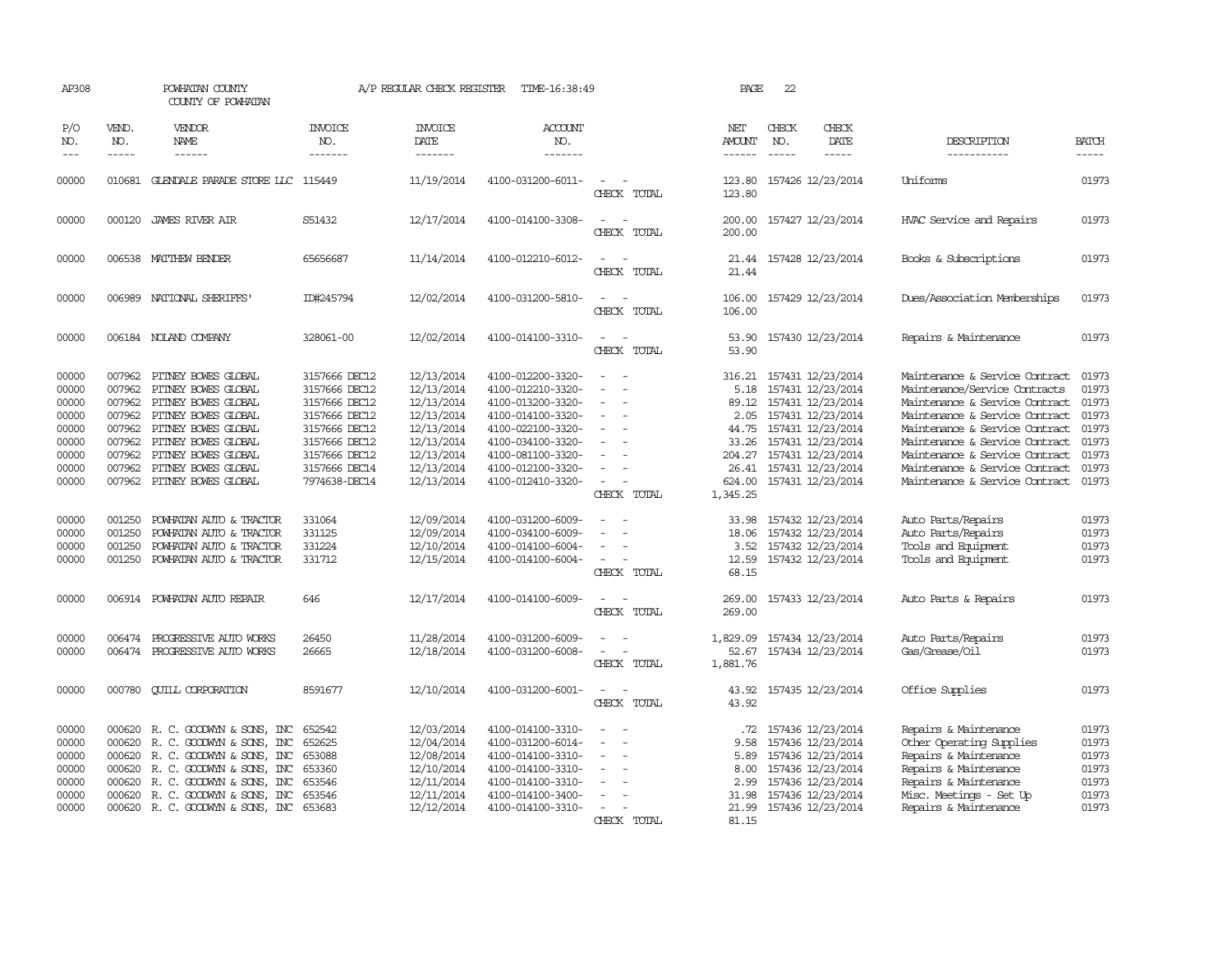| AP308                            |                                      | POWHATAN COUNTY<br>COUNTY OF POWHATAN                                                |                                                                      | A/P REGULAR CHECK REGISTER                           | TIME-16:38:49                                                                    |                                                   | PAGE                                   | 23           |                                                                                         |                                                                  |                                  |
|----------------------------------|--------------------------------------|--------------------------------------------------------------------------------------|----------------------------------------------------------------------|------------------------------------------------------|----------------------------------------------------------------------------------|---------------------------------------------------|----------------------------------------|--------------|-----------------------------------------------------------------------------------------|------------------------------------------------------------------|----------------------------------|
| P/O<br>NO.<br>$ -$               | VEND.<br>NO.<br>$\frac{1}{2}$        | VENDOR<br>NAME<br>$\frac{1}{2}$                                                      | <b>INVOICE</b><br>NO.<br>-------                                     | <b>INVOICE</b><br>DATE<br>-------                    | <b>ACCOUNT</b><br>NO.<br>-------                                                 |                                                   | NET<br><b>AMOUNT</b><br>$- - - - - -$  | CHECK<br>NO. | CHECK<br><b>DATE</b><br>$\frac{1}{2}$                                                   | DESCRIPTION<br>-----------                                       | <b>BATCH</b><br>-----            |
| 00000                            | 006945                               | RECORDED BOOKS, LLC                                                                  | 75045608                                                             | 12/16/2014                                           | 4100-073100-6012-                                                                | CHECK TOTAL                                       | 99.00<br>99.00                         |              | 157437 12/23/2014                                                                       | Books & Subscriptions                                            | 01973                            |
| 00000                            | 009460                               | SEION IDENTIFICATION                                                                 | 9326220522                                                           | 12/02/2014                                           | 4100-014100-3310-                                                                | $\sim$<br>$\sim$<br>CHECK TOTAL                   | 305.95<br>305.95                       |              | 157438 12/23/2014                                                                       | Repairs & Maintenance                                            | 01973                            |
| 00000                            |                                      | 007157 SHORES COLLISION, INC.                                                        | 14-9284                                                              | 11/19/2014                                           | 4100-031200-6009-                                                                | $\sim$<br>CHECK TOTAL                             | 732.00<br>732.00                       |              | 157439 12/23/2014                                                                       | Auto Parts/Repairs                                               | 01973                            |
| 00000                            |                                      | 001320 SOUTHERN POLICE                                                               | 177681                                                               | 12/17/2014                                           | 4100-031200-6011-                                                                | $\sim$<br>CHECK TOTAL                             | 650.00<br>650.00                       |              | 157440 12/23/2014                                                                       | Uniforms                                                         | 01973                            |
| 00000<br>00000                   | 006594<br>006594                     | SOUTHSIDE ELECTRIC COOP<br>SOUTHSIDE ELECTRIC COOP                                   | 514784001 11/14<br>63504001 1214                                     | 11/28/2014<br>12/16/2014                             | 4100-053910-5643-<br>4100-073100-5110-                                           | $\sim$<br>$\sim$<br>CHECK TOTAL                   | 169.56<br>2,892.65<br>3,062.21         |              | 157441 12/23/2014<br>157441 12/23/2014                                                  | PCCAA Services - Federal CSBG<br>Electricity                     | 01973<br>01973                   |
| 00000                            | 001940                               | STANDBY SYSTEMS, INC.                                                                | 12142298                                                             | 12/12/2014                                           | 4100-014100-3320-                                                                | $\sim$<br>CHECK TOTAL                             | 153.00<br>153.00                       |              | 157442 12/23/2014                                                                       | Maintenance & Service Contract                                   | 01973                            |
| 00000<br>00000                   | 009520<br>009520                     | STONE'S OFFICE EQUIPMENT<br>STONE'S OFFICE EQUIPMENT                                 | 44298<br>44299                                                       | 12/15/2014<br>12/15/2014                             | 4100-073100-3320-<br>4100-073100-3320-                                           | $\sim$<br>$\overline{\phantom{a}}$<br>CHECK TOTAL | 157.00<br>414.46<br>571.46             |              | 157443 12/23/2014<br>157443 12/23/2014                                                  | Maintenance & Service Contract<br>Maintenance & Service Contract | 01973<br>01973                   |
| 00000<br>00000<br>00000<br>00000 | 000280<br>000280<br>000280<br>000280 | SYDNOR HYDRO, INC.<br>SYDNOR HYDRO, INC.<br>SYDNOR HYDRO, INC.<br>SYDNOR HYDRO, INC. | 71173114 12/14<br>71173114 12/14<br>71173168 12/14<br>71173209 12/14 | 12/10/2014<br>12/10/2014<br>12/10/2014<br>12/10/2014 | 4100-032220-5140-<br>4100-032220-5130-<br>4100-032210-5140-<br>4100-035100-5140- | $\equiv$<br>$\equiv$<br>CHECK TOTAL               | 531.41<br>435.91<br>263.94<br>1,474.96 |              | 157444 12/23/2014<br>157444 12/23/2014<br>243.70 157444 12/23/2014<br>157444 12/23/2014 | Sewer<br>Water<br>Sewer<br>Sewer                                 | 01973<br>01973<br>01973<br>01973 |
| 00000                            | 007450                               | THOMSON REUTERS -                                                                    | 830837367                                                            | 12/01/2014                                           | 4100-031200-3320-                                                                | $\sim$<br>CHECK TOTAL                             | 212.72<br>212.72                       |              | 157445 12/23/2014                                                                       | Maintenance & Service Contract                                   | 01973                            |
| 00000                            |                                      | 008140 VERIZON                                                                       | 8045985671 1214                                                      | 12/11/2014                                           | 4100-073100-5230-                                                                | CHECK TOTAL                                       | 44.92<br>44.92                         |              | 157446 12/23/2014                                                                       | Telephone Services                                               | 01973                            |
| 00000                            |                                      | 008710 VIRGINIA BUSINESS SYSTEMS 16223469                                            |                                                                      | 12/02/2014                                           | 4100-021200-8002-                                                                | CHECK TOTAL                                       | 168.43                                 |              | 168.43 157447 12/23/2014                                                                | <b>Copier Lease Agreement</b>                                    | 01973                            |
| 00000                            |                                      | 010439 VIRGINIA STEAM CLEANING,                                                      | 16545                                                                | 12/15/2014                                           | 4100-014100-3310-                                                                | $\sim$<br>$\sim$<br>CHECK TOTAL                   | 750.00<br>750.00                       |              | 157448 12/23/2014                                                                       | Repairs & Maintenance                                            | 01973                            |
| 00000                            | 009491 WL                            |                                                                                      | IT DIRECTOR                                                          | 12/19/2014                                           | 4100-012100-3600-                                                                | $ -$<br>CHECK TOTAL                               | 25.00<br>25.00                         |              | 157449 12/23/2014                                                                       | Advertising                                                      | 01973                            |
| 00000                            |                                      | 007885 WHITTAKER, VINCE                                                              | <b>SHOEMALL</b>                                                      | 12/07/2014                                           | 4100-031200-6011-                                                                | $\sim$ 10 $\sim$ 10 $\sim$<br>CHECK TOTAL         | 145.17<br>145.17                       |              | 157450 12/23/2014                                                                       | Uniforms                                                         | 01973                            |
| 00000<br>00000                   | 010088<br>010088                     | TREASURER<br>TREASURER                                                               | 12/30/2014<br>12/30/2014                                             | 12/30/2014<br>12/30/2014                             | 4100-031200-6009-<br>4100-031200-6009-                                           | CHECK TOTAL                                       | $.00 \cdot$<br>35.35<br>35.35          |              | 157464 12/31/2014<br>157464 12/31/2014                                                  | Auto Parts/Repairs<br>Auto Parts/Repairs                         | 01976<br>01976                   |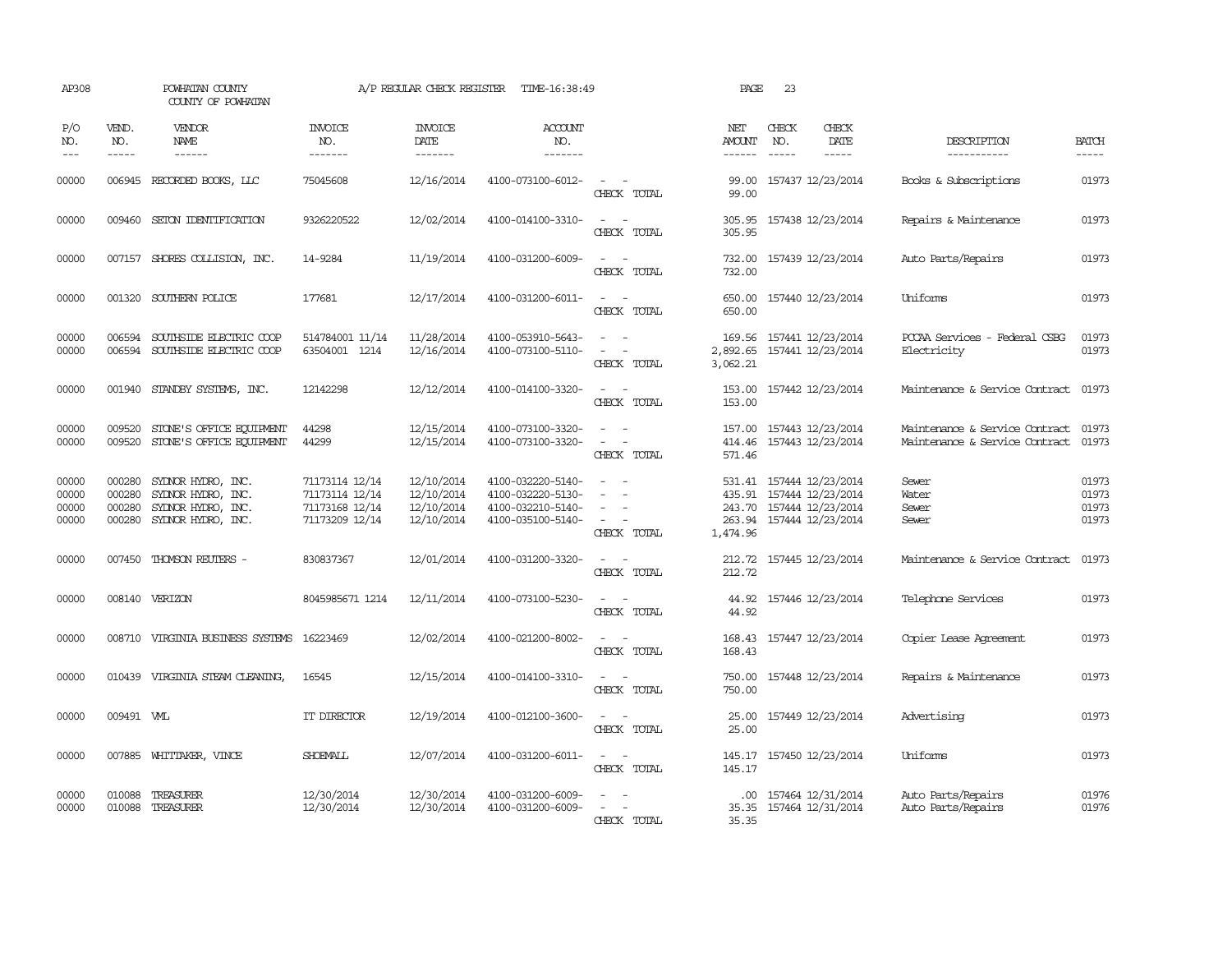| AP308                   |                  | POWHATAN COUNTY<br>COUNTY OF POWHATAN                            |                                    | A/P REGULAR CHECK REGISTER             | TIME-16:38:49                                               |                                                                                                                               | PAGE                       | 24           |                                                                                 |                                                                         |                         |
|-------------------------|------------------|------------------------------------------------------------------|------------------------------------|----------------------------------------|-------------------------------------------------------------|-------------------------------------------------------------------------------------------------------------------------------|----------------------------|--------------|---------------------------------------------------------------------------------|-------------------------------------------------------------------------|-------------------------|
| P/O<br>NO.              | VEND.<br>NO.     | VENDOR<br><b>NAME</b>                                            | <b>INVOICE</b><br>NO.              | <b>INVOICE</b><br>DATE                 | <b>ACCOUNT</b><br>NO.                                       |                                                                                                                               | NET<br><b>AMOUNT</b>       | CHECK<br>NO. | CHECK<br>DATE                                                                   | DESCRIPTION                                                             | <b>BATCH</b>            |
| $---$                   | $- - - - -$      | $- - - - - -$                                                    | -------                            | $- - - - - - -$                        | -------                                                     |                                                                                                                               | $- - - - - -$              | $- - - - -$  | -----                                                                           | -----------                                                             | $- - - - -$             |
| 00000                   | 001120 AT&T      |                                                                  | 8044925951 1214                    | 12/18/2014                             | 4100-032300-5240-                                           | $\sim$<br>CHECK TOTAL                                                                                                         | 48.20                      |              | 48.20 157465 12/31/2014                                                         | Long Distance Charges                                                   | 01974                   |
| 00000<br>00000<br>00000 | 007941           | 007941 BAKER & TAYLOR<br>BAKER & TAYLOR<br>007941 BAKER & TAYLOR | K33080210<br>2639704<br>5013423449 | 12/18/2014<br>12/16/2014<br>12/19/2014 | 4100-073100-6012-<br>4100-073100-6012-<br>4100-073100-6012- | $\sim$<br>$\sim$<br>$\overline{\phantom{a}}$<br>$\overline{\phantom{a}}$<br>$\sim$<br>$\overline{\phantom{a}}$<br>CHECK TOTAL | 166.26                     |              | 158.70 157466 12/31/2014<br>39.95- 157466 12/31/2014<br>47.51 157466 12/31/2014 | Books & Subscriptions<br>Books & Subscriptions<br>Books & Subscriptions | 01974<br>01974<br>01974 |
| 00000                   |                  | 008333 BEST UNIFORMS, INC.                                       | 347246                             | 12/15/2014                             | 4100-031200-6011-                                           | $\overline{\phantom{a}}$<br>$\sim$ $-$<br>CHECK TOTAL                                                                         | 87.00<br>87.00             |              | 157467 12/31/2014                                                               | Uniforms                                                                | 01974                   |
| 00000<br>00000          | 006655           | BLOSSMAN GAS COMPANIES<br>006655 BLOSSMAN GAS COMPANIES          | 503335<br>303819                   | 12/18/2014<br>12/10/2014               | 4100-032300-5120-<br>4100-032220-5120-                      | $\omega_{\rm{max}}$ and $\omega_{\rm{max}}$<br>$\sim$ $ \sim$<br>CHECK TOTAL                                                  | 457.00<br>150.06<br>607.06 |              | 157468 12/31/2014<br>157468 12/31/2014                                          | Fuel (Propane)<br>Fuel                                                  | 01974<br>01975          |
| 00000                   |                  | 008713 BLUE RIDGE RESCUE                                         | 34531                              | 12/17/2014                             | 4100-032200-6011-                                           | $\overline{\phantom{a}}$<br>$\sim$<br>CHECK TOTAL                                                                             | 53.50<br>53.50             |              | 157469 12/31/2014                                                               | Protective Gear/Uniforms                                                | 01975                   |
| 00000<br>00000          | 000540<br>000540 | CENTRAL VIRGINIA WASTE<br>CENTRAL VIRGINIA WASTE                 | 19853<br>19853                     | 12/17/2014<br>12/17/2014               | 4100-014300-3176-<br>4100-014300-3176-                      | $\equiv$<br>$\sim$<br>$\overline{\phantom{a}}$<br>CHECK TOTAL                                                                 | 110.14<br>244.78<br>354.92 |              | 157470 12/31/2014<br>157470 12/31/2014                                          | Recycling Pulls<br>Recycling Pulls                                      | 01974<br>01974          |
| 00000<br>00000          | 006965<br>006965 | CINIAS CORPORATION<br>CINIAS CORPORATION                         | 143475791<br>143475791             | 12/17/2014<br>12/17/2014               | 4100-014300-6011-<br>4100-014100-6011-                      | $\omega_{\rm{max}}$ and $\omega_{\rm{max}}$<br>$\omega_{\rm{max}}$ and $\omega_{\rm{max}}$<br>CHECK TOTAL                     | 254.89                     |              | 107.25 157471 12/31/2014<br>147.64 157471 12/31/2014                            | Uniforms<br>Uniforms                                                    | 01974<br>01974          |
| 00000<br>00000          | 009178           | COMCAST<br>009178 COMCAST                                        | 141802019 1214<br>141802019 1214   | 12/14/2014<br>12/14/2014               | 4100-032300-5230-<br>4100-032300-5260-                      | $\overline{\phantom{a}}$<br>CHECK TOTAL                                                                                       | 43.69<br>103.64            |              | 157472 12/31/2014<br>59.95 157472 12/31/2014                                    | Telephone Services<br><b>Internet</b>                                   | 01974<br>01974          |
| 00000<br>00000          | 007765           | COUNTY WASTE OF VIRGINIA<br>007765 COUNTY WASTE OF VIRGINIA      | 03-1900 JAN 15<br>03516457 JAN15   | 12/15/2014<br>12/15/2014               | 4100-032300-3185-<br>4100-032300-3185-                      | $\sim$<br>$\sim$<br>$\omega_{\rm{max}}$ and $\omega_{\rm{max}}$<br>CHECK TOTAL                                                | 18.50<br>38.00             |              | 19.50 157473 12/31/2014<br>157473 12/31/2014                                    | Trash Removal<br>Trash Removal                                          | 01974<br>01974          |
| 00000                   |                  | 000076 DELL MARKETING L.P.                                       | XJM5FR4X19                         | 12/19/2014                             | 4100-012510-6002-                                           | $\sim$ $ -$<br>CHECK TOTAL                                                                                                    | 190.93<br>190.93           |              | 157474 12/31/2014                                                               | Computer Equipment-non-capital 01974                                    |                         |
| 00000                   | 008787 DW        |                                                                  | 14351163                           | 12/17/2014                             | 4100-012200-3320-                                           | $\sim$<br>CHECK TOTAL                                                                                                         | 130.00<br>130.00           |              | 157475 12/31/2014                                                               | Maintenance & Service Contract 01974                                    |                         |
| 00000                   |                  | 006842 EAGLE FIRE INC.                                           | SRVCE084713                        | 12/17/2014                             | 4100-032200-5540-                                           | $\sim$<br>$\sim$<br>CHECK TOTAL                                                                                               | 420.77<br>420.77           |              | 157476 12/31/2014                                                               | Travel - Convention & Educatio 01975                                    |                         |
| 00000                   |                  | 009885 ELIAS, ALFRED V.                                          | 1214                               | 12/30/2014                             | 4100-012200-3140-                                           | $\frac{1}{2} \left( \frac{1}{2} \right) \left( \frac{1}{2} \right) = \frac{1}{2} \left( \frac{1}{2} \right)$<br>CHECK TOTAL   | 75.00<br>75.00             |              | 157477 12/31/2014                                                               | Professional Services                                                   | 01975                   |
| 00000                   |                  | 006522 FOOD LION                                                 | 12232014                           | 12/23/2014                             | 4100-035100-6022-                                           | $\overline{\phantom{a}}$<br>$\sim$<br>CHECK TOTAL                                                                             | 112.38                     |              | 112.38 157478 12/31/2014                                                        | Dog Food/Supplies                                                       | 01974                   |
| 00000                   |                  | 009280 GOODMAN SPECIALIZED                                       | 12374G UNIT 120                    | 12/22/2014                             | 4100-032300-6009-                                           | $\sim$ 100 $\sim$<br>CHECK TOTAL                                                                                              | 3,186.95                   |              | 3, 186.95 157479 12/31/2014                                                     | Auto Parts/Repair                                                       | 01974                   |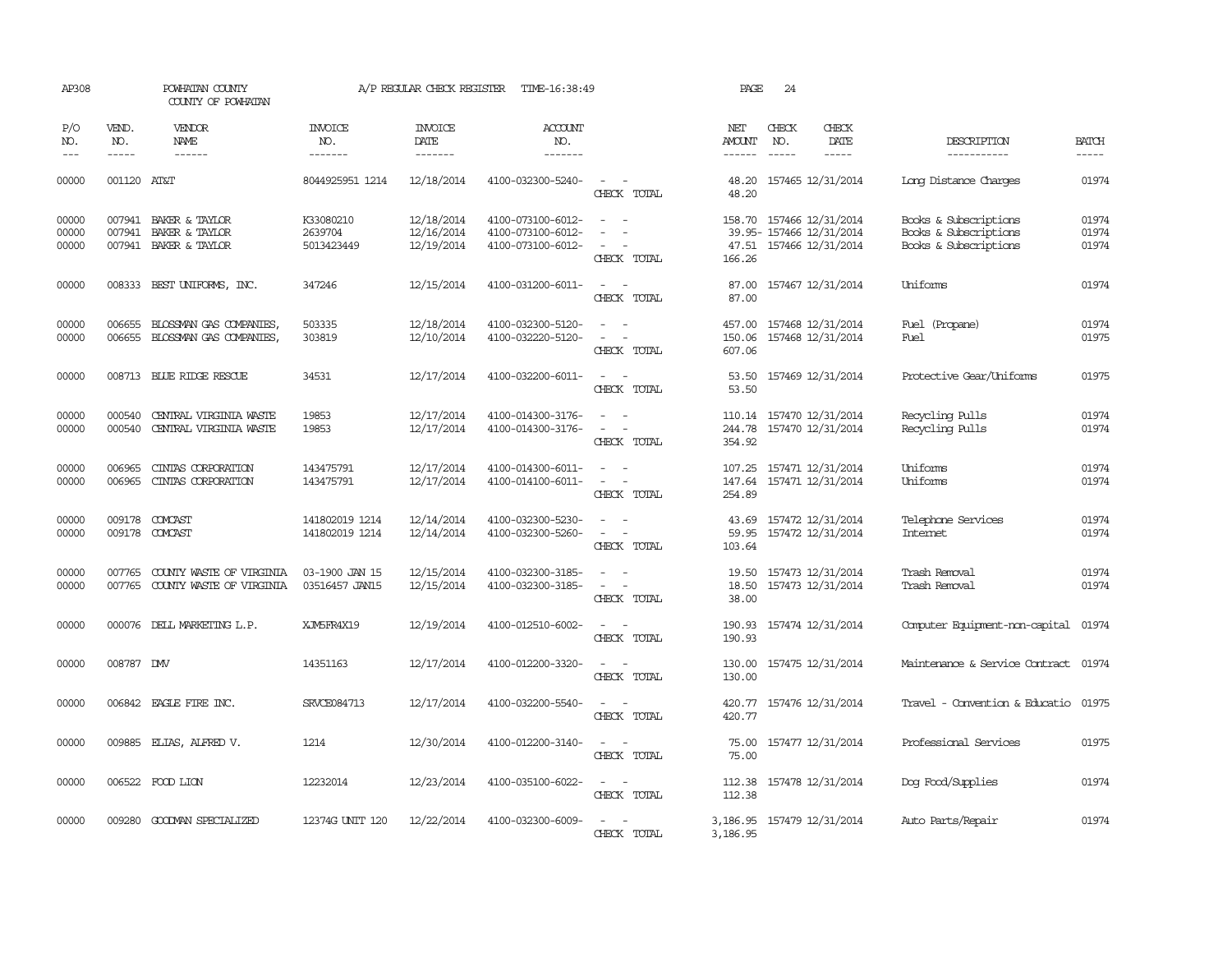| AP308                                                                                                                                                                                                       |                                                                                                                                                                                                                                    | POWHATAN COUNTY<br>COUNTY OF POWHATAN                                                                                                                                                                                                                                                                                                                                                                                                                                                                                                                                                                                                                            |                                                                                                                                                                                                                                                                                                                                                                                                     | A/P REGULAR CHECK REGISTER                                                                                                                                                                                                                                                                                                     | TIME-16:38:49                                                                                                                                                                                                                                                                                                                                                                                                                                                                                 |                                                                                                                  | PAGE                                                                                                                                                                                | 25                          |                                                                                                                                                                                                                                                                                                                                                                                                                                                                                                                   |                                                                                                                                                                                                                                                                                                                                                                                                                                                                                                                                  |                                                                                                                                                                                                             |
|-------------------------------------------------------------------------------------------------------------------------------------------------------------------------------------------------------------|------------------------------------------------------------------------------------------------------------------------------------------------------------------------------------------------------------------------------------|------------------------------------------------------------------------------------------------------------------------------------------------------------------------------------------------------------------------------------------------------------------------------------------------------------------------------------------------------------------------------------------------------------------------------------------------------------------------------------------------------------------------------------------------------------------------------------------------------------------------------------------------------------------|-----------------------------------------------------------------------------------------------------------------------------------------------------------------------------------------------------------------------------------------------------------------------------------------------------------------------------------------------------------------------------------------------------|--------------------------------------------------------------------------------------------------------------------------------------------------------------------------------------------------------------------------------------------------------------------------------------------------------------------------------|-----------------------------------------------------------------------------------------------------------------------------------------------------------------------------------------------------------------------------------------------------------------------------------------------------------------------------------------------------------------------------------------------------------------------------------------------------------------------------------------------|------------------------------------------------------------------------------------------------------------------|-------------------------------------------------------------------------------------------------------------------------------------------------------------------------------------|-----------------------------|-------------------------------------------------------------------------------------------------------------------------------------------------------------------------------------------------------------------------------------------------------------------------------------------------------------------------------------------------------------------------------------------------------------------------------------------------------------------------------------------------------------------|----------------------------------------------------------------------------------------------------------------------------------------------------------------------------------------------------------------------------------------------------------------------------------------------------------------------------------------------------------------------------------------------------------------------------------------------------------------------------------------------------------------------------------|-------------------------------------------------------------------------------------------------------------------------------------------------------------------------------------------------------------|
| P/O<br>NO.<br>$---$                                                                                                                                                                                         | VEND.<br>NO.<br>$- - - - -$                                                                                                                                                                                                        | VENDOR<br>NAME<br>------                                                                                                                                                                                                                                                                                                                                                                                                                                                                                                                                                                                                                                         | <b>INVOICE</b><br>NO.<br>-------                                                                                                                                                                                                                                                                                                                                                                    | <b>INVOICE</b><br>DATE<br>-------                                                                                                                                                                                                                                                                                              | <b>ACCOUNT</b><br>NO.<br>-------                                                                                                                                                                                                                                                                                                                                                                                                                                                              |                                                                                                                  | NET<br>AMOUNT<br>------                                                                                                                                                             | CHECK<br>NO.<br>$- - - - -$ | CHECK<br>DATE<br>-----                                                                                                                                                                                                                                                                                                                                                                                                                                                                                            | DESCRIPTION<br>-----------                                                                                                                                                                                                                                                                                                                                                                                                                                                                                                       | <b>BATCH</b><br>-----                                                                                                                                                                                       |
| 00000                                                                                                                                                                                                       |                                                                                                                                                                                                                                    | 006065 HAROLD'S AUTO SERVICE                                                                                                                                                                                                                                                                                                                                                                                                                                                                                                                                                                                                                                     | 738                                                                                                                                                                                                                                                                                                                                                                                                 | 12/23/2014                                                                                                                                                                                                                                                                                                                     | 4100-031200-6009-                                                                                                                                                                                                                                                                                                                                                                                                                                                                             | CHECK TOTAL                                                                                                      | 135.54<br>135.54                                                                                                                                                                    |                             | 157480 12/31/2014                                                                                                                                                                                                                                                                                                                                                                                                                                                                                                 | Auto Parts/Repairs                                                                                                                                                                                                                                                                                                                                                                                                                                                                                                               | 01974                                                                                                                                                                                                       |
| 00000                                                                                                                                                                                                       |                                                                                                                                                                                                                                    | 006097 HERTZLER FARM & FEED, INC 141223100038                                                                                                                                                                                                                                                                                                                                                                                                                                                                                                                                                                                                                    |                                                                                                                                                                                                                                                                                                                                                                                                     | 12/23/2014                                                                                                                                                                                                                                                                                                                     | 4100-035100-6022-                                                                                                                                                                                                                                                                                                                                                                                                                                                                             | CHECK TOTAL                                                                                                      | 63.94<br>63.94                                                                                                                                                                      |                             | 157481 12/31/2014                                                                                                                                                                                                                                                                                                                                                                                                                                                                                                 | Dog Food/Supplies                                                                                                                                                                                                                                                                                                                                                                                                                                                                                                                | 01974                                                                                                                                                                                                       |
| 00000                                                                                                                                                                                                       |                                                                                                                                                                                                                                    | 006535 KENDALL ACQUISITIONS, LLC 6173                                                                                                                                                                                                                                                                                                                                                                                                                                                                                                                                                                                                                            |                                                                                                                                                                                                                                                                                                                                                                                                     | 12/10/2014                                                                                                                                                                                                                                                                                                                     | 4100-035100-6022-                                                                                                                                                                                                                                                                                                                                                                                                                                                                             | $\equiv$<br>CHECK TOTAL                                                                                          | 950.00<br>950.00                                                                                                                                                                    |                             | 157482 12/31/2014                                                                                                                                                                                                                                                                                                                                                                                                                                                                                                 | Dog Food/Supplies                                                                                                                                                                                                                                                                                                                                                                                                                                                                                                                | 01974                                                                                                                                                                                                       |
| 00000<br>00000                                                                                                                                                                                              | 009552                                                                                                                                                                                                                             | 009552 MANSFIELD OIL COMPANY<br>MANSFIELD OIL COMPANY                                                                                                                                                                                                                                                                                                                                                                                                                                                                                                                                                                                                            | 97262<br>97262                                                                                                                                                                                                                                                                                                                                                                                      | 12/22/2014<br>12/22/2014                                                                                                                                                                                                                                                                                                       | 4100-031200-6008-<br>4100-032200-5120-                                                                                                                                                                                                                                                                                                                                                                                                                                                        | CHECK TOTAL                                                                                                      | 49.76<br>254.73<br>304.49                                                                                                                                                           |                             | 157483 12/31/2014<br>157483 12/31/2014                                                                                                                                                                                                                                                                                                                                                                                                                                                                            | Gas/Grease/Oil<br>Apparatus Fuel                                                                                                                                                                                                                                                                                                                                                                                                                                                                                                 | 01974<br>01974                                                                                                                                                                                              |
| 00000<br>00000<br>00000                                                                                                                                                                                     | 007412<br>007412                                                                                                                                                                                                                   | OFFICE MAX - A BOISE CO.<br>OFFICE MAX - A BOISE CO.<br>007412 OFFICE MAX - A BOISE CO.                                                                                                                                                                                                                                                                                                                                                                                                                                                                                                                                                                          | 659095<br>711390<br>940951                                                                                                                                                                                                                                                                                                                                                                          | 12/12/2014<br>12/16/2014<br>12/12/2014                                                                                                                                                                                                                                                                                         | 4100-031200-6001-<br>4100-031200-6001-<br>4100-031200-6001-                                                                                                                                                                                                                                                                                                                                                                                                                                   | $\equiv$<br>CHECK TOTAL                                                                                          | 297.96<br>50.40<br>5.76<br>354.12                                                                                                                                                   |                             | 157484 12/31/2014<br>157484 12/31/2014<br>157484 12/31/2014                                                                                                                                                                                                                                                                                                                                                                                                                                                       | Office Supplies<br>Office Supplies<br>Office Supplies                                                                                                                                                                                                                                                                                                                                                                                                                                                                            | 01974<br>01974<br>01974                                                                                                                                                                                     |
| 00000<br>00000<br>00000<br>00000<br>00000<br>00000<br>00000<br>00000<br>00000<br>00000<br>00000<br>00000<br>00000<br>00000<br>00000<br>00000<br>00000<br>00000<br>00000<br>00000<br>00000<br>00000<br>00000 | 008079<br>008079<br>008079<br>008079<br>008079<br>008079<br>008079<br>008079<br>008079<br>008079<br>008079<br>008079<br>008079<br>008079<br>008079<br>008079<br>008079<br>008079<br>008079<br>008079<br>008079<br>008079<br>008079 | PAETEC/CAVALIER BUSINESS<br>PAETEC/CAVALIER BUSINESS<br>PAETEC/CAVALIER BUSINESS<br>PAETEC/CAVALIER BUSINESS<br>PAETEC/CAVALIER BUSINESS<br>PAETEC/CAVALIER BUSINESS<br>PAETEC/CAVALIER BUSINESS<br>PAETEC/CAVALIER BUSINESS<br>PAETEC/CAVALIER BUSINESS<br>PAETEC/CAVALIER BUSINESS<br>PAETEC/CAVALIER BUSINESS<br>PAETEC/CAVALIER BUSINESS<br>PAETEC/CAVALIER BUSINESS<br>PAETEC/CAVALIER BUSINESS<br>PAETEC/CAVALIER BUSINESS<br>PAETEC/CAVALIER BUSINESS<br>PAETEC/CAVALIER BUSINESS<br>PAETEC/CAVALIER BUSINESS<br>PAETEC/CAVALIER BUSINESS<br>PAETEC/CAVALIER BUSINESS<br>PAETEC/CAVALIER BUSINESS<br>PAETEC/CAVALIER BUSINESS<br>PAETEC/CAVALIER BUSINESS | 3802785 12/14<br>3802785 12/14<br>3802785 12/14<br>3802785 12/14<br>3802785 12/14<br>3802785 12/14<br>3802785 12/14<br>3802785 12/14<br>3802785 12/14<br>3802785 12/14<br>3802785 12/14<br>3802785 12/14<br>3802785 12/14<br>3802785 12/14<br>3802785 12/14<br>3802785 12/14<br>3802785 12/14<br>3802785 12/14<br>3802785 12/14<br>3802785 12/14<br>3802785 12/14<br>3802785 12/14<br>3802785 12/14 | 12/22/2014<br>12/22/2014<br>12/22/2014<br>12/22/2014<br>12/22/2014<br>12/22/2014<br>12/22/2014<br>12/22/2014<br>12/22/2014<br>12/22/2014<br>12/22/2014<br>12/22/2014<br>12/22/2014<br>12/22/2014<br>12/22/2014<br>12/22/2014<br>12/22/2014<br>12/22/2014<br>12/22/2014<br>12/22/2014<br>12/22/2014<br>12/22/2014<br>12/22/2014 | 100-000100-0006-<br>100-000100-0006-<br>4100-011010-5230-<br>4100-034100-5230-<br>4100-021600-5230-<br>4100-012310-5230-<br>4100-022100-5230-<br>4100-012100-5230-<br>4100-012210-5230-<br>4100-012100-5230-<br>4100-035500-5230-<br>4100-083500-5230-<br>4100-014100-5230-<br>4100-012200-5230-<br>4100-032200-5230-<br>4100-021200-5230-<br>4100-012510-5230-<br>4100-033300-5230-<br>4100-073100-5230-<br>4100-071110-5230-<br>4100-081100-5230-<br>4100-013200-5230-<br>4100-031200-5230- | $\equiv$<br>$\equiv$<br>$\overline{\phantom{a}}$<br>$\sim$<br>$\equiv$<br>$\sim$<br>$\equiv$<br>$\sim$<br>$\sim$ | 96.75<br>127.31<br>30.55<br>66.20<br>101.85<br>86.57<br>45.83<br>30.55<br>15.28<br>25.46<br>25.46<br>81.48<br>91.66<br>45.83<br>10.18<br>20.37<br>50.92<br>35.65<br>15.28<br>366.65 |                             | 157485 12/31/2014<br>157485 12/31/2014<br>157485 12/31/2014<br>157485 12/31/2014<br>157485 12/31/2014<br>157485 12/31/2014<br>35.65 157485 12/31/2014<br>157485 12/31/2014<br>157485 12/31/2014<br>157485 12/31/2014<br>157485 12/31/2014<br>157485 12/31/2014<br>157485 12/31/2014<br>157485 12/31/2014<br>157485 12/31/2014<br>30.55 157485 12/31/2014<br>157485 12/31/2014<br>157485 12/31/2014<br>157485 12/31/2014<br>157485 12/31/2014<br>61.11 157485 12/31/2014<br>157485 12/31/2014<br>157485 12/31/2014 | Due from Other Agencies<br>Due from Other Agencies<br>Telephone Services<br>Telephone Services<br>Telephone Services<br>Telephone Services<br>Telephone Services<br>Telephone Services<br>Telephone Services<br>Telephone Services<br>Telephone Services<br>Telephone Services<br>Telephone Services<br>Telephone Services<br>Telephone Services<br>Telephone Services<br>Telephone Services<br>Telephone Services<br>Telephone Services<br>Telephone Services<br>Telephone Services<br>Telephone Services<br>Telephone Services | 01974<br>01974<br>01974<br>01974<br>01974<br>01974<br>01974<br>01974<br>01974<br>01974<br>01974<br>01974<br>01974<br>01974<br>01974<br>01974<br>01974<br>01974<br>01974<br>01974<br>01974<br>01974<br>01974 |
| 00000<br>00000                                                                                                                                                                                              | 008079                                                                                                                                                                                                                             | PAETEC/CAVALIER BUSINESS<br>007962 PITNEY BOWES GLOBAL                                                                                                                                                                                                                                                                                                                                                                                                                                                                                                                                                                                                           | 3802785 12/14<br>2986834 DC14                                                                                                                                                                                                                                                                                                                                                                       | 12/22/2014<br>12/13/2014                                                                                                                                                                                                                                                                                                       | 4100-012410-5230-<br>4100-021200-8002-                                                                                                                                                                                                                                                                                                                                                                                                                                                        | CHECK TOTAL<br>$\overline{\phantom{a}}$                                                                          | 1,548.06<br>150.00                                                                                                                                                                  |                             | 50.92 157485 12/31/2014<br>157486 12/31/2014                                                                                                                                                                                                                                                                                                                                                                                                                                                                      | Telephone Services<br><b>Copier Lease Agreement</b>                                                                                                                                                                                                                                                                                                                                                                                                                                                                              | 01974<br>01974                                                                                                                                                                                              |
| 00000<br>00000                                                                                                                                                                                              | 001250<br>001250                                                                                                                                                                                                                   | POWHATAN AUTO & TRACTOR<br>POWHATAN AUTO & TRACTOR                                                                                                                                                                                                                                                                                                                                                                                                                                                                                                                                                                                                               | 333019<br>333028                                                                                                                                                                                                                                                                                                                                                                                    | 12/29/2014<br>12/29/2014                                                                                                                                                                                                                                                                                                       | 4100-031200-6009-<br>4100-031200-6009-                                                                                                                                                                                                                                                                                                                                                                                                                                                        | CHECK TOTAL<br>CHECK TOTAL                                                                                       | 150.00<br>33.98<br>18.06<br>52.04                                                                                                                                                   |                             | 157487 12/31/2014<br>157487 12/31/2014                                                                                                                                                                                                                                                                                                                                                                                                                                                                            | Auto Parts/Repairs<br>Auto Parts/Repairs                                                                                                                                                                                                                                                                                                                                                                                                                                                                                         | 01974<br>01974                                                                                                                                                                                              |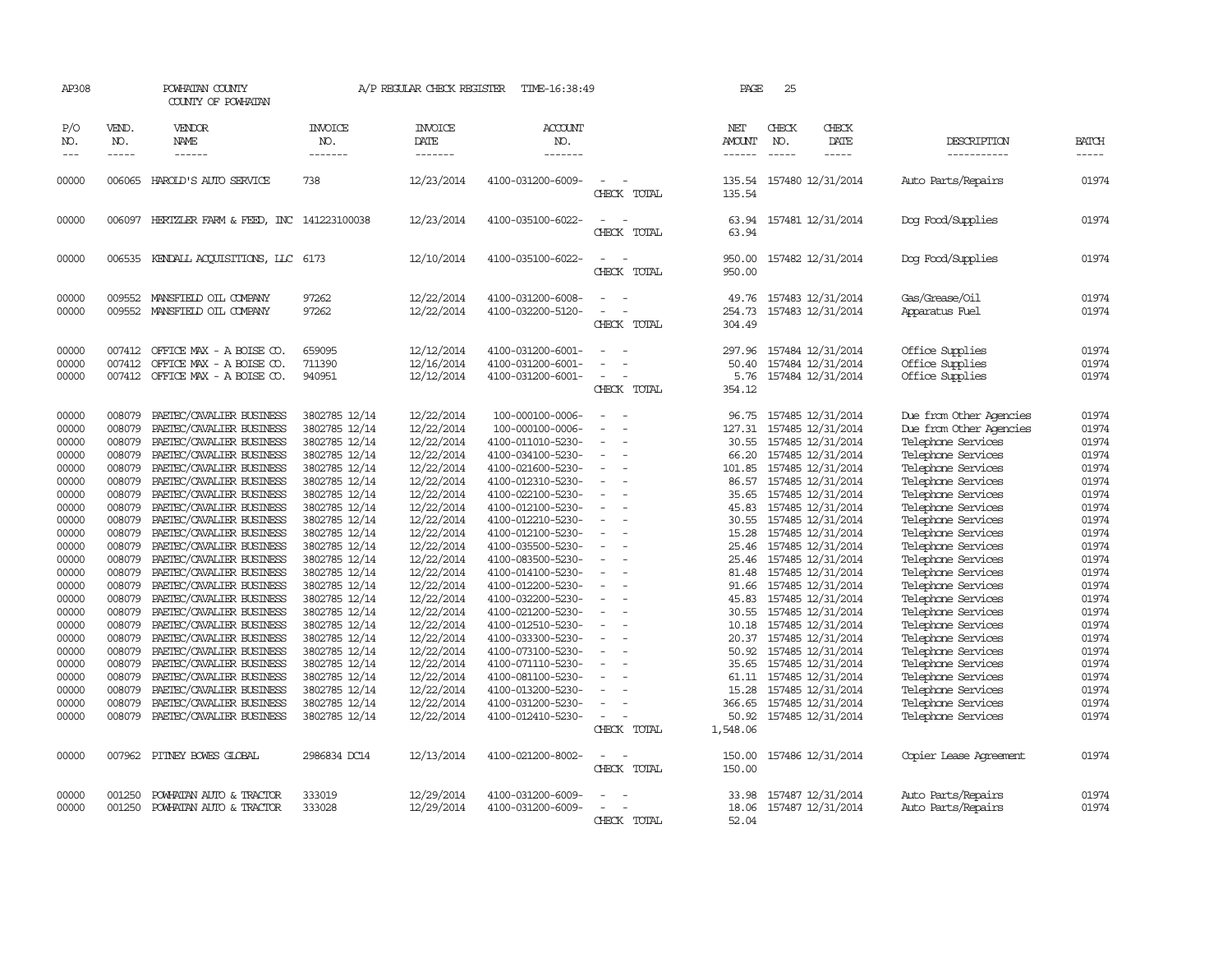| AP308                                                                                                                                                                   |                                                          | POWHATAN COUNTY<br>COUNTY OF POWHATAN                                                                                                                                                                                                                                                                                  |                                                                                                                                                                                                                                                                                                                                                                       | A/P REGULAR CHECK REGISTER                                                                                                                                                                                                                                             | TIME-16:38:49                                                                                                                                                                                                                                                                                                                                                                                             |                                                                                                                 | PAGE                                                                                                                              | 26                          |                                                                                                                                                                                                                                                                                                                                                                                                                                                 |                                                                                                                                                                                                                                                                                                                                                                                                                      |                                                                                                                                                                         |
|-------------------------------------------------------------------------------------------------------------------------------------------------------------------------|----------------------------------------------------------|------------------------------------------------------------------------------------------------------------------------------------------------------------------------------------------------------------------------------------------------------------------------------------------------------------------------|-----------------------------------------------------------------------------------------------------------------------------------------------------------------------------------------------------------------------------------------------------------------------------------------------------------------------------------------------------------------------|------------------------------------------------------------------------------------------------------------------------------------------------------------------------------------------------------------------------------------------------------------------------|-----------------------------------------------------------------------------------------------------------------------------------------------------------------------------------------------------------------------------------------------------------------------------------------------------------------------------------------------------------------------------------------------------------|-----------------------------------------------------------------------------------------------------------------|-----------------------------------------------------------------------------------------------------------------------------------|-----------------------------|-------------------------------------------------------------------------------------------------------------------------------------------------------------------------------------------------------------------------------------------------------------------------------------------------------------------------------------------------------------------------------------------------------------------------------------------------|----------------------------------------------------------------------------------------------------------------------------------------------------------------------------------------------------------------------------------------------------------------------------------------------------------------------------------------------------------------------------------------------------------------------|-------------------------------------------------------------------------------------------------------------------------------------------------------------------------|
| P/O<br>NO.<br>$---$                                                                                                                                                     | VEND.<br>NO.<br>$- - - - -$                              | <b>VENDOR</b><br>NAME<br>------                                                                                                                                                                                                                                                                                        | <b>INVOICE</b><br>NO.<br>-------                                                                                                                                                                                                                                                                                                                                      | <b>INVOICE</b><br>DATE<br>-------                                                                                                                                                                                                                                      | <b>ACCOUNT</b><br>NO.<br>-------                                                                                                                                                                                                                                                                                                                                                                          |                                                                                                                 | NET<br>AMOUNT<br>------                                                                                                           | CHECK<br>NO.<br>$- - - - -$ | CHECK<br>DATE<br>-----                                                                                                                                                                                                                                                                                                                                                                                                                          | DESCRIPTION<br>-----------                                                                                                                                                                                                                                                                                                                                                                                           | <b>BATCH</b><br>-----                                                                                                                                                   |
|                                                                                                                                                                         |                                                          |                                                                                                                                                                                                                                                                                                                        |                                                                                                                                                                                                                                                                                                                                                                       |                                                                                                                                                                                                                                                                        |                                                                                                                                                                                                                                                                                                                                                                                                           |                                                                                                                 |                                                                                                                                   |                             |                                                                                                                                                                                                                                                                                                                                                                                                                                                 |                                                                                                                                                                                                                                                                                                                                                                                                                      |                                                                                                                                                                         |
| 00000                                                                                                                                                                   |                                                          | 000770 POWHATAN HEALTH DEPT                                                                                                                                                                                                                                                                                            | 136015308 SHUPP                                                                                                                                                                                                                                                                                                                                                       | 12/17/2014                                                                                                                                                                                                                                                             | 4100-032200-6013-                                                                                                                                                                                                                                                                                                                                                                                         | $\overline{\phantom{a}}$<br>CHECK TOTAL                                                                         | 77.05<br>77.05                                                                                                                    |                             | 157488 12/31/2014                                                                                                                                                                                                                                                                                                                                                                                                                               | Medical Supplies                                                                                                                                                                                                                                                                                                                                                                                                     | 01975                                                                                                                                                                   |
| 00000                                                                                                                                                                   |                                                          | 008213 POWHATAN TODAY                                                                                                                                                                                                                                                                                                  | 000166458676 14                                                                                                                                                                                                                                                                                                                                                       | 12/23/2014                                                                                                                                                                                                                                                             | 4100-012410-3320-                                                                                                                                                                                                                                                                                                                                                                                         | $\overline{\phantom{a}}$<br>CHECK TOTAL                                                                         | 23.50<br>23.50                                                                                                                    |                             | 157489 12/31/2014                                                                                                                                                                                                                                                                                                                                                                                                                               | Maintenance & Service Contract                                                                                                                                                                                                                                                                                                                                                                                       | 01975                                                                                                                                                                   |
| 00000                                                                                                                                                                   | 006523                                                   | PURCHASE POWER                                                                                                                                                                                                                                                                                                         | 19346006 12/14                                                                                                                                                                                                                                                                                                                                                        | 12/13/2014                                                                                                                                                                                                                                                             | 4100-021600-5210-                                                                                                                                                                                                                                                                                                                                                                                         | $\overline{\phantom{a}}$<br>CHECK TOTAL                                                                         | 208.99<br>208.99                                                                                                                  |                             | 157490 12/31/2014                                                                                                                                                                                                                                                                                                                                                                                                                               | Postage                                                                                                                                                                                                                                                                                                                                                                                                              | 01974                                                                                                                                                                   |
| 00000                                                                                                                                                                   |                                                          | 000620 R.C. GOODWYN & SONS, INC 653384                                                                                                                                                                                                                                                                                 |                                                                                                                                                                                                                                                                                                                                                                       | 12/10/2014                                                                                                                                                                                                                                                             | 4100-032200-3310-                                                                                                                                                                                                                                                                                                                                                                                         | $\equiv$<br>CHECK TOTAL                                                                                         | 31.98<br>31.98                                                                                                                    |                             | 157491 12/31/2014                                                                                                                                                                                                                                                                                                                                                                                                                               | Equipment Repair                                                                                                                                                                                                                                                                                                                                                                                                     | 01975                                                                                                                                                                   |
| 00000                                                                                                                                                                   |                                                          | 006921 SEA-CLEAR AQUARIUM                                                                                                                                                                                                                                                                                              | 3328                                                                                                                                                                                                                                                                                                                                                                  | 12/15/2014                                                                                                                                                                                                                                                             | 4100-073100-3320-                                                                                                                                                                                                                                                                                                                                                                                         | $\equiv$<br>CHECK TOTAL                                                                                         | 80.00<br>80.00                                                                                                                    |                             | 157492 12/31/2014                                                                                                                                                                                                                                                                                                                                                                                                                               | Maintenance & Service Contract                                                                                                                                                                                                                                                                                                                                                                                       | 01974                                                                                                                                                                   |
| 00000                                                                                                                                                                   | 006594                                                   | SOUTHSIDE ELECTRIC COOP                                                                                                                                                                                                                                                                                                | 109122001 12/14                                                                                                                                                                                                                                                                                                                                                       | 12/16/2014                                                                                                                                                                                                                                                             | 4100-032300-5110-                                                                                                                                                                                                                                                                                                                                                                                         | $\overline{\phantom{a}}$<br>$\overline{\phantom{a}}$<br>CHECK TOTAL                                             | 306.50<br>306.50                                                                                                                  |                             | 157493 12/31/2014                                                                                                                                                                                                                                                                                                                                                                                                                               | Electricity                                                                                                                                                                                                                                                                                                                                                                                                          | 01974                                                                                                                                                                   |
| 00000                                                                                                                                                                   | 001940                                                   | STANDBY SYSTEMS, INC.                                                                                                                                                                                                                                                                                                  | 12142297                                                                                                                                                                                                                                                                                                                                                              | 12/12/2014                                                                                                                                                                                                                                                             | 4100-032220-3310-                                                                                                                                                                                                                                                                                                                                                                                         | $\equiv$<br>CHECK TOTAL                                                                                         | 170.00<br>170.00                                                                                                                  |                             | 157494 12/31/2014                                                                                                                                                                                                                                                                                                                                                                                                                               | Repairs & Maintenance                                                                                                                                                                                                                                                                                                                                                                                                | 01975                                                                                                                                                                   |
| 00000<br>00000<br>00000<br>00000<br>00000<br>00000<br>00000<br>00000<br>00000<br>00000<br>00000<br>00000<br>00000<br>00000<br>00000<br>00000<br>00000<br>00000<br>00000 | 008140<br>008140<br>008140<br>008140<br>008140<br>008140 | 008140 VERIZON<br>VERIZON<br>008140 VERIZON<br>008140 VERIZON<br>008140 VERIZON<br>008140 VERIZON<br>008140 VERIZON<br>008140 VERIZON<br>008140 VERIZON<br>VERIZON<br>008140 VERIZON<br>008140 VERIZON<br>008140 VERIZON<br>008140 VERIZON<br>VERIZON<br>VERIZON<br>VERIZON<br>VERIZON<br>009079 VERIZON COMUNICATIONS | 8045985532 1214<br>1357471455Y1114<br>1357471455Y1114<br>1357471455Y1114<br>1357471455Y1114<br>1357471455Y1114<br>1357471455Y1114<br>1357471455Y1114<br>1357471455Y1114<br>1357471455Y1114<br>1357471455Y1114<br>1357471455Y1114<br>1357471455Y1114<br>1357471455Y1114<br>1357471455Y1114<br>1357471455Y1114<br>1357471455Y1114<br>1357471455Y1114<br>9620004525 1214 | 12/22/2014<br>11/28/2014<br>11/28/2014<br>11/28/2014<br>11/28/2014<br>11/28/2014<br>11/28/2014<br>11/28/2014<br>11/28/2014<br>11/28/2014<br>11/28/2014<br>11/28/2014<br>11/28/2014<br>11/28/2014<br>11/28/2014<br>11/28/2014<br>11/28/2014<br>11/28/2014<br>12/13/2014 | 4100-073100-5260-<br>100-000100-0006-<br>100-000100-0006-<br>4100-012100-5230-<br>4100-012310-5230-<br>4100-012410-5230-<br>4100-012510-5230-<br>4100-014100-5230-<br>4100-014300-5230-<br>4100-021200-5230-<br>4100-022100-5230-<br>4100-031200-5230-<br>4100-032200-5230-<br>4100-032300-5230-<br>4100-034100-5230-<br>4100-035500-5230-<br>4100-071110-5230-<br>4100-073100-5230-<br>4100-032200-5260- | $\overline{\phantom{a}}$<br>$\overline{\phantom{a}}$<br>$\sim$<br>$\sim$<br>$\equiv$<br>CHECK TOTAL<br>$\equiv$ | 58.64<br>58.35<br>40.26<br>80.51<br>33.26<br>34.45<br>1,026.99<br>801.98<br>34.45<br>40.26<br>36.18<br>80.51<br>2,789.61<br>89.99 |                             | 88.32 157495 12/31/2014<br>157495 12/31/2014<br>58.64 157495 12/31/2014<br>157495 12/31/2014<br>157495 12/31/2014<br>157495 12/31/2014<br>165.95 157495 12/31/2014<br>157495 12/31/2014<br>74.95 157495 12/31/2014<br>157495 12/31/2014<br>1.20 157495 12/31/2014<br>157495 12/31/2014<br>157495 12/31/2014<br>157495 12/31/2014<br>157495 12/31/2014<br>157495 12/31/2014<br>74.71 157495 12/31/2014<br>157495 12/31/2014<br>157496 12/31/2014 | Internet<br>Due from Other Agencies<br>Due from Other Agencies<br>Telephone Services<br>Telephone Services<br>Telephone Services<br>Telephone Services<br>Telephone Services<br>Telephone Services<br>Telephone Services<br>Telephone Services<br>Telephone Services<br>Telephone Services<br>Telephone Services<br>Telephone Services<br>Telephone Services<br>Telephone Services<br>Telephone Services<br>Internet | 01974<br>01975<br>01975<br>01975<br>01975<br>01975<br>01975<br>01975<br>01975<br>01975<br>01975<br>01975<br>01975<br>01975<br>01975<br>01975<br>01975<br>01975<br>01975 |
| 00000                                                                                                                                                                   | 008710                                                   | VIRGINIA BUSINESS SYSTEMS                                                                                                                                                                                                                                                                                              | 16189387                                                                                                                                                                                                                                                                                                                                                              | 11/26/2014                                                                                                                                                                                                                                                             | 4100-012100-3320-                                                                                                                                                                                                                                                                                                                                                                                         | CHECK TOTAL<br>$\sim$                                                                                           | 89.99<br>134.55                                                                                                                   |                             | 157497 12/31/2014                                                                                                                                                                                                                                                                                                                                                                                                                               | Maintenance & Service Contract                                                                                                                                                                                                                                                                                                                                                                                       | 01974                                                                                                                                                                   |
| 00000                                                                                                                                                                   | 006984                                                   | VIRGINIA CORRECTIONAL                                                                                                                                                                                                                                                                                                  | 9463833                                                                                                                                                                                                                                                                                                                                                               | 12/15/2014                                                                                                                                                                                                                                                             | 4100-021100-6001-                                                                                                                                                                                                                                                                                                                                                                                         | CHECK TOTAL<br>$\overline{\phantom{a}}$<br>CHECK TOTAL                                                          | 134.55<br>276.45<br>276.45                                                                                                        |                             | 157498 12/31/2014                                                                                                                                                                                                                                                                                                                                                                                                                               | Stationery & Office Supplies                                                                                                                                                                                                                                                                                                                                                                                         | 01974                                                                                                                                                                   |
|                                                                                                                                                                         |                                                          |                                                                                                                                                                                                                                                                                                                        |                                                                                                                                                                                                                                                                                                                                                                       |                                                                                                                                                                                                                                                                        |                                                                                                                                                                                                                                                                                                                                                                                                           | CHECK TYPE TOTAL                                                                                                | 408,768.93                                                                                                                        |                             |                                                                                                                                                                                                                                                                                                                                                                                                                                                 |                                                                                                                                                                                                                                                                                                                                                                                                                      |                                                                                                                                                                         |
|                                                                                                                                                                         |                                                          |                                                                                                                                                                                                                                                                                                                        |                                                                                                                                                                                                                                                                                                                                                                       |                                                                                                                                                                                                                                                                        |                                                                                                                                                                                                                                                                                                                                                                                                           | FINAL TOTAL                                                                                                     | 408,768.93                                                                                                                        |                             |                                                                                                                                                                                                                                                                                                                                                                                                                                                 |                                                                                                                                                                                                                                                                                                                                                                                                                      |                                                                                                                                                                         |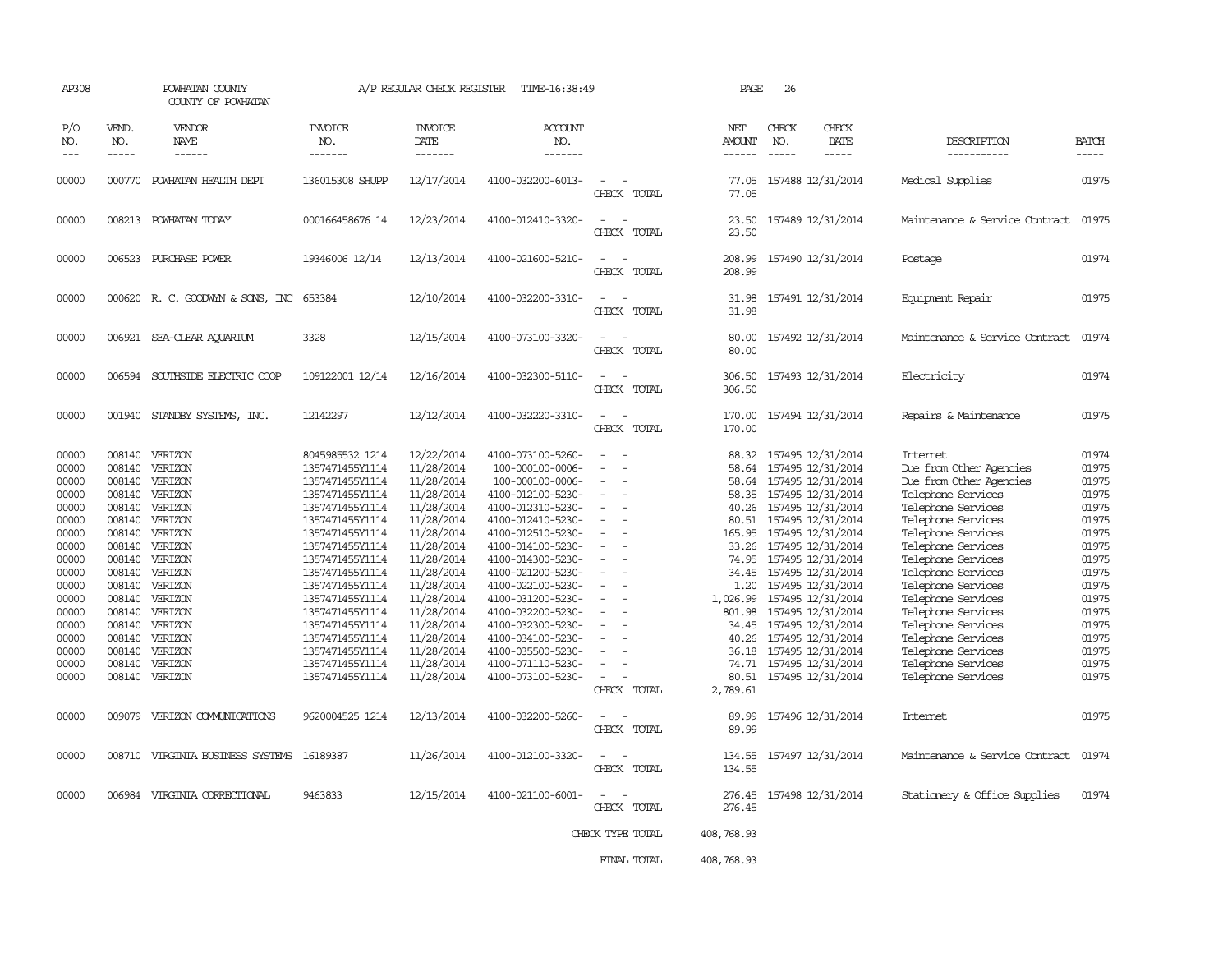| AP308                                                                |                                                                    | POWHATAN COUNTY<br>COUNTY OF POWHATAN                                                                                                                                                                   |                                                                                                              | A/P REGULAR CHECK REGISTER                                                                                   | TIME-16:39:42                                                                                                                                                        | PAGE                                                                                                                               | 1                                                                       |                               |                                                                                                                                                                                  |                                                                                                                                                                                                           |                                                                      |  |
|----------------------------------------------------------------------|--------------------------------------------------------------------|---------------------------------------------------------------------------------------------------------------------------------------------------------------------------------------------------------|--------------------------------------------------------------------------------------------------------------|--------------------------------------------------------------------------------------------------------------|----------------------------------------------------------------------------------------------------------------------------------------------------------------------|------------------------------------------------------------------------------------------------------------------------------------|-------------------------------------------------------------------------|-------------------------------|----------------------------------------------------------------------------------------------------------------------------------------------------------------------------------|-----------------------------------------------------------------------------------------------------------------------------------------------------------------------------------------------------------|----------------------------------------------------------------------|--|
| P/O<br>NO.<br>$\frac{1}{2}$                                          | VEND.<br>NO.<br>$- - - - -$                                        | <b>VENDOR</b><br><b>NAME</b><br>------                                                                                                                                                                  | <b>INVOICE</b><br>NO.<br>-------                                                                             | <b>INVOICE</b><br>DATE<br>-------                                                                            | <b>ACCOUNT</b><br>NO.<br>-------                                                                                                                                     |                                                                                                                                    | NET<br>AMOUNT<br>$- - - - - -$                                          | CHECK<br>NO.<br>$\frac{1}{2}$ | CHECK<br>DATE<br>$- - - - -$                                                                                                                                                     | DESCRIPTION<br>-----------                                                                                                                                                                                | <b>BATCH</b><br>-----                                                |  |
| 00000                                                                | 008579                                                             | POWHATAN COMMERCIAL                                                                                                                                                                                     | 0085201412                                                                                                   | 12/05/2014                                                                                                   | 4501-043400-5420-                                                                                                                                                    | $\equiv$<br>CHECK TOTAL                                                                                                            | 2,346.15                                                                |                               | 2,346.15 156987 12/04/2014                                                                                                                                                       | Rent - Office Space                                                                                                                                                                                       | 01962                                                                |  |
| 00000                                                                |                                                                    | 008079 PAETEC/CAVALIER BUSINESS                                                                                                                                                                         | 3802785 112214                                                                                               | 11/22/2014                                                                                                   | 4501-043400-5230-                                                                                                                                                    | CHECK TOTAL                                                                                                                        | 82.25<br>82.25                                                          |                               | 157017 12/04/2014                                                                                                                                                                | Telephone System                                                                                                                                                                                          | 01961                                                                |  |
| 00000                                                                |                                                                    | 006597 NEAL, GREGORY ALLEN                                                                                                                                                                              | 12012014                                                                                                     | 12/01/2014                                                                                                   | 4116-031212-6015-                                                                                                                                                    | $\sim$ $\sim$<br>CHECK TOTAL                                                                                                       | 500.00<br>500.00                                                        |                               | 157042 12/04/2014                                                                                                                                                                | Hospitality Expenses                                                                                                                                                                                      | 01961                                                                |  |
| 00000<br>00000                                                       | 010645<br>010645                                                   | <b>CHESTERFIELD TRAILER &amp;</b><br>CHESTERFIELD TRAILER &                                                                                                                                             | 3190<br>3231                                                                                                 | 11/01/2014<br>10/22/2014                                                                                     | 4301-012500-8302-<br>4301-012500-8302-                                                                                                                               | $\equiv$<br>CHECK TOTAL                                                                                                            | 5,650.00<br>5,000.00<br>10,650.00                                       |                               | 157043 12/04/2014<br>157043 12/04/2014                                                                                                                                           | Other County Vehicles<br>Other County Vehicles                                                                                                                                                            | 01961<br>01961                                                       |  |
| 00000                                                                |                                                                    | 006204 DRAPER ADEN ASSOCIATES,                                                                                                                                                                          | 2014090450                                                                                                   | 9/30/2014                                                                                                    | 4301-044000-8201-                                                                                                                                                    | CHECK TOTAL                                                                                                                        | 5,381.50<br>5,381.50                                                    |                               | 157044 12/04/2014                                                                                                                                                                | Water/Sewer Extension Construc                                                                                                                                                                            | 01961                                                                |  |
| 00000<br>00000<br>00000                                              | 000166<br>000166                                                   | LUCK STONE CORP.<br>LUCK STONE CORP.<br>000166 LUCK STONE CORP.                                                                                                                                         | 10101 112014<br>10101 112014<br>10101 112014                                                                 | 11/15/2014<br>11/15/2014<br>11/15/2014                                                                       | 4301-014100-6008-<br>4301-014100-6008-<br>4301-071110-8301-                                                                                                          | $\overline{\phantom{a}}$<br>CHECK TOTAL                                                                                            | 450.82<br>323.37<br>823.33                                              |                               | 157045 12/04/2014<br>157045 12/04/2014<br>49.14 157045 12/04/2014                                                                                                                | Warehouse Construction<br>Warehouse Construction<br>Playground Equipment                                                                                                                                  | 01961<br>01961<br>01961                                              |  |
| 00000<br>00000<br>00000<br>00000<br>00000<br>00000<br>00000          | 009183<br>009183<br>009183<br>009183<br>009183<br>009183<br>009183 | AIR, WATER & SOIL LABORA-<br>AIR, WATER & SOIL LABORA-<br>AIR, WATER & SOIL LABORA-<br>AIR, WATER & SOIL LABORA-<br>AIR, WATER & SOIL LABORA-<br>AIR, WATER & SOIL LABORA-<br>AIR, WATER & SOIL LABORA- | V14005473<br>V14005474<br>V14005475<br>V14005535<br>V14005536<br>V14005584<br>V14005585                      | 11/24/2014<br>11/24/2014<br>11/24/2014<br>11/26/2014<br>11/26/2014<br>11/30/2014<br>11/30/2014               | 4501-043400-3140-<br>4501-043400-3140-<br>4501-043400-3140-<br>4501-043400-3140-<br>4501-043400-3140-<br>4501-043400-3140-<br>4501-043400-3140-                      | $\equiv$<br>$\equiv$<br>$\equiv$<br>$\sim$<br>CHECK TOTAL                                                                          | 40.00<br>40.00<br>40.00<br>119.08<br>102.26<br>40.00<br>40.00<br>421.34 |                               | 157046 12/04/2014<br>157046 12/04/2014<br>157046 12/04/2014<br>157046 12/04/2014<br>157046 12/04/2014<br>157046 12/04/2014<br>157046 12/04/2014                                  | Professional Services<br>Professional Services<br>Professional Services<br>Professional Services<br>Professional Services<br>Professional Services<br>Professional Services                               | 01961<br>01961<br>01961<br>01961<br>01961<br>01961<br>01961          |  |
| 00000                                                                | 006655                                                             | BLOSSMAN GAS COMPANIES.                                                                                                                                                                                 | 503046                                                                                                       | 11/24/2014                                                                                                   | 4501-043400-5120-                                                                                                                                                    | CHECK TOTAL                                                                                                                        | 385.86<br>385.86                                                        |                               | 157047 12/04/2014                                                                                                                                                                | Fuel (htg)                                                                                                                                                                                                | 01961                                                                |  |
| 00000                                                                |                                                                    | 006811 COLONIAL SCIENTIFIC INC.                                                                                                                                                                         | INV93331                                                                                                     | 11/18/2014                                                                                                   | 4501-043400-6015-                                                                                                                                                    | $\equiv$<br>CHECK TOTAL                                                                                                            | 103.60<br>103.60                                                        |                               | 157048 12/04/2014                                                                                                                                                                | Lab Supplies                                                                                                                                                                                              | 01961                                                                |  |
| 00000<br>00000                                                       |                                                                    | 006213 GENERAL HOME SERVICES INC 13149<br>006213 GENERAL HOME SERVICES INC 13153                                                                                                                        |                                                                                                              | 11/24/2014<br>11/24/2014                                                                                     | 4501-043400-3320-<br>4501-043400-3320-                                                                                                                               | $\equiv$<br>$\overline{\phantom{a}}$<br>CHECK TOTAL                                                                                | 95.00<br>95.00<br>190.00                                                |                               | 157049 12/04/2014<br>157049 12/04/2014                                                                                                                                           | Maintenance and Service Contra<br>Maintenance and Service Contra                                                                                                                                          | 01961<br>01961                                                       |  |
| 00000                                                                |                                                                    | 006594 SOUTHSIDE ELECTRIC COOP                                                                                                                                                                          | 63504003 1114                                                                                                | 11/18/2014                                                                                                   | 4501-043400-5110-                                                                                                                                                    | $\overline{\phantom{a}}$<br>CHECK TOTAL                                                                                            | 2,157.86<br>2,157.86                                                    |                               | 157050 12/04/2014                                                                                                                                                                | Electricity                                                                                                                                                                                               | 01961                                                                |  |
| 00000<br>00000<br>00000<br>00000<br>00000<br>00000<br>00000<br>00000 | 008668<br>008668<br>008668<br>008668<br>008668<br>008668<br>008668 | BANK OF AMERICA<br>BANK OF AMERICA<br>BANK OF AMERICA<br>BANK OF AMERICA<br>BANK OF AMERICA<br>BANK OF AMERICA<br>BANK OF AMERICA<br>008668 BANK OF AMERICA                                             | 12/01/2014<br>12/01/2014<br>12/01/2014<br>12/01/2014<br>12/01/2014<br>12/01/2014<br>12/01/2014<br>12/01/2014 | 12/01/2014<br>12/01/2014<br>12/01/2014<br>12/01/2014<br>12/01/2014<br>12/01/2014<br>12/01/2014<br>12/01/2014 | 4301-071110-8301-<br>4301-071110-8301-<br>4301-071110-8301-<br>4301-012500-8302-<br>4301-012500-8302-<br>4301-012500-8302-<br>4501-043400-5810-<br>4501-043400-3310- | $\overline{\phantom{a}}$<br>$\equiv$<br>$\sim$<br>$\overline{\phantom{a}}$<br>$\overline{\phantom{a}}$<br>$\overline{\phantom{a}}$ | 28.60<br>519.18<br>5.00<br>550.00<br>101.49<br>178.00                   |                               | 157051 12/11/2014<br>157051 12/11/2014<br>8.38 157051 12/11/2014<br>157051 12/11/2014<br>157051 12/11/2014<br>157051 12/11/2014<br>157051 12/11/2014<br>487.25 157051 12/11/2014 | Playground Equipment<br>Playground Equipment<br>Playground Equipment<br>Other County Vehicles<br>Other County Vehicles<br>Other County Vehicles<br>Dues/Association Membership<br>Repairs and Maintenance | 01968<br>01968<br>01968<br>01968<br>01968<br>01968<br>01968<br>01968 |  |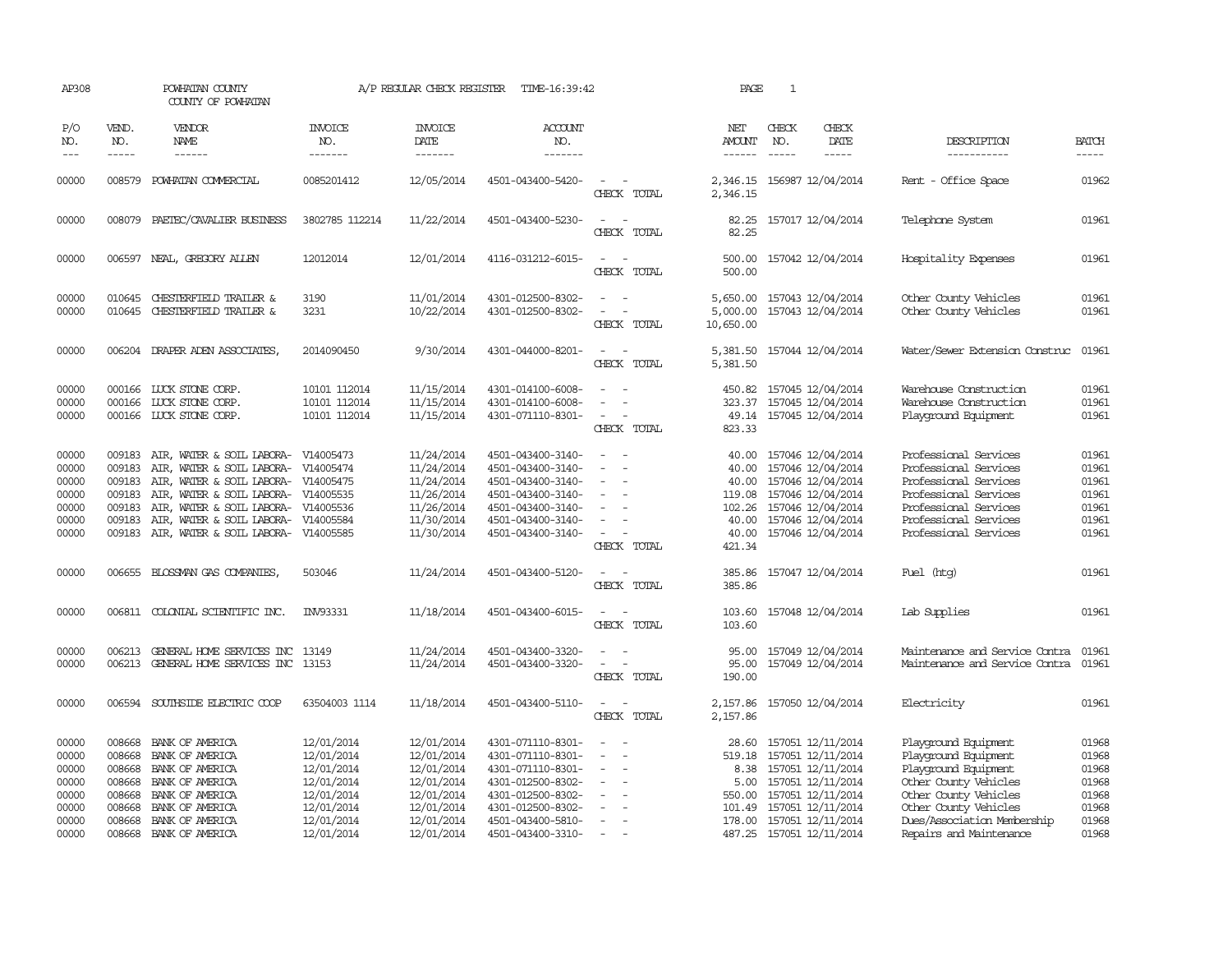| AP308                       |                       | POWHATAN COUNTY<br>COUNTY OF POWHATAN              |                                    | A/P REGULAR CHECK REGISTER                       | TIME-16:39:42                          |                                                                     | PAGE                           | 2                           |                                                     |                                                      |                             |
|-----------------------------|-----------------------|----------------------------------------------------|------------------------------------|--------------------------------------------------|----------------------------------------|---------------------------------------------------------------------|--------------------------------|-----------------------------|-----------------------------------------------------|------------------------------------------------------|-----------------------------|
| P/O<br>NO.<br>$\frac{1}{2}$ | VEND.<br>NO.<br>----- | VENDOR<br>NAME<br>$- - - - - -$                    | <b>INVOICE</b><br>NO.<br>-------   | <b>INVOICE</b><br><b>DATE</b><br>$- - - - - - -$ | <b>ACCOUNT</b><br>NO.<br>-------       |                                                                     | NET<br>AMOUNT<br>$- - - - - -$ | CHECK<br>NO.<br>$- - - - -$ | CHECK<br>DATE<br>-----                              | DESCRIPTION<br>-----------                           | <b>BATCH</b><br>$- - - - -$ |
|                             |                       |                                                    |                                    |                                                  |                                        |                                                                     |                                |                             |                                                     |                                                      |                             |
| 00000<br>00000              | 008668                | 008668 BANK OF AMERICA<br>BANK OF AMERICA          | 12/01/2014<br>12/01/2014           | 12/01/2014<br>12/01/2014                         | 4501-043400-3310-<br>4501-043400-6014- | $\sim$<br>$\equiv$                                                  | 305.26                         |                             | 69.84 157051 12/11/2014<br>157051 12/11/2014        | Repairs and Maintenance<br>Other Operating Supplies  | 01968<br>01968              |
| 00000<br>00000              | 008668<br>008668      | BANK OF AMERICA<br>BANK OF AMERICA                 | 12/01/2014<br>12/01/2014           | 12/01/2014<br>12/01/2014                         | 4501-043400-6014-<br>4501-043400-6014- | $\overline{\phantom{a}}$                                            | 38.70                          |                             | 45.40 157051 12/11/2014<br>157051 12/11/2014        | Other Operating Supplies<br>Other Operating Supplies | 01968<br>01968              |
| 00000                       |                       | 008668 BANK OF AMERICA                             | 12/01/2014                         | 12/01/2014                                       | 4501-043400-6014-                      | $\overline{\phantom{a}}$                                            |                                |                             | 163.25 157051 12/11/2014                            | Other Operating Supplies                             | 01968                       |
| 00000                       | 008668                | BANK OF AMERICA                                    | 12/01/2014                         | 12/01/2014                                       | 4501-043400-3310-                      | $\equiv$                                                            |                                |                             | 130.05 157051 12/11/2014                            | Repairs and Maintenance                              | 01968                       |
| 00000                       | 008668                | BANK OF AMERICA                                    | 12/01/2014                         | 12/01/2014                                       | 4501-043400-3310-                      |                                                                     |                                |                             | 4.99 157051 12/11/2014                              | Repairs and Maintenance                              | 01968                       |
| 00000                       | 008668                | BANK OF AMERICA                                    | 12/01/2014                         | 12/01/2014                                       | 4501-043400-3310-                      | $\equiv$                                                            |                                |                             | 121.39 157051 12/11/2014                            | Repairs and Maintenance                              | 01968                       |
| 00000                       | 008668                | BANK OF AMERICA                                    | 12/01/2014                         | 12/01/2014                                       | 4501-043400-3310-                      | $\equiv$                                                            | 378.00                         |                             | 157051 12/11/2014                                   | Repairs and Maintenance                              | 01968                       |
| 00000                       |                       | 008668 BANK OF AMERICA                             | 12/01/2014                         | 12/01/2014                                       | 4501-043400-6014-                      | $\sim$<br>CHECK TOTAL                                               | 3,364.73                       |                             | 229.95 157051 12/11/2014                            | Other Operating Supplies                             | 01968                       |
| 00000                       | 007325                | RICHMOND OXYGEN CO.                                | 182648                             | 11/30/2014                                       | 4120-032301-6013-                      |                                                                     | 95.00                          |                             | 157100 12/11/2014                                   | Medical Supplies                                     | 01966                       |
| 00000                       |                       | 007325 RICHMOND OXYGEN CO.                         | 184287                             | 11/30/2014                                       | 4120-032301-6013-                      | $\overline{\phantom{a}}$                                            | 275.50                         |                             | 157100 12/11/2014                                   | Medical Supplies                                     | 01966                       |
|                             |                       |                                                    |                                    |                                                  |                                        | CHECK TOTAL                                                         | 370.50                         |                             |                                                     |                                                      |                             |
| 00000                       |                       | 000076 DELL MARKETING L.P.                         | XJK9XX559                          | 11/04/2014                                       | 4116-035500-0002-                      | $\overline{\phantom{a}}$<br>CHECK TOTAL                             | 2,938.27<br>2,938.27           |                             | 157137 12/11/2014                                   | Wireless BD Replace. PSAP Equip                      | 01964                       |
| 00000                       |                       | 010407 WAR MEMORIAL CULTURAL                       | DONATION NOV14                     | 12/03/2014                                       | 4116-083500-8215-                      | CHECK TOTAL                                                         | 100.00<br>100.00               |                             | 157138 12/11/2014                                   | DEQ - Grant for Litter Control 01966                 |                             |
| 00000                       |                       | 010647 BOATWRIGHT, RUTH S.                         | 2014003789003                      | 11/24/2014                                       | 3120-016050-0001-                      | $\sim$<br>$\sim$<br>CHECK TOTAL                                     | 82.76<br>82.76                 |                             | 157139 12/11/2014                                   | Fees for Rescue Transport Serv 01964                 |                             |
| 00000                       |                       | 007310 SOUTHEASTERN EMERGENCY                      | 556168                             | 12/01/2014                                       | 4120-032301-6013-                      | $\sim$<br>$\equiv$                                                  |                                |                             | 768.14 157140 12/11/2014                            | Medical Supplies                                     | 01966                       |
| 00000                       | 007310                | SOUTHEASTERN EMERGENCY                             | 556284                             | 12/02/2014                                       | 4120-032301-6013-                      |                                                                     |                                |                             | 273.49 157140 12/11/2014                            | Medical Supplies                                     | 01966                       |
| 00000                       |                       | 007310 SOUTHEASTERN EMERGENCY                      | 556687                             | 12/04/2014                                       | 4120-032301-6013-                      | $\overline{\phantom{a}}$<br>$\overline{\phantom{a}}$<br>CHECK TOTAL | 1,170.96                       |                             | 129.33 157140 12/11/2014                            | Medical Supplies                                     | 01966                       |
| 00000                       | 006204                | DRAPER ADEN ASSOCIATES,                            | 2014010440                         | 10/31/2014                                       | 4301-044000-8201-                      | CHECK TOTAL                                                         | 4,122.93<br>4,122.93           |                             | 157141 12/11/2014                                   | Water/Sewer Extension Construc                       | 01964                       |
| 00000                       |                       | 010664 PINEY RIDGE CONTRACTING                     | $\mathbf{1}$                       | 11/25/2014                                       | 4301-014100-6008-                      | $\overline{\phantom{a}}$<br>CHECK TOTAL                             | 36,660.00<br>36,660.00         |                             | 157142 12/11/2014                                   | Warehouse Construction                               | 01966                       |
| 00000                       | 006655                | BLOSSMAN GAS COMPANIES,                            | 303736                             | 12/02/2014                                       | 4501-043400-5120-                      |                                                                     | 1,218.39                       |                             | 157143 12/11/2014                                   | Fuel (htg)                                           | 01964                       |
| 00000                       |                       | 006655 BLOSSMAN GAS COMPANIES,                     | 503130                             | 12/02/2014                                       | 4501-043400-5120-                      | $\sim$<br>CHECK TOTAL                                               | 435.59<br>1,653.98             |                             | 157143 12/11/2014                                   | Fuel (htg)                                           | 01964                       |
| 00000                       | 010233                | DEWBERRY ENGINEERS, INC.                           | 1147395                            | 11/21/2014                                       | 501-000200-0008-                       | $\equiv$                                                            |                                |                             | 382.50- 157144 12/11/2014                           | Retainages Payable                                   | 01964                       |
| 00000                       | 010233                | DEWBERRY ENGINEERS, INC.                           | 1147395                            | 11/21/2014                                       | 4501-043400-3140-                      | $\sim$<br>$\overline{\phantom{a}}$<br>CHECK TOTAL                   | 3,442.50                       |                             | 3,825.00 157144 12/11/2014                          | Professional Services                                | 01964                       |
|                             |                       |                                                    |                                    |                                                  |                                        |                                                                     |                                |                             |                                                     |                                                      |                             |
| 00000                       | 000860                | DOMINION VIRGINIA POWER                            | 0998223150 1214                    | 12/03/2014                                       | 4501-043400-5110-                      |                                                                     | 216.05                         |                             | 157145 12/11/2014                                   | Electricity                                          | 01964                       |
| 00000<br>00000              | 000860<br>000860      | DOMINION VIRGINIA POWER<br>DOMINION VIRGINIA POWER | 1875198911 1214<br>3085476897 1214 | 12/04/2014<br>12/03/2014                         | 4501-043400-5110-<br>4501-043400-5110- | $\overline{\phantom{a}}$<br>$\sim$                                  |                                |                             | 64.35 157145 12/11/2014<br>239.10 157145 12/11/2014 | Electricity<br>Electricity                           | 01964<br>01964              |
| 00000                       | 000860                | DOMINION VIRGINIA POWER                            | 6656300552 1214                    | 12/03/2014                                       | 4501-043400-5110-                      |                                                                     | 451.83                         |                             | 157145 12/11/2014                                   | Electricity                                          | 01964                       |
| 00000                       | 000860                | DOMINION VIRGINIA POWER                            | 7897055856 1214                    | 12/03/2014                                       | 4501-043400-5110-                      |                                                                     | 2,434.59                       |                             | 157145 12/11/2014                                   | Electricity                                          | 01964                       |
| 00000                       | 000860                | DOMINION VIRGINIA POWER                            | 9052426195 1214                    | 12/03/2014                                       | 4501-043400-5110-                      |                                                                     |                                |                             | 145.97 157145 12/11/2014                            | Electricity                                          | 01964                       |
|                             |                       |                                                    |                                    |                                                  |                                        | CHECK TOTAL                                                         | 3,551.89                       |                             |                                                     |                                                      |                             |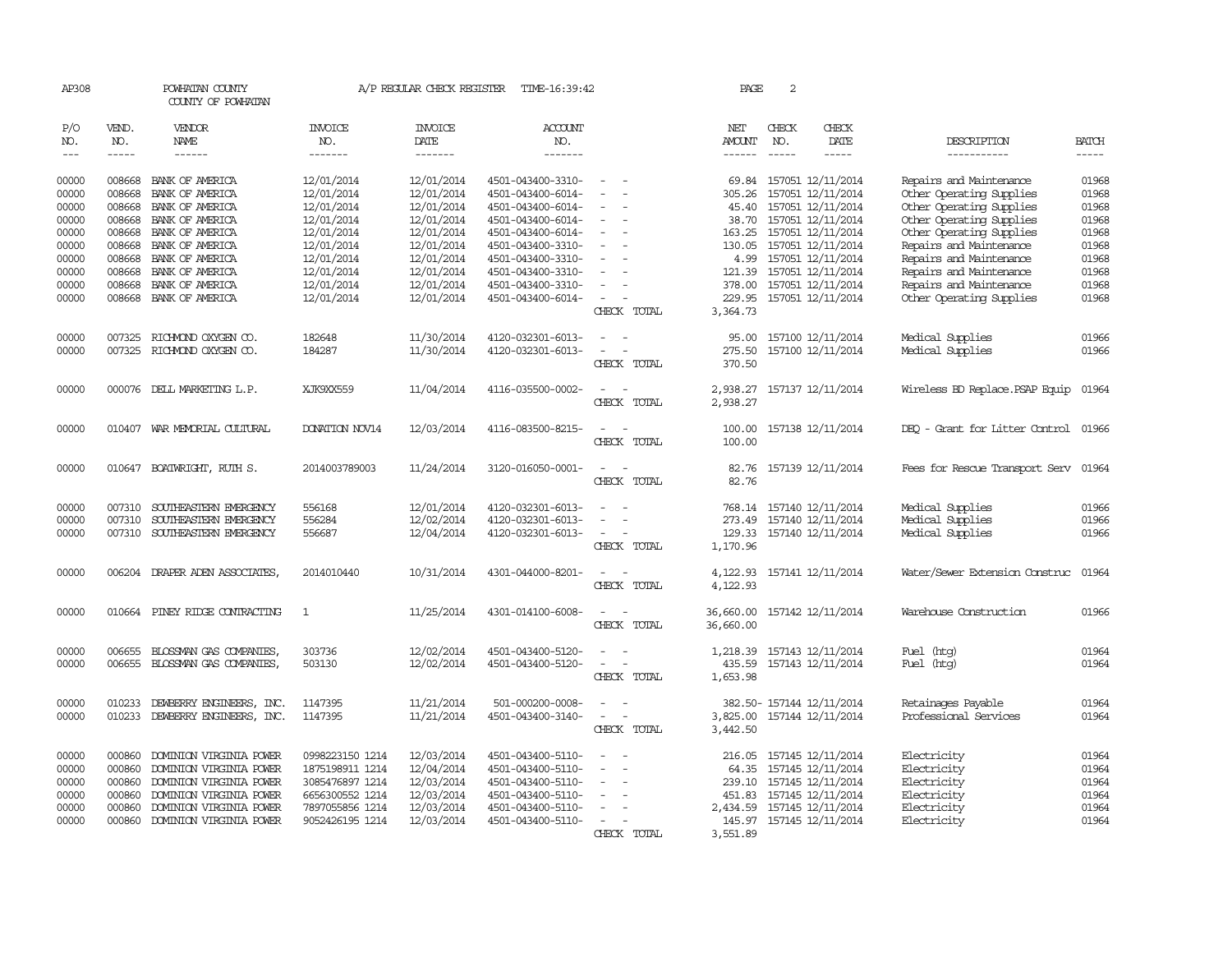| AP308               |                                                                                                                                                                                                                                                                                                                                                                                                                                                                         | POWHATAN COUNTY<br>COUNTY OF POWHATAN      | A/P REGULAR CHECK REGISTER       | TIME-16:39:42                     | PAGE                             | 3                                      |               |                               |                            |                                      |                                                                                                                                                                                                                                                                                                                                                                                                                                                                         |
|---------------------|-------------------------------------------------------------------------------------------------------------------------------------------------------------------------------------------------------------------------------------------------------------------------------------------------------------------------------------------------------------------------------------------------------------------------------------------------------------------------|--------------------------------------------|----------------------------------|-----------------------------------|----------------------------------|----------------------------------------|---------------|-------------------------------|----------------------------|--------------------------------------|-------------------------------------------------------------------------------------------------------------------------------------------------------------------------------------------------------------------------------------------------------------------------------------------------------------------------------------------------------------------------------------------------------------------------------------------------------------------------|
| P/O<br>NO.<br>$---$ | VEND.<br>NO.<br>$\begin{tabular}{ccccc} \multicolumn{2}{c }{\multicolumn{2}{c }{\multicolumn{2}{c }{\multicolumn{2}{c}}{\hspace{-2.2cm}}}} \multicolumn{2}{c }{\multicolumn{2}{c }{\hspace{-2.2cm}}\hline} \multicolumn{2}{c }{\hspace{-2.2cm}}\hline \multicolumn{2}{c }{\hspace{-2.2cm}}\hline \multicolumn{2}{c }{\hspace{-2.2cm}}\hline \multicolumn{2}{c }{\hspace{-2.2cm}}\hline \multicolumn{2}{c }{\hspace{-2.2cm}}\hline \multicolumn{2}{c }{\hspace{-2.2cm}}$ | <b>VENDOR</b><br>NAME<br>------            | <b>INVOICE</b><br>NO.<br>------- | <b>INVOICE</b><br>DATE<br>------- | <b>ACCOUNT</b><br>NO.<br>------- |                                        | NET<br>AMOUNT | CHECK<br>NO.<br>$\frac{1}{2}$ | CHECK<br>DATE              | DESCRIPTION<br>-----------           | <b>BATCH</b><br>$\begin{tabular}{ccccc} \multicolumn{2}{c }{\multicolumn{2}{c }{\multicolumn{2}{c }{\multicolumn{2}{c}}{\hspace{-2.2cm}}}} \multicolumn{2}{c }{\multicolumn{2}{c }{\hspace{-2.2cm}}\hline} \multicolumn{2}{c }{\hspace{-2.2cm}}\hline \multicolumn{2}{c }{\hspace{-2.2cm}}\hline \multicolumn{2}{c }{\hspace{-2.2cm}}\hline \multicolumn{2}{c }{\hspace{-2.2cm}}\hline \multicolumn{2}{c }{\hspace{-2.2cm}}\hline \multicolumn{2}{c }{\hspace{-2.2cm}}$ |
| 00000               |                                                                                                                                                                                                                                                                                                                                                                                                                                                                         | 008381 JAMES RIVER PETROLEUM               | 70E                              | 12/04/2014                        | 4501-043400-6008-                | $\sim$<br>$\sim$                       |               |                               | 161.51 157146 12/11/2014   | Gas/Grease/Oil/Vehicle Repairs 01964 |                                                                                                                                                                                                                                                                                                                                                                                                                                                                         |
|                     |                                                                                                                                                                                                                                                                                                                                                                                                                                                                         |                                            |                                  |                                   |                                  | CHECK TOTAL                            | 161.51        |                               |                            |                                      |                                                                                                                                                                                                                                                                                                                                                                                                                                                                         |
| 00000               |                                                                                                                                                                                                                                                                                                                                                                                                                                                                         | 001940 STANDBY SYSTEMS, INC.               | 11142208                         | 11/28/2014                        | 4501-043400-3320-                | $\sim$ $ -$                            |               |                               | 153.00 157147 12/11/2014   | Maintenance and Service Contra 01966 |                                                                                                                                                                                                                                                                                                                                                                                                                                                                         |
| 00000               | 001940                                                                                                                                                                                                                                                                                                                                                                                                                                                                  | STANDBY SYSTEMS, INC.                      | 11142211                         | 11/28/2014                        | 4501-043400-3320-                | $\overline{\phantom{a}}$<br>$\sim$     | 160.00        |                               | 157147 12/11/2014          | Maintenance and Service Contra       | 01966                                                                                                                                                                                                                                                                                                                                                                                                                                                                   |
| 00000               | 001940                                                                                                                                                                                                                                                                                                                                                                                                                                                                  | STANDBY SYSTEMS, INC.                      | 12142215                         | 12/03/2014                        | 4501-043400-3320-                |                                        |               |                               | 160.00 157147 12/11/2014   | Maintenance and Service Contra       | 01966                                                                                                                                                                                                                                                                                                                                                                                                                                                                   |
| 00000               |                                                                                                                                                                                                                                                                                                                                                                                                                                                                         | 001940 STANDBY SYSTEMS, INC.               | 12142216                         | 12/03/2014                        | 4501-043400-3320-                | $\overline{\phantom{a}}$               |               |                               | 153.00 157147 12/11/2014   | Maintenance and Service Contra       | 01966                                                                                                                                                                                                                                                                                                                                                                                                                                                                   |
| 00000               | 001940                                                                                                                                                                                                                                                                                                                                                                                                                                                                  | STANDBY SYSTEMS, INC.                      | 12142217                         | 12/03/2014                        | 4501-043400-3320-                | $\overline{\phantom{a}}$               | 150.00        |                               | 157147 12/11/2014          | Maintenance and Service Contra 01966 |                                                                                                                                                                                                                                                                                                                                                                                                                                                                         |
| 00000               |                                                                                                                                                                                                                                                                                                                                                                                                                                                                         | 001940 STANDBY SYSTEMS, INC.               | 12142218                         | 12/03/2014                        | 4501-043400-3320-                | $\sim$ $-$                             |               |                               | 160.00 157147 12/11/2014   | Maintenance and Service Contra 01966 |                                                                                                                                                                                                                                                                                                                                                                                                                                                                         |
|                     |                                                                                                                                                                                                                                                                                                                                                                                                                                                                         |                                            |                                  |                                   |                                  | CHECK TOTAL                            | 936.00        |                               |                            |                                      |                                                                                                                                                                                                                                                                                                                                                                                                                                                                         |
| 00000               | 006722                                                                                                                                                                                                                                                                                                                                                                                                                                                                  | SYDNOR HYDRO INC.                          | 31333                            | 12/01/2014                        | 4501-043400-3320-                |                                        | 638.00        |                               | 157148 12/11/2014          | Maintenance and Service Contra 01966 |                                                                                                                                                                                                                                                                                                                                                                                                                                                                         |
|                     |                                                                                                                                                                                                                                                                                                                                                                                                                                                                         |                                            |                                  |                                   |                                  | CHECK TOTAL                            | 638.00        |                               |                            |                                      |                                                                                                                                                                                                                                                                                                                                                                                                                                                                         |
| 00000               |                                                                                                                                                                                                                                                                                                                                                                                                                                                                         | 007843 TENCARVA MACHINERY CO.              | W12800                           | 11/25/2014                        | 4501-043400-3320-                | $\sim$<br>$\sim$                       | 850.00        |                               | 157149 12/11/2014          | Maintenance and Service Contra 01966 |                                                                                                                                                                                                                                                                                                                                                                                                                                                                         |
|                     |                                                                                                                                                                                                                                                                                                                                                                                                                                                                         |                                            |                                  |                                   |                                  | CHECK TOTAL                            | 850.00        |                               |                            |                                      |                                                                                                                                                                                                                                                                                                                                                                                                                                                                         |
| 00000               |                                                                                                                                                                                                                                                                                                                                                                                                                                                                         | 006837 USA BLUE BOOK                       | 803781                           | 11/19/2014                        | 4501-043400-3310-                | $\overline{\phantom{a}}$<br>$\sim$     | 210.92        |                               | 157150 12/11/2014          | Repairs and Maintenance              | 01966                                                                                                                                                                                                                                                                                                                                                                                                                                                                   |
|                     |                                                                                                                                                                                                                                                                                                                                                                                                                                                                         |                                            |                                  |                                   |                                  | CHECK TOTAL                            | 210.92        |                               |                            |                                      |                                                                                                                                                                                                                                                                                                                                                                                                                                                                         |
| 00000               |                                                                                                                                                                                                                                                                                                                                                                                                                                                                         | 007415 VIRGINIA UTILITY                    | 11140328                         | 11/30/2014                        | 4501-043400-3140-                | $\sim$ $\sim$                          |               |                               | 26.25 157151 12/11/2014    | Professional Services                | 01966                                                                                                                                                                                                                                                                                                                                                                                                                                                                   |
|                     |                                                                                                                                                                                                                                                                                                                                                                                                                                                                         |                                            |                                  |                                   |                                  | CHECK TOTAL                            | 26.25         |                               |                            |                                      |                                                                                                                                                                                                                                                                                                                                                                                                                                                                         |
| 00000               |                                                                                                                                                                                                                                                                                                                                                                                                                                                                         | 006940 APCO INTERNATIONAL, INC.            | 13644                            | 2/18/2014                         | 4116-031211-8107-                | $\sim$<br>$\sim$                       |               |                               | 4,034.54 157374 12/19/2014 | Capital Outlay                       | 01971                                                                                                                                                                                                                                                                                                                                                                                                                                                                   |
| 00000               |                                                                                                                                                                                                                                                                                                                                                                                                                                                                         | 006940 APCO INTERNATIONAL, INC.            | 16843                            | 12/03/2014                        | 4116-031211-8107-                | $\overline{\phantom{a}}$<br>$\sim$     |               |                               | 9,703.13 157374 12/19/2014 | Capital Outlay                       | 01971                                                                                                                                                                                                                                                                                                                                                                                                                                                                   |
|                     |                                                                                                                                                                                                                                                                                                                                                                                                                                                                         |                                            |                                  |                                   |                                  | CHECK TOTAL                            | 13,737.67     |                               |                            |                                      |                                                                                                                                                                                                                                                                                                                                                                                                                                                                         |
| 00000               |                                                                                                                                                                                                                                                                                                                                                                                                                                                                         | 007509 ECK SUPPLY CO.                      | 13199383                         | 12/03/2014                        | 4116-035500-0002-                | $\sim$ $\sim$                          |               |                               | 269.10 157375 12/19/2014   | Wireless BD Replace.PSAP Equip       | 01969                                                                                                                                                                                                                                                                                                                                                                                                                                                                   |
|                     |                                                                                                                                                                                                                                                                                                                                                                                                                                                                         |                                            |                                  |                                   |                                  | CHECK TOTAL                            | 269.10        |                               |                            |                                      |                                                                                                                                                                                                                                                                                                                                                                                                                                                                         |
| 00000               |                                                                                                                                                                                                                                                                                                                                                                                                                                                                         | 007450 THOMSON REUTERS -                   | 830820094                        | 11/30/2014                        | 4116-021100-6012-                |                                        | 363.20        |                               | 157376 12/19/2014          | Law Library Expenses                 | 01971                                                                                                                                                                                                                                                                                                                                                                                                                                                                   |
|                     |                                                                                                                                                                                                                                                                                                                                                                                                                                                                         |                                            |                                  |                                   |                                  | CHECK TOTAL                            | 363.20        |                               |                            |                                      |                                                                                                                                                                                                                                                                                                                                                                                                                                                                         |
| 00000               |                                                                                                                                                                                                                                                                                                                                                                                                                                                                         | 010672 DEPARIMENT OF MEDICAL               | 2014006982004                    | 5/29/2014                         | 3120-016050-0001-                | $\sim$ $\sim$                          | 83.68         |                               | 157377 12/19/2014          | Fees for Rescue Transport Serv 01971 |                                                                                                                                                                                                                                                                                                                                                                                                                                                                         |
|                     |                                                                                                                                                                                                                                                                                                                                                                                                                                                                         |                                            |                                  |                                   |                                  | CHECK TOTAL                            | 83.68         |                               |                            |                                      |                                                                                                                                                                                                                                                                                                                                                                                                                                                                         |
| 00000               |                                                                                                                                                                                                                                                                                                                                                                                                                                                                         | 009639 EMS MANAGEMENT &                    | 23287                            | 11/30/2014                        | 4120-032300-5845-                | $\sim$ $\sim$                          |               |                               | 1,101.50 157378 12/19/2014 | EMS Transport Third Party Bill 01969 |                                                                                                                                                                                                                                                                                                                                                                                                                                                                         |
|                     |                                                                                                                                                                                                                                                                                                                                                                                                                                                                         |                                            |                                  |                                   |                                  | CHECK TOTAL                            | 1,101.50      |                               |                            |                                      |                                                                                                                                                                                                                                                                                                                                                                                                                                                                         |
|                     |                                                                                                                                                                                                                                                                                                                                                                                                                                                                         |                                            |                                  |                                   |                                  |                                        |               |                               |                            |                                      |                                                                                                                                                                                                                                                                                                                                                                                                                                                                         |
| 00000               | 010673                                                                                                                                                                                                                                                                                                                                                                                                                                                                  | VIRGINIA MEDICAL ASSIST                    | 2012-010023                      | 7/02/2012                         | 3120-016050-0001-                | $\overline{\phantom{a}}$               |               |                               | 174.90 157379 12/19/2014   | Fees for Rescue Transport Serv 01971 |                                                                                                                                                                                                                                                                                                                                                                                                                                                                         |
| 00000               |                                                                                                                                                                                                                                                                                                                                                                                                                                                                         | 010673 VIRGINIA MEDICAL ASSIST             | 2012-015547                      | 10/12/2012                        | 3120-016050-0001-                | $\sim$ $ -$<br>CHECK TOTAL             | 262.81        |                               | 87.91 157379 12/19/2014    | Fees for Rescue Transport Serv 01971 |                                                                                                                                                                                                                                                                                                                                                                                                                                                                         |
|                     |                                                                                                                                                                                                                                                                                                                                                                                                                                                                         |                                            |                                  |                                   |                                  |                                        |               |                               |                            |                                      |                                                                                                                                                                                                                                                                                                                                                                                                                                                                         |
| 00000               |                                                                                                                                                                                                                                                                                                                                                                                                                                                                         | 000166 LUCK STONE CORP.                    | 100272182                        | 11/30/2014                        | 4301-014100-6008-                | $\sim$ $ \sim$                         | 515.18        |                               | 157380 12/19/2014          | Warehouse Construction               | 01969                                                                                                                                                                                                                                                                                                                                                                                                                                                                   |
|                     |                                                                                                                                                                                                                                                                                                                                                                                                                                                                         |                                            |                                  |                                   |                                  | CHECK TOTAL                            | 515.18        |                               |                            |                                      |                                                                                                                                                                                                                                                                                                                                                                                                                                                                         |
| 00000               | 001250                                                                                                                                                                                                                                                                                                                                                                                                                                                                  | POWHATAN AUTO & TRACTOR                    | 327202 (VAN)                     | 11/06/2014                        | 4301-012500-8302-                | $\overline{\phantom{a}}$               | 59.99         |                               | 157381 12/19/2014          | Other County Vehicles                | 01970                                                                                                                                                                                                                                                                                                                                                                                                                                                                   |
| 00000               |                                                                                                                                                                                                                                                                                                                                                                                                                                                                         | 001250 POWHATAN AUTO & TRACTOR             | 327203                           | 11/06/2014                        | 4301-012500-8302-                | $\sim$ $-$<br>$\overline{\phantom{a}}$ |               |                               | 2.99 157381 12/19/2014     | Other County Vehicles                | 01970                                                                                                                                                                                                                                                                                                                                                                                                                                                                   |
|                     |                                                                                                                                                                                                                                                                                                                                                                                                                                                                         |                                            |                                  |                                   |                                  | CHECK TOTAL                            | 62.98         |                               |                            |                                      |                                                                                                                                                                                                                                                                                                                                                                                                                                                                         |
| 00000               |                                                                                                                                                                                                                                                                                                                                                                                                                                                                         | 009183 AIR, WATER & SOIL LABORA- V14005771 |                                  | 12/10/2014                        | 4501-043400-3140-                | $\sim$                                 |               |                               | 119.08 157382 12/19/2014   | Professional Services                | 01969                                                                                                                                                                                                                                                                                                                                                                                                                                                                   |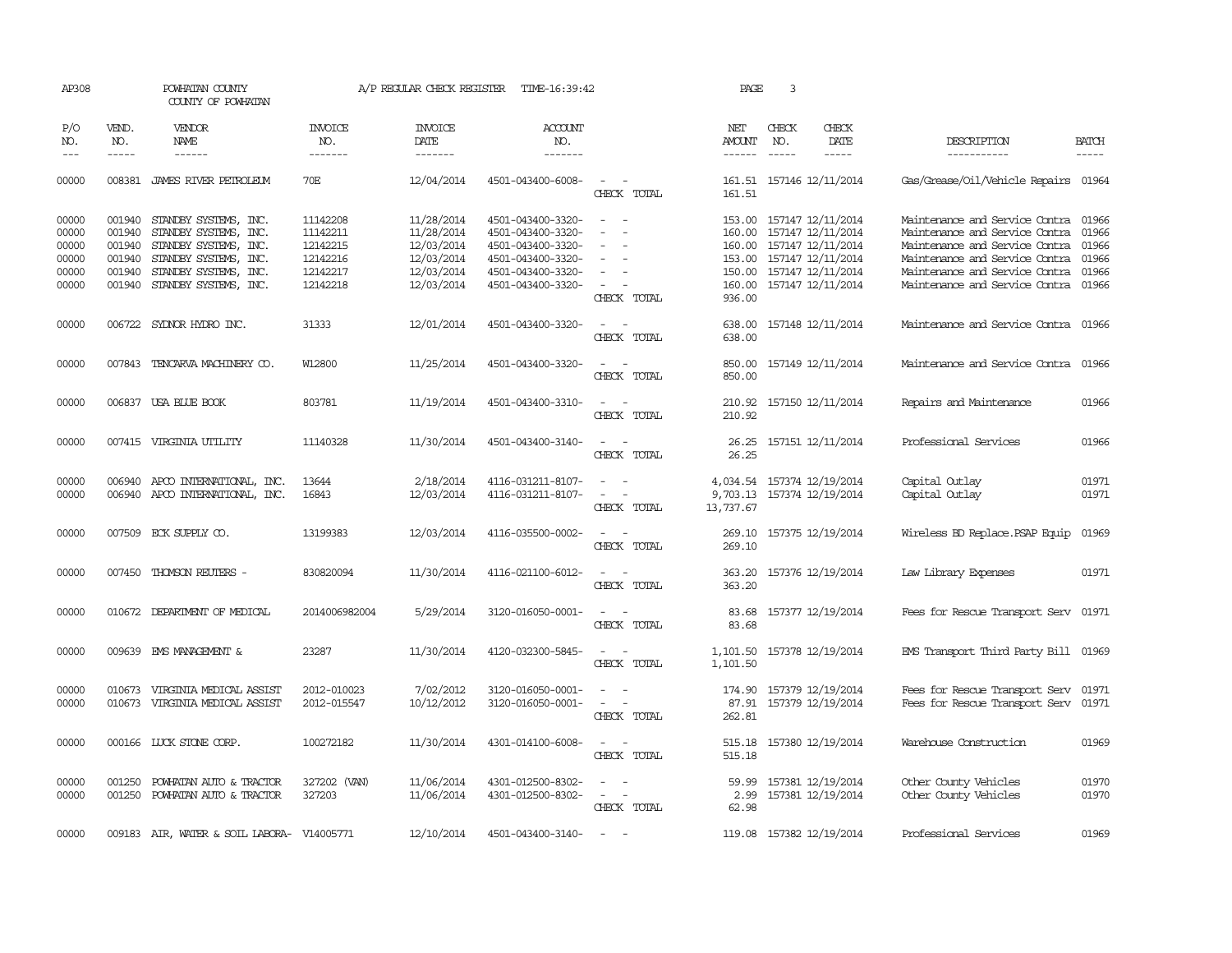| AP308          |                  | POWHATAN COUNTY<br>COUNTY OF POWHATAN                  |                        | A/P REGULAR CHECK REGISTER    | TIME-16:39:42                          | PAGE                                              | 4                    |               |                                        |                                                |                |
|----------------|------------------|--------------------------------------------------------|------------------------|-------------------------------|----------------------------------------|---------------------------------------------------|----------------------|---------------|----------------------------------------|------------------------------------------------|----------------|
| P/O<br>NO.     | VEND.<br>NO.     | <b>VENDOR</b><br>NAME                                  | <b>INVOICE</b><br>NO.  | <b>INVOICE</b><br><b>DATE</b> | <b>ACCOUNT</b><br>NO.                  |                                                   | NET<br><b>AMOUNT</b> | CHECK<br>NO.  | CHECK<br>DATE                          | DESCRIPTION                                    | <b>BATCH</b>   |
| $---$          |                  | $- - - - - -$                                          | -------                | -------                       | -------                                |                                                   | $- - - - - -$        | $\frac{1}{2}$ | -----                                  | -----------                                    | $- - - - -$    |
| 00000<br>00000 | 009183<br>009183 | AIR, WATER & SOIL LABORA-<br>AIR, WATER & SOIL LABORA- | V14005772<br>V14005773 | 12/10/2014<br>12/10/2014      | 4501-043400-3140-<br>4501-043400-3140- |                                                   | 102.26<br>314.21     |               | 157382 12/19/2014<br>157382 12/19/2014 | Professional Services<br>Professional Services | 01969<br>01969 |
| 00000          | 009183           | AIR, WATER & SOIL LABORA- V14005774                    |                        | 12/10/2014                    | 4501-043400-3140-                      | $\overline{\phantom{a}}$                          | 40.00                |               | 157382 12/19/2014                      | Professional Services                          | 01969          |
| 00000          | 009183           | AIR, WATER & SOIL LABORA- V14005775                    |                        | 12/10/2014                    | 4501-043400-3140-                      | $\equiv$                                          | 40.00                |               | 157382 12/19/2014                      | Professional Services                          | 01969          |
| 00000          | 009183           | AIR, WATER & SOIL LABORA- V14005776                    |                        | 12/10/2014                    | 4501-043400-3140-                      |                                                   | 40.00                |               | 157382 12/19/2014                      | Professional Services                          | 01969          |
| 00000          |                  | 009183 AIR, WATER & SOIL LABORA- V14005811             |                        | 12/11/2014                    | 4501-043400-3140-                      | $\overline{\phantom{a}}$<br>CHECK TOTAL           | 254.92<br>910.47     |               | 157382 12/19/2014                      | Professional Services                          | 01969          |
| 00000          |                  | 007436 AQUA VIRGINIA, INC.                             | 1188328 12/9/14        | 12/09/2014                    | 4501-043400-5130-                      | $\sim$ $ \sim$<br>CHECK TOTAL                     | 16.33<br>16.33       |               | 157383 12/19/2014                      | Water                                          | 01969          |
| 00000          |                  | 009944 BELTON, SR., AVERY SHABAR                       | 991058                 | 12/12/2014                    | 4501-043400-3320-                      | $\sim$ $\sim$<br>CHECK TOTAL                      | 600.00<br>600.00     |               | 157384 12/19/2014                      | Maintenance and Service Contra                 | 01969          |
|                |                  |                                                        |                        |                               |                                        |                                                   |                      |               |                                        |                                                |                |
| 00000          | 006655           | BLOSSMAN GAS COMPANIES,                                | 503207                 | 12/09/2014                    | 4501-043400-5120-                      |                                                   | 527.79               |               | 157385 12/19/2014                      | Fuel (htg)                                     | 01969          |
| 00000          | 006655           | BLOSSMAN GAS COMPANIES,                                | 66060                  | 12/02/2014                    | 4501-043400-6008-                      | $\sim$<br>$\overline{\phantom{a}}$<br>CHECK TOTAL | 10.96<br>538.75      |               | 157385 12/19/2014                      | Gas/Grease/Oil/Vehicle Repairs                 | 01969          |
| 00000          |                  | 009245 INNOVATIVE BIO                                  | 0112014                | 12/06/2014                    | 4501-043400-3320-                      | $\sim$<br>$\sim$<br>CHECK TOTAL                   | 2,850.00<br>2,850.00 |               | 157386 12/19/2014                      | Maintenance and Service Contra                 | 01969          |
| 00000          |                  | 008294 POWHATAN COUNTY PUBLIC                          | PAPER 12162014         | 12/16/2014                    | 4501-043400-6001-                      | CHECK TOTAL                                       | 23.46<br>23.46       |               | 157387 12/19/2014                      | Office Supplies                                | 01970          |
| 00000          | 009055           | <b>QUANTUM CONTROLS, INC.</b>                          | 12044                  | 12/09/2014                    | 4501-043400-3320-                      | $\sim$<br>CHECK TOTAL                             | 1,312.00<br>1,312.00 |               | 157388 12/19/2014                      | Maintenance and Service Contra                 | 01970          |
| 00000          |                  | 000780 CUILL CORPORATION                               | 8456980                | 12/05/2014                    | 4501-043400-6001-                      | $\sim$<br>$\sim$<br>CHECK TOTAL                   | 45.49<br>45.49       |               | 157389 12/19/2014                      | Office Supplies                                | 01971          |
| 00000          | 008140           | VERIZON                                                | 0401104442 1214        | 11/28/2014                    | 4501-043400-5260-                      |                                                   | 419.36               |               | 157390 12/19/2014                      | Internet Services                              | 01970          |
| 00000          |                  | 008140 VERIZON                                         | 0401104444 1214        | 11/28/2014                    | 4501-043400-5260-                      | $\overline{\phantom{a}}$<br>CHECK TOTAL           | 291.85<br>711.21     |               | 157390 12/19/2014                      | Internet Services                              | 01970          |
| 00000          | 008126           | VERIZON WIRELESS                                       | 9736416851             | 12/01/2014                    | 4501-043400-5250-                      |                                                   | 49.62                |               | 157391 12/19/2014                      | Cell Phones                                    | 01970          |
| 00000          | 008126           | VERIZON WIRELESS                                       | 9736672327             | 12/06/2014                    | 4501-043400-5260-                      | $\overline{\phantom{a}}$<br>CHECK TOTAL           | 20.01<br>69.63       |               | 157391 12/19/2014                      | Internet Services                              | 01970          |
| 00000          |                  | 008710 VIRGINIA BUSINESS SYSTEMS                       | 16223470               | 12/02/2014                    | 4501-043400-3320-                      | CHECK TOTAL                                       | 248.90<br>248.90     |               | 157392 12/19/2014                      | Maintenance and Service Contra                 | 01971          |
| 00000          |                  | 000076 DELL MARKETING L.P.                             | XJM2P9FF7              | 12/12/2014                    | 4116-035500-0002-                      | CHECK TOTAL                                       | 5,893.26<br>5,893.26 |               | 157451 12/23/2014                      | Wireless BD Replace. PSAP Equip                | 01973          |
| 00000          |                  | 010680 ACCENT COST CONTAINMENT                         | 2014-002665-003        | 9/25/2014                     | 3120-016050-0001-                      | CHECK TOTAL                                       | 491.09<br>491.09     |               | 157452 12/23/2014                      | Fees for Rescue Transport Serv 01973           |                |
| 00000          |                  | 007147 DRAPER ADEN ASSOCIATES,                         | 2014110128             | 11/30/2014                    | 4301-044000-8201-                      |                                                   | 546.00               |               | 157453 12/23/2014                      | Water/Sewer Extension Construc                 | 01973          |
| 00000          |                  | 007147 DRAPER ADEN ASSOCIATES,                         | 2014110377             | 11/30/2014                    | 4301-044000-8201-                      | $\overline{\phantom{a}}$                          | 54.10                |               | 157453 12/23/2014                      | Water/Sewer Extension Construc 01973           |                |
|                |                  |                                                        |                        |                               |                                        | CHECK TOTAL                                       | 600.10               |               |                                        |                                                |                |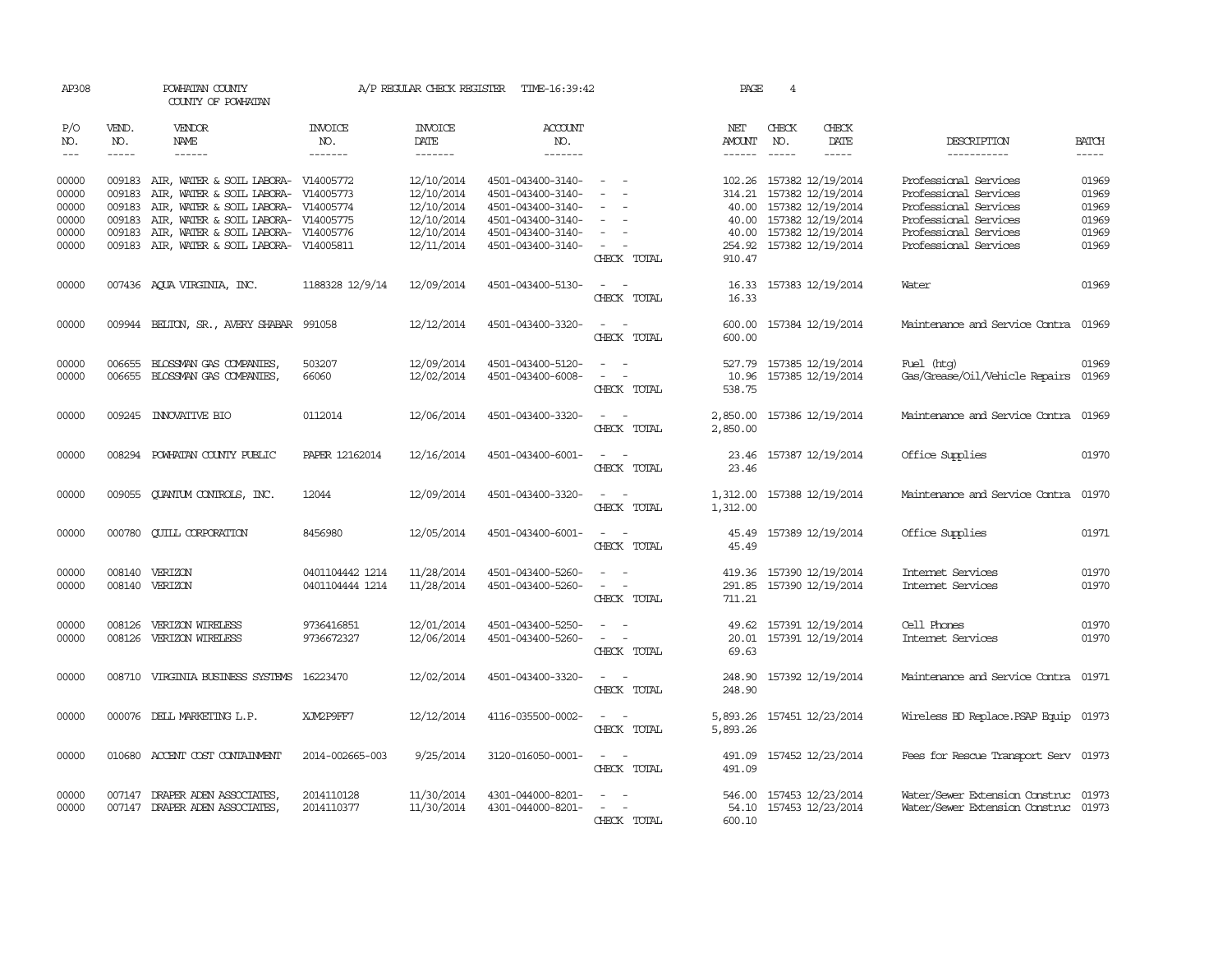| AP308                                     |                                      | POWHATAN COUNTY<br>COUNTY OF POWHATAN                                                                                                                                                        |                                      | A/P REGULAR CHECK REGISTER                                         | TIME-16:39:42                                                                                         |                                                                                                                                                                                       | PAGE                           | 5            |                                                                                                                                |                                                                                                                                          |                                           |
|-------------------------------------------|--------------------------------------|----------------------------------------------------------------------------------------------------------------------------------------------------------------------------------------------|--------------------------------------|--------------------------------------------------------------------|-------------------------------------------------------------------------------------------------------|---------------------------------------------------------------------------------------------------------------------------------------------------------------------------------------|--------------------------------|--------------|--------------------------------------------------------------------------------------------------------------------------------|------------------------------------------------------------------------------------------------------------------------------------------|-------------------------------------------|
| P/O<br>NO.<br>$---$                       | VEND.<br>NO.<br>$- - - - -$          | VENDOR<br><b>NAME</b><br>$- - - - - -$                                                                                                                                                       | INVOICE<br>NO.<br>-------            | <b>INVOICE</b><br>DATE<br>-------                                  | <b>ACCOUNT</b><br>NO.<br>-------                                                                      |                                                                                                                                                                                       | NET<br>AMOUNT<br>$- - - - - -$ | CHECK<br>NO. | CHECK<br>DATE<br>$- - - - -$                                                                                                   | DESCRIPTION<br>-----------                                                                                                               | <b>BATCH</b><br>-----                     |
| 00000                                     | 006585                               | ELECTRICAL CONNECTION                                                                                                                                                                        | 3457                                 | 12/13/2014                                                         | 4301-014500-0001-                                                                                     | $\sim$<br>CHECK TOTAL                                                                                                                                                                 | 3,900.00                       |              | 3,900.00 157454 12/23/2014                                                                                                     | Facility Improvements                                                                                                                    | 01973                                     |
| 00000                                     |                                      | 008255 LANCASTER MASONRY, INC.                                                                                                                                                               | <b>MORTAR REPAIRS</b>                | 12/18/2014                                                         | 4301-014500-0001-                                                                                     | $\frac{1}{2} \left( \frac{1}{2} \right) \left( \frac{1}{2} \right) = \frac{1}{2} \left( \frac{1}{2} \right)$<br>CHECK TOTAL                                                           | 569.42                         |              | 569.42 157455 12/23/2014                                                                                                       | Facility Improvements                                                                                                                    | 01973                                     |
| 00000                                     |                                      | 000620 R.C. GOODWYN & SONS, INC 653546                                                                                                                                                       |                                      | 12/11/2014                                                         | 4301-012500-8302-                                                                                     | $\sim$ $ \sim$<br>CHECK TOTAL                                                                                                                                                         | 27.80                          |              | 27.80 157456 12/23/2014                                                                                                        | Other County Vehicles                                                                                                                    | 01973                                     |
| 00000<br>00000                            |                                      | 006551 YARD WORKS, LLC<br>006551 YARD WORKS, LLC                                                                                                                                             | 9252278-IN<br>9252581-IN             | 11/10/2014<br>11/12/2014                                           | 4301-071110-8301-<br>4301-071110-8301-                                                                | $\omega_{\rm{max}}$ and $\omega_{\rm{max}}$<br>$\omega_{\rm{max}}$ and $\omega_{\rm{max}}$<br>CHECK TOTAL                                                                             | 56.00<br>112.00                |              | 56.00 157457 12/23/2014<br>157457 12/23/2014                                                                                   | Playground Equipment<br>Playground Equipment                                                                                             | 01973<br>01973                            |
| 00000<br>00000<br>00000<br>00000<br>00000 | 009183<br>009183<br>009183<br>009183 | AIR, WATER & SOIL LABORA- V14005867<br>AIR, WATER & SOIL LABORA- V14005868<br>AIR, WATER & SOIL LABORA- V14005869<br>AIR, WATER & SOIL LABORA- V14005870<br>009183 AIR, WATER & SOIL LABORA- | V14005871                            | 12/17/2014<br>12/17/2014<br>12/17/2014<br>12/17/2014<br>12/17/2014 | 4501-043400-3140-<br>4501-043400-3140-<br>4501-043400-3140-<br>4501-043400-3140-<br>4501-043400-3140- | $\frac{1}{2} \left( \frac{1}{2} \right) \left( \frac{1}{2} \right) = \frac{1}{2} \left( \frac{1}{2} \right)$<br>$\sim$<br>$\sim$<br>$\overline{\phantom{a}}$<br>$\sim$<br>CHECK TOTAL | 119.08<br>341.34               |              | 157458 12/23/2014<br>102.26 157458 12/23/2014<br>40.00 157458 12/23/2014<br>40.00 157458 12/23/2014<br>40.00 157458 12/23/2014 | Professional Services<br>Professional Services<br>Professional Services<br>Professional Services<br>Professional Services                | 01973<br>01973<br>01973<br>01973<br>01973 |
| 00000                                     |                                      | 006655 BLOSSMAN GAS COMPANIES,                                                                                                                                                               | 503348                               | 12/18/2014                                                         | 4501-043400-5120-                                                                                     | $\overline{\phantom{a}}$<br>CHECK TOTAL                                                                                                                                               | 794.48<br>794.48               |              | 157459 12/23/2014                                                                                                              | Fuel (htg)                                                                                                                               | 01973                                     |
| 00000                                     |                                      | 007147 DRAPER ADEN ASSOCIATES,                                                                                                                                                               | 2014110428                           | 11/30/2014                                                         | 4501-043400-3140-                                                                                     | $\sim$ $\sim$<br>CHECK TOTAL                                                                                                                                                          | 1,075.00<br>1,075.00           |              | 157460 12/23/2014                                                                                                              | Professional Services                                                                                                                    | 01973                                     |
| 00000<br>00000                            |                                      | 006213 GENERAL HOME SERVICES INC 13268<br>006213 GENERAL HOME SERVICES INC 13270                                                                                                             |                                      | 12/16/2014<br>12/16/2014                                           | 4501-043400-3320-<br>4501-043400-3320-                                                                | $\sim$ $ \sim$<br>$\sim$<br>CHECK TOTAL                                                                                                                                               | 95.00<br>95.00<br>190.00       |              | 157461 12/23/2014<br>157461 12/23/2014                                                                                         | Maintenance and Service Contra 01973<br>Maintenance and Service Contra                                                                   | 01973                                     |
| 00000                                     |                                      | 007962 PITNEY BOWES GLOBAL                                                                                                                                                                   | 3157666 DEC12                        | 12/13/2014                                                         | 4501-043400-3320-                                                                                     | $\sim$ $ \sim$<br>CHECK TOTAL                                                                                                                                                         | 39.80<br>39.80                 |              | 157462 12/23/2014                                                                                                              | Maintenance and Service Contra 01973                                                                                                     |                                           |
| 00000<br>00000                            |                                      | 000620 R. C. GOODWYN & SONS, INC<br>000620 R. C. GOODWYN & SONS, INC 653139                                                                                                                  | 652790                               | 12/05/2014<br>12/08/2014                                           | 4501-043400-3310-<br>4501-043400-3310-                                                                | $\sim$ 100 $\mu$<br>CHECK TOTAL                                                                                                                                                       | 182.98<br>195.97               |              | 157463 12/23/2014<br>12.99 157463 12/23/2014                                                                                   | Repairs and Maintenance<br>Repairs and Maintenance                                                                                       | 01973<br>01973                            |
| 00000                                     |                                      | 000076 DELL MARKETING L.P.                                                                                                                                                                   | XJKXW1P43                            | 12/08/2014                                                         | 4116-035500-0014-                                                                                     | CHECK TOTAL                                                                                                                                                                           | 129.30<br>129.30               |              | 157499 12/31/2014                                                                                                              | E911 Workstation Grant                                                                                                                   | 01975                                     |
| 00000<br>00000<br>00000<br>00000          |                                      | 000620 R. C. GOODWYN & SONS, INC<br>000620 R. C. GOODWYN & SONS, INC<br>000620 R. C. GOODWYN & SONS, INC<br>000620 R. C. GOODWYN & SONS, INC                                                 | 653064<br>653147<br>653163<br>653419 | 12/08/2014<br>12/08/2014<br>12/09/2014<br>12/10/2014               | 4116-035500-0002-<br>4116-035500-0002-<br>4116-035500-0002-<br>4116-035500-0002-                      | $\sim$<br>$\equiv$<br>$\sim$<br>CHECK TOTAL                                                                                                                                           | 21.98<br>77.15                 |              | 157500 12/31/2014<br>21.35 157500 12/31/2014<br>13.54 157500 12/31/2014<br>20.28 157500 12/31/2014                             | Wireless BD Replace. PSAP Equip<br>Wireless BD Replace. PSAP Equip<br>Wireless BD Replace. PSAP Equip<br>Wireless BD Replace. PSAP Equip | 01975<br>01975<br>01975<br>01975          |
| 00000<br>00000<br>00000                   | 006466<br>006466                     | RADIO COMMUNICATION OF VA 702004437-1<br>RADIO COMMUNICATION OF VA 702004577 2ND<br>006466 RADIO COMMUNICATION OF VA 702004577 1ST                                                           |                                      | 12/22/2014<br>12/23/2014<br>12/23/2014                             | 4116-035500-0014-<br>4116-035500-0014-<br>4116-035500-0014-                                           | $\frac{1}{2} \left( \frac{1}{2} \right) \left( \frac{1}{2} \right) = \frac{1}{2} \left( \frac{1}{2} \right)$<br>CHECK TOTAL                                                           | 200, 651.75                    |              | 59,996.00 157501 12/31/2014<br>93,770.50 157501 12/31/2014<br>46,885.25 157501 12/31/2014                                      | E911 Workstation Grant<br>E911 Workstation Grant<br>E911 Workstation Grant                                                               | 01975<br>01975<br>01975                   |